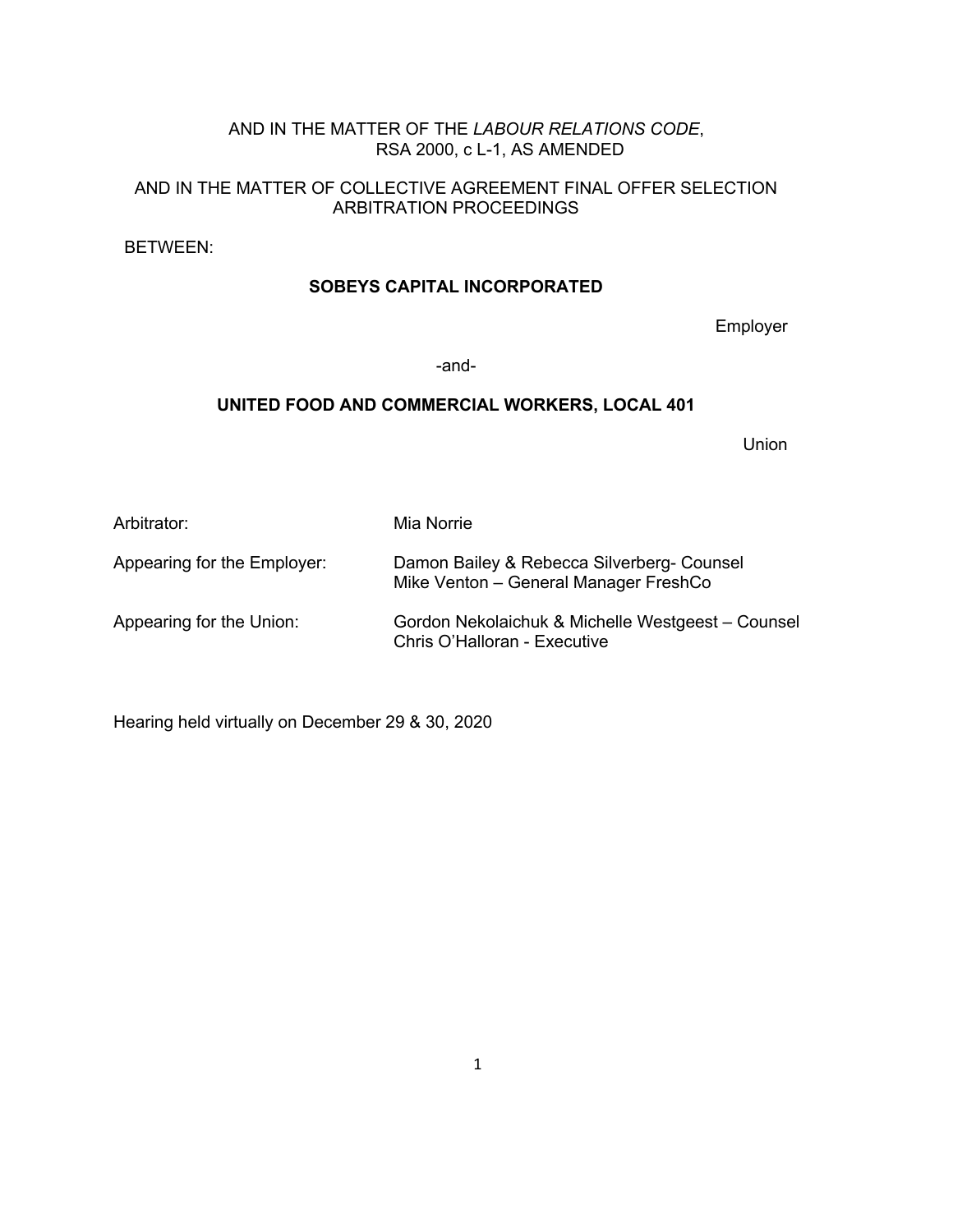### **Interest Arbitration**

This is an interest arbitration process as agreed by the parties, Sobeys Capital Incorporated ("Sobeys" or the "Employer") and United Food and Commercial Workers Union, Local 401 ("UFCW" or the "Union") to determine the terms of a first agreement for Alberta FreshCo stores ("FreshCo").

The parties agreed to my appointment and the terms of this voluntary final offer selection process pursuant to Letters of Understanding under the Provincial Safeway Retail and Northern and Southern Meats and Deli Collective Agreements as between Sobeys (Safeway Operations) and the Union (collectively the "Safeway Agreements").

The Letter of Understandings language is as follows:

In the event Sobeys Capital Inc. (Safeway Operations) decides to convert existing stores to operate under an alternate banner, that are different in size or type of operation from its conventional stores, the Employer will enter into negotiations with the Union to develop a separate Collective Agreement that is appropriate for the type of business contemplated. This Agreement must be concluded within three (3) months from the date of announcement. Should a dispute arise as to the terms of the Collective Bargaining Agreement, the items in dispute shall be referred to an agreed upon arbitrator to conduct a final offer selection process in accordance with the provisions… [Arbitration] no later than four (4) months after the date of the announcement. The final offer selection decision will be effective no later than five (5) months after the date of the announcement.

## **Background**

## **Parties**

Sobeys is the second largest food retailer in Canada with over 1500 stores operating under a variety of banners (Sobeys, Safeway, IGA, Foodland, FreshCo, Chalo FreshCo Thrifty Foods, Farm Boy and Lawton Drugs as well as more than 350 retail fuel locations). It operates stores in all ten provinces.

Prior to November 2013, U.S. based grocery retailer Safeway Inc. ran its Canadian grocery store operations as Canada Safeway Limited. In June 2013, Sobeys announced the purchase of Safeway's Canadian operations. Sobeys Capital Incorporated now owns and operates the Safeway banner grocery stores located in the Province of Alberta (the "Safeway Stores").

The United Food and Commercial Workers Canada Union, Local No 401 is the certified or voluntarily recognized bargaining agent for all employees of Safeway Stores across Alberta, one Sobeys store in Calgary and one IGA in Banff. In addition to about 8000 Sobeys employees, the Union represents about 22,000 workers employed in the retail grocery industry and in other industries throughout the Province.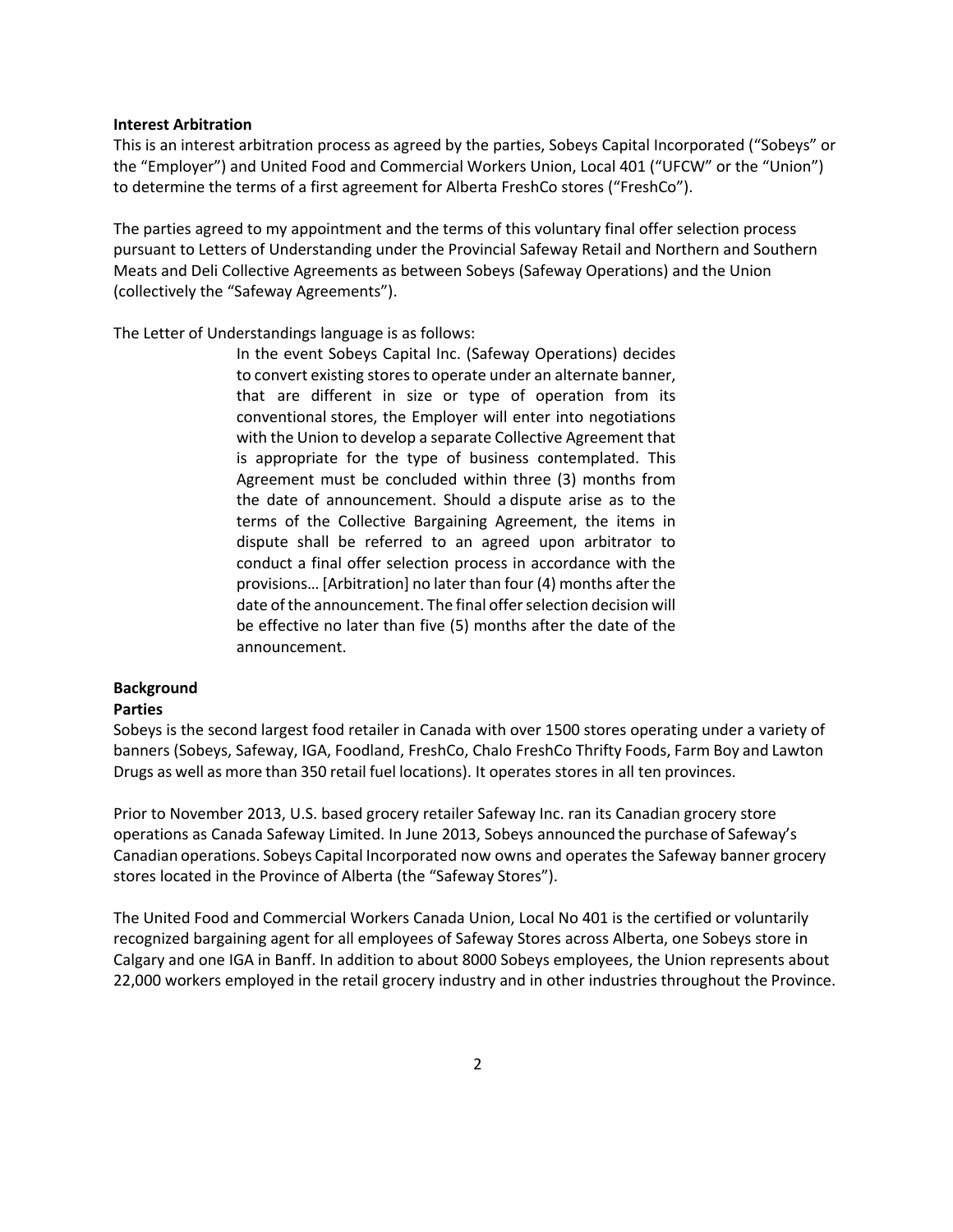Other than the Calgary Sobeys store, the Union has no other bargaining rights for the employees working in the Employer's Sobeys banner stores in Alberta (the "Sobeys Stores").

On January 13, 2017, the Union served notice to commence collective bargaining with the Employer for the Safeway stores and bargaining commenced in early 2019. The parties were unable to achieve an agreement and on March 31, 2020 they entered into mediation. I was appointed as mediator in that matter. After an initial failure to achieve a settlement which resulted in a strike vote that supported the Union's position, the parties returned to mediation on July 20 and on August 10, 2020 the Union ratified the Mediator's Recommendations to settle the renewal of the Safeway Agreements.

### **Background on the Discount Grocery Trend and FreshCo**

The Employer called one witness, Mr. Mike Venton, the Sobeys General Manager responsible for the discount format, FreshCo to provide evidence on the changing grocery retail market and the increase in "discount" grocers. Mr. Venton had previously been a Vice President at Loblaws responsible for the No-Frills chain.

The Employer's evidence is that there has been a loss of market share from full-service grocery stores to discount grocery retailers who are staffed by non-union employees or unionized employees working pursuant to "discount" collective agreements. The Employer provided evidence that this rise in discount grocery retailers has led to a decrease in Safeway's market share in Alberta and that the discount market is showing strong growth. The Employer's evidence was that it has been adapting its business model to meet this challenge.

The Employer's evidence was that there is a national trend of consumers spending patterns shifting to discount options and differentiating between full-service retailers and discount or warehouse retailers, such as No-Frills or Costco. In response the Employer started the FreshCo banner to enter into the discount grocery segment of the market. It started the roll-out in Ontario approximately 10 years ago and then made the decision to move into Western Canada four years ago.

On December 13, 2017, Sobeys parent company, Empire Company Limited announced its discount banner strategy for Western Canada which included the plan to convert approximately 25% of its Safeway and Sobeys full-service stores in Alberta to its discount banner FreshCo over the next five years.

The Employer provided information on the difference between a discount grocery retailer and a fullservice store. Most notably the discount stores offer a limited variety of products and services which cater to a consumer who is willing to trade service and variety of products on offer for lower prices. Fullservice stores provide a greater variety of goods and customer services, notably in departments such as meat, fish, deli, bakery, and customer service desks that are not present in a discount retailer. The discount model relies on fewer employees and higher productivity based on sales per labour hour.

The Employer stated that they remain committed to the Safeway banner in Alberta and during this last round of negotiations it committed to the Union an investment of \$200 million in capital to the Safeway stores in the Province. This was part of the consideration for the discussion with the Union regarding the need for a discount banner and a competitive collective agreement.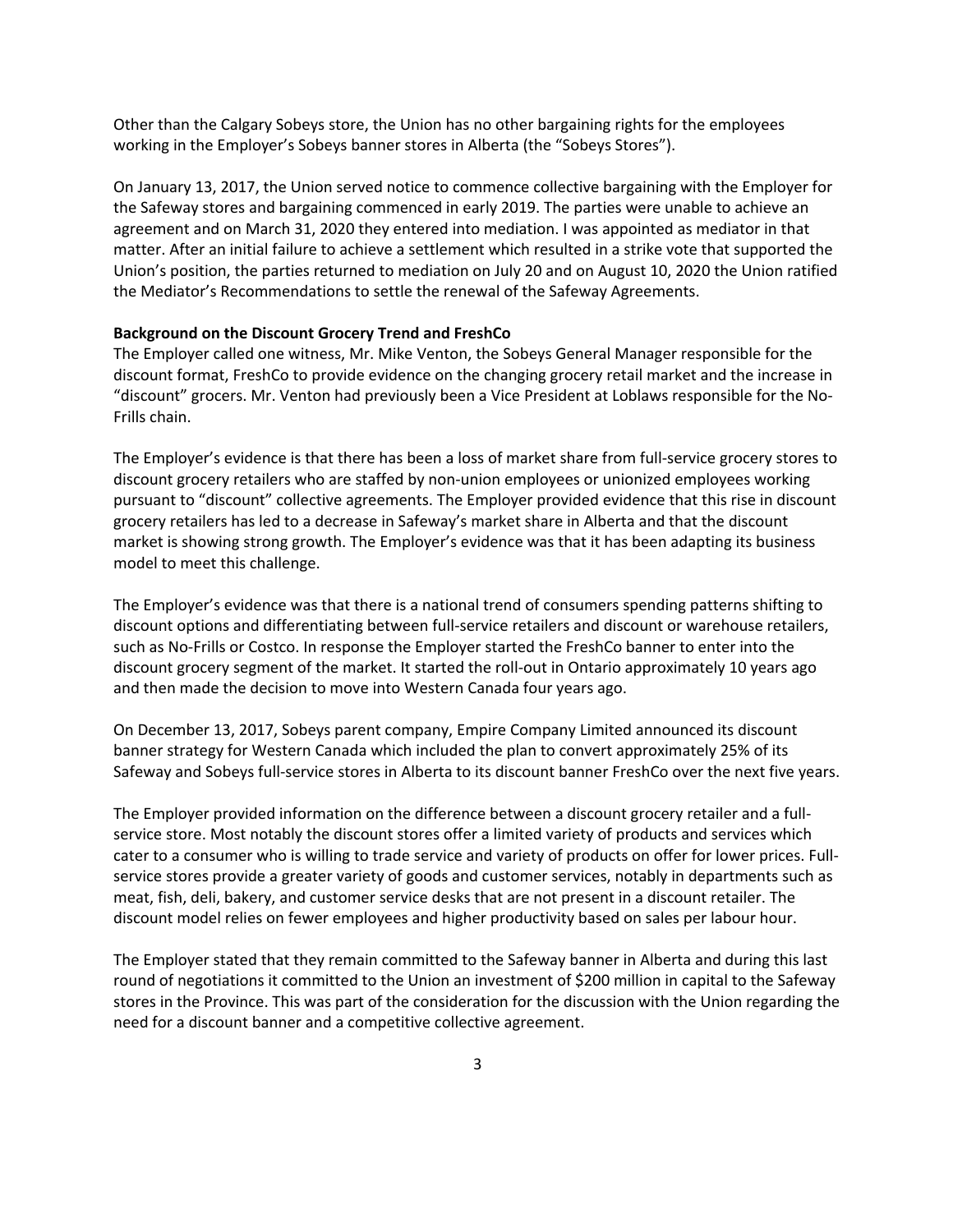As the announcement of the new discount banner occurred during the period of negotiations with the Union in Alberta, the Employer identified that one of its primary bargaining objectives was to secure an agreement to facilitate the conversion of existing full-service Safeway Stores into their discount banner FreshCo stores. This agreement would critically need to ensure that the average total wage costs to sales would in the range of 6% to 7.5% to ensure a required rate of return to meet the benchmarks established by the company. This analysis to demonstrate that a conversion is economically viable. The Employer's evidence was if one of the targeted Safeway Stores did not meet these benchmarks it may be closed. It was in this context that the parties agreed on terms for the conversion (the "Conversion Agreement") of Safeway stores to FreshCos particularly for the protection of Safeway employees who would be impacted by a conversion.

Some of the terms of the Conversion Agreement included in part: the ability of the Employer to determine full-time and part-time staffing levels; employee options at the time of a conversion which included severance provisions to a maximum of \$57,000, a buy down for employees who moved to the FreshCo terms of employment up to \$40,000; the requirement that 25% of the vacancies would protect the terms of current employees who stayed on; the ability for senior employees to bump into other Safeway Stores; and seniority recognition. The Employer asserted that these terms were negotiated with the Union to ensure that an appropriate collective agreement at FreshCo was achieved that recognized the discount model and that model would have dramatically lower wages and benefits. The parties agreed to language that stated specifically they would "develop a separate Collective Agreement that is appropriate for the type of business contemplated."

As part of the Safeway negotiation process Sobeys agreed to voluntarily recognize the Union as the sole bargaining agent for all FreshCo stores, including the conversion of any non-union Sobeys locations and newly constructed FreshCo locations. The Employer asserted that this agreement was based on the understanding with the Union that each FreshCo location would be an individual bargaining unit and the parties would negotiate a first collective agreement that would form the standard terms and conditions in effect for the Alberta FreshCo stores.

Prior to this arbitration, the Employer had announced the opening of three FreshCo locations; two in Edmonton and one in Grande Prairie. None of these locations was a conversion of a Safeway, however since this Hearing and prior to this decision, the Employer has further announced the conversion of six Safeway stores to its FreshCo banner. Four of these locations are in Edmonton and two are in Calgary.

The Employer has stated that their criteria for considering a store for conversion is whether the store in question is currently unprofitable, whether their sales are flat or declining, if they are in neighbourhoods where market research has identified that consumers are price conscious and the neighbourhoods are seen to be able to support a retail food store under the discount banner.

The parties entered into negotiations for this first agreement in November 2020 and while they were able to achieve agreement on most items (attached as Appendix A to this award), there were a number of items that remained outstanding that are the subject of this arbitration and have been submitted under the terms of the final offer selection process.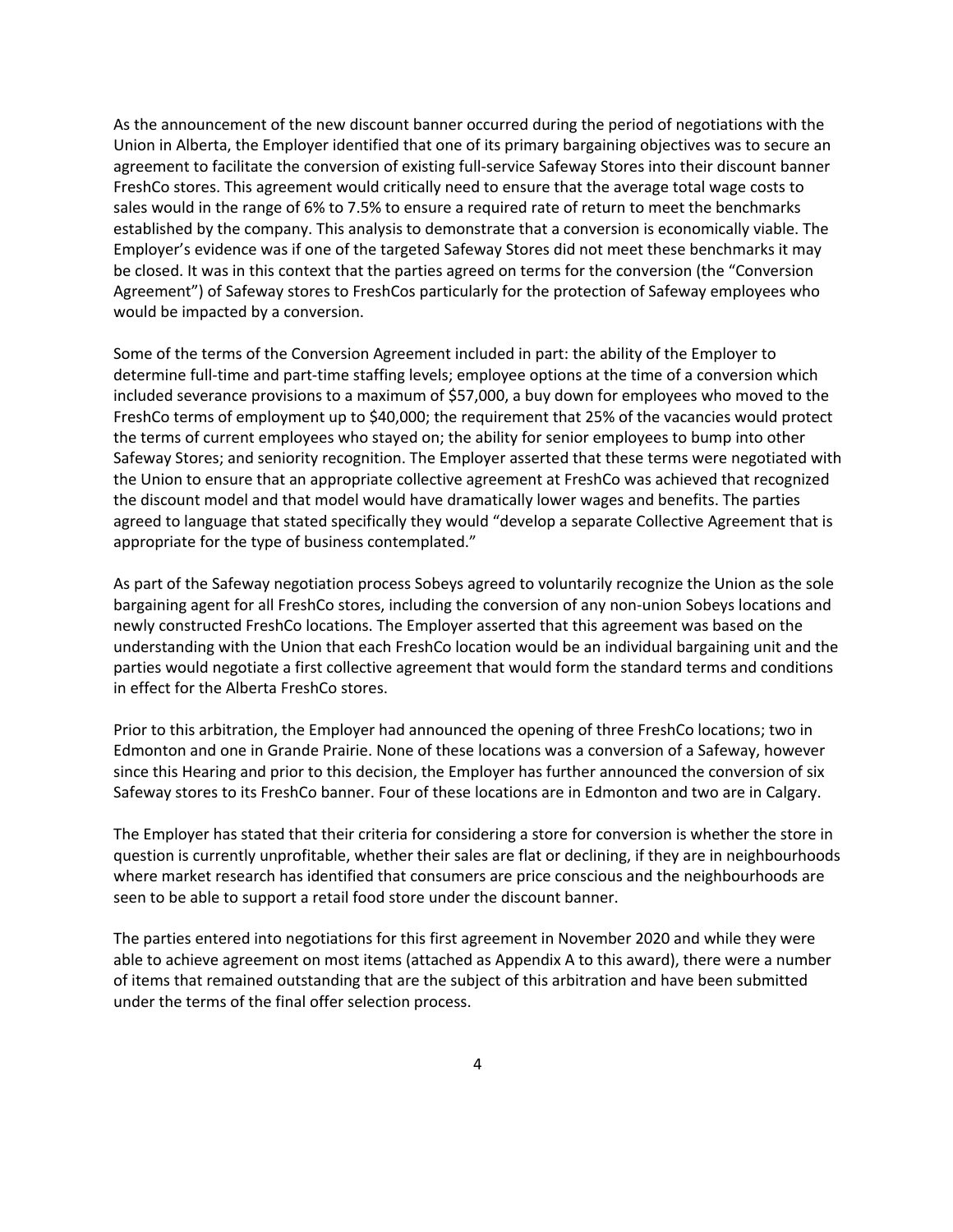The Union called one witness, Mr. Chris O'Halloran, the Executive Director of UFCW Local 401 who provided evidence as to the bargaining history and the foundation for the Union's final offer position. While most of the background provided by the Employer was not disputed by the Union, Mr. O'Halloran testified that the Union disputed that the agreement on conversion language contemplated a lower wage scale. His evidence was that the reduced wage costs would come from the elimination of the overranged scales in the Safeway Agreements that would not be carried over to FreshCo. Further, it was his evidence that the Union had already made a number of significant concessions, such as the vendor stocking and the use of third-party kiosks and had not agreed to either the wage structure separating full-time and part-time as part of the deal.

#### **Criteria for Selection**

### **Review of the Relevant Law**

There was very little difference between the parties on the general principles of interest arbitration and the relevant law to be considered. I will identify these principles as laid out by the parties in argument.

### **Employer**

The Employer relied upon the following authorities:

*Newport Harbour Care Centre Partnership and AUPE, Local 48*, Re, 2012 CarswellAlta 2156 (Sims); *Athabasca University and Athabasca University Faculty Assn., Re*, 2003 CarswellAlta 2453 (Sims); *Calgary (City) v International Assn. of Fire Fighters, Local 255 (Calgary Fire Fighters Assn.)(Collective Agreement Grievance)*, [2014] AGAA No 15 (Sims); *Honeywell Ltd. and Unifor, Local 636, Re,* 2016 CanLII 19769 (Anderson); *Lucerne Foods Co and UFCW, Local 373A, Re*, 1999 Carswell Alta 2124 (Tettensor); *Agrium Advance Technologies Inc. v. CEP*, 2011 CarswellOnt 12334 (Burkett); *Living Waters Catholic Regional Division No. 42 and AUPE, Local 71, Re,*  2015 CarswellAlta 170 (P.A. Smith); *Carewest and AUPE, Re*, 2013 CarswellAlta 1982 (P.A. Smith); *ATA v Intermediate Staff Assn.,* 2011 CarswellAlta 1304 (Sims); *Arrow Transportation Systems Inc., Quesnel Division v. Teamsters Local Union 213 (Collective Agreement Grievance),* 2009 CarswellBC 4057 (Ready); *Ontario Lottery Gaming Corp and PSAC (Final Offer Selection), Re*, 2017 CarswellOnt 21546 (Burkett); *Vantage Foods BC and UFCW, Local 2000, Re*, 2005 Carswell BC 4041 (Hope); *Sobeys West Inc. and United Food and Commercial Workers, Local 247* (McPhillips)(Unreported)(22 Aug 2019)

The Employer argued the relevant factors for consideration in a voluntary interest arbitration should be consistent with those used for compulsory arbitration boards and that the concepts of replication and comparability are well known and applicable to a final offer selection process.

The Employer cited Arbitrator Hope in *Beacon Hill Lodges, supra,* (at 304 – 305) to support the concept that this process is neither subjective or speculative but instead, an arbitrator is expected to look to "objective data from which conclusions are drawn with respect to the terms and conditions of employment prevailing in the relevant labour market for work similar to the work in issue."

The replication approach attempts to simulate what agreement the parties may have reached based on a "market test which consists of assessing collective agreements in relationships in which similar work is performed in similar market conditions."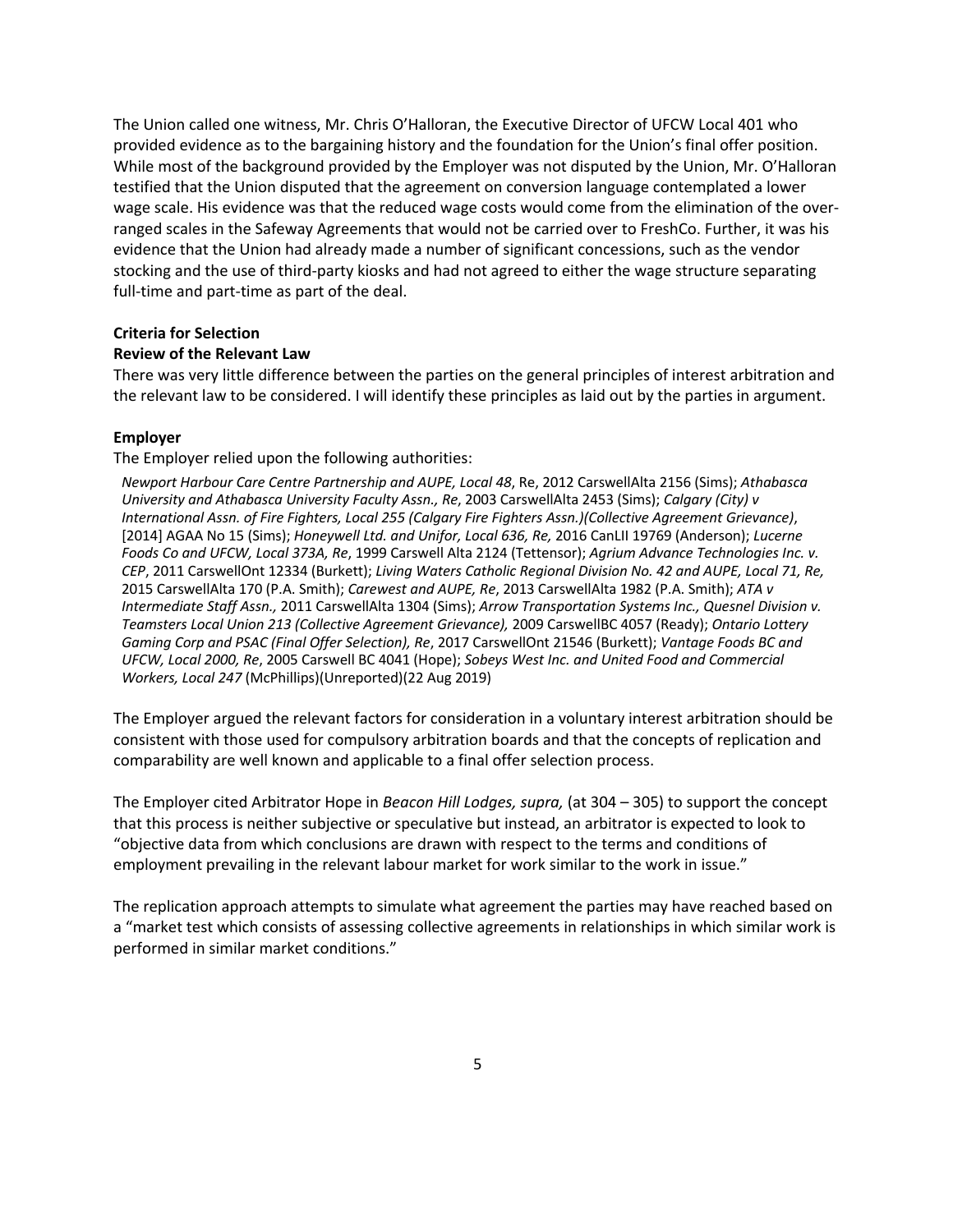The Employer underlined that a leading consideration in attempting replication "is the selection of comparable collective agreements" which serve as the baseline from which to consider proposals and as a result the next comparable agreements are those negotiated by "similar placed parties for a similar timeframe in a similar industry." *Honeywell, supra* at para. 27. The Employer also argued that as interest arbitration is considered an inherently conservative process, breakthroughs are to be avoided.

It highlighted the approach to be taken with respect to first collective agreements which is laid out in *Agrium Advance Technologies, supra*, at para 4 as follows:

"We have read the authority cited to us with respect to the criteria to be applied in first contract arbitration. Suffice it to say that the objective, as we see it, is to fashion an award that reflects what the parties could reasonably have anticipated in bargaining for a first collective agreement, taking into account the particular requirements of the business. Although first collective agreements ought not to be "breakthrough" agreements, they also ought not to be substandard relative to the industry in which the business finds itself. By fashioning an agreement that reflects both the embryonic stage of the collective bargaining relationship and the reality of collective bargaining within the industry, an arbitration board placesthe relationship on a footing from which it can develop into a viable partnership. That is our intention here."

The Employer argued that the result of this Hearing should be fair and reasonable and that this is achieved by weighing the economic and social climate and the market conditions as well as the merit of the individual proposals. It also highlighted that in the final offer selection process this is to be considered as a package deal and the totality of the proposals needs to be considered.

It concluded its argument by emphasizing that in a final offer selection process the arbitrator must choose one of two tabled positions in its entirety, with no authority to modify either position to shape a compromise. Therefore "the selector must choose the position that best replicates what the parties would most likely have negotiated had free collective bargaining been pursued to its conclusion" as stated by Arbitrator Burkett in *Ontario Lottery Gaming Corp, supra*, at para 2.

## **The Union**

#### The Union relied upon the following authorities:

*Lucerne Foods Ltd and United Food and Commercial Workers, Local 373A (Wage Rate Grievance)*, [1999] AGAA No 39 (Tettensor); *Aeroguard Inc v United Steelworkers*, [2009] AGAA No 3 (Sims); *Bruce Power LP v Society of Energy Professionals* (2004), 126 LAC (4th) 144 (Burkett); *Nanaimo Golf and Country Club v Unite Here, Local 40 (Final Offer Selection (Grievance)*, [2016] BCCAAA No 36 (Brown); *Yarrow Lodge Ltd (Re)*, [1993] BCLRBD No 463; *Thrupp Manor Assn v Hospital Employees' Union*, [2000] BCCAAA No 439 (Blasina); *Assn of University of New Brunswick Teachers v University of New Brunswick (Collective Agreement Grievance)*, [2011] AGAA No 16 (Sims); *1468678 Ontario Ltd (cob Centre and McCullogh FreshCo)*, [2016] OLRD No 1896; *1468678 Ontario Ltd (cob Centre and McCullogh FreshCo)*, [2016] OLRD No 4205; *1783409 Ontario Inc (cob Twin Pines FreshCo)*, [2012] OLRD No 2260; *1783409 Ontario Inc (cob Twin Pines FreshCo)*, [2012] OLRD No 3413; *Whitby FreshCo 350 Brock St Whitby*, [2012] OLRD No 3588; *Espanola Frescho*, [2011] OLRD No 1751; *Labour Relations Code*, RSA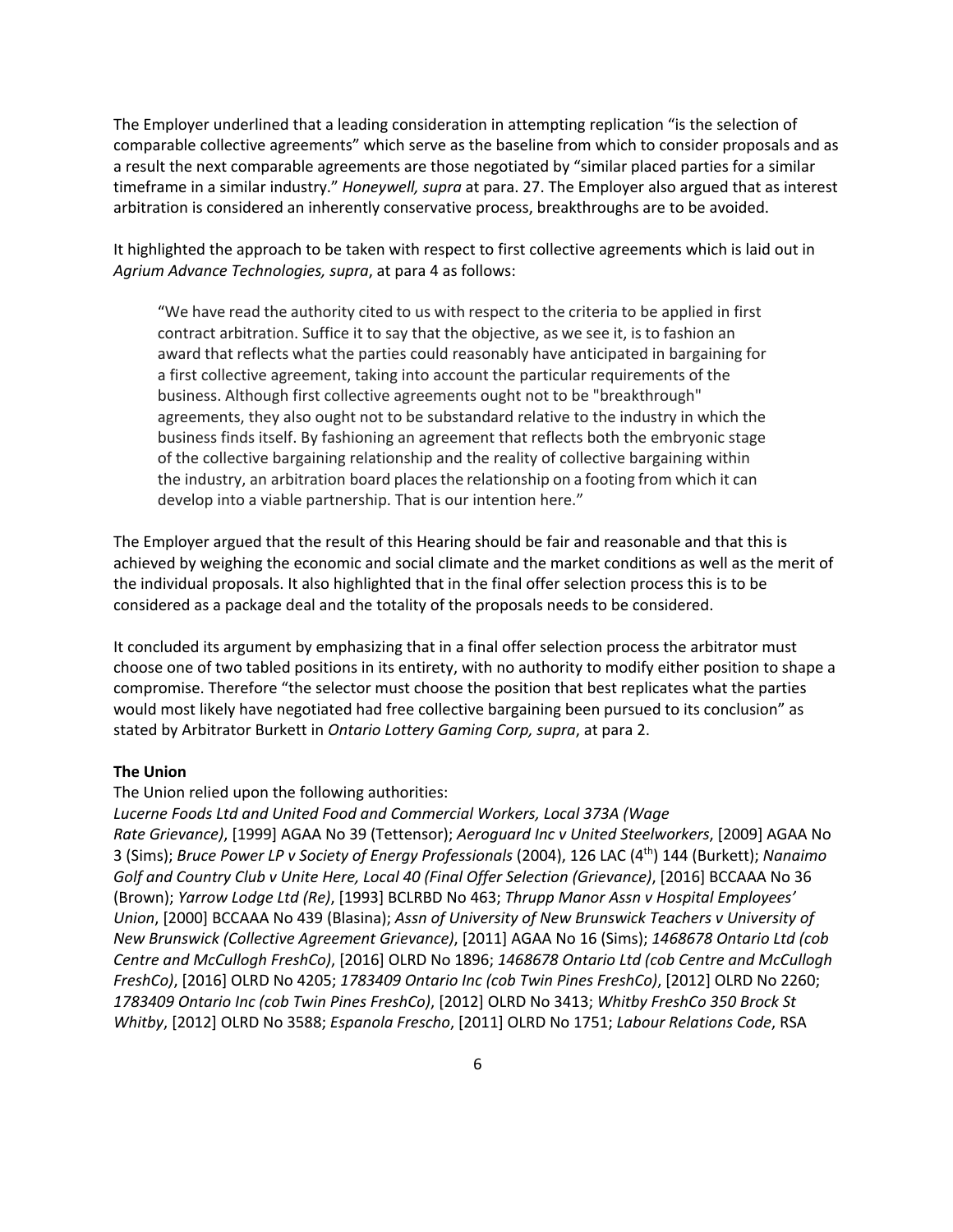2000, c L-1, s 26.1 (excerpt); *Cascade Aerospace Inc and Unifor, Local 114 (Article 210) (Re)* (2015), 124 CLAS 195 (Lanyon); *Gateway Casinos GP Inc (Re)*, [2007] Alta LRBR 112; *Calco Club (Re)*, [1992] ALRBD No 77; *St Luke's Place v Ontario Nurses' Assn (Collective Agreement Grievance)*, [2017] OLAA No 306 (Sheehan); *Sudbury Mine, Mill & Smelter Workers Union v Falconbridge Nickel Mines Ltd.* (1969), 20 LAC 45 (Weiler); Brown & Beatty, *Canadian Labour Arbitration*, 4th ed. (Toronto: Thomson Reuters, loose leaf, 2020-), para 8:1100 (excerpt)

The Union agreed that the arbitral approach to collective agreement interest arbitration is well defined and as a result, it only underscored what it identified as the key principles for consideration in this case.

While its approach did not differ in substance from the Employer, Union counsel placed emphasis on those principles that they felt best supported their argument, such as the fact that replication is primarily achieved through comparability (*Aeroguard Inc, supra* at para 11) and that collective agreements governing similarly situated employees, performing "work in the same industry and geographic area" are a strong indicator of what parties would have achieved in collective bargaining (*Crane Canada Inc., supra,* p. 9).

The Union concurred that the comparison of the respective proposals before me are to be made on a total compensation basis and highlighted that this must take into account the various trade-offs that form the complete package (*Colchester South Police Association, supra* as cited in *Aeroguard*, *supra*, para 12.). As well it declared support for the principle that in the final offer selection process the arbitrator in must be guided by the principles of replication and comparability (*Nanaimo Golf and Country Club, supra*, at para 50-51).

The Union emphasized that the financial well-being of the employer is a relevant consideration to be taken into account by the arbitrator as per *Bruce Power LP, supra*.

In addition, the Union also reviewed those considerations that are specific to first contract arbitration. While it conceded that this is a first agreement between these parties, it argued that because of the Union's mature bargaining relationship with the Employer at Safeway and the fact that the FreshCo agreement flows from that relationship this is more of a hybrid. Having said the, the principles that the Union focused on relating to first agreement arbitration are that the terms should be internally consistent, promote equity among employees and are "sufficiently attractive" to support employees' choice to have union representation while not including breakthrough or innovative clauses or substandard wages or benefits (*Yarrow Lodge (Re), supra*, at paras 145, 150, 166)

#### **Analysis – The Relevant Law**

While there are no specific statutory provisions in the *Alberta Labour Relations Code* that apply to a voluntary interest arbitration, it is appropriate to use the criteria that are applicable to a compulsory interest arbitration under s. 101 of the *Labour Relations Code* (Alberta),RSA 2000, c L-1. The parties agree on the basic principles however it is worth laying out the key elements as they apply to my decision.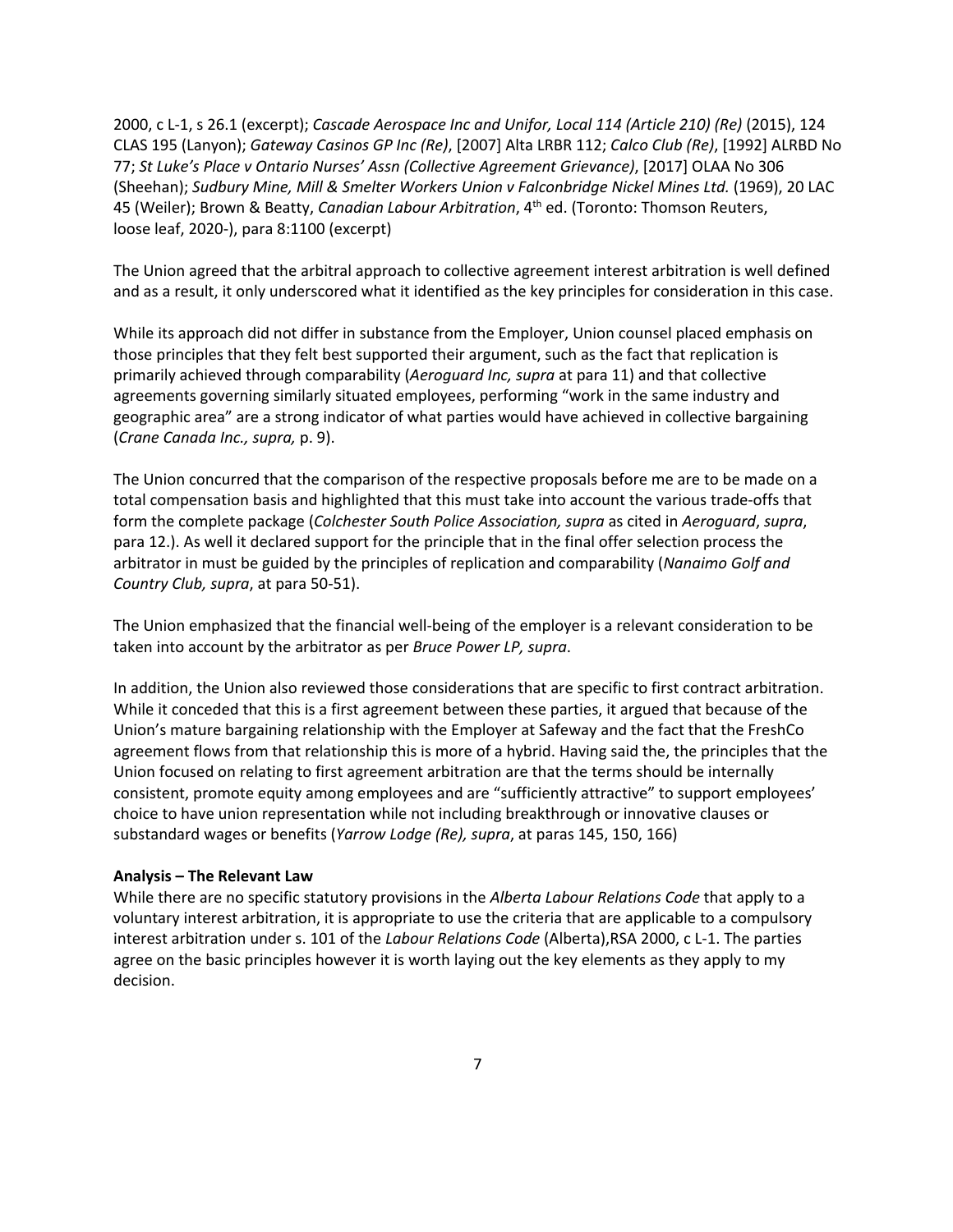The guiding principle applied by interest arbitrators is replication, which is to seek "to replicate the settlement the parties would have achieved had they been able to do so through free collective bargaining".

Arbitrator Smith in the case of *Living Waters Catholic Regional Division No. 42 and AUPE*, adopts this approach and at para. 10 states with respect to replication that:

"in such exercise the goal is to achieve a fair and reasonable result which is a function of the economic and social climate as much as it is a weighing of the merits of individual proposals. In that regard, the reasonableness and fairness of each proposal within a package of proposals by a party is not determinative of whether that proposal should be accepted as it is the reasonableness of the overall result which must be assessed as collective bargaining in a process of compromise."

Arbitrator Smith further emphasizes that while there may be several important criteria for consideration, the most important is comparability. At para. 11 she describes comparability as "comparing the proposals made by the parties to those which have been freely negotiated between similarly situated Union and employers within the same industry and within the same or similar locations." Consideration should also be given to the state of the economy and the labour market, the cost of living, and internal and external comparators.

Additionally, the replication exercise is not intended to be a subjective or speculative process, nor is it a scientific one as articulated by Arbitrator Sims in *Newport Harbour,*

"Interest arbitration is not a scientific process. There is no magic formula. A party advancing a particular position carries the onus of presenting cogent evidence to support that position. This does not equate to an issue-by-issue approach where benefits are awarded because they seem individually attractive and well supported. Collective bargaining involves choices between desirable benefits and agreements are settled on a package basis". As Ontario Chief Justice Winkler has noted: "…*we should have regard to the total compensation package rather than viewing each of the elements in isolation*.""

A further consideration in the case before me is the fact that this is a first agreement and although in 2017 Division 14.1 - First Contract Arbitration, was added to the *Code* (ss 92.2 to 92.4) there is little guidance in either the legislative framework or applicable jurisprudence in the Province due to the recency of its addition. Therefore, guidance must be sought by looking to other jurisdictions where legislation related to first contract arbitration has been in place for some time.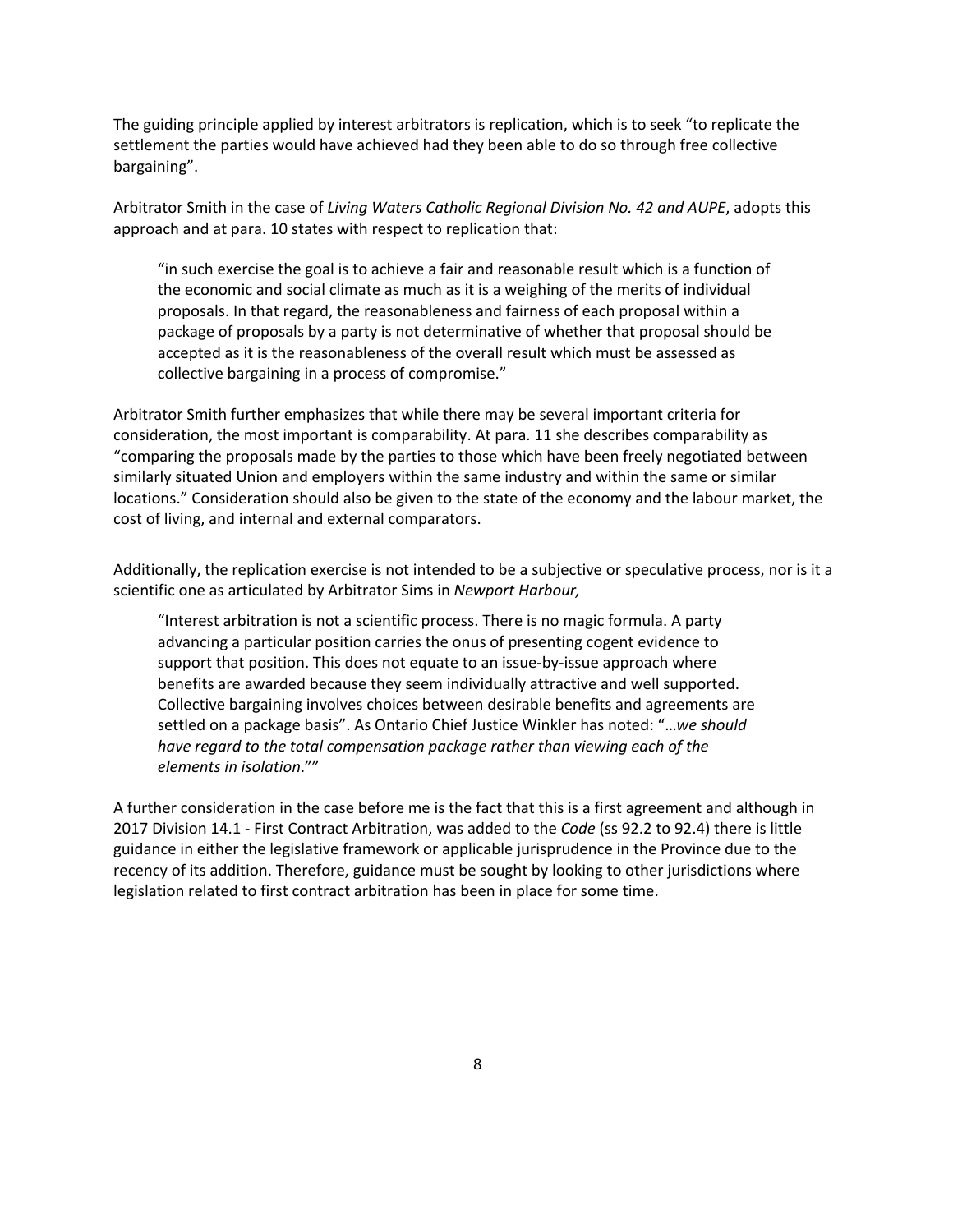The Union cited *Yarrow Lodge, supra,* as the guiding case for policy considerations in first contract arbitration and I concur. The principles laid out in *Yarrow Lodge* and affirmed in cases cited are as follows:

"…arbitrators will determine on a case-by-case basis what should be contained in specific first collective agreements. In attempting to arrive at the actual terms and conditions of a first contract, arbitrators usually employ two framework principles: the 'replication' principle, and what is 'fair and reasonable in the circumstances'."(p.32).

The panel in *Yarrow Lodge, supra,* affirm the assessment criteria laid out in the case of *London Drugs Ltd.,* BCLRB No. 30/74 [1974] 1 CLRBR 140 and at page 33 the panel lays out its own guidance as to what criteria should be applied when determining terms and conditions of employment, much of which has been identified by the parties in argument:

a. A first collective agreement should not contain breakthrough or innovative clauses; nor as a general rule shall such agreements be either status quo or an industry standard agreement.

b. Arbitrators should employ objective criteria, such as comparable terms and conditions paid to similar employees performing similar work.

c. There must be internal consistency and equity amongst employees.

d. The financial state of the employer, if sufficient evidence is placed before the arbitrator, is a critical factor.

e. The economic and market conditions of the sector or industry in which the employer competes must be considered.

*Yarrow Lodge* instructs that the contract should neither reflect a "status quo" nor a "standard agreement" and should be determined on a case-by-case basis. To do this, it relies on the dual framework principles of "replication" and what is "fair and reasonable in the circumstances."

It describes replication, which "is to replicate or construct a collective agreement that reflects as nearly as possible the agreement that conventional bargaining between the parties would have produced had they themselves, been successful in concluding a collective agreement. This approach seeks to put both parties in the same position they would have been had there been no breakdown in negotiations."

Replication in a first agreement is balanced with the notion of "fair and reasonable in the circumstances," which requires the arbitrator to assess objective criteria to evaluate what is appropriate in a first agreement.

The first agreement in establishing a long-term bargaining relationship between the parties needs to provide for "fundamental collective agreement rights" such as: layoff; union security; grievance procedure language; as well as being sensitive to the sector or industry in which the agreement is to operate. The overlay of this is the general rule that the agreement must be realistic having consideration for the economic realities of the employer and the industry and be sufficiently attractive to employees in order to foster the process of collective bargaining (*Yarrow Lodge* at p. 32).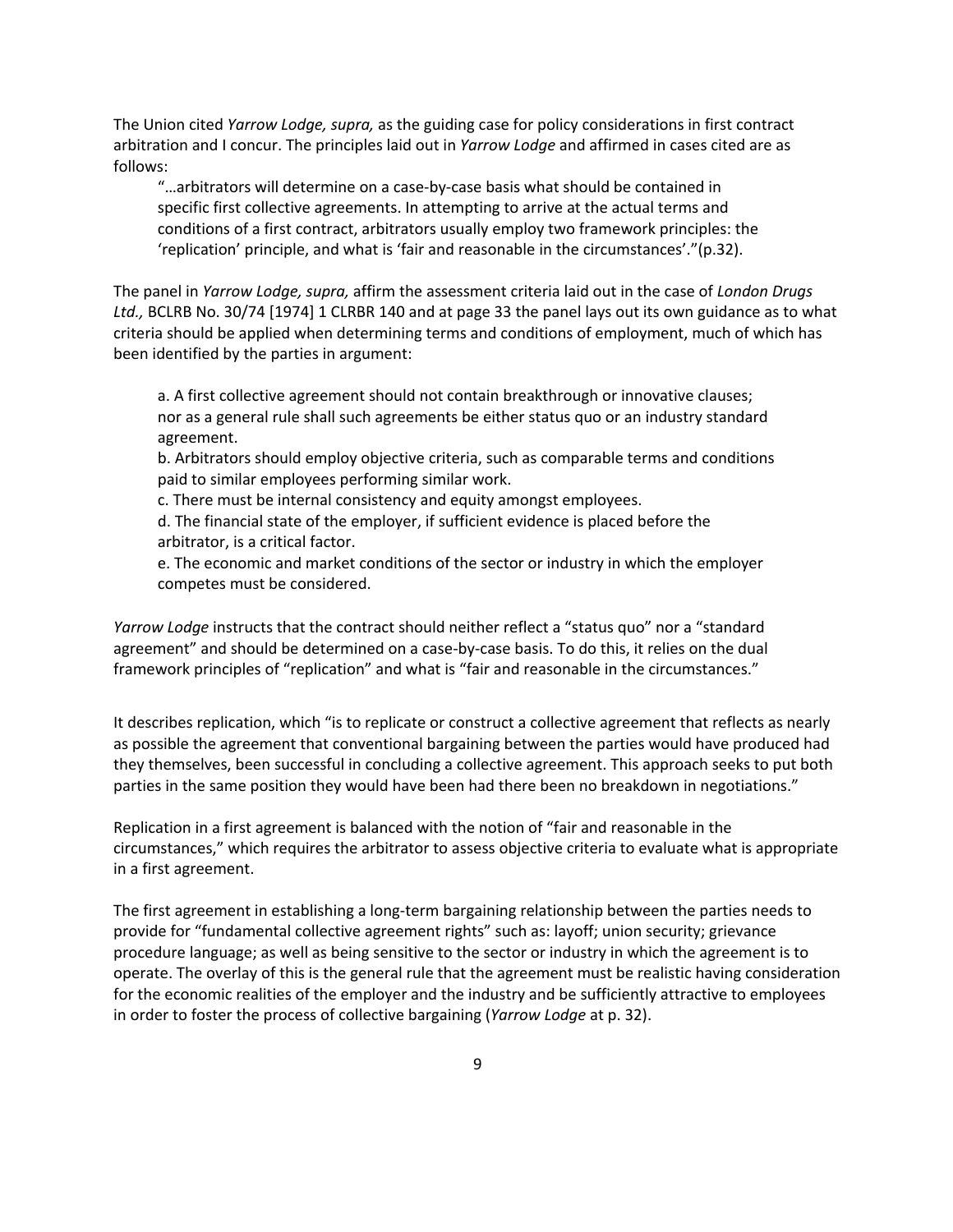#### **Analysis – Replication**

Replication is what would the parties have agreed to in free collective bargaining and is not subjective. I find that there are a number of critical factors in my considerations. The first and most compelling of these is the context and background of the FreshCo negotiations. This first contract arises out of Safeway negotiations and the Conversion Agreement reached between the parties. The Conversion Agreement included several concessions on the part of the Employer and advantages to both the Union and their members at Safeway that demonstrate to me that the parties understood that the framework of the FreshCo agreement was to provide terms significantly different than the Safeway Agreements and by extension the Real Canadian Superstore ("RCSS") agreements.

Safeway bargaining between these parties is a relevant and significant consideration in my deliberations here. In August 2020 the parties achieved a settlement after a number of years of contentious negotiations and the issue of FreshCo formed an important, if not critical, component during both the negotiation and the subsequent mediation. The generous provisions of the Conversion Agreement protecting Safeway employees who were being disrupted by a conversion of a Safeway store were the result of hard bargaining by the Union and its success in this should be recognized.

The circumstances of the Conversion Agreement negotiation was such that the Employer agreed to significant concessions and most persuasively for me, a generous buy down for Safeway employees who choose not to take a severance and are ineligible to either bump into another Safeway Store or are amongst those who are able to maintain their Safeway wages and benefit levels while working at FreshCo. The cost of these provisions to the Employer is significant and can only be based on the parties being fully aware that the rates of pay and conditions of employment at a FreshCo would not be comparable to the terms of employment under the Safeway contract. If the wages and monetary terms of the final contract were going to be similar to the terms of the Safeway Agreements, or RCSS agreement for that matter, the Employer is unlikely to have been as generous or the Union as effective in driving hard won protections.

The Union witness Mr. O'Halloran testified that prior to the settlement of the Safeway Agreements in August 2020, the Union was aware of the FreshCo contracts in place between the UFCW locals in the Western Provinces and the Employer. The Union could not have argued it was naïve to either the structure or the wage treatment of employees under those contracts. It was with this knowledge that it entered the final negotiation of the FreshCo Conversion Agreement with the Employer and there is no evidence that it stipulated that in fact, it would not agree to similar provisions in Alberta.

It seems disingenuous for the Union to now argue it would never have agreed to these terms and that the Employer should not expect the same structure for the collective agreement in Alberta. It was clear at the time the deal was struck what the expectations of the Employer were and that key elements of the Employer's proposal, such as the two-tiered wage scales were fundamental consideration for the Conversion Agreement. I find this particularly problematic given the parties further negotiated the voluntary recognition of the Union at all Sobey's conversions and new locations, both of which are significant benefits to the Union.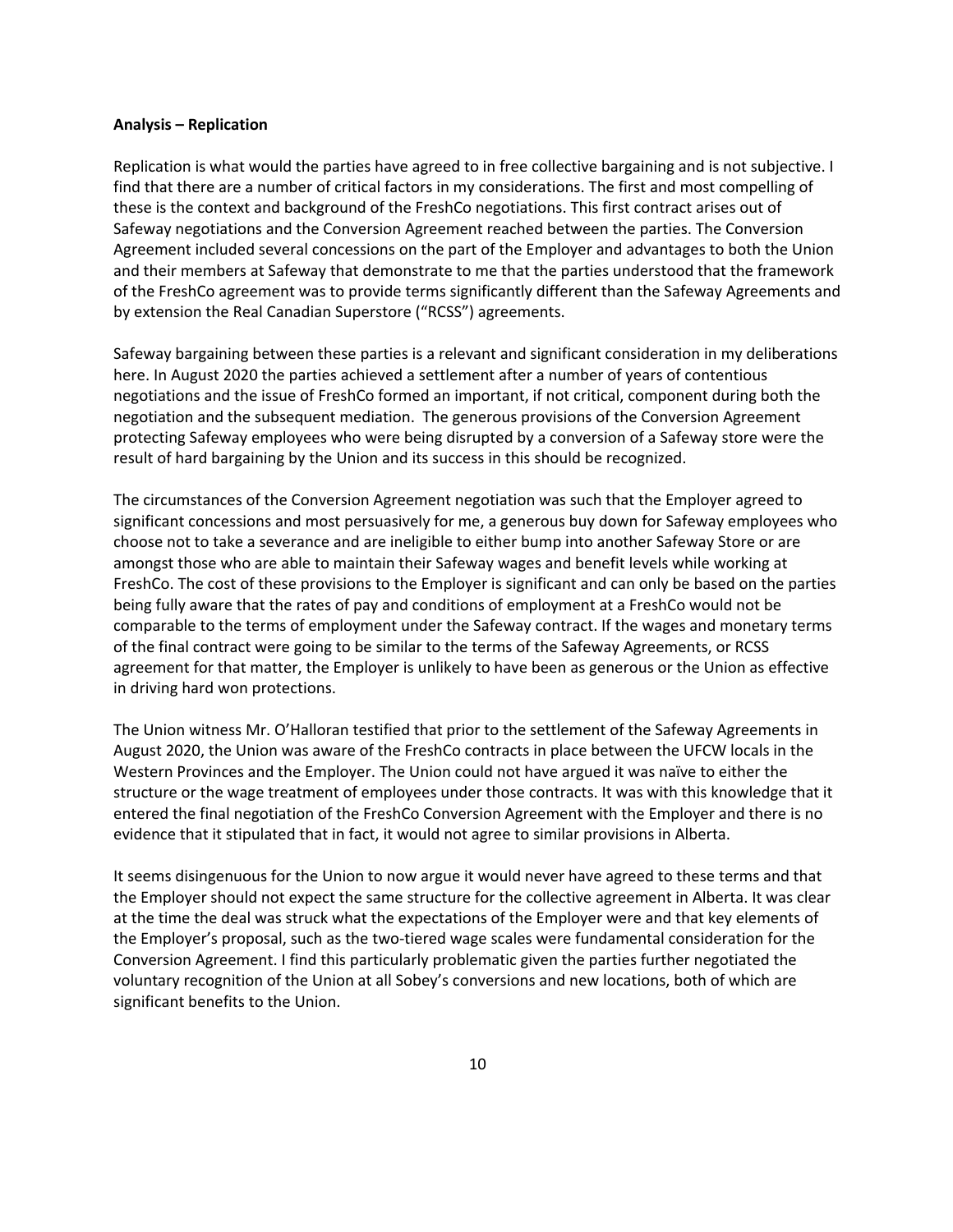Mr. O'Halloran stated that the Union would not have agreed to similar contract terms in Alberta to those agreed to in other provinces and specifically that their local would never agree to treating fulltime and part-time employees differently by negotiating separate wage bands as this is discriminatory.

I do not accept as compelling the argument that because the Union would not agree to these terms therefore it can not be replication. The exercise of examining replication is that it is not a subjective test and whether one party would or would not agree is not relevant. Presumably they are at interest arbitration as they did not agree. What does inform in applying the principle of replication is determining on objective criteria, what the parties would have negotiated having consideration for the totality of the circumstances. As is referenced in the cases cited by both parties, the analysis is not subjective but an examination of all factors, inclusive of comparability and replication to determine the appropriate settlement of the issues before me.

### **Analysis – First Agreement Principles**

This is a first agreement between these parties as it relates to this new business operation, FreshCo, therefore the principles of first agreement arbitration need to be applied. While the Union conceded this is technically a first agreement, it argued that this is more a hybrid and these principles should not be adopted completely due to the long-standing relationship between the parties.

In respect of the Union's position, I find that this is a new banner operating on a different business model and in 2017, during the Safeway negotiations and the crafting of the terms of the Conversion Agreement the Union agreed to negotiate a FreshCo agreement with "appropriate" terms and conditions for the new business model. As a result, the principles of a first agreement arbitration must factor into my determinations.

One of the principles in first contract arbitration is that employees naturally expect improvements when they have exercised the choice of unionization, often after a hard-fought battle to unionize. The circumstances before me are unique as this agreement is the a result of the Employer's agreement to voluntarily recognize the Union for all converted and newly constructed stores under the FreshCo banner. As a result, there are no employees who organized for a union and therefore have none of the traditional expectations of a newly formed unionized workforce. The Union argued that the employees from the converted Safeway Stores would have expectations as to the contract imposed on them. I do not find this a compelling argument because of the Union's efforts and success at negotiating protections for employees who move from a Safeway to a FreshCo.

The Union argued that there have been attempts at decertification in other provinces for FreshCo locations operating under similar terms and conditions as the Employer's proposal. The Union did not provide any specific evidence as to the drivers of the decertification efforts in those cases and it is impossible to for me to conclude what may have been behind the dissatisfaction of the members who sought decertification, mush less attribute it directly to the Employer's final offer.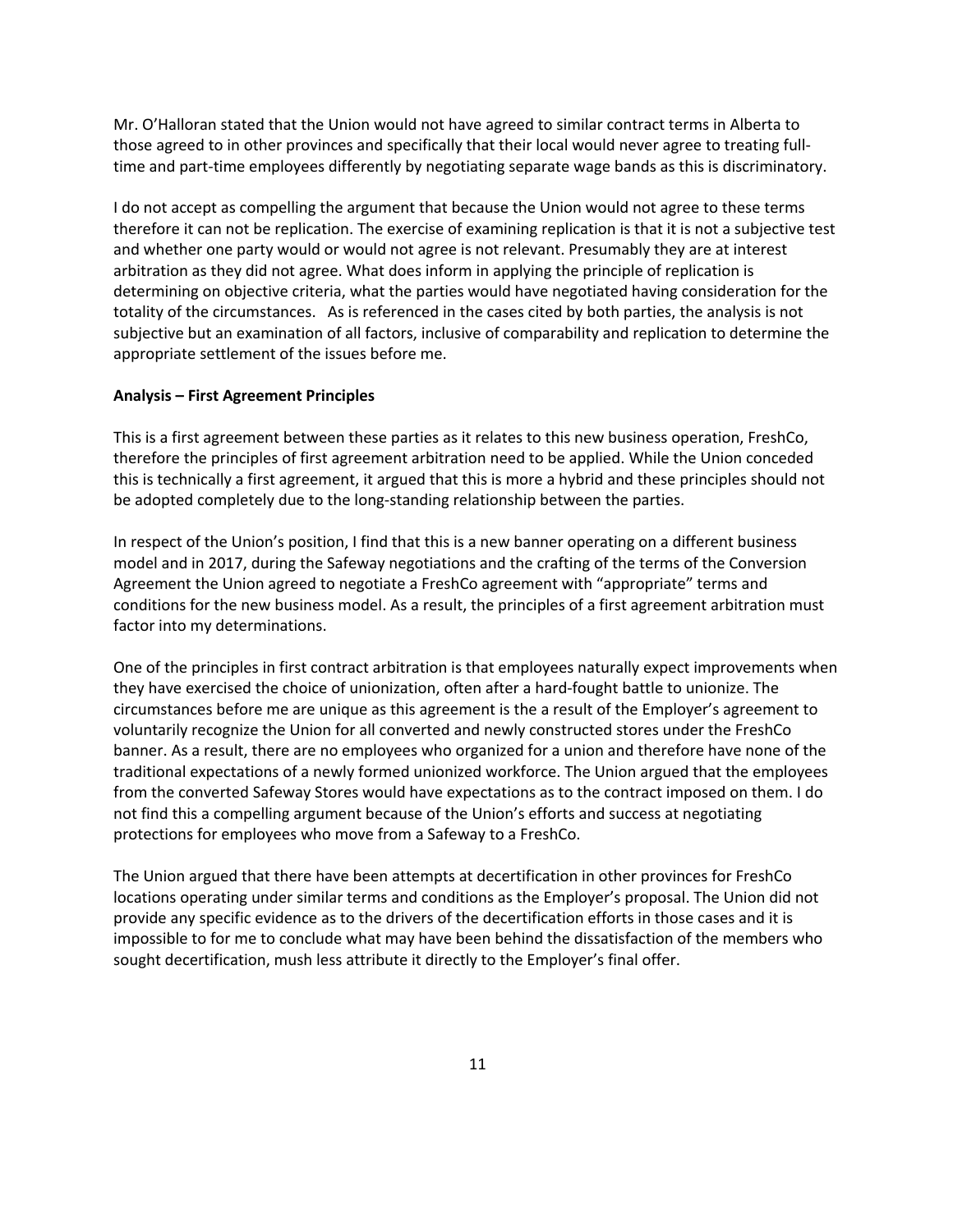Another principle relating to first agreements is that they should not create windfalls for either side. They should consider the market conditions and acknowledge the range of terms and conditions that exist with similarly placed unions and employers in similar industry and similar conditions.

First agreements are also not intended to reflect the terms and conditions of a mature collective agreement that has been enhanced and negotiated over time. They should specifically not represent an "industry standard" or "norms" which is the argument that the Union appeared to be making. First agreements are, among other things, a base from which both parties can build on into the future.

The consideration for a first agreement is always for the total package and not isolated to specific terms and conditions. Deciding a first agreement on isolated or specific terms and conditions would reasonably result in a "cherry-picking" approach that would raise the terms beyond what would be appropriate in a first agreement.

Finally, the principle of what is fair and reasonable in the circumstances must apply when assessing the terms and conditions of the two final offers presented by the parties. As stated above, this includes sensitivity to the sector or industry in which the agreement is to operate balanced with the terms and conditions contained in the first agreement provisions and reviewed through the lens of the selection criteria as outlined above.

#### **Comparators**

### **The Employer**

The Employer argued that when relying on the replication approach, the determination of appropriate comparators involves assessing collective agreements in relationships in which similar work is performed in similar market conditions, which includes the consideration of consistency between different bargaining units of the same employer and cited the case of *Sobey's West Inc, supra* at pp 26 – 27;

A final consideration is the need to ensure consistency between different bargaining units within the same employer: *Vancouver (City) Police Board, supra.* In that case Arbitrator Lanyon stated the following, at para. 59:

The general principles of replication, and a conservative approach to interest arbitration, work towards the same end in these circumstances. A significant goal of interest arbitration, in the circumstances before this arbitration board, must be the pattern of settlements between different bargaining units of the same employer. No bargaining unit can be permitted to employ interest arbitration by using the settlements of other bargaining units as a floor or a springboard to greater wages and benefits. Thiswould have the adverse effect of undermining freely negotiated collective agreements …. There are exceptions: for example, and this is not meant to be exhaustive, a pattern settlement that does not address the fact that, on any comparative basis, a group of employees have fallen significantly behind the normative range; and second, the duties and/or responsibilities of a group of employees has significantly changed. But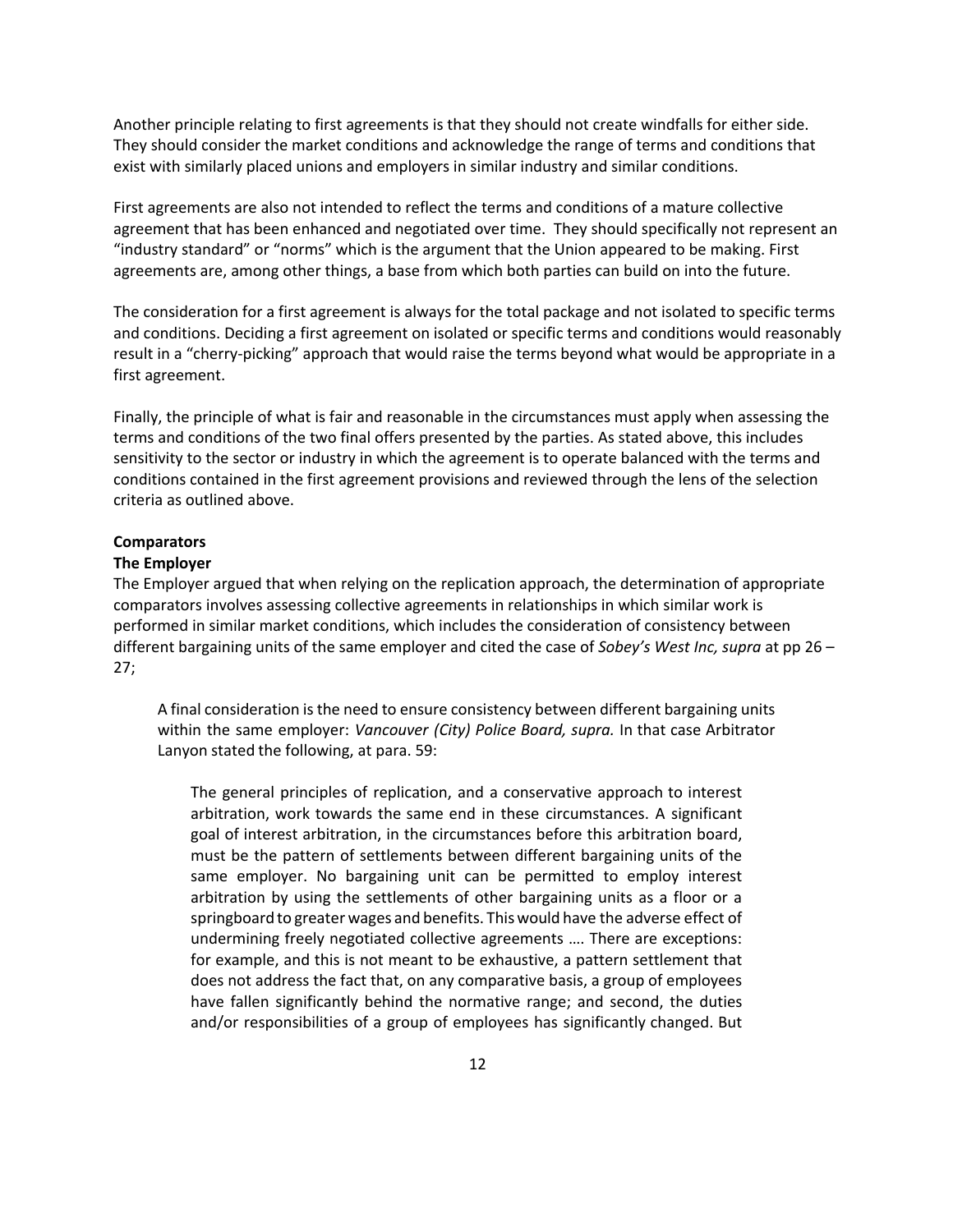there must remain a high onus on any party that wants to employ interest arbitration as a vehicle to carve out an exception to a pattern settlement that is the result of a freely negotiated collective agreement.

The Employer urges that a comparable, must in fact, be comparable. As this is the first collective agreement for FreshCo and there are no other unionized discount grocers in Alberta, one must look to the agreements in British Columbia, Manitoba, and Saskatchewan to determine the appropriate framework for settlement.

The Employer highlighted the difference between what they described as three general categories of grocery operators: discount - such as No Frills or FreshCo; full-service - such as Safeway, Save-on or Sobeys; and food and general merchandise - such as Walmart or RCSS. While the RCSS operation is considered a discount grocer by some market analysts, such as AC Neilson, and does compete on price, the Employer argued that it is not an appropriate comparator for FreshCo as RCSS uses a very different model.

The RCSS stores differ from a discount model in the following ways: the RCSS stores are a considerably larger format (150,000 square feet in an RCSS versus 30,000 square feet for a discount grocer); they carry a greater variety of product (50,000 to 120,000 SKUs in an RCSS versus 7,000 to 10,000 SKUS in a discount grocer); and RCSS stores have traditional grocery services such as customer service, deli, seafood, meat and bakery departments, all of which are absent from a discount banner store.

The Employer further contended that RCSS is a Loblaws company and Loblaws has its own discount banner, No-Frills, which has a significant presence in the Province. No-Frills is a true discount grocery operation as they have a smaller footprint, carry a limited variety of products with very little general merchandise and provide less service than at an RCSS. No-Frills operate in the same trading areas as RCSS. It can be deduced that Loblaws does not see No-Frills as comparable to an RCSS, but a different model of operation addressing a different segment of consumers. The Employer argued that there is no reason to draw the conclusion that RCSS and FreshCo should be comparable if RCSS appreciates the difference. It is No-Frills that is the actual comparator.

The Employer also discussed the difference in the business model in that RCSS competes on price in a quite different way than a true discount operator. RCSS does so by maximizing the store's footprint and selling maximal amount of goods which creates greater efficiencies. As a result, RCSS can afford to pay higher wages and benefits versus a discount operator that averages only 6% to 7.5% of total sales. By comparison Safeway is 17.41% of wage costs to total sales (exclusive of pharmacy and fuel) as at the end of Q2 2020. While the Employer did not have the average wage costs for an RCSS it extrapolated that it would be somewhere between Safeway and the discount target.

The Employer argued that the Conversion Agreement with the Union is a key factor in assessing comparability as the agreement was that when an existing store was to be converted, the parties would negotiate a separate collective agreement that is appropriate for the type of business contemplated. The business contemplated is a discount store and not a conversion to a RCSS model store. As a result, the collective agreement must be suitable for that type of business – a discount store.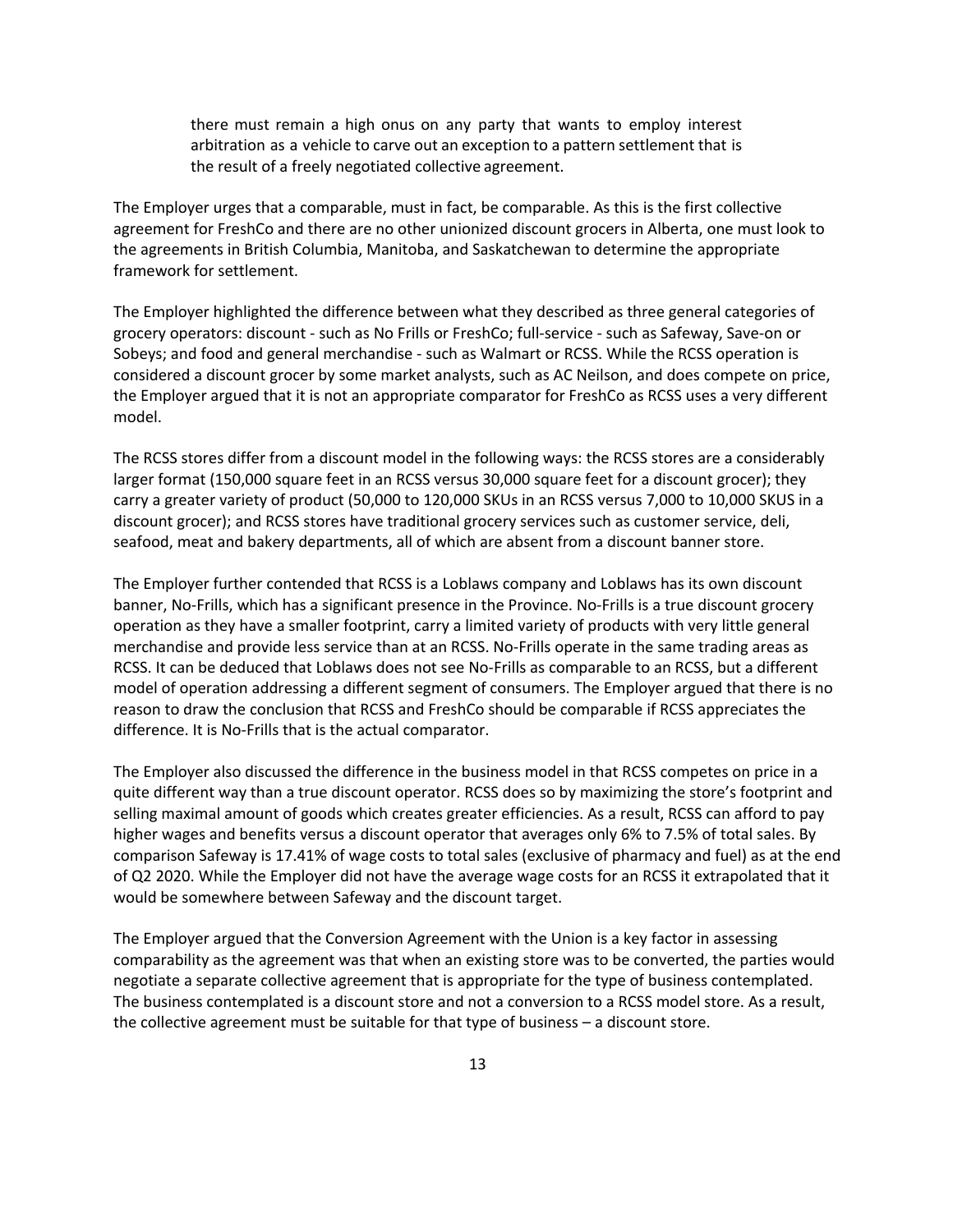Additionally, in each of the three Western provinces where FreshCo agreements have been negotiated or interest arbitrators have determined the outcome there are both RCSS and No-Frills locations. In those situations, RCSS was not identified as a comparator by the parties or at interest arbitration. In each of those provinces, it was No-Frills that was the relevant comparator.

The Employer's position was that even if RCSS were to be a comparator, the existing Alberta agreements were negotiated before 2013 and are currently expired. The Employers position is that the social, political and economic climate has significantly changed since those agreements were bargained and it is not possible to determine how the current climate may impact what would be freely negotiated as a result. The Employer also asserted that the RCSS agreements have similar if not identical terms to the Safeway Agreements and if those terms were considered to be appropriate comparators, why would a separate agreement be necessary?

### **The Union**

The Union argued that the most appropriate comparators are the Safeway and RCSS agreements that are negotiated by the Union.

Its rationale is that as this agreement flows directly from the parties' Safeway Agreements, which provide the relevant context and are a stepping off point. The Union submitted that while the FreshCo agreement may be something less than the Safeway Agreement, it should have some consistency with the historical bargain between the parties and be reflective of what these parties would have negotiated.

The Union further asserted that in addition to the Safeway Agreements, the RCSS Agreement is an indicator of what the parties would have achieved in free collective bargaining as it is the same Union covering similarly situated employees, performing the same work, in a similar market and the same geographic location. It conceded that although RCSS is a full-service grocer, unlike Safeway, it is not a high-end grocer as it operates in a discount market. As such RCSS considers FreshCo a primary competitor.

The Union provided a number of other potential Alberta comparators such as Sobeys (Forest Lawn IGA), the Banff IGA, The Grocery People Ltd. and the Real Canadian Wholesale Club, which it argued applies to grocery store employees employed in the discount grocery market.

The Union argued that the FreshCo agreements from other provinces are not appropriate comparators as they do not apply to similarly situated employees preforming "work in the same industry and geographic area". As such these agreements are of little assistance in illuminating what these parties would have agreed to had they concluded an agreement through collective bargaining in Alberta. The Union took the position that the Alberta economy would drive the economics of this deal and that it is inappropriate to look to other jurisdictions. Further it noted that the circumstances of those agreements, either negotiated or imposed, were prior to the pandemic which is a quite different context as Sobeys is now on a strong financial footing based on their recent financial reports.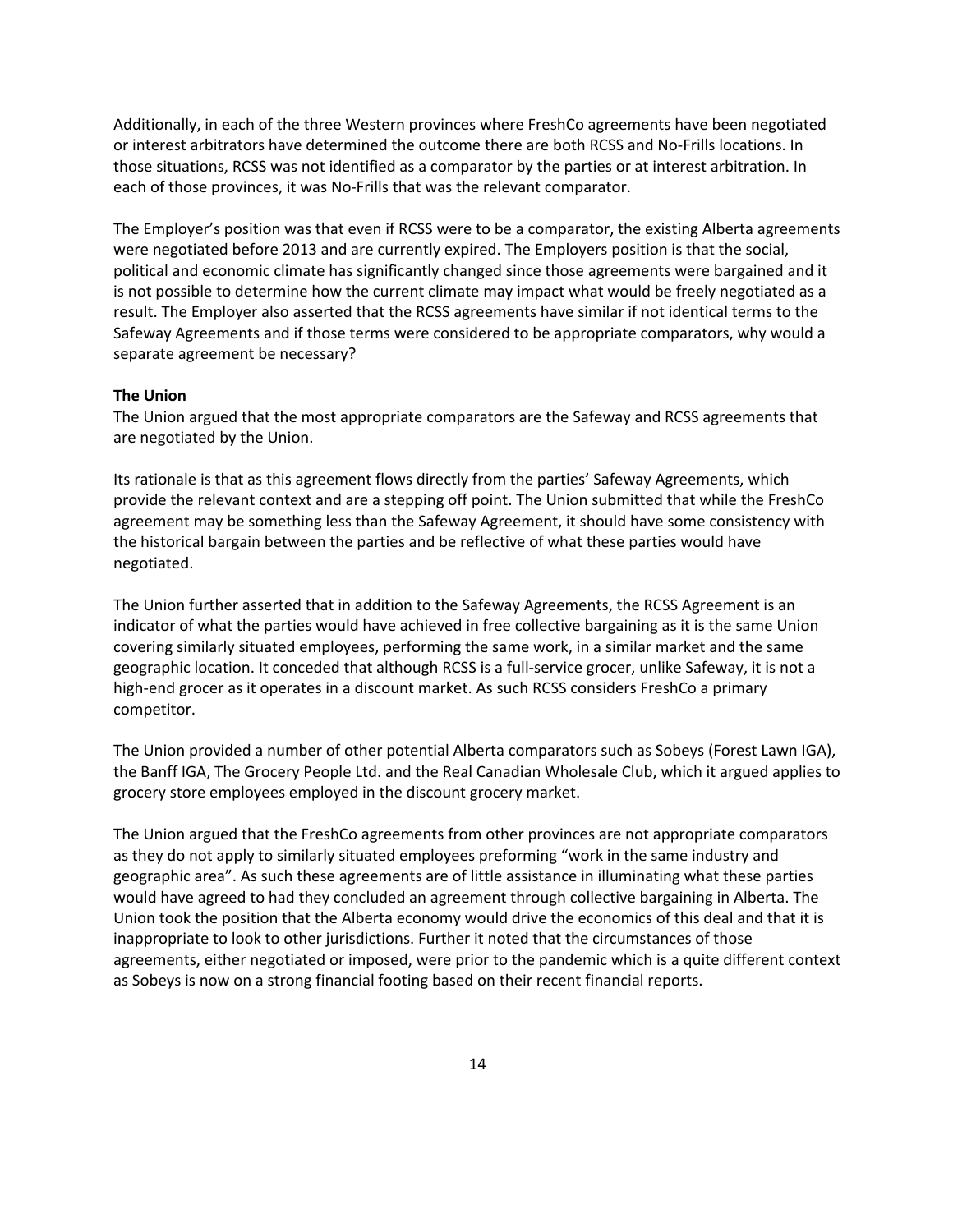The Union asserted that the FreshCo agreements that the Employer put forward as appropriate comparators are not sufficiently attractive to support employees' choice to have a union as their bargaining agent. The reasoning is that the comparators are void of collective agreement benefits that organized workplaces typically enjoy and as a result there have been numerous revocation applications affecting FreshCo stores.

The Union also raised the issue that those Safeway employees who end up working at a FreshCo will have expectations regarding the terms and conditions of their new agreement as a result of their experience working under the Safeway Agreements.

Finally, the Union submitted that the FreshCo agreements in the other Western Provinces do not align with the economic realities and unduly advantage the Employer at the expense of employees and therefore are windfall agreements that are overly employer sided. The Union cited as evidence of their position, the Employer's own description in the Annual Reports of the conversions being "overwhelmingly successful" and as "meeting or exceeding" its expectations and financial targets. The Union's position is that these achievements are off the backs of its employees.

In conclusion, the Union argued that the key comparators should be Safeway and RCSS collective agreements and to a lesser extent the other Alberta grocery agreement entered as exhibits to these proceedings.

### **Analysis - Comparators**

Replication relies on establishing what others have negotiated in similar circumstances and this concept relies on comparability as providing the objective framework to assess the parties' respective positions. The most relevant comparators are those that are negotiated by similarly placed parties for a similar time frame and in a similar industry and within the same or similar conditions. Depending on the cases this assessment has also included similar locations, however that is not universally consistent.

None of these factors are absolute and one must consider the specific circumstances to find appropriate comparators and not merely extract only the ones most favourable to either parties' position. In most cases it is not possible to extract exact comparators as each set of negotiations results in compromises and trade-offs that are not apparent over the history of the agreement which is why other first agreements in similar industries are the most helpful.

It is comparability that most separates the party's positions in this case. I note that this should not be limited by geography. It should also involve an assessment of the type of grocery operations, the players and the context in which negotiations occurred must be considered.

The Employer provided considerable evidence as to the difference between the types of grocery operations while the Union argued that "grocery work is grocery work" and so there should be no difference in the pay rates of employees doing the same work from the Safeway or RCSS agreements.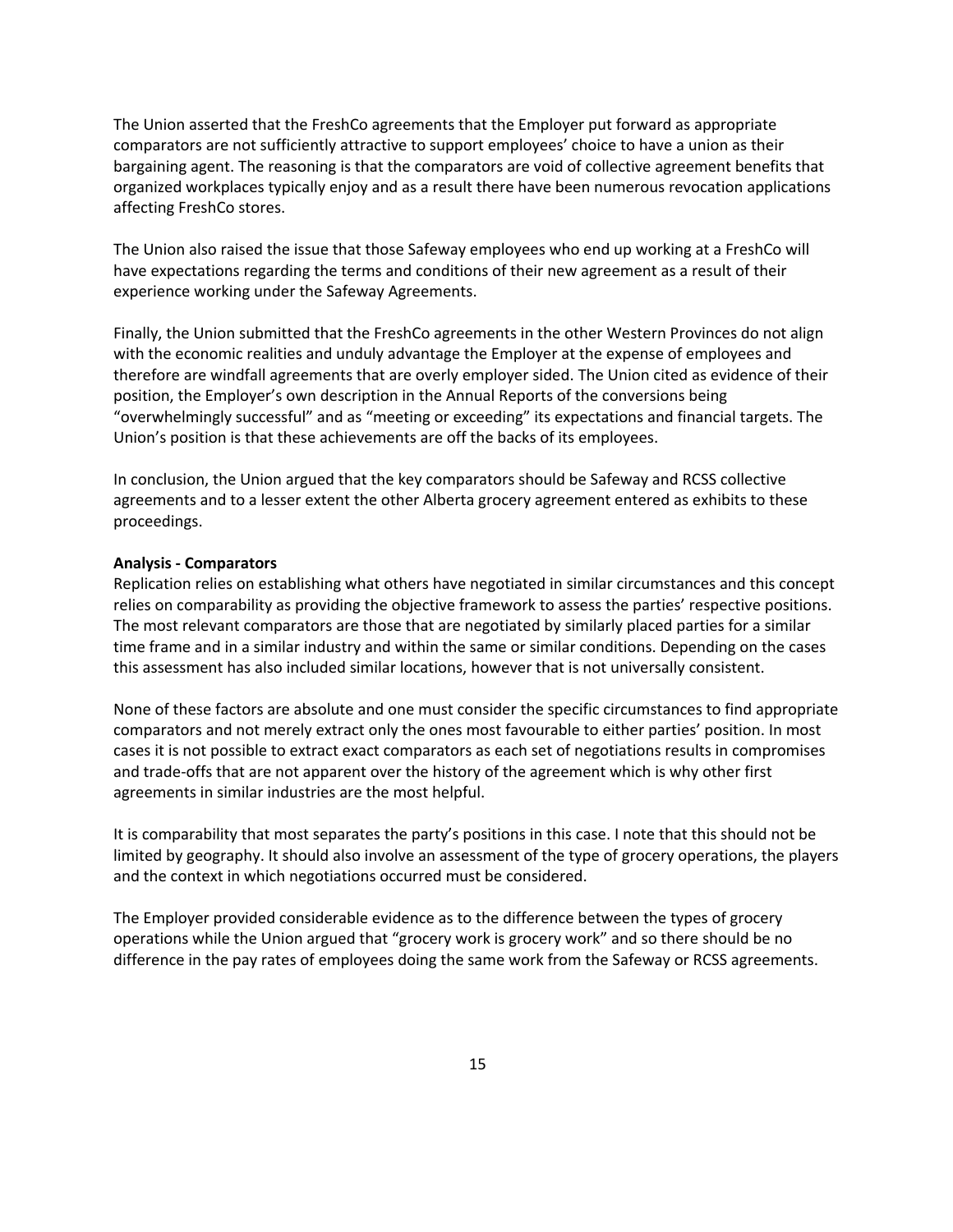While an ideal comparator for our purposes would be an Alberta settlement in the discount grocery universe, it does not exist. Several factors go into what makes a collective agreement comparable such as size of operation, industry, sector, classifications of work, and geography. However, where there are limited to no comparable collective agreements in a particular market or geography it can be appropriate to also examine non-union groups in the same or similar industry.

We do not have evidence of the terms and conditions of employment for No-Frills Alberta, however if we did, they would have been a relevant consideration. It is not unreasonable for the Employer to rely on the fact that their direct competitor is non-union and therefore not bound by collective agreement language or restrictions.

I would note that as the conditions that resulted in the negotiation of this FreshCo agreement in Alberta is the same as in all of the Western Provinces. It is the same economic realities and industry backdrop that gave rise to the Employer's move into the discount segment of the market and result in what are arguably similar conditions. I do not take the references in the arbitration decisions to dictate that an employer can not or should not contemplate agreements from other Provinces if in all other ways an agreement would be an appropriate comparator. This is particularly relevant when it is the same Employer and Union, as is the case here although I recognize that these are different locals of the UFCW. As long as specific consideration is made for the Alberta market, there is no barrier to consideration of a comparable agreements from another province.

I am not persuaded that the Union's position on comparators stands the test of scrutiny as they offered no specific response to the Employer's evidence on the differences in the business models except to insist that RCSS is a discount grocer so the appropriate comparator. It did not address the issue of how the No-Frills grocery operations related to the RCSS grocery operations and the differentiation in discount operations generally. On this I accept the Employer's distinction as to the difference between RCSS and a discount grocer.

What is most troubling about the Union's assertion that Safeway and RCSS are appropriate comparators is that it negotiated the protection for Safeway employees impacted by the possible conversions with the understanding that the FreshCo agreement would be dramatically different than the Safeway Agreements, otherwise why would the Employer have agreed to the concessions they did?

What is most compelling is that Loblaw's clearly sees a distinction between the RCSS model, and a discount model as is evidenced by the fact that it established the No-Frills banner to compete in the same neighbourhoods and regions as the RCSS. To my mind this reinforces that the direct discount competitor is No-Frills not RCSS. I accept Mr. O'Halloran's evidence that RCSS sees FreshCo as a competitor, as this is supported by the Employer's evidence that all of the grocery retailers in Alberta are competing for consumer dollars and those that compete on price will be sensitive to any new player in the market. RCSS's reaction to FreshCo may identify it as a competitor, but that does not establish it is an appropriate comparator.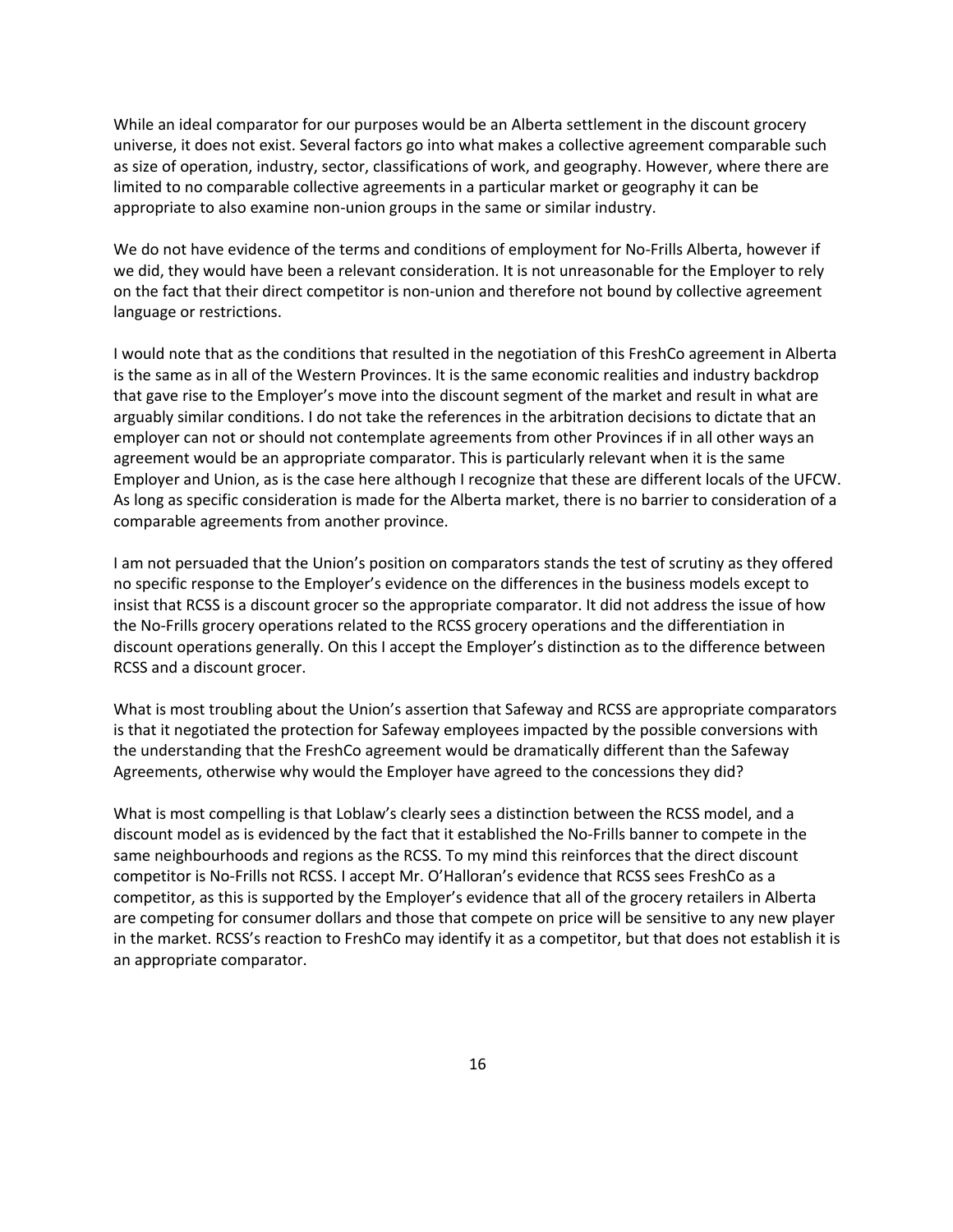With respect to the evidence regarding No-Frills in Alberta, it was Mr. O'Halloran's evidence that he did not recall the Employer raising No-Frills during the discussions with the Union but acknowledged that they are a non-union competitor. In fact, his evidence was that Loblaw's had offered the Union voluntary recognition for the No-Frills stores in Alberta, but the Union turned it down as the proffered terms were not appealing due to "substandard" wages. This is evidence that the Union clearly understands that the discount grocer is a different retail arrangement than the RCSS model and that to operate in this segment of the market a discount collective agreement is seen as required by the Employer.

Further, the Union asserted that the RCSS agreements are the appropriate comparators, but also claimed that the Safeway Agreements establish the "norms" and represent the "historical bargain" between the parties. The Union referred to Safeway as a "high-end" grocery operation and while I am not sure that phrase was in evidence or was defined it identified that the Union sees a difference in the operations. Yet despite this difference in the business models of Safeway and RCSS, it is clear that each has historically impacted the other at the bargaining table. The Union's collective agreements with both companies currently have remarkably similar terms and conditions as a result.

In his evidence Mr. O'Halloran acknowledged that the RCSS and Safeway agreements leverage off each other at the bargaining table and have historically either followed along or relied upon concessions to meet or match terms ever since RCSS entered the Province in the late 80's. While I recognize that the Union relies upon the definition of RCSS as a discount grocer based on the AC Nielsen data provided by the Employer, I accept the Employer's description of it as a discount model that is structured very differently than the FreshCo model. The size of the store, the inclusion of general merchandise, the full serve departments and wide range of product choice are significantly different at an RCSS than the FreshCo model.

However, even if I accepted that the RCSS agreement is a comparator, their collective agreement is a mature agreement that is the result of decades of negotiations and improvements. As such it should be examined critically as to which terms may be appropriate for a first agreement and the agreements should not form the basis for a settlement of the FreshCo agreement. Therefore, even if I accepted the Union's premise that "grocery is grocery" and the work and the business are the same, it would still not be appropriate to include the same terms and conditions in the FreshCo agreement that exist in the more mature RCSS agreement.

Currently there is not a unionized discount grocer in Alberta to use as a comparator and as stated previously, we do not have the terms of employment for the No-Frills stores in Alberta. I also do not accept that the other grocery retail agreements provided by the Union are comparators as they are not discount grocers. They are either full-service stores, such as the IGA locations or are warehouse stores, the Grocery People and Real Canadian Wholesale Club and as such are of only limited assistance in assessing the parties' final offers.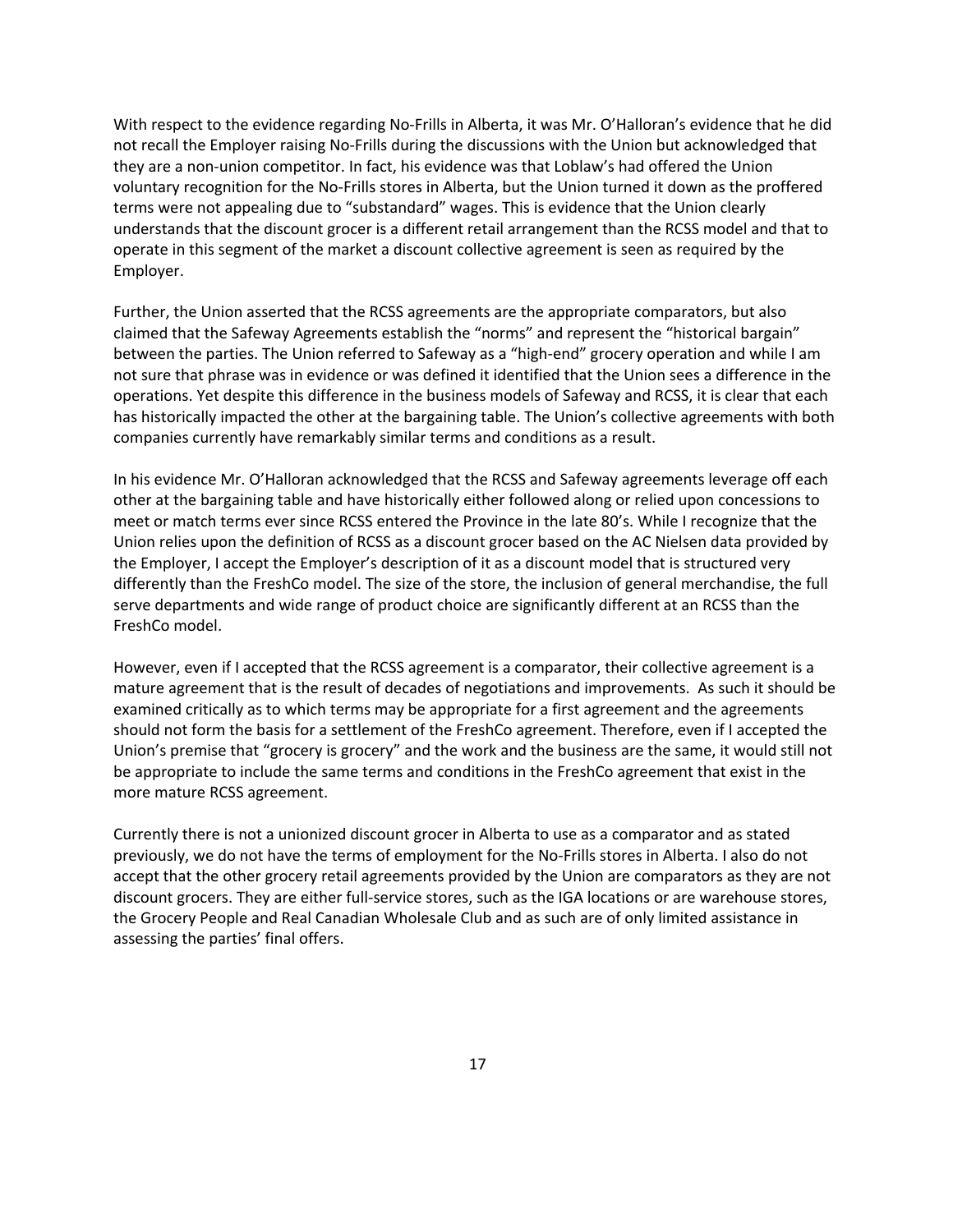The Union argued that their proposal contains many of the "normative clauses" seen in grocery retail agreements. I would note that this language implies that I should be influenced by an industry standard which is not consistent with the jurisprudence. The Union further argued that since their final offer and the Agreed Terms represent some reductions in the terms provided for in the RCSS and Safeway agreements that should be sufficient to represent a first agreement for FreshCo. This is not how I interpret the assessment of comparability based on the relevant law.

As a result, I find that the best comparators and the most relevant for my considerations are the first agreements for FreshCo between this Employer and this Union, recognizing that these are different UFCW Locals in the each of the Western Provinces. These agreements were entered into or imposed in the same exact circumstances as here in Alberta. They were the result of the conversion of unprofitable Safeway stores where the competitor Loblaws, already had a presence with both RCSS and the No-Frills banner and were the result of either direct bargaining or an arbitration to settle the terms of a first agreement. I cannot imagine why these would not be appropriate comparators and I did not find the Union's arguments as to why I should not consider them as such, to be persuasive. I do note that the economics in Alberta and considerations such as, the higher minimum wage, need to be factored into the deliberations of comparators but there is otherwise little else that separates those agreements for consideration.

The Union argued that in a first agreement employees would expect enhancements for their terms and conditions as a recognition for unionizing, I do not find this to be applicable here. This is a voluntary recognition of the Union and as there are no FreshCo stores yet open and at the time of this award no employees we are not dealing with a situation where employees certified at the workplace with expectations of improvements in terms and conditions in place prior to the recognition of the Union. As a result, I do not find that this factor to be of meaningful assistance in determining comparators.

Further, I do not believe that it is relevant to consider the former Safeway employees who decide to stay on after their store is converted to a FreshCo as "expecting" the benefits of unionization. The terms of the Conversion Agreement were negotiated by their Union and are quite generous. The Safeway employees will know the terms upon which they will exercise their choices to either stay and work under their previous Safeway terms or accept a buydown, or alternatively to avail themselves of the options they may be eligible for if they choose not to work at the FreshCo under the new terms, such as transfer to another Safeway location or severance. It is clear from a review of the agreed items that combined with either of the final offers will be an improvement over non-union conditions that are likely in place for the No-Frills operation. These terms should be consistent with a first agreement.

As a result of the above, I find the FreshCo and No-Frills agreements in the Western Provinces to be the best comparators for determining the terms of the Alberta FreshCo settlement, having consideration for the impact of local economic conditions and their impact on terms.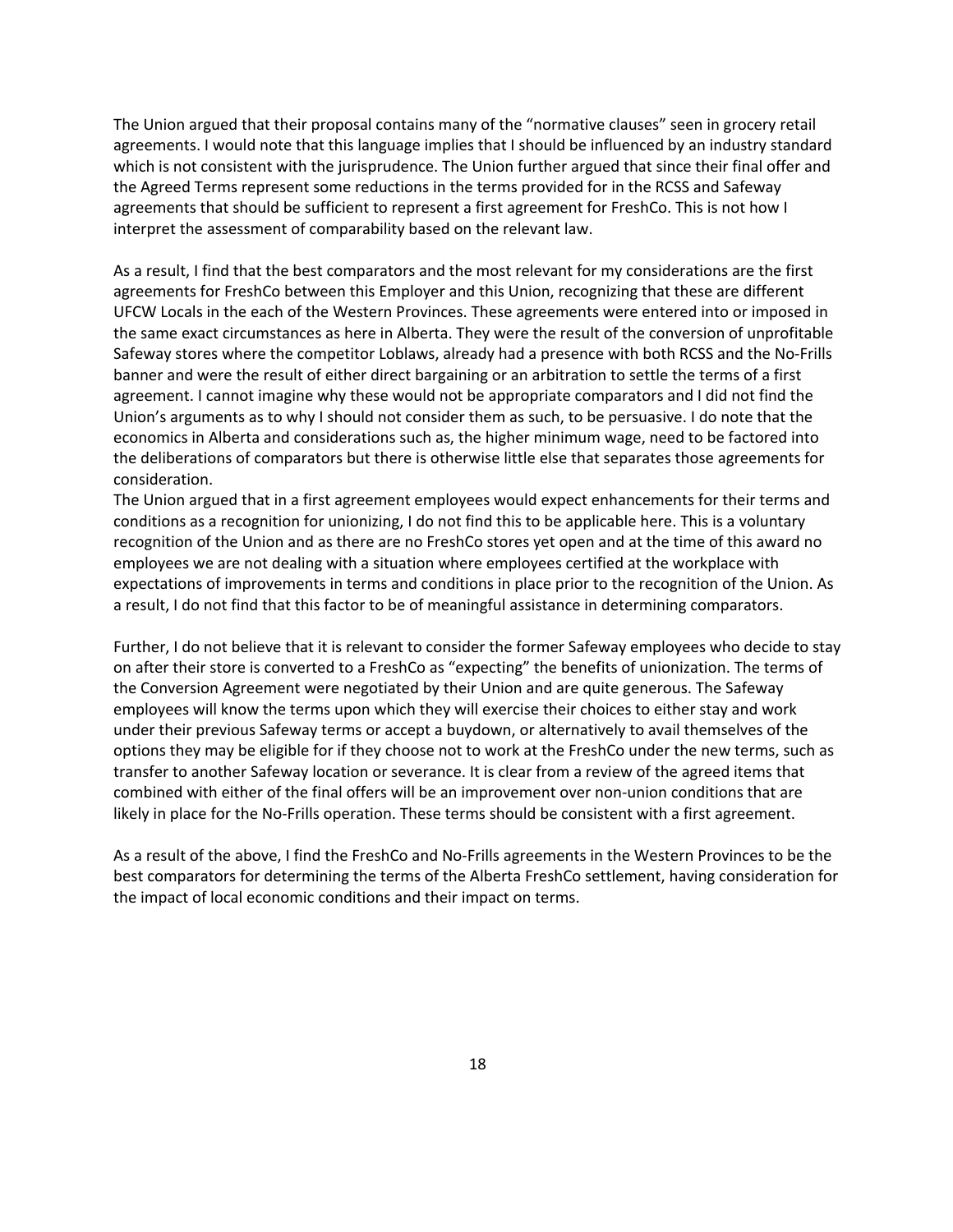## **Economic Conditions The Employer**

The Employer provided data on the economic circumstances in Alberta as a relevant criterion for consideration when assessing replication. Its evidence highlighted economic impacts of the collapse of the oil sector in 2015 up to the COVID-19 pandemic and their impact on the overall economy in Alberta. The Government of Alberta forecast is that despite a slight economic rebound there will not be a recovery to 2019 levels until 2023, meanwhile GDP will continue to contract, and unemployment is forecast to stay as high as 11%.

The Employer also provide general information on its financial position. Sobeys acquired Safeway in 2012 and at that time Safeway's sales were already trending down due to increased competition and as a result there had been very little investment in the operation from the US. Sobeys purchased the business primarily for the store locations and since then has focused on a multi-pronged strategy to address the shift in consumer spending habits toward the discount grocery market.

The Employer did not provide detailed financial information about its stores at arbitration and had not done so during negotiations. It was concerned that there was a real risk that the Union would not keep this information confidential. The Employer did stipulate that as of August 2019, 48 of the Alberta Safeway stores were unprofitable, seven stores were breaking even and only 19 locations were profitable. The Employer emphasized that it is not feasible to continue to operate unprofitable stores indefinitely and the only viable option in keeping the stores open is to convert them to the FreshCo banner which includes a suitable or appropriate cost structure in light of the model. This model is intended to compete directly with existing discount grocery stores, such as No-Frills.

The Employer provided considerable evidence at the Hearing as to the grocery retail industry in Alberta, the rationale behind its decision to enter into the discount market, the key differences in the types of grocery retail operation as well as detailing the process and rationale for determining when or how a Safeway may be converted to a FreshCo. The Employer provided a description of the financial benchmarks it would use in its conversion analysis of which the most critical are labour costs translated as a ratio of total sales to labour hours, and what the differences are between the full-service, hybrid and discount models.

## **The Union**

The Union has advanced the position that the economic realities which may have been in play prior to the pandemic are no longer relevant as a result of the growth in the Employer's earnings as a result of the change in consumer spending during the pandemic. It relied on the 2020 Annual Report of Empire Company Limited which details the profits generated in this year and attributes the success in 2020 to the employees who have worked unbelievably hard during a very challenging year. The Annual Report reflects record profits largely driven by the pandemic, however the Union argued that even before the pandemic in 2019 Sobeys reported "strong consistent cash flow generation", almost \$1 billion more in sales over the previous fiscal year and a 9% increase in quarterly dividends.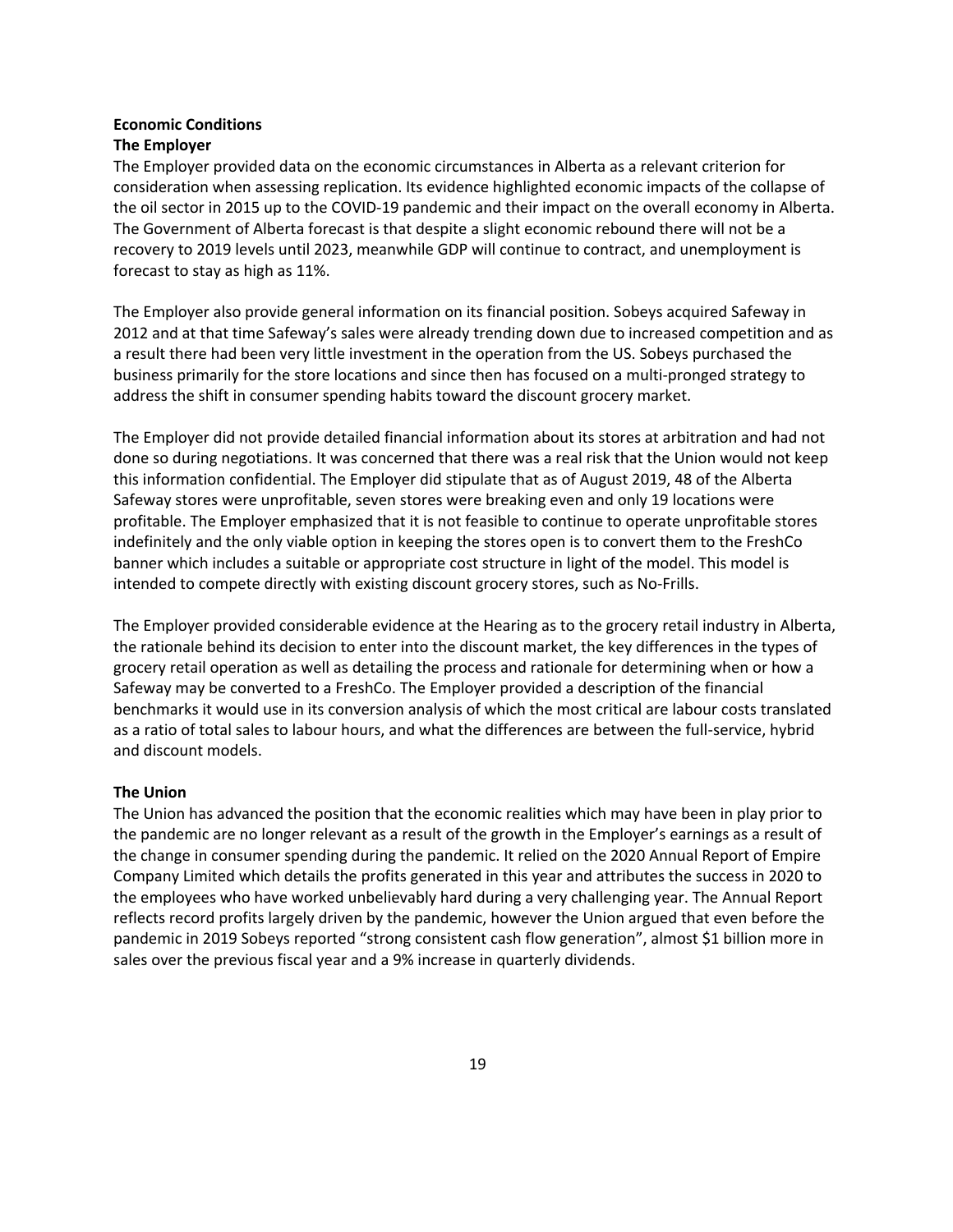Throughout its presentation and argument, the Union suggested that the Employer can afford to pay the higher wages due to its strong financial position and that regardless of what Sobeys achieved in other FreshCo agreements, Sobeys can not reasonably expect to continue to rake in profits at the expense of its grocery store heroes. The Union also suggested that the Employer did not present evidence to suggest that the stores would be "unprofitable" by using the Union's wage rates or that they would be if the Employer's final offer was selected.

#### **Analysis – Economic Considerations**

Regardless of the most recent economic pressures in the Province of Alberta and the impact positively or negatively of COVID-19 on its operation, I accept that the Employer was moving into the discount grocery market as part of a multi-pronged strategy.

One can see the evolution occurring nationally. It clearly sees an opportunity to enter a market segment that it is not in currently. The Employer presented evidence that the decision as to what the scale of this move will be is directly related to the fact that there are Safeway Stores that are not profitable. The Employer stated that non-profitable stores would be reviewed as to whether they will continue to operate under the discount banner or not at all. I do note that the move into the discount segment in Alberta by the competitor Loblaws under the No-Frills banner predates this move by the Employer.

The state of the economy while relevant is not a primary factor in my consideration as the Employer's position on the move into the discount grocery segment as part of a national strategy and is driven by a trend in consumer spending habits. There is no question about the poor economic situation Alberta finds itself in and we are clearly no longer a national leader with respect to the economy, even while we enjoy a \$15 minimum wage. What is relevant is the consideration for the maintaining of jobs and the opportunity for employment in the Province.

While there is clear evidence that there has been an increase in revenue for the Employer as a result of COVID-19 this does not affect whether or how the Employer decided to enter into the discount segment of the grocery retail market. This increase in grocery spending due to the pandemic may be transitory or they may demonstrate a long-term change in patterns, however there is no way to assess this and I do not find this to be an appropriate consideration in setting the terms or conditions of a sustainable first collective agreement between the parties.

The Union looks to the success of the Employer based on its Annual Reports and extrapolates from them that that Employer can afford the Union's final offer due to their strong financial position. The Union has criticized the Employer's failure to produce detailed financial data and argued this failure should be held against them. I agree that their financial well-being is a relevant consideration and regardless of the reasons, I do note that the Employer has failed to provide detailed financial data that would normally form the basis for its proposals and that is generally seen as a key element for consideration in a first agreement interest arbitration. While more detailed information may have been of assistance, in this case I do not find their failure to disclose is an impediment to determining what is fair and reasonable in the circumstances.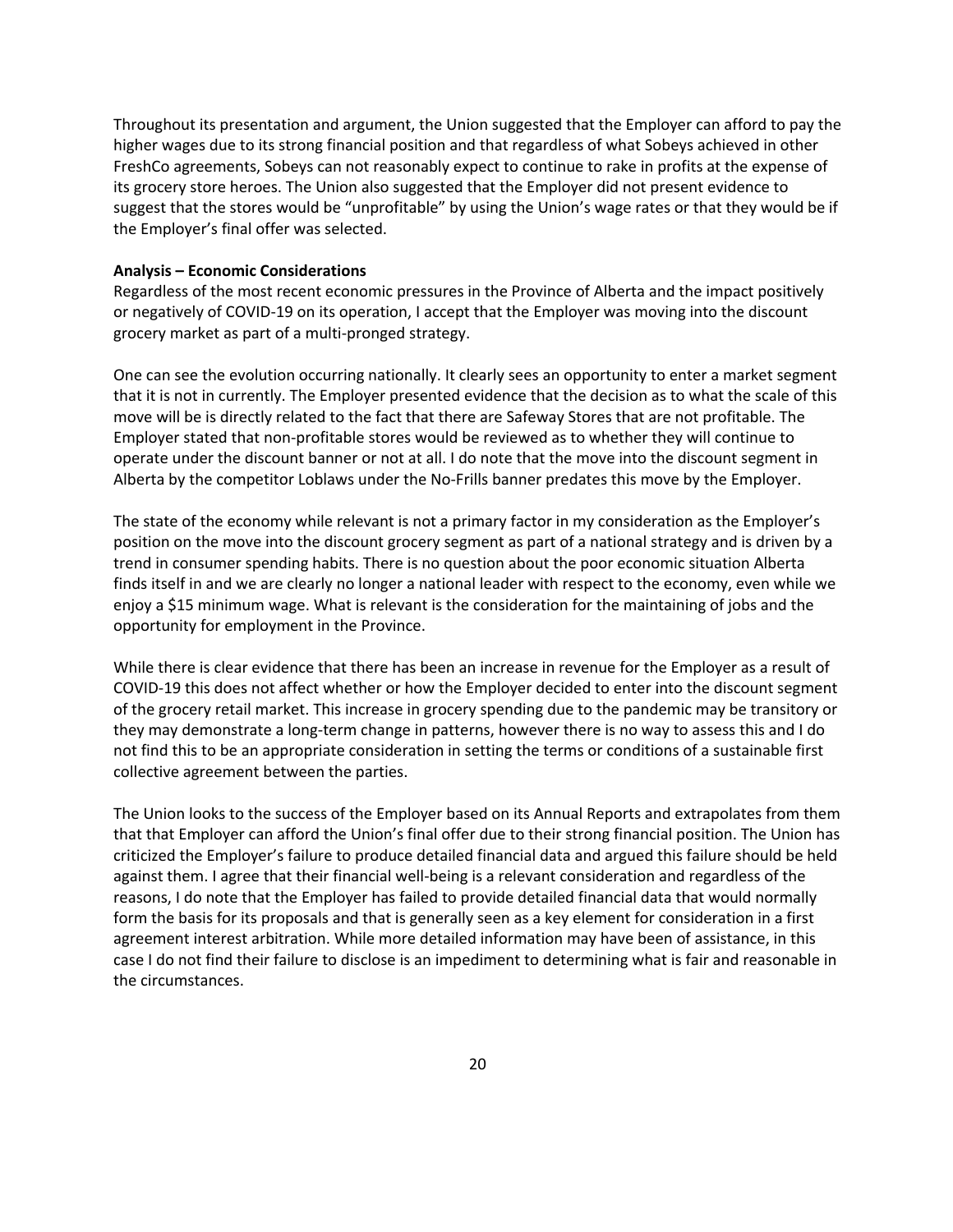I do note that this is a situation where FreshCo is a new banner and as there are no stores currently operating in the Province the only detailed financials would have been from Safeway. I believe Safeway's financials would be of limited assistance, except to potentially establish whether specific Safeway stores were or were not profitable or whether there was justification to convert them or not. Whether Safeway does or does not choose to convert stores is not relevant to my determination, except to consider the impact that store closures may have on the replication. The success or not of the Safeway banner or specific stores is therefore not within the scope of my review. Instead, I can look to the principles of comparability, replication and what is fair and reasonable considering the market in setting the terms of the agreement.

One of the elements for consideration in *Yarrow Lodge* is "The economic and market conditions of the sector or industry in which the employer competes must be considered." And in this regard the Employer provided cogent and persuasive data on this point.

The Employer highlighted how the determination would be made as to which of the unprofitable Safeway stores would be converted to a FreshCo or simply shuttered. Its evidence was that the determination would be to review the feasibility and financial viability of the conversion based on a variety of financial projections, the most important of which are the labour costs.

The Employer did not argue that its position at arbitration is based on an inability to pay. Instead, it argued that the business model of a discount grocer requires an "appropriate agreement" having consideration for the market. In this case it is reasonable to rely on comparators and replication in light of the business model and the data. As this was not advanced as an inability to pay argument, the need for detailed financial data is not as critical.

The Union was not persuasive in convincing me why the Employer should pay more than the competitors or comparable rates and how the financial data should have been applied. When evaluating the context of the negotiations as highlighted above, it was clear that the Union understood the business case for the discount model as they entered into negotiations for the conversion and recognition of the Union as opposed to resisting it.

The Union suggested in argument that the Employer had not established that the stores would be unprofitable without the wage rates and technically that may be true, but I find instead the Employer did establish the business case for converting a store or closing it is based on economic benchmarks, which reasonably include the average wage costs to sales.

I accept that the discount grocery business model is different and that the Union is fully aware of that as well. Their argument that the Employer should be penalized for the success of their business model in other provinces and have the potential to meet their financial objectives curtailed as a result of their success is not part of the consideration of what is fair and reasonable. The idea that an arbitrator, in assessing the parties' final offers, should look to limit the potential for future profit certainly has not been identified in any of the jurisprudence provided by either party as an appropriate consideration. It also is relevant that the arbitrator is not to substitute their own "notions of social justice and fairness"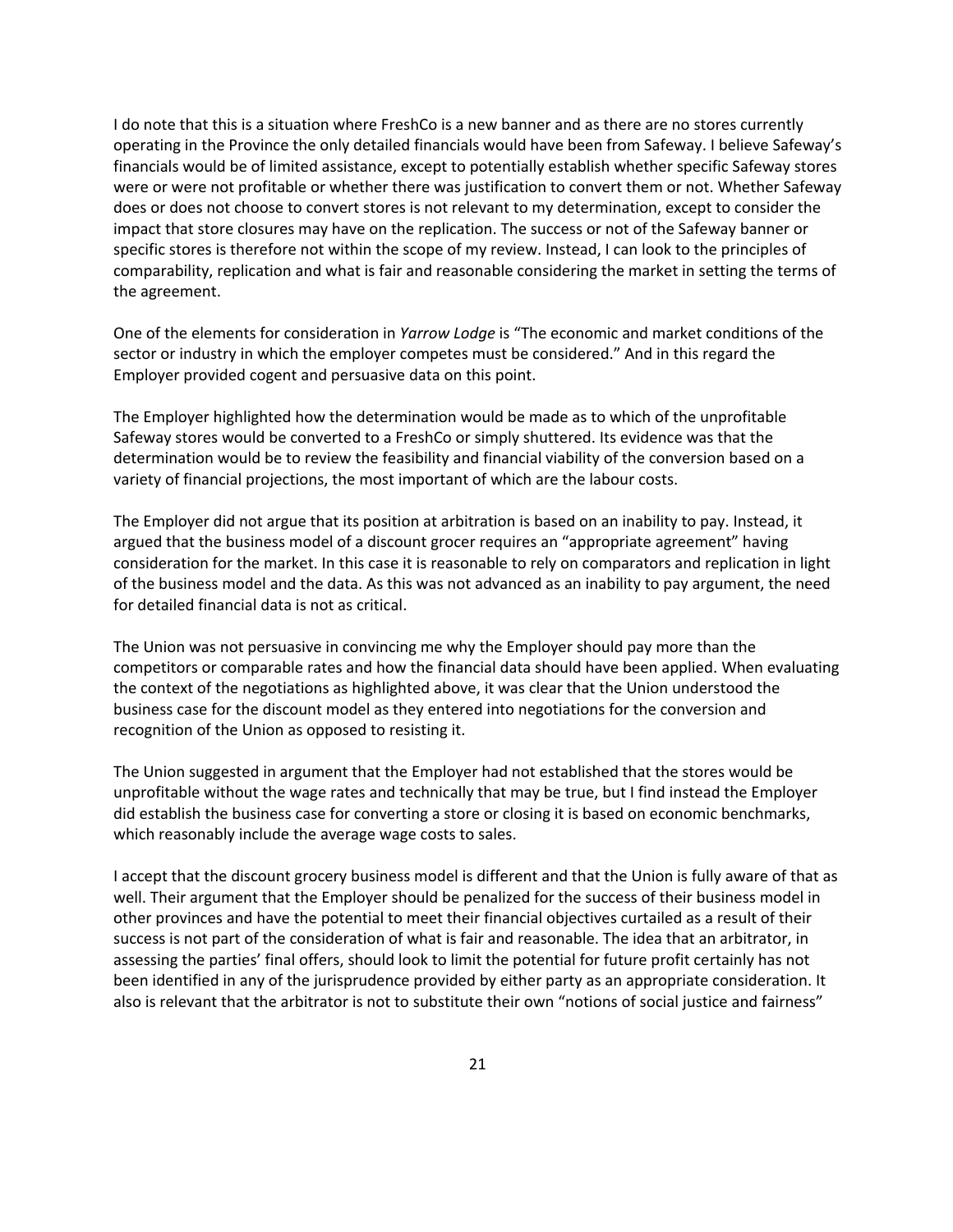for "market and economic realities" as the Union appears to be asking for (see *Newport Harbour, supra*, at para 10).

The Employer's argument that the financial benchmarks and labour costs will be relevant when making the determination as to whether it chooses to either convert a store or close it is reasonable and factors into the determination as to how the economics should weigh into my determination. The fact that stores may be closed and ultimately jobs either lost or not created at a time when the economy is struggling in the Province can and should be a concern for the Union and be considered when determining the overall cost and reasonableness of the settlement.

As noted in the cases cited by the parties, there exists an obligation on the parties advancing a position to provide cogent data that supports their proposal and is dependent on the circumstances. There is no specific requirement as to the type of evidence or financial data required, and instead is on a case-bycase basis as to what is appropriate, and I find the Employer has satisfied the requirement to provide the type of market and financial support necessary to satisfy my need for objective criteria.

#### **Additional Submissions of the Parties**

The Union provided a submission after the hearing and prior to this award being finalized that identified on January 25, 2021, the Employer announced the conversion of six Safeway stores to its FreshCo banner. They asserted that this was relevant to my determination in the following ways:

- a. That the stores where being opened proximate to RCSS locations in that five of them are 4.5 kilometres or less from a RCSS and this establishes that that the RCSS is the appropriate comparator and,
- b. That the decision regarding the conversion of the stores is evidence that the Union's final offer selection is not an impediment to the conversion of stores. It argued that Sobeys' evidence was that, if the Union's final offer was to be accepted it would affect whether Sobeys would move forward with the conversions and that there was no evidence provided by the Employer as to how its offer would impede or affect FreshCo achieving its cost per labour hour.

The Employer did respond to this submission and argued that the goal in this arbitration is to look to comparators and objective criteria and not subjective statements and predictions.

It acknowledged that while there is no dispute that in FreshCo competing for a share of the discount market, RCSS is one of the retailers in that space. However, FreshCo is operating on a different model and to be competitive requires a discount labour model. Further it indicated that most of the trade areas best suited to a discount store are already developed and as the Employer is late to the game, RCSS and No-Frills both already exist in those geographical areas.

The Employer responded to the Union's assertion that its final offer is not an "impediment" to the FreshCo initiative. It denied that the fact it announced six conversions of Safeway locations is evidence that the Union's offer would not prevent any conversions. The Employer noted that prior to this Hearing three FreshCos had already been announced before any of the agreement details were finalized. Instead, the Employer argued that it is more about whether the conversion of stores is feasible or whether they would be closed completely which will be dependent on the outcome of this award. It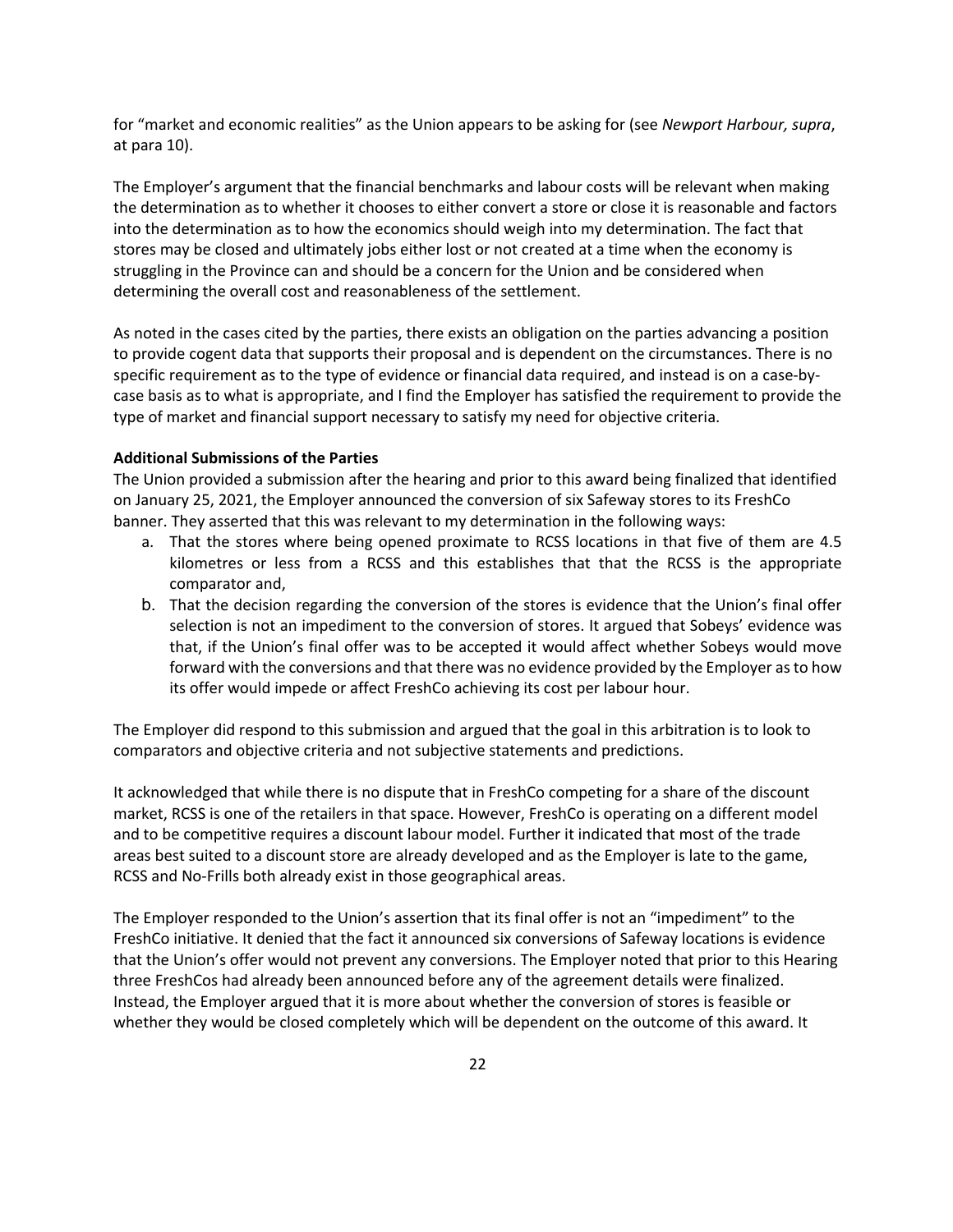further indicated that the decision and the timing of the announcement was to provide appropriate notice, however the decision on these announced conversions is not irreversible if the outcome of the arbitration is such that the labour costs mean they no longer meet their financial benchmarks.

With respect to the additional submissions, I do not find the location of the newly announced stores as being located near to the RCSS locations as determinative of who the appropriate comparators are. As dealt with earlier in this award, I acknowledge that the grocery retail industry in the Province is competitive and while all the retailers may be competitors in the industry, that does not mean that they are automatically comparators.

Further, as the conversions announced on January 25 were all of existing Safeway locations which were in proximity to an RCSS location already, this does not necessarily imply a strategic move by the Employer to specifically take on RCSS. With respect to location, the Employer clearly identified that these Safeway Stores were candidates for conversion to a FreshCo based on their criteria. I take nothing else from the announcement and the Union did not provide additional evidence to support their statements on this issue. I do not accept that the announcement regarding the conversions in question is evidence of RCSS being the appropriate comparator in this matter.

In respect of the second element put forward by the Union in relation to the announcement of these conversions, specifically; that the Employer's decision to convert these stores is evidence that the Union's final offer is therefore not an impediment to Sobeys converting Safeway Stores to the FreshCo banner, I find flawed.

It is flawed because the Union did not present any evidence as to counter the Employer's description of the assessment process and decision making regarding the conversion of these stores and without evidence its suggestion boils down to assumptions. As a result, I am afraid I cannot draw the same conclusion that the conversion of the six stores is evidence that the Employer is therefore able to afford the Union's final offer.

I do note that the Union incorrectly stated that the Employer's evidence was that if the Union final offer was accepted it may affect whether Sobeys would move forward with the FreshCo initiative. The Employer witness: Mr. Venton, testified that the financial considerations, which critically include the labour costs, would apply to the decision-making process for each location. I understood his evidence to be that; higher costs would affect the scope of the conversions and impact the decision as to whether or not to close a store, not that if the Union final offer was selected that they would not move forward with a conversion. I also note that the Employer has responded that the decision to convert a store, even on the six stores just announced, is not irreversible. Consequently, I do not accept that the Employer's announcement to convert the six identified stores establishes that the Union's final offer is reasonable or appropriate.

I have considered the Union's additional submissions and do not find that they influence the decision before me.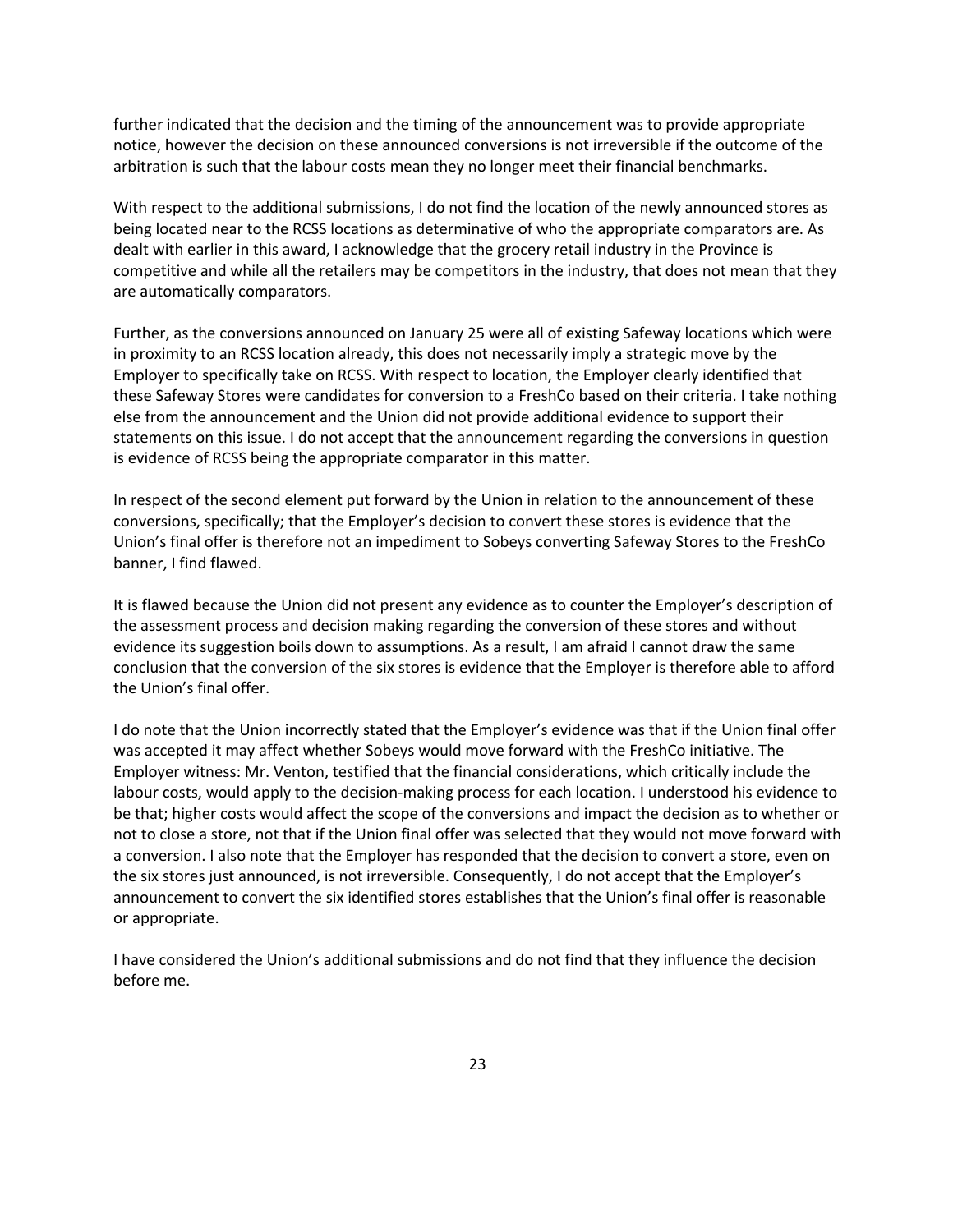#### **Terms of Final Offer Proposal - Discussion and Rationale**

As a majority of the terms of the first agreement have been agreed between the parties and are attached to this award as Appendix A, I will turn my attention to the items that are unresolved having consideration for the criteria as outlined above. While I will outline the individual proposals of the parties, in the final analysis however I will decide on the final offer that represents the best total package, having consideration for respective positions of the parties and the agreed items.

#### **Article 3 Union Establishment.**

**The Union** is proposing a provision that allows the Union to conduct new member orientations to staff, individually or in groups, while the members are on shift.

> *3.01(d) Shop Stewards and/or Union Representatives will be allowed to introduce themselves to new employees on shift after receiving permission from the Store Manager, or their designate, of which permission will not be unreasonably withheld. Such time will not exceed fifteen (15) minutes and shall not unduly interfere with the employee's regular duties. The meeting shall take place in the conference/community/lunchroom of the store at which the employees are employed. Employer Officials, Managers and anyone excluded from the bargaining unit shall not be present at this meeting.*

> *Upon request to the Store Manager, or their designate, a Shop Steward shall receive a list of all new employees covered by the Collective Agreement.*

> *It is understood that orientations may be done in groups when a new store isopened. Following the first three (3) months of a store opening, new member orientations shall be scheduled with two weeks' notice within the first month of employment.*

The Union argued that this proposal is a core issue for the Union to support voice and visibility in the workplace and is essential to engage its members and fulfill its role as the employees' bargaining agent. It stated that the Safeway and RCSS agreements contain a 30-minute introduction provision and that the proposed 15-minute period for the orientation is consistent with, but lesser than, those agreements as a result of it being a first agreement. The Union further argued that similar provisions are contained in some FreshCo agreements. It asserted that it would not give up this provision because of the changes in legislation in Alberta which may impact in the representation of the Union in the workplace and that as they would not agree to it, the Employer could not reasonably expect to achieve a collective agreement without this provision.

**The Employer** does not have a proposal on this provision, however it objected to its inclusion in the FreshCo agreement as being inappropriate in that it requires the Employer to schedule new member orientations and coordinate with the Union. The Employer felt this was cumbersome, that it is a breakthrough in that it is not found in any other provincial agreement or in any FreshCo comparator. Even in Safeway Agreements it only provides that an orientation may occur and the Union is responsible for making appropriate arrangements. The Employer argued this is an administrative complexity and to have new staff attend new member orientation on a paid basis is prohibitive as it amounts to 30 minutes per orientation and given the new hires at store start up this is unreasonable.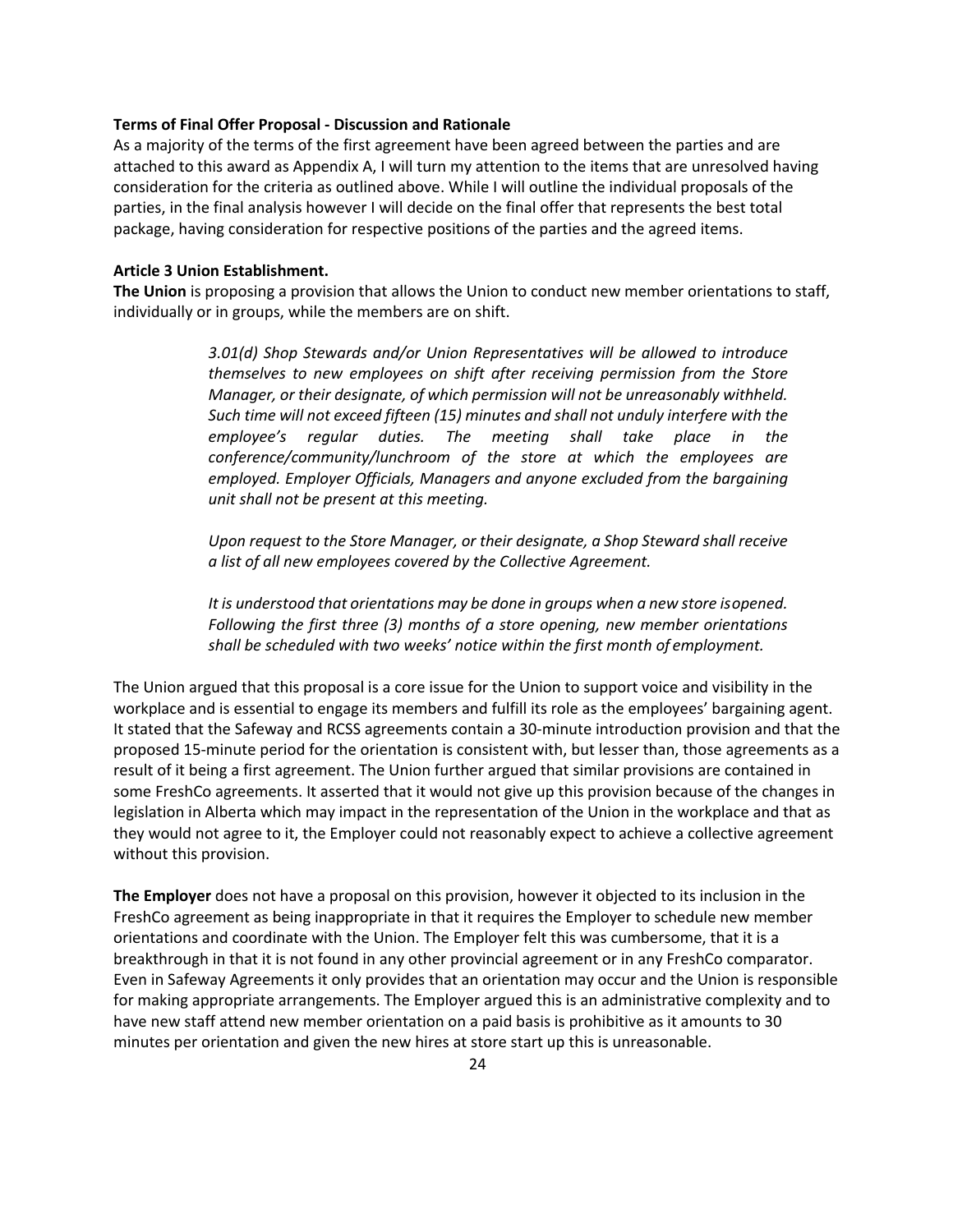I do not find the Union's proposal for this Article to be onerous or unreasonable and while it is not found in other FreshCo agreements, it is not breakthrough in so far as it is a common provision in many agreements that ensure the representation and profile of the Union.

## **Article 13.19 – Hours of Work**

**The Employer** is proposing the following provision:

*13.19 The normal work week for full-time employees shall consist of forty (40) hours per week on the basis of five (5) eight (8) hour shifts.*

The Employer argued that I do not have jurisdiction to accept the Union's proposed guarantee of fulltime positions as the Letter of Understanding regarding the "Conversion of a Store to FreshCo" expressly states that the "Employer shall have the exclusive right to determine the full-time and part-time staffing level for the FreshCo location at the time of conversion." It is the Employer's position that an express agreement already made between the parties can not be altered at arbitration and is a "fatal flaw" in the Union's proposal that makes it impossible for me to accept the Union's final offer.

Notwithstanding, the Letter of Understanding it argued that the idea of a full-time guarantee is not supported by the comparators and is not appropriate at the time of a business opening when the Employer needs time to evaluate the needs of the business.

**The Union** is proposing the following provision which includes the guarantee of at least three full-time bargaining unit positions in each FreshCo location:

## *13.19 - Guarantee of Full-Time Staff*

*(a) The Employer agrees that it will at all times during the term of the Collective Agreement employ three (3) full-time Employees who will be bargaining unit members and who shall be covered by the Collective Agreement held between the parties.*

*(b) The normal work week for full-time employees shall consist of forty (40) hours per week on the basis of five (5) eight (8) hourshifts.*

The Union took the position that they never agreed not to negotiate for additional terms when they agreed to the Conversion Agreement. Further, the proposal for three full-time jobs is substantially less than the 12% to 30% employee complements that exist in the Safeway and RCSS collective agreements even if the percentages are applied to the smaller store size of approximately 60 employees. The Union relies on its history of negotiating full-time protections and stipulated that this was a less robust provision and consistent with a first agreement as a result. It argued that there is a FreshCo agreement in Ontario that has a guarantee such as they are proposing here.

I will not address the Employer's argument that this provision is a fatal flaw with respect to the Union's final offer in light of my ultimate conclusion, however I will note that this is a deviation from what was agreed between the parties which provides the Employer the exclusive right to determine staffing levels.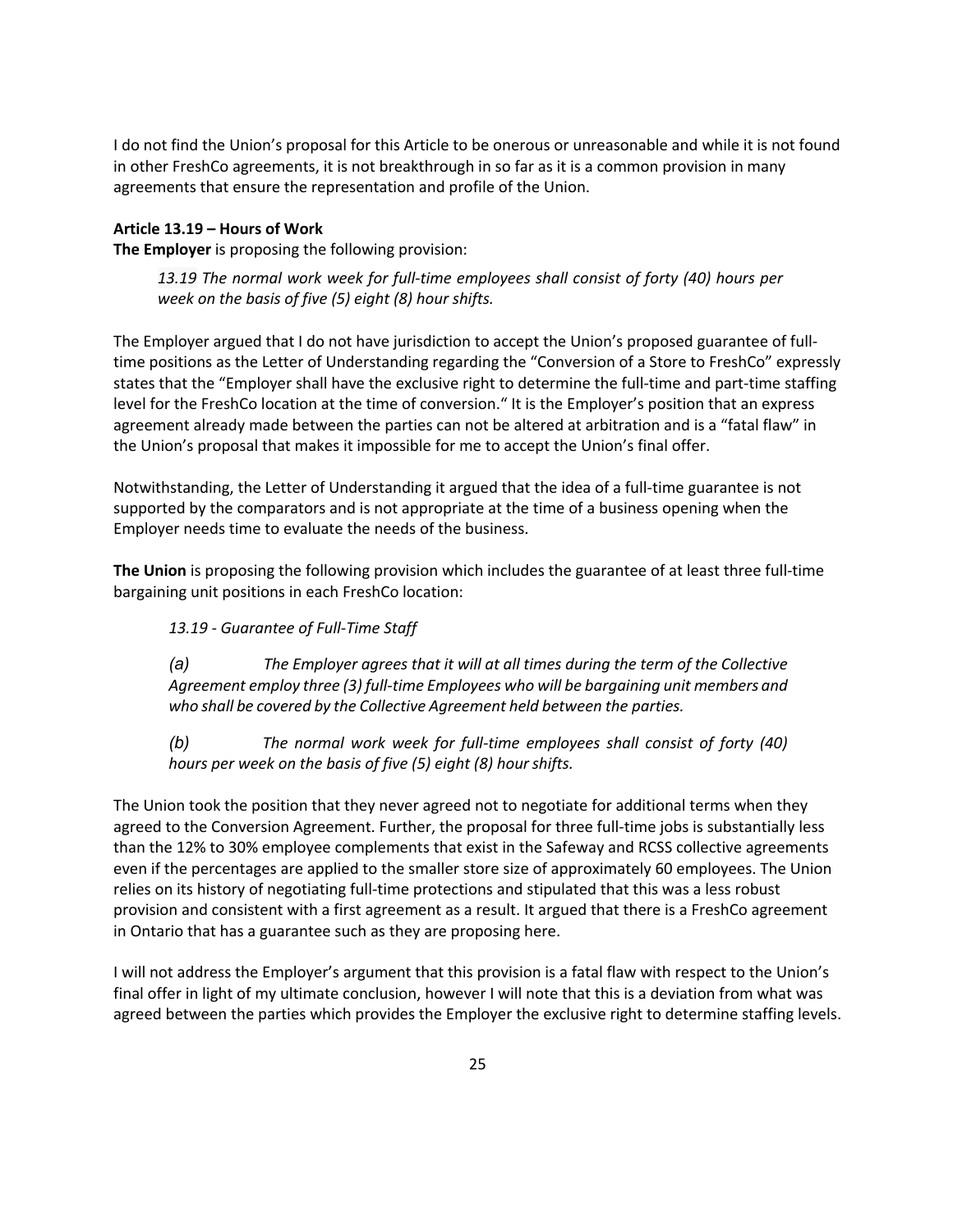### **Article 14: Meal and Rest Periods**

**The Employer** is proposing the following provisions:

- *14.01 Employees working a shift of seven (7) or more hours shall be entitled to an unpaid meal period. Meal periods shall be thirty (30) minutes in duration.*
- *14.02 Employees shall receive one (1) paid fifteen (15) minute rest period for each four (4) hours worked (i.e., work eight (8) hours and receive two (2) paid fifteen (15) minute rest periods).*
- *14.03 An employee working a shift of more than five (5) hours, but less than seven (7) hours is entitled an additional fifteen (15) minute unpaid rest period to be taken in conjunction with their paid fifteen (15) minute rest period. By mutual agreement with the Store Manager/Owner these fifteen (15) minute rest periods may be taken non-consecutively.*
- *14.04 When an employee works in excess of three (3) hours over-time in which there is no meal period, the employee shall be entitled to receive a paid rest period of fifteen (15) minutes.*

The Employer identified that the parties are separated on this proposal by the difference in Article 14.03, which applies to part-time employees who work a shift of between five and seven hours in length. The Employer proposed that an additional 15-minute unpaid break being offered in their language is consistent with the comparators and to require an additional 15-minute paid break in these circumstances would add significant costs and put the Employer at a competitive disadvantage as it relates to the non-union competitor No-Frills who will likely only be providing unpaid breaks in accordance with the *Employment Standards Code.*

**The Union** is proposing the following provisions:

- *14.01 Employees working a shift of seven (7) or more hours shall be entitled to an unpaid meal period. Meal periods shall be thirty (30) minutes in duration.*
- *14.02 Employees shall receive one (1) paid fifteen (15) minute rest period for each four (4) hours worked (i.e., work eight (8) hours and receive two (2) paid fifteen (15) minute rest periods).*
- *14.03 An employee working a shift of more than five (5) hours, but less than seven (7) hours is entitled to an additional fifteen (15) minute paid rest period. By mutual agreement with the Store Manager/Owner these fifteen (15) minute rest periods may be taken in conjunction with each other.*
- *14.04 When an employee works in excess of three (3) hours over-time in which there is no meal period, the employee shall be entitled to receive a paid rest period of fifteen (15) minutes.*

The Union concurs that the parties are in substantial agreement on this Article, however the difference of the 15-minute additional paid rest is consistent with the Alberta comparators as they define them and none of these allow for an employer to unilaterally combine them. The Union emphasized that the rest periods are important for employee health and well being and while the Union has not proposed onerous rest scheduling provisions it would not agree to the language as proposed by the Employer. It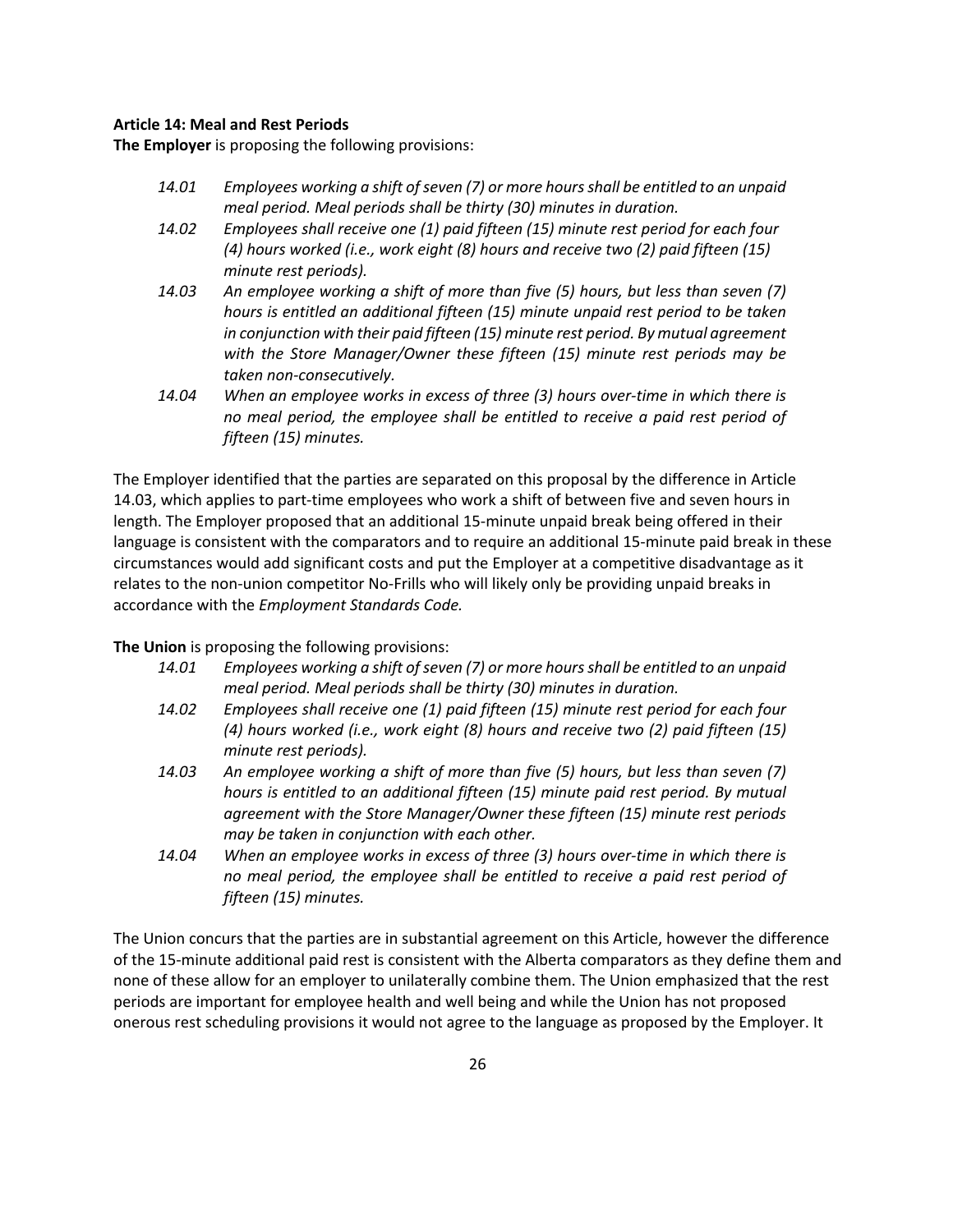referred to the combining of rest periods as "not the norm" as it could result in employees not receiving rest until well into their shift.

On this proposal I do not find that the Union's position supported by the comparators and while I concur that rest periods are important and employers should not unilaterally require them to be combined in situations where this would delay an employee's rest period on a shift, the additional 15-minute paid break is a monetary item not appropriate in a first agreement.

## **Article 16 – General Holidays**

**The Employer** is proposing language that recognizes the nine General Holidays listed in s. 25 of the Employment Standards Code as follows:

*16.01 The following shall be recognized as General Holidays:*

- *New Years Day*
- *Alberta Family Day*
- *Good Friday*
- *Victoria Day*
- *Canada Day*
- *Labour Day*
- *Thanksgiving Day*
- *Remembrance Day*
- *Christmas Day*

The Employer submitted that its proposal is consistent with comparable collective agreements as all of the FreshCo and No-Frills agreements restrict their General Holidays to those provided for in provincial legislation. The Employer argued that to allow the additional of Heritage Day would add significant costs and put them at a disadvantage to the non-union competitor, No-Frills.

**The Union** is proposing to include Heritage Day (1<sup>st</sup> Monday in August) as a General Holiday. The Union took the position that the recognition of 10 General Holidays with the addition of Heritage Day is still less than the Safeway, RCSS and other Alberta comparator agreements which number 11. It also asserted that 10 days is consistent with the FreshCo agreements in British Columbia and Saskatchewan.

I agree that in light of the number of days provided for in the comparator collective agreements the addition of Heritage Day would not be unreasonable in the circumstances.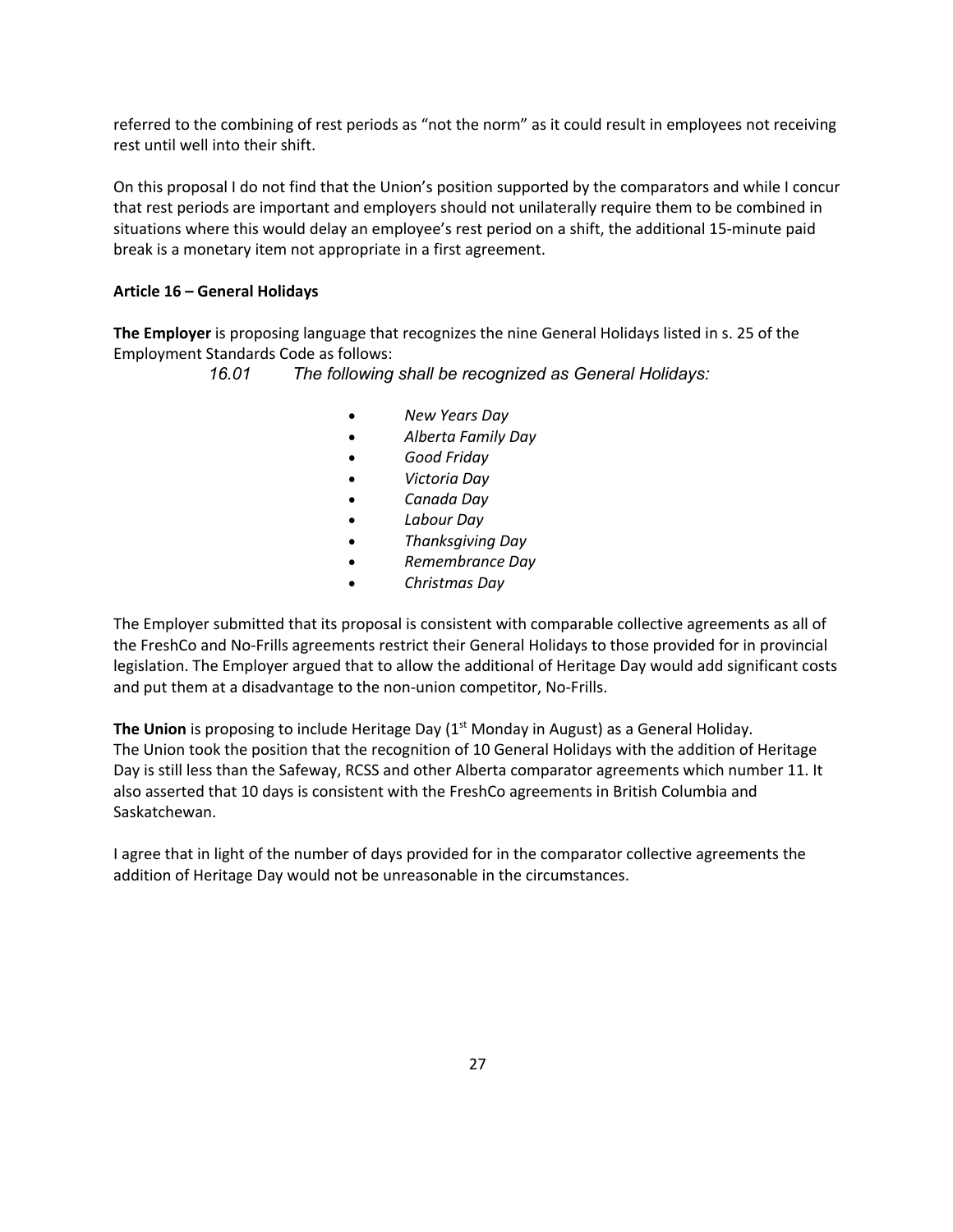## **Article 17 – Vacations**

**The Employer** is proposing the following vacation language:

*18.01 Annual vacation entitlement for full time employees will be based on years of continuous full-time employment with the Employer since their most recent date of hire and will be as follows:*

> *Full-time employees shall accumulate vacation entitlement and vacation pay as follows:*

*Employees who have been employed by the Employer for less than (1) year shall be paid vacation as outlined in the Employment Standards Code (Alberta). Full-time employees who have been employed for more than one (1) year but less than five (5) years - two (2) weeks' vacation pay, except that vacation pay for any full-time employee off work for (1) month or more in a calendar year shall be based on four percent (4%) of their annual wages as defined in the Employment Standards Code (Alberta) in the immediately preceding calendar year.*

*Full-time employees who have been employed for more than five (5) years but less than ten (10) years– three (3) weeks' vacation with pay, except that vacation pay for any full-time employee off work for one (1) month or more in a calendar year shall be based on six percent (6%) of their annual wages as defined in the Employment Standards Code (Alberta) in the immediately preceding calendar year.*

*Full-time employees who have been employed for more than ten (10) years– four (4) weeks' vacation with pay, except that vacation pay for any full-time employee off work for one (1) month or more in a calendar year shall be based on eight percent (8%) of their annual wages as defined in the Employment Standards Code (Alberta) in the immediately preceding calendar year.*

- *18.02 Weekly vacation entitlement for full-time employees who have not been off work for one (1) month or more in a calendar year shall be the greater of the employee's regular weekly rate of pay (i.e. 40 hours x their base hourly rate) or two (2%) of their annual wages as defined in the Employment Standards Code (Alberta) in the immediately preceding calendar year.*
- *18.03 When a General Holiday occurs during a full-time employee's vacation, an extra day's vacation pay will be paid if the holiday is one for which the employee would have received pay had they been working.*
- 18.04 *All full-time employees' vacation entitlement must be taken in that vacation year and shall not be carried over to the next vacation year. Vacation pay shall be paid to the employee when the employee goes on vacation.*
- *18.05 Part-time*
	- *(a) Part-time employees shall receive vacation pay based on years of continuous employment with the Employer since his/her most recent date of hire as follows:*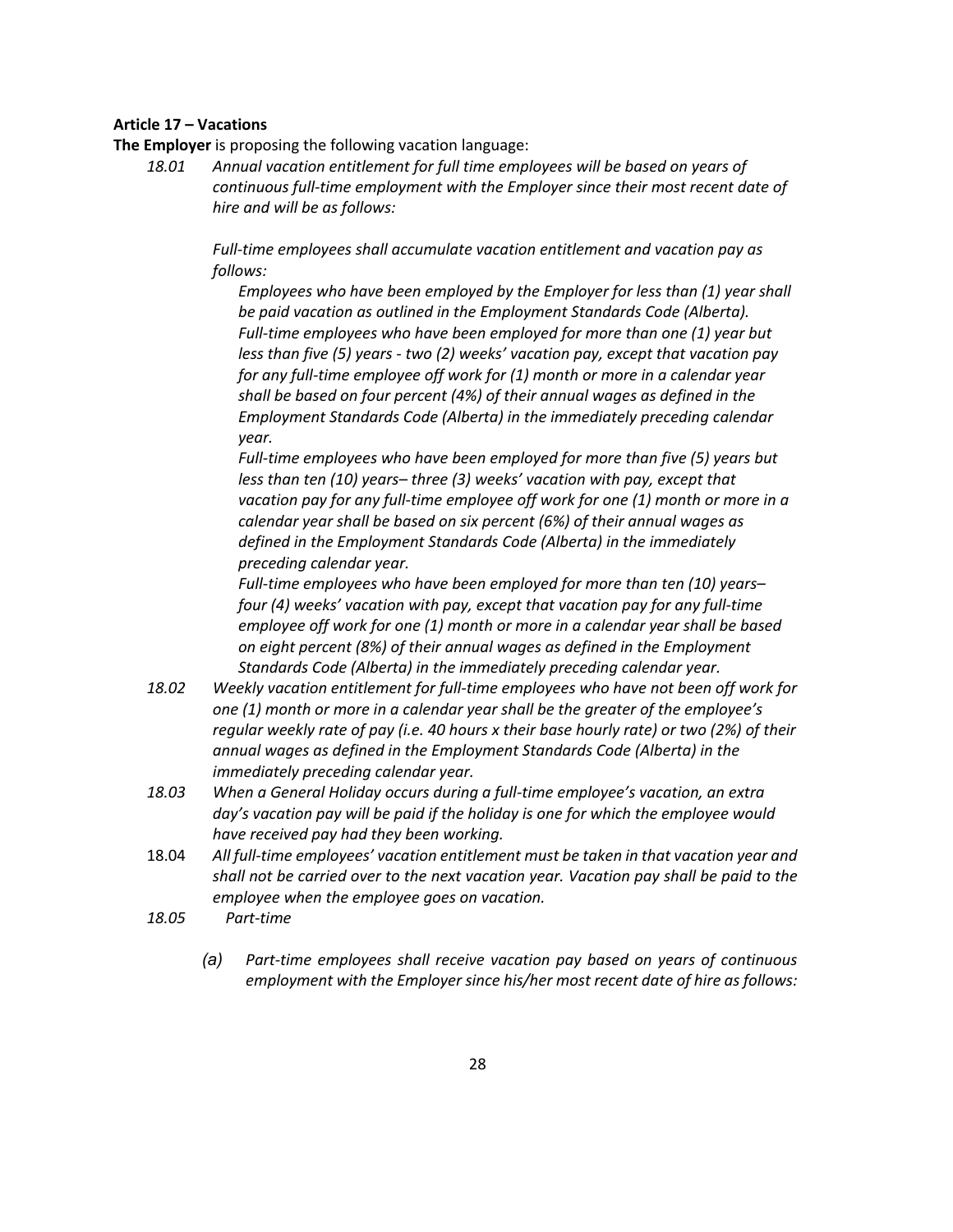- *(i) Part-time employees who have been employer by the Employer for less than one (1) year shall be paid vacation as outlined in the Employment Standards Code (Alberta).*
- *(ii) Part-time employees who have been employed more than one (1) year and less than five (5) years - four percent (4%) of their annual wages as outlined in the Employment Standards Code (Alberta).*
- *(iii)Part-time employees who have been employed more than five (5) years and less than ten (10) years - six percent (6%) of their annual wages as outlined in the Employment Standards Code (Alberta).*
- *(iv) Part-time employees who have been employed more than ten (10) years eight percent (8%) of their annual wages as outlined in the Employment Standards Code (Alberta).*
- *(b) All part-time employees shall have vacation pay paid bi-weekly in the pay period it is earned.*
- *(c) Upon written request, part-time employees will be provided time off without pay for vacation purposes, in accordance with the conditions outlined in the Employment Standards Code (Alberta), to a maximum of three (3) weeks unless otherwise mutually agreed between the Employer and the employee.*
- *(d) Part-time employees who become full-time employeesshall not be paid vacation pay twice for the same time period.*
- *18.06 In scheduling vacations, the Employer will consider the proper and efficient operation of the business.*

*The employer shall post on the notice board a suitable form for full-time employees to indicate their preferred vacation dates in accordance with their seniority. This form shall be posted by the Employer no later than March 1st of the calendar year and must be completed by employees prior to April 15th.*

*The Employer will then determine the vacation schedule. Vacation determination will be based on the requirements and efficiency of operations and will take into consideration employee preferences and seniority as indicated on the form prior to April 30th.*

*The vacation schedule will be posted by May 1st and will remain posted throughout the vacation period and employee vacations will not be changed unless mutually agreed to between the Employer and the employee.*

*Employees will be granted a maximum of two (2) weeks' vacation between May 1st* and September 30<sup>th</sup>, unless otherwise mutually agreed between the Employer and *the employee.*

*18.07 Requests for vacation shall not be unreasonably denied.*

The Employer identified that the major differences between the parties with respect to paid vacation are: the Employer's proposal distinguishes between full-time and part-time employee vacation entitlement wherein full-time employees achieve a maximum of four paid weeks after 10 years employment and while part-time employees accrue pay at the same rate, they are only entitled to three unpaid weeks off; and the Employer's proposal contemplates that most full-time employees weekly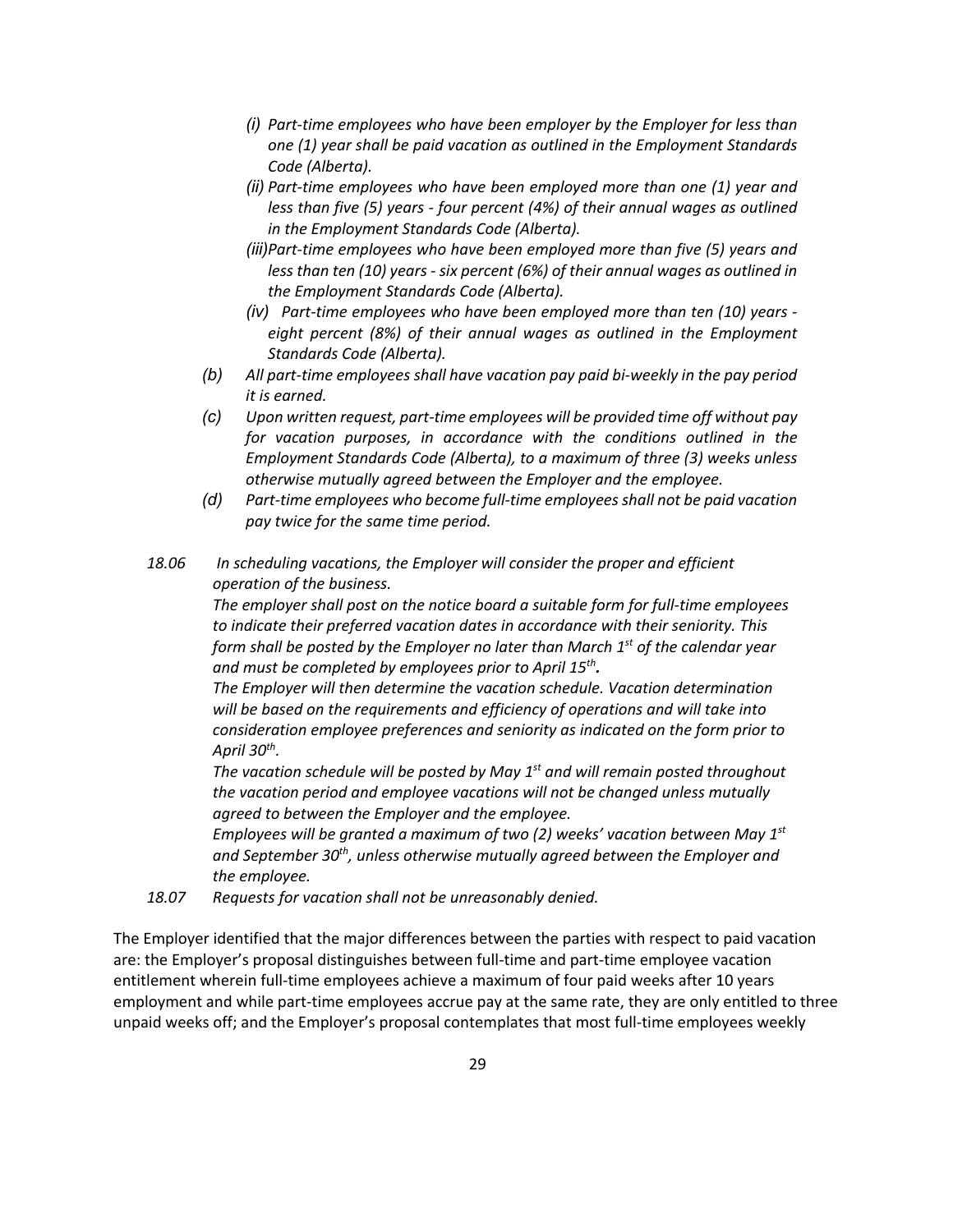vacation pay is calculated as the greater of their normal weekly wage (40 hours x base rate of pay) or two percent of their previous years wages. The Union proposal is for equivalent vacation leave (paid for full-time and unpaid for part-time) as well as equivalent vacation pay for both categories of employees.

The Employer also identified that it believes there is an internal inconsistency in the Union's language with respect to the calculation of vacation pay. The language references that it is to be based on a percentage of "gross earnings" which is broader than wages as it includes overtime, vacation and General Holiday pay and then in the same article it states that vacation entitlement is paid at the "employee's regular rate of pay" which would be exclusive of any overtime or other premiums. The Employer argued this is a fatal flaw to the Union's proposal as it creates uncertainty in how vacation entitlement is to be calculated. The Employer's proposal provides that vacation pay for part-time is calculated as a percentage of their "wages" which is clear.

The Employer's proposal also provides for the scenario when a full-time employee is absent for more than one month in a calendar year, which it stipulated is a common provision even in the Safeway Agreements, however the Union's proposal fails to address this contingency.

The Employer's proposal also does not entitle part-time employees to participate in the formal vacation planning process but instead they schedule time off in consultation with store management and the requests shall not be unreasonably denied. This will alleviate the administrative complexity associated with scheduling part-time vacation, especially when it argued that many part-time are disinclined to schedule vacation far in advance or in some cases at all given the nature of their work.

The Employer argued that their proposal strikes a reasonable balance as compared to the FreshCo and No-Frills agreements In the case of part-time vacation leave it is better in that it provides three weeks instead of two. As well those with 10 years or more service receive an additional two percent vacation pay. Further, the Employer asserted that its proposal could potentially secure more vacation pay than the Union's proposal in some circumstances.

**The Union** is making the following proposal with respect to vacation:

*18.01 Annual vacation entitlement for employees will be based on years of continuous employment with the Employer since their most recent date of hire.*

*Full-time employees shall accumulate vacation entitlement and vacation pay and part-time employees will have the opportunity to schedule time off without pay and accumulate vacation pay as follows:*

| Length of Service | <b>Vacation Entitlement</b> | % of Gross Earnings |
|-------------------|-----------------------------|---------------------|
| 1 year or more    | 2 weeks of vacation         | 4%                  |
| 5 years or more   | 3 weeks of vacation         | 6%                  |
| 10 years or more  | 4 weeks of vacation         | 8%                  |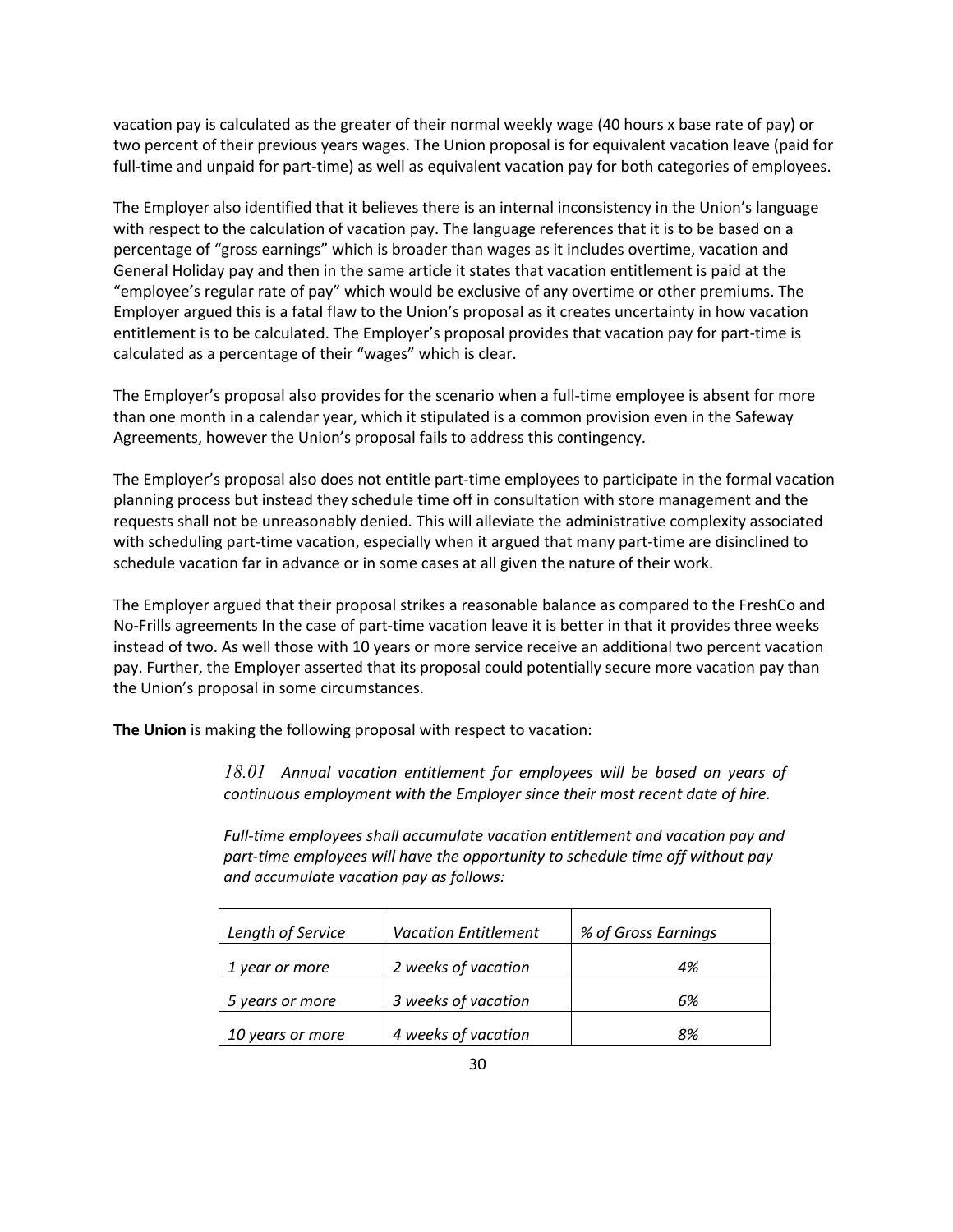*Employees employed by the Employer for less than one (1) year shall be paid vacation as outlined in the Employment Standards Code (Alberta). Vacation entitlement will be paid at the employee's regular rate of pay.*

*18.02 When a General Holiday occurs during a full-time employee's vacation, an extra day's vacation pay will be paid if the holiday is one for which the employee would have received pay had they been working.*

### *18.03*

*a) Full-time*

*All vacation entitlement must be taken in that vacation year and shall not be carried over to the next vacation year. Vacation pay shall be paid to the employee when the employee goes on vacation.*

*b) Part-time*

*All part-time employees shall have vacation pay paid bi-weekly in the pay period it is earned.*

*Part-time employees who become full-time employees shall not be paid vacation pay twice for the same time period.*

*18.04 In scheduling vacations, the Employer will consider the proper and efficient operation of the business.*

*The Employer shall post on the notice board a suitable form for employees to indicate their preferred vacation dates in accordance with their seniority. This form shall be posted by the Employer no later than March 1st of the calendar year and must be completed by employees prior to April 15th. Full-time employees will select their vacation weeks before part-time select theirs. The Employer will then determine the vacation schedule. Vacation determination will be based on the requirements and efficiency of operations and will take into consideration employee preferences and seniority as indicated on the form prior to April 30th.*

*The vacation schedule will be posted by May 1st and will remain posted throughout the vacation period and employee vacations will not be changed unless mutually agreed to between the Employer and the employee. Employees will be granted a maximum of two (2) weeks' vacation between May 1st and September 30th, unless otherwise mutually agreed between the Employer and the employee.*

*18.05 Requests for vacation shall not be unreasonably denied.*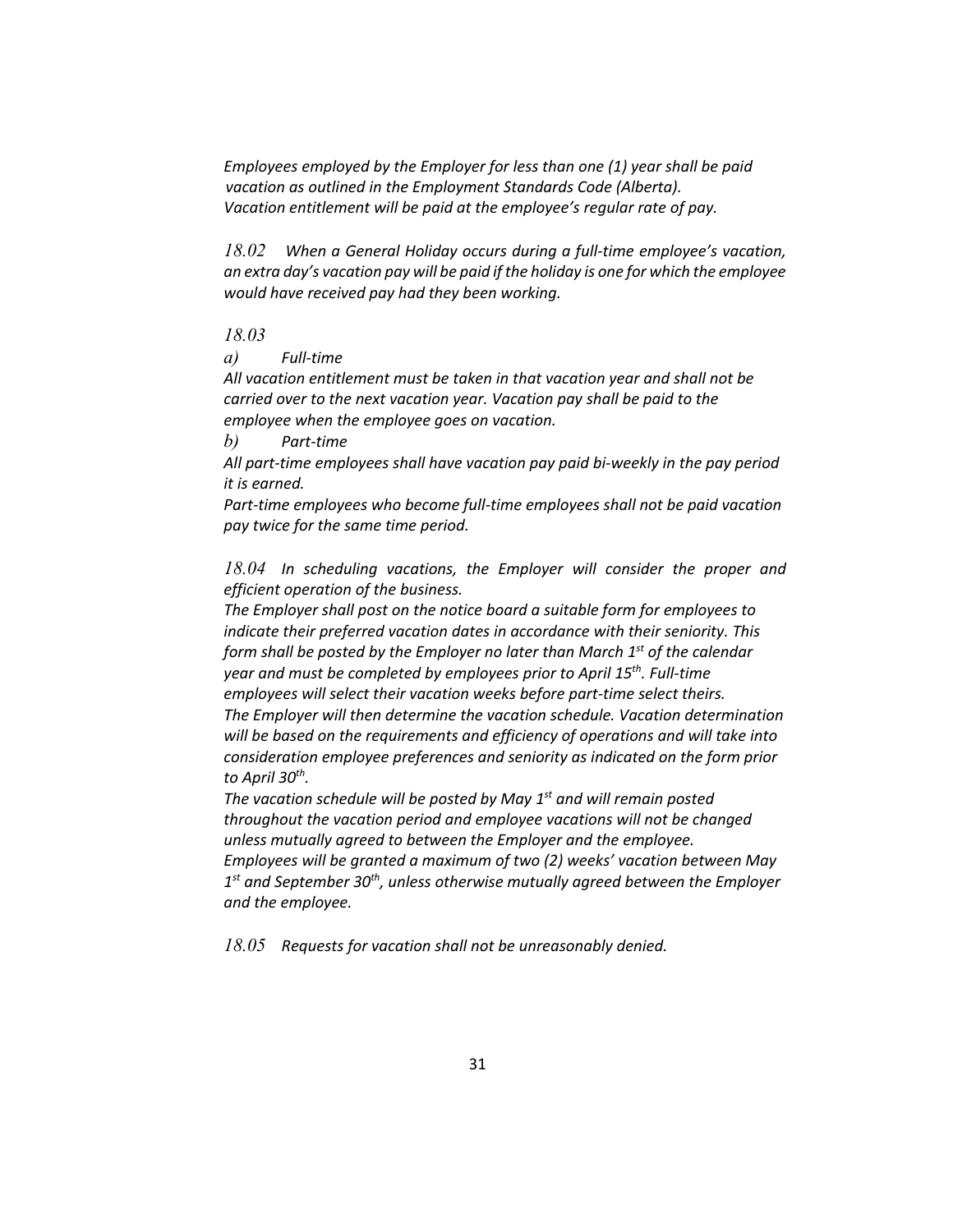The Union proposal is for equivalent vacation leave (paid for full-time and unpaid for part-time) at four weeks and to include part-time in the vacation scheduling process. The Union asserted that the Employer's proposal is not in keeping with the *Employment Standards Code* which entitles employees to take the vacation they earn and that including the part-time in vacation scheduling is the "norm in grocery agreements".

I recognize the Employer's concerns with the Union's proposal to be administratively cumbersome and unnecessary as part-time employees in their experience do not access vacation the same way as fulltime employees, however I do not find the Union's proposal unreasonable in light of the comparators.

I do find that there are internal inconsistencies in the language proposed by the Union that may have caused me pause, however I am not sure I see this as a "fatal flaw" as described by the Employer. In light of my final conclusion, I do not need to decide this issue. I do note that the Employer's proposal does not deny the employees time off for vacation as was suggested by the Union, it simply limits the unpaid time off and allows for more flexibility in managing vacation requests.

### **Article 19 – Benefits and Pension**

**The Employer** is proposing the following benefits language noting (that there is agreement regarding the pension plan provisions):

*19.01 The Employer agrees to make available to eligible full-time and part-time employees its Health and Welfare program subject to and in accordance with the Group Insurance program as may be revised from time to time by the Employer or the insurer and as administered by the insurer. The Employer's responsibility under this Article is limited to making the Health and Welfare program plan available to eligible employees in accordance with the Employer's group insurance program. It is expressly acknowledged that the Employer has no liability for the failure or refusal of the insurance carrier(s) to honour a claim or to pay benefits to an employee and no such action on the part of the insurance carrier shall be attributable to the Employer or constitute a breach of this Agreement by the Employer. Under no circumstances will the Employer be responsible for paying any benefits under the benefits plan or in any way relating to this Article and in all respects the benefits shall be administered in accordance with the rules and regulations of the plan or plans obtained by the Employer, said plan or plans not forming part of this Agreement and not being subject to the grievance procedure or arbitration.*

The Employer's proposal would afford all FreshCo employees the option of participating in the Sobeys Franchise Benefit Plan, which is a flexible benefit plan that provides a core level benefit and the ability to select enhancements based on their needs.

The employees would pay for coverage through payroll deductions and store owners may contribute Flex Dollars if they choose to. Currently Sobeys has recommended that franchisees contribute enough Flex Dollars to cover half of the premium costs for an Enhanced level of coverage for a full-time employee which covers the following:

- Eligible prescription drugs: 80% (no deductible)
- Hospital (in province): 100% semi-private room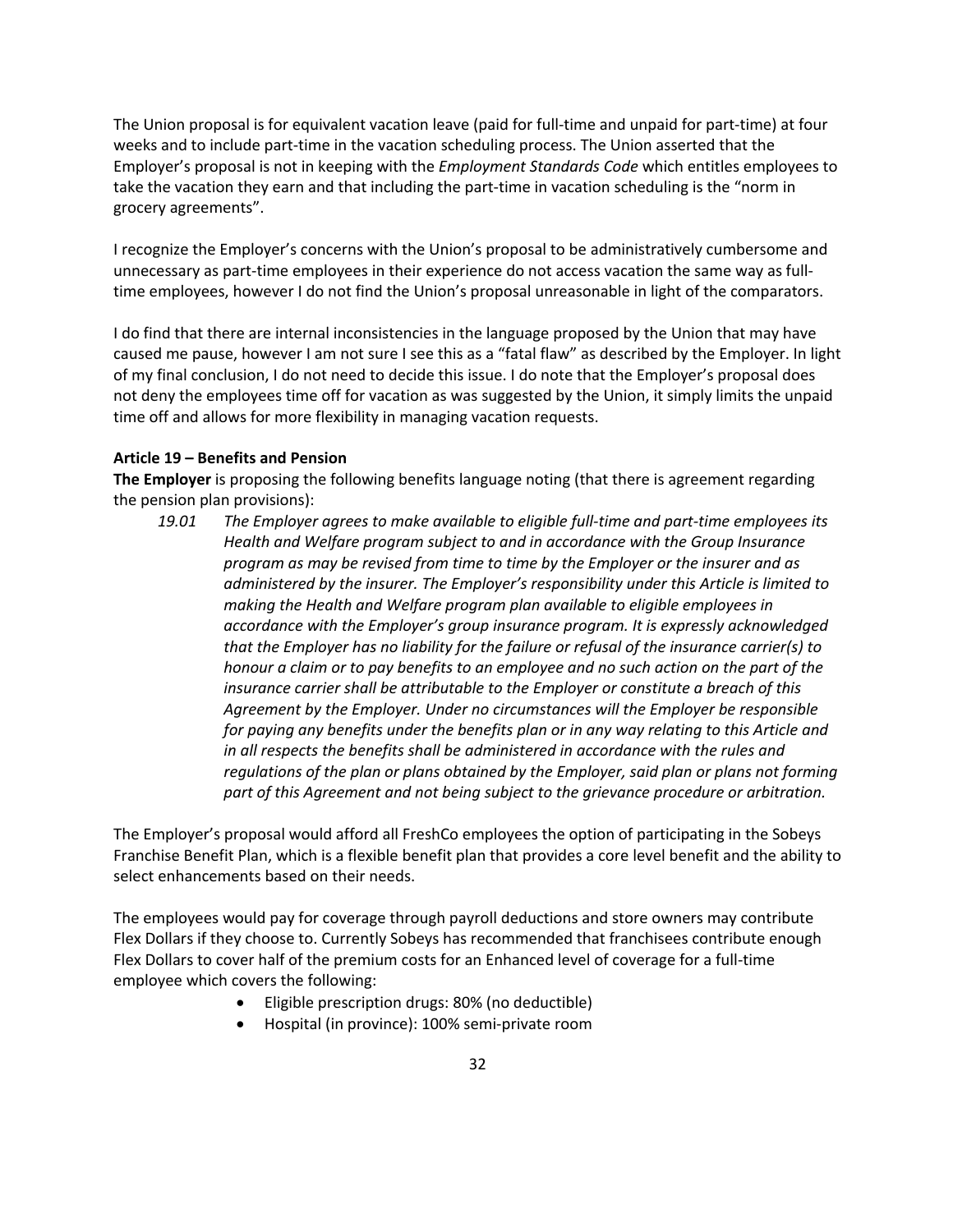- Professional services (e.g. chiropractors, psychologists, etc.): 80% up to \$800 per covered person per year
- Vision care: exams, eyeglasses and contact lenses covered up to \$150 every 24 consecutive months (every 12 months if under age 21)
- Out of country emergency care: 100%
- Basic and major dental services: 100% for the first \$200 of eligible expenses and 60% thereafter (maximum benefit of \$1500 per plan per year
- Long Term Disability: 55% of the first \$3,000 of monthly earnings and 45% to the remainder (maximum benefit of \$10,000 per month

This language is contained in all of the Western Canadian FreshCo agreements and provides coverage at the employee's choosing.

The Employer stated that the Union was opposed to this language, the Union proposal is not suitable for a discount store operation as the cost totals \$0.64 per hour for all hours worked is too "rich", is consistent with a conventional grocery store and is a significant cost item not being incurred by the nonunion competitor No-Frills. Further, the Employer took the position that the Union proposal is in fact comparable to what Safeway provides and over three of the next five years the part-time benefit contributions would be \$0.09 higher than Safeway and the dental contributions would be \$0.03 higher than currently being paid by either Safeway or RCSS.

The Employer argued that the Union trusteed plans are economically inefficient as the Employer must pay for all hours when many of the employees are not concerned about benefits due to the nature of the work. This has resulted in significant surpluses in the trusteed plans and is a cost that is not reasonable in comparison with other priorities. Further, the Employer also stated that the Union plans also have significant gaps in coverage, such as no provision for STD and LTD.

**The Union** is proposing the following benefits language:

*19.01*

*a) The Employer agrees to make a contribution to the UFCW – Canada Safeway Limited Part-Time Employee Benefit Trust Fund [Alberta] of nineteen (\$0.19) cents per hour to a maximum of \$7.60 per employee per week, for each straight time hour of actual work, including sick pay, vacation and Statutory Holidays, if applicable, to a maximum of the basic work week in respect to all employees in the bargaining unit.*

*The UFCW – Canada Safeway Limited Part-Time Employee Benefit Trust Fund [Alberta] shall be controlled by a Board of Trustees established in accordance with the Agreement and Declaration of Trust.*

*b) The Employer agrees to make a dental contribution to the UFCW Local 401 Dental Care Trust Fund of forty-six (\$0.46) cents per hour to a maximum of \$18.40 per employee per week, for each straight time hour of actual work, including sick pay, vacation and Statutory Holidays, if applicable, to a maximum of the basic work week in respect to all employees in the bargaining unit.*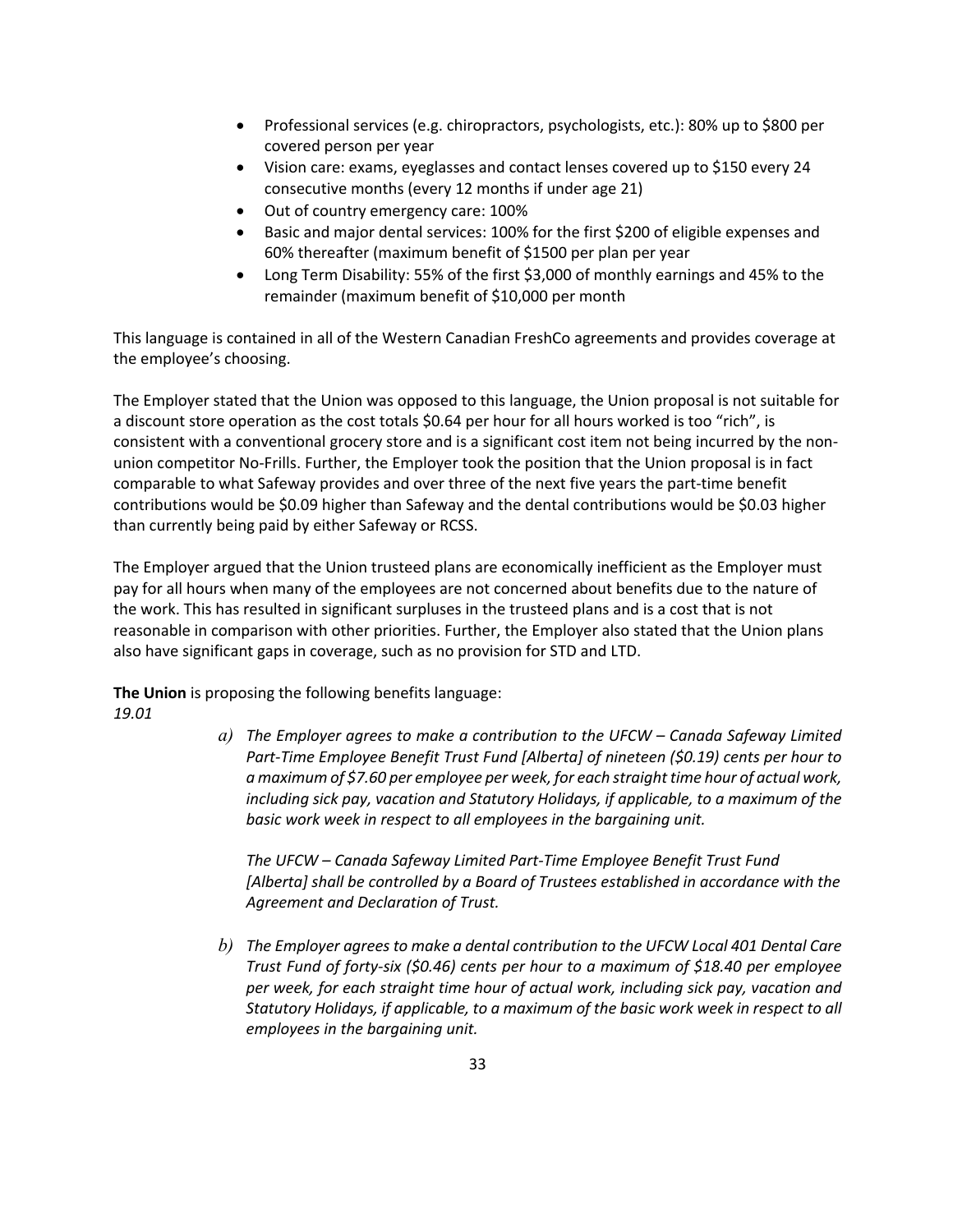*The UFCW Local 401 Dental Care Trust Fund shall be controlled by a Board of Trustees established in accordance with the Agreement and Declaration of Trust.*

*c) Contributions made for hours, as described in 19.01 (a) or (b), in any month or agreed upon period, shall be forwarded by the Employer to the Trust in care of the Administrator of the Trust, PBAS, not later than three(3) weeks following the close of the Employer's accounting period, whether it is on a monthly or a four (4) or five (5) week basis, accompanied by a statement of the names of the employees and contributions made on their behalf.*

The Union proposed that the Employer contribute to two of the Unions benefit trusts, namely the UFCW Local 401 Dental Trust Fund of Alberta at \$0.46 per hour and the Safeway Part-Time Employee Benefit Trust Fund at \$0.19 per hour.

Its argument was that employee benefits are a key component of compensation and that with respect to this proposal the Union described these as a modest group benefit contribution as opposed to the Employer who has proposed no employer paid benefits. It is the Union's position that the Employer can afford it as it is in a "strong financial position."

The contributions to the trusteed plans are made for part-time employees under the Safeway and RCSS agreements and in those agreements, there are additional monetary benefits those members enjoy that are not included in the Union's proposals here. The Union asserted that other Alberta grocery employees enjoy at least some level of benefit, yet the Employer's final offer proposal's lack of benefits is inconsistent with the first agreement principle that terms are to be sufficiently attractive to support unionization as well as the principles of replication and comparability.

This is not a modest benefits proposal as described by the Union as it will result in a \$0.64 cent an hour cost for all hours worked. This amounts to approximately 4.2% increase in costs based on the start rate of \$15.00 which will be a majority of employees working in the stores at opening. While I agree that employee benefits are a key compensation component, the Union's proposal is inconsistent with the comparators and would result in costs to the Employer in excess of those paid by RCSS and Safeway during periods of the agreement. The fact that mature agreements negotiated over decades contain benefit provisions is appropriate, to apply the same provisions to a first agreement would not be.

Further this proposal is of questionable benefit to the employees in question, particularly during the initial opening period of a store when there is high turnover and a limited number who would be eligible for the benefits under the Union's plan.

I recognize and commend the Union's drive to ensure that their employees are protected, and that there is a meaningful benefit plan provided, however in these circumstances it is not appropriate for the first agreement. The fact that it would in fact be higher costs here than at Safeway or RCSS is problematic and even more concerning is that the evidence of the Union witness is that the plans are not "healthy". The premiums paid by both Safeway and RCSS are the result of years of negotiations and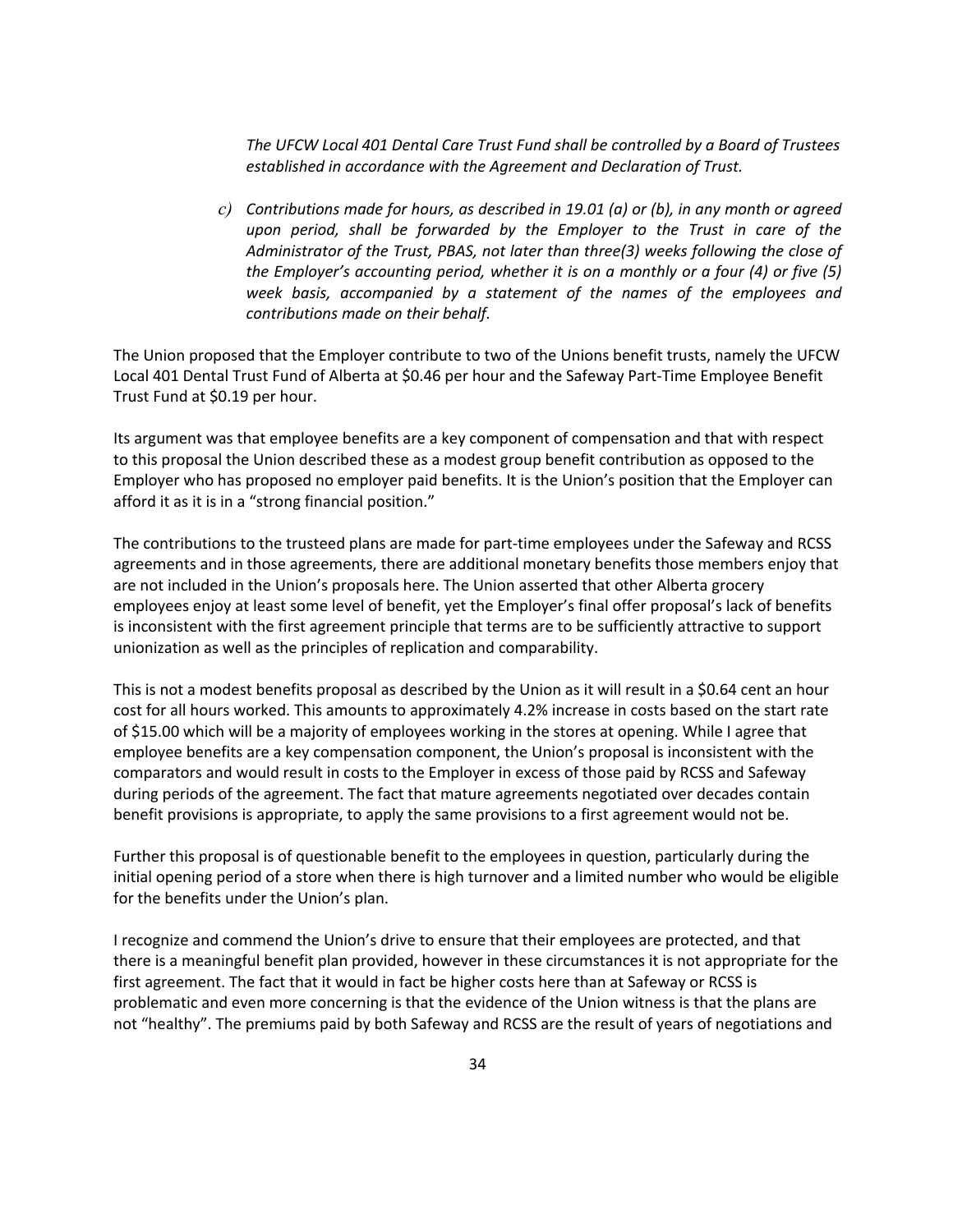improvements, and so even if I accepted, these agreements are comparators, which I do not, these premiums would not be sustainable for an Employer to have to pay in a first agreement, much less in a discount labour contract.

The fact that the Employer has a Sobeys flexible benefits plan in place that all employees may access, albeit at their cost, does provide the option for coverage and includes LTD coverage that the Union's proposal does not. The Employer's plan is consistent with the comparators.

### **Article 22 – Discipline and Discharge**

**The Employer** is proposing the following language for inclusion:

- *22.01 No employee who has completed their probationary period shall be discharged or disciplined except for just cause.*
- *22.02 When an employee's work performance or conduct is such that it may or does lead to discipline or discharge and is the subject of a discussion or meeting between the employee and the Employer, the Shop Steward shall be present. In the event that a Shop Steward is unavailable, the employee shall choose another employee on the premises, to be present at said interview.*
- *22.03 An employee who wishes to be unrepresented during one of the situations above, may only do so after consultation with a Shop Steward or Union Representative. A copy of all formal notices of discipline (i.e., written warnings, suspensions and discharges) shall be given to the Union Office and to the Shop Steward.*

The Employer proposal stated that its proposal differs from the Union's in three key ways: one, in situations where there is no steward available for a disciplinary interview the Union would require the Employer to contact the Union representative and give them reasonable notice to attend a meeting; two it requires the Employer to inform the steward about the nature of the interview in advance; and finally it contemplates a 24 month sunset clause for discipline.

The Employer argued that the requirement to contact the Union representative is unduly cumbersome and has the potential to delay interviews that may need to be undertaken immediately and is not consistent with the comparator agreements which contemplate a shop steward being immediately substituted with another store employee. It also objected to the "reasonable notice" provision as it may be able to be subjectively interpreted and creates an element of uncertainty, versus the Employer's language which it argued is clear.

While the Saskatchewan FreshCo agreement does contain the requirement to "brief" the steward in advance, that is an outlier according to the Employer and was a carryover from the Safeway agreements in Saskatchewan. No other Western Canadian FreshCo agreement contains a similar provision. The Employer further asserted that the language is not clear as to what exactly is meant by the term "nature" which has the potential to create greater ambiguity and to give notice in advance could potentially jeopardize the interview.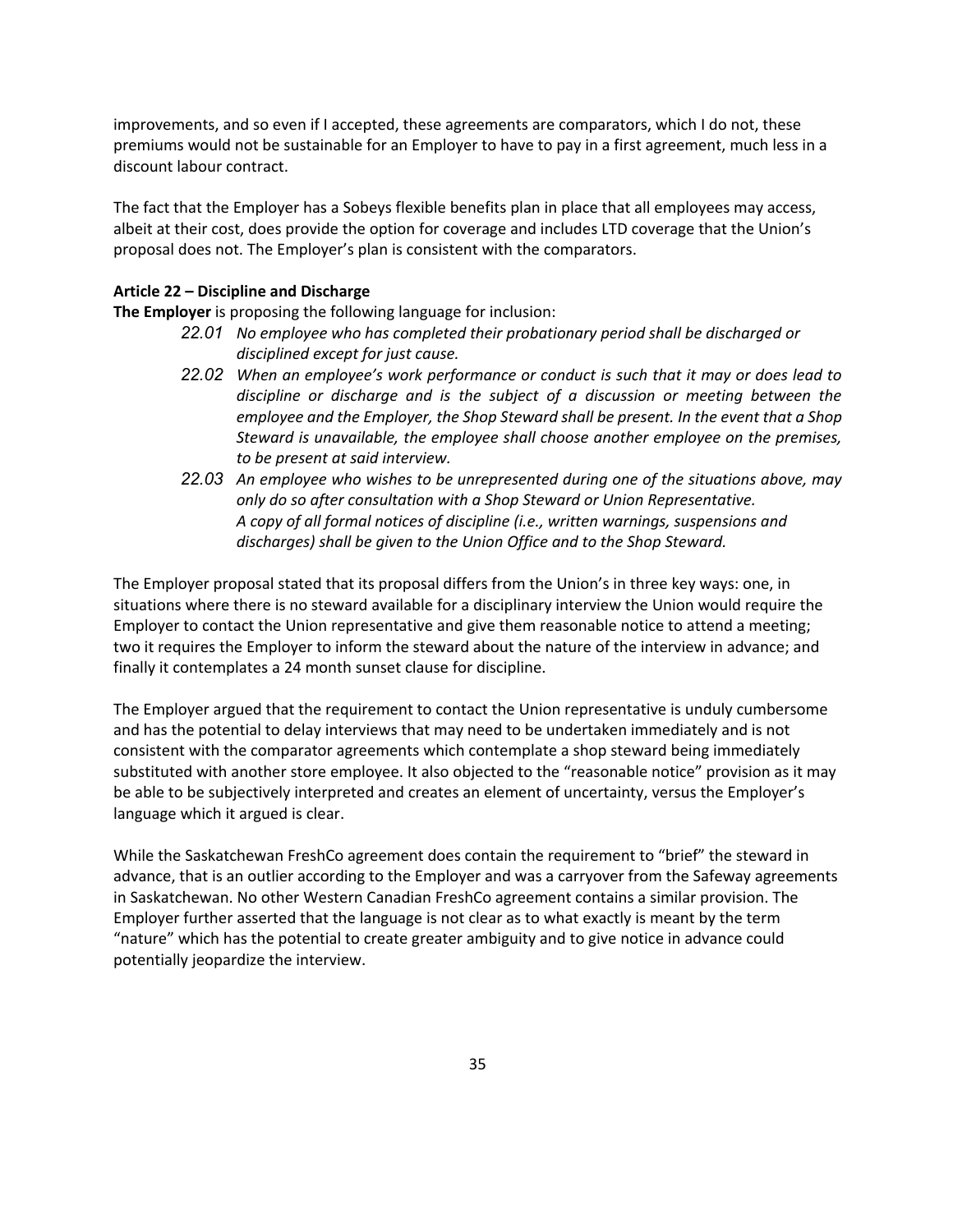The Employer's final argument regarding the 24-month sunset clause is that while it is found in the Safeway contract, neither this language nor this concept is found in the comparator agreements and further it is not necessary to include due to the discretion on considering progressive discipline as is applied by grievance arbitrators.

#### **The Union** is proposing language as follows:

- *22.01 No employee who has completed their probationary period shall be discharged or disciplined except for just and sufficient cause.*
- *22.02 When an employee's work performance or conduct is such that it may or does lead to discipline or discharge and is the subject of a discussion or meeting between the employee and the Employer, the Union Steward shall be present.*

*In the event that a Steward is not available at the time, the Employer shall attempt to contact the store's Union Representative and advise them that a disciplinary meeting will be held and provide the Union Representative with a reasonable amount of time to attend at the store for the meeting.*

*In the event that the Union Representative is unavailable, the employee shall choose another employee on the premises, to be present at said interview.*

- *22.03 An employee who wishes to be unrepresented during one of the situations above, may only do so after consultation with a Shop Steward or Union Representative.*
- *22.04 The Shop Steward or Union Representative will be informed of the nature of the interview in advance.*
- *22.05 A copy of all formal notices of discipline (i.e. written warnings, suspensions, and discharges) shall be given to the Union Office and to the Shop Steward.*
- *22.06 Discipline notices which predate twenty-four (24) months of continuous discipline free service shall be removed from an employee's file and are not to be used in disciplinary proceedings.*

The Union noted its proposal is not unusual as the notice to the Union representative has been achieved in other agreements based on a 12-hour notice requirement in Safeway and RCSS agreements. It also submitted that the selection of another employee when a steward is not available can not be imposed at arbitration as the Labour Relations Board has observed in *Gateway Casinos Gp Inc., supra*, (at paras 32, 35) that is "for the Union, not the Employer, to determine what level of representation is appropriate for its members, and how or by whom it should be delivered". It also argued that as this clause lessens representation rights it can not form part of the final offer selection and can not be taken to impasse. Therefore, the Union asserted that it necessitates that I reject the Employer's offer and accept the Union's.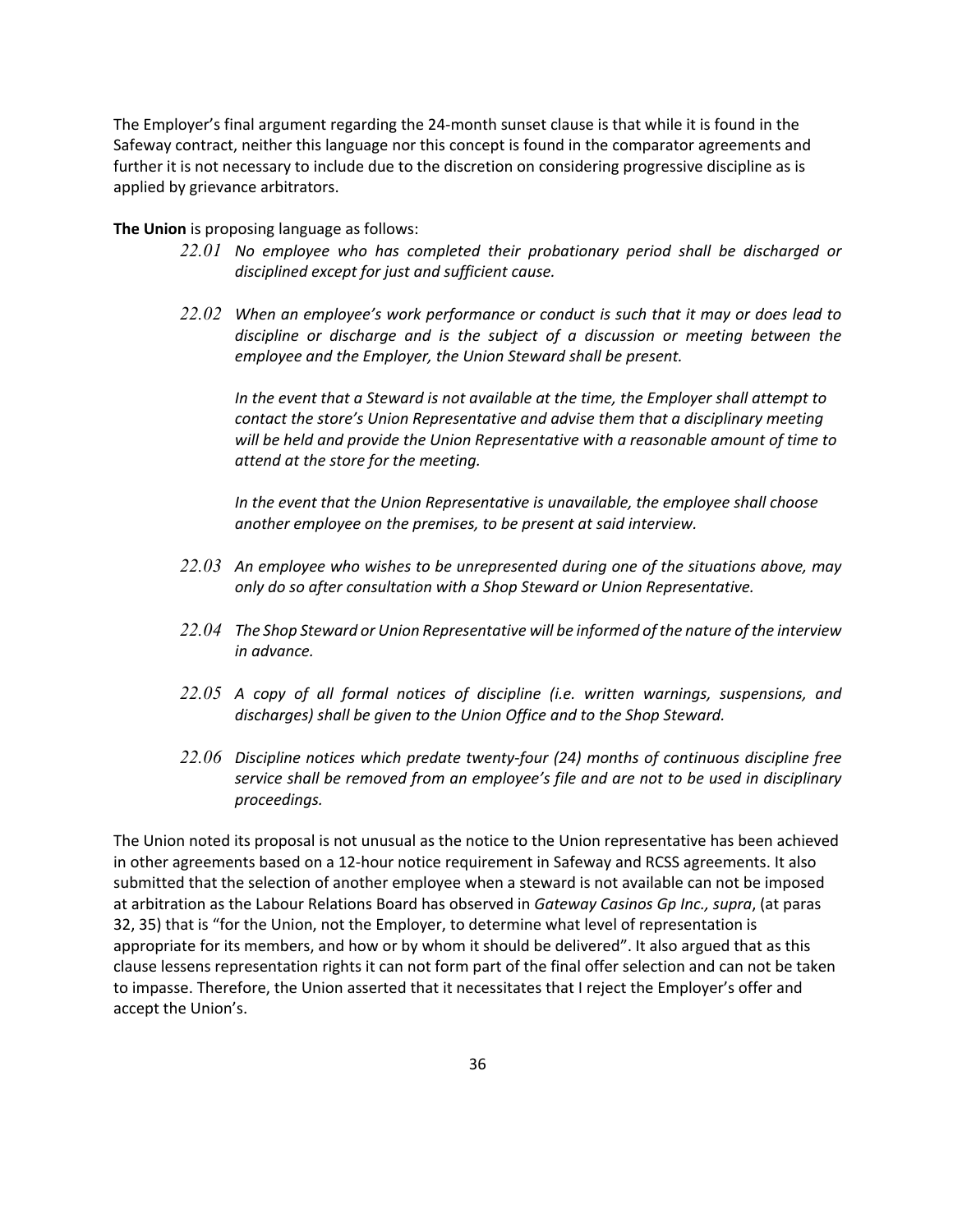The Employer's objection to the Union's language is that it has the potential to unnecessarily delay an interview to have to give notice to get a Union Representative when a steward is not available, potentially jeopardize an interview by letting the steward know the "nature" of the interview and that the 24-hour sunset clause is unnecessary. While I would not characterize the Union's proposal to be unreasonable and there is some support in the comparators for aspects of the Union's language, with respect to the representation at a meeting or interview the Employer's language is consistent with the comparators.

I do not agree with the Union's argument that this language can not be reasonably imposed at interest arbitration as it in no way operates to place a restraint on the Union representatives. The Employer's proposal is distinguishable from the circumstances in *Gateway Casinos, supra,* and *Calco Club, supra,* as in those cases either the Employer was attempting to restrict or impede the representatives of the Union from exercising their legitimate role in the workplace or denying employees the right to representation. In the Employer's proposal the role of the Union is recognized, and the employee is entitled to the representation during meetings and interviews that may give rise to discipline.

It is the Union that determines that the shop steward is the representative in these circumstances even in their own proposal with the Union representative as a backup. Even if an argument could be made that the proposal amounted to a restriction on the Union representatives, it is not unreasonable in the circumstances. When serious incidents occur, such as Occupational Health and Safety matters, to delay the investigation while attempting to contact a Union representative may be extremely problematic. This proposal in no way as the Employer is not placing any restrictions upon the Union nor is it depriving employees of representation rights. This language is not a Code violation as was the case in *Nanaimo Golf, supra*, and while it is unlikely this provision would go to impasse, I do not see that it could not and therefore it does not necessitate my rejection of the Employer's final offer as a result.

#### **Wages**

**The Employer** is proposing the following wage language:

|           | <b>Current</b> | April 1,<br>2022 | April 1,<br>2023 | April 1,<br>2024 |
|-----------|----------------|------------------|------------------|------------------|
| Start     | <i>15.00</i>   | 15.00            | 15.00            | 15.00            |
| 6 months  | 15.10          | 15.10            | 15.10            | 15.10            |
| 12 months | 15.20          | 15.20            | 15.20            | 15.20            |
| 18 months | 15.30          | 15.30            | 15.30            | 15.30            |
| 24 months | 15.40          | 15.40            | 15.40            | 15.40            |
| 30 months | <i>16.00</i>   | 16.00            | 16.00            | 16.00            |
| 36 months |                | 16.50            | 16.50            | 16.50            |

#### *Minimum Rates of Pay for Full-time Employees*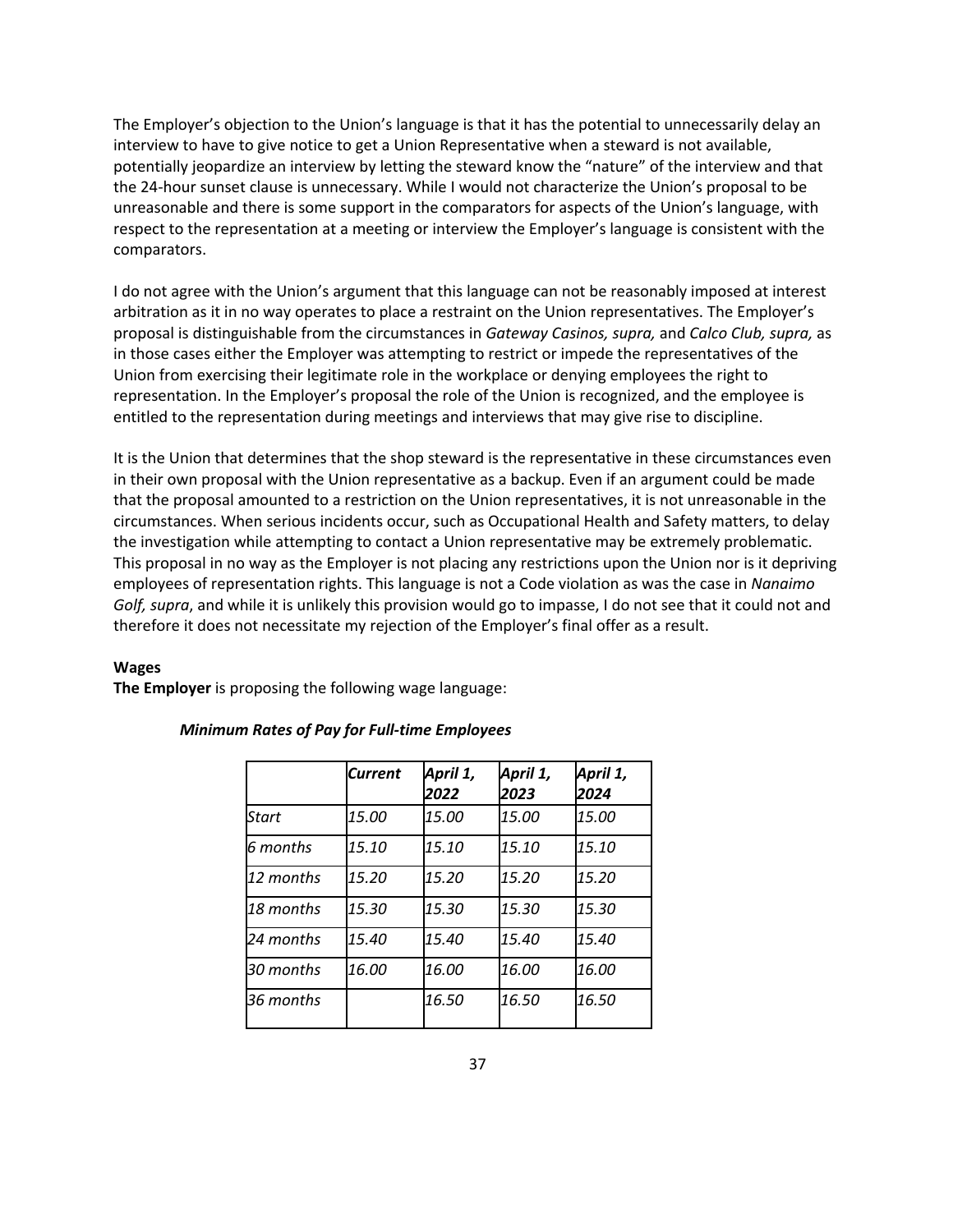| 42 months |  | 17.50 | 17.50 |
|-----------|--|-------|-------|
| 48 months |  |       | 18.00 |

#### *Temporary Assignments*

*Where an employee is assigned to perform the majority of the duties of a position not set out in the Collective Agreement then the employee so assigned shall receive their own rate of pay plus a premium of one (\$1.00) dollar per hour for each hour worked. For clarity the majority of duties means half the duties or more. It is understood that this provision shall apply for temporary assignments of more than three (3) days in a calendar week. Temporary assignments when filled will be filled by seniority provided the senior employee has the qualifications and the ability to perform the work.*

#### *Promotions from Part-time to Full-time*

*For wage progression purposes only, part-time employees who are promoted to fulltime, will be given the greater of their part-time rate or the rate which their full- time seniority credit gives them, and they shall proceed from that point in the full- time wage progression. The full-time seniority credit is calculated based on six (6) months equaling 1,040 hours worked.*

*In the event that a promotion to full-time results in an employee being on an "offscale" rate within the full time scale, it is understood that the employee will still have to acquire the appropriate service to advance on the existing full-time wage progression.*

| <b>Amount of Service</b> | Pay                  |
|--------------------------|----------------------|
| 0-300 hours              | Minimum Wage<br>(MW) |
| 301-650 hours            | MW + \$0.05          |
| 650 – 1300 hours         | MW + \$0.10          |
| 1301-1950 hours          | MW + \$0.15          |
| 1951 – 2600 hours        | MW + \$0.20          |
| 2601 - 3250 hours        | MW + \$0.25          |
| 3251-3900 hours          | MW + \$0.35          |
| 3901 - 4500 hours        | MW + \$0.40          |
| 4501 - 5200 hours        | MW + \$0.50          |

*Minimum Rates of Pay for Part-time Employees*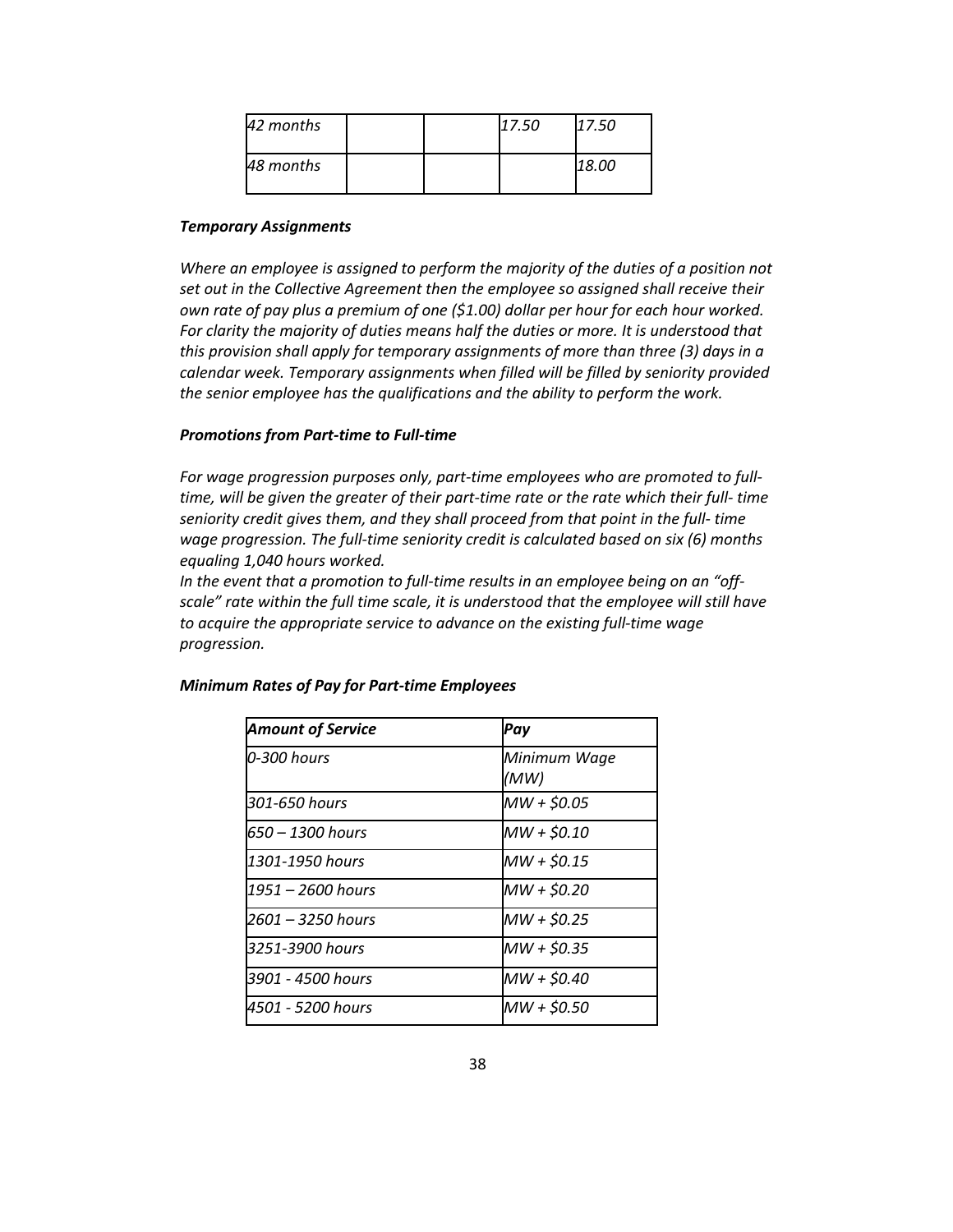| 5201 - 6500 hours | MW + \$0.60 |
|-------------------|-------------|
| Over 6501 hours   | MW + \$0.70 |

*All part-time employees who are top rated shall receive the following off scale wage increases:*

*Effective the first full pay week following the 1st Anniversary – twenty- five (25¢) cents per hour*

*Effective the first full pay week following the 2nd Anniversary –twenty- five (25¢) cents per hour*

*Effective the first full pay week following the 3rd Anniversary –twenty- five (25¢) cents per hour*

#### *Incentives*

*The parties agree that the provisions outlined above do not prevent the implementation of additional premiums or other incentives as determined by the Employer from time to time.*

*Where the Employer determines it is necessary to hire at a rate greater than the rate posted above due to labour market conditions, the newly hired employees will be credited with the corresponding number of career hours to their assigned rate but such hours will note be used for determining seniority or any other entitlement under this Agreement.*

*Prior to the implementation of any additional premium or other incentives, the Employer shall advise the Union. Upon request of the Union, the Employer shall meet with the Union to discuss the additional premiums or other incentives prior to the implementation.*

#### *Part-Time Premium*

*Notwithstanding anything to the contrary contained in Article 13.20, in the event that a part time employee works for more than thirty-two (32) hours in a given week for circumstances other than those outlined below, they shall be paid a bonus of one dollar and fifty cents (\$1.50) per hour for all such hours worked in excess of thirty-two (32).*

• *Where a full-time employee is absent due to illness, accident, jury duty or bereavement;*

• *To cover for vacations for full-time employees;*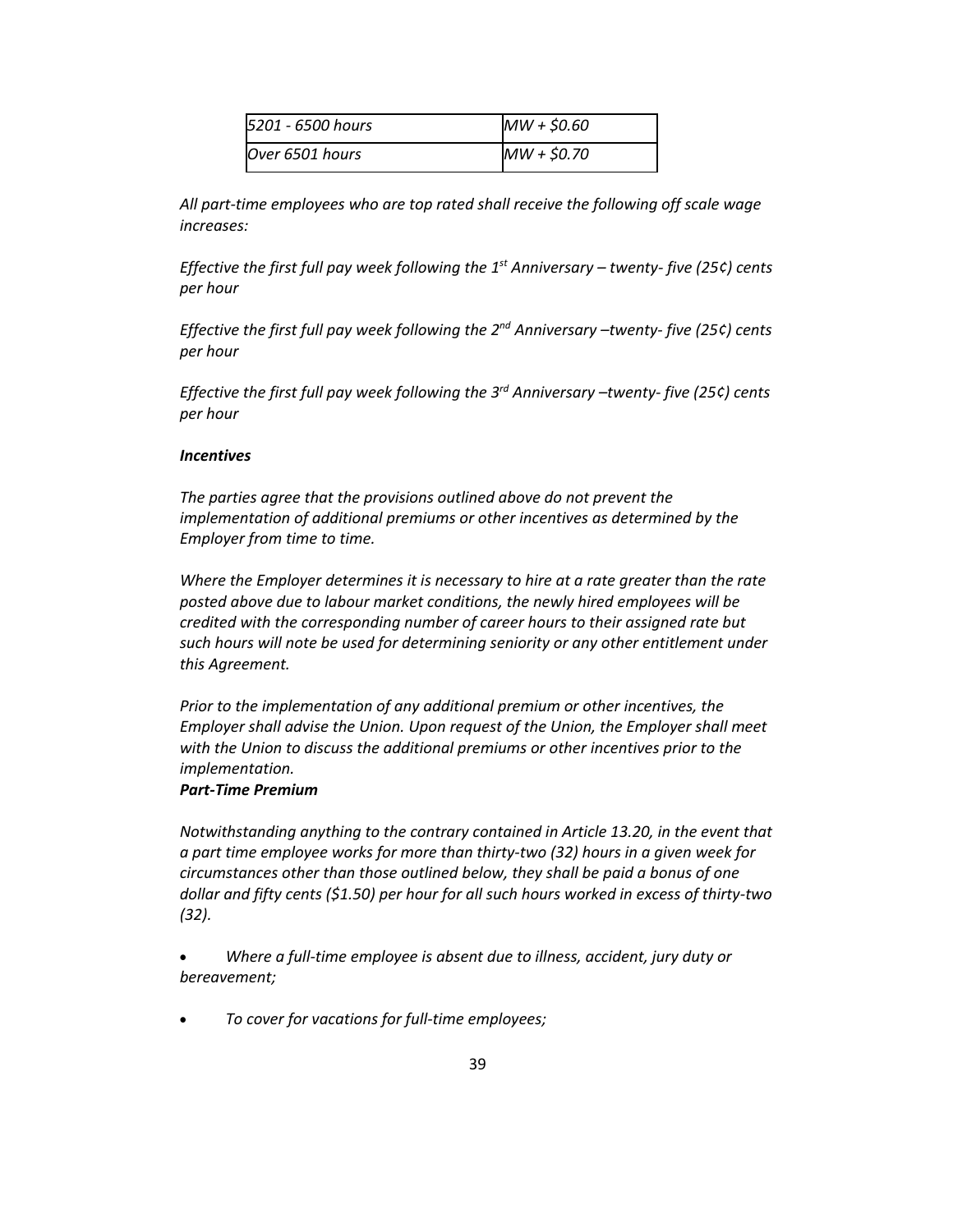- *Where a full-time employee is on a leave of absence;*
- *From December 15th to January 3rd;*
- *From June 1st to Labour Day; or*
- *During seasonally busy periods (e.g. Thanksgiving, Easter).*

*Part-time night shift employees who are scheduled to work more than thirty-two (32) in a week for circumstances other than those outlined above will receive a premium of one dollar and twenty- five cents (\$1.25) per hour for all hours worked in the week. Night shift employees are defined as employees who work exclusively night shift within a given week.*

The Employer's proposal is for separate wage scales for full-time and part-time employees.

The full-time scale is based on an employee's length of service with regular increases every six months resulting in full-time employees reaching the top step of \$18.00 per hour within 48 months. The parttime scale is a 6,501-hour scale indexed to Provincial minimum wage which is currently \$15.00 per hour. The increments are a series of \$0.05 and \$010 increments until they reach top step of \$0.70 above minimum wage. Once they reach top step part-time employees are eligible for a \$0.25 increase on each anniversary date as an off-scale increase. As a result, a part-time employee may reach \$16.45 per hour by the end of the contract on the assumption minimum wage remains the same.

The Union's proposal is for one scale based on 10,000 hours for full-time and part-time employees that starts at \$15.00 with 500-hour increments moves to a top rate of \$18.95 per hour in the first year of the contract. Additionally, it proposes a \$0.65 per year in the anniversary date of the collective agreement to a final top rate of \$20.90 per hour.

The Employer argued that this wage proposal is part of the full monetary package which already includes several agreed items such as pension, night crew premium paid leave, and Education and Training fund contributions. It stipulated that some of these can be found in the FreshCo comparators, but not all of them, so the inclusion of all of the monetary items must be factored into the wage proposal as the Union has already secured more favourable terms than the other agreements provide for. It also asserted that it is highly unlikely that No-Frills in Alberta is providing any of these benefits to its employees.

Further the Employer argued that the wage structure with separate scales for full-time and part-time is consistent with the comparators and if they were required to pay the same rates of pay as proposed by the Union then the labour costs would exceed the low wage model required to be competitive in the discount grocery format. The Employer confirmed that it believes the BC FreshCo agreements are the closest comparators with respect to a determination of wages as the Alberta and BC minimum wage is quite close as it is currently \$14.60 per hour in BC.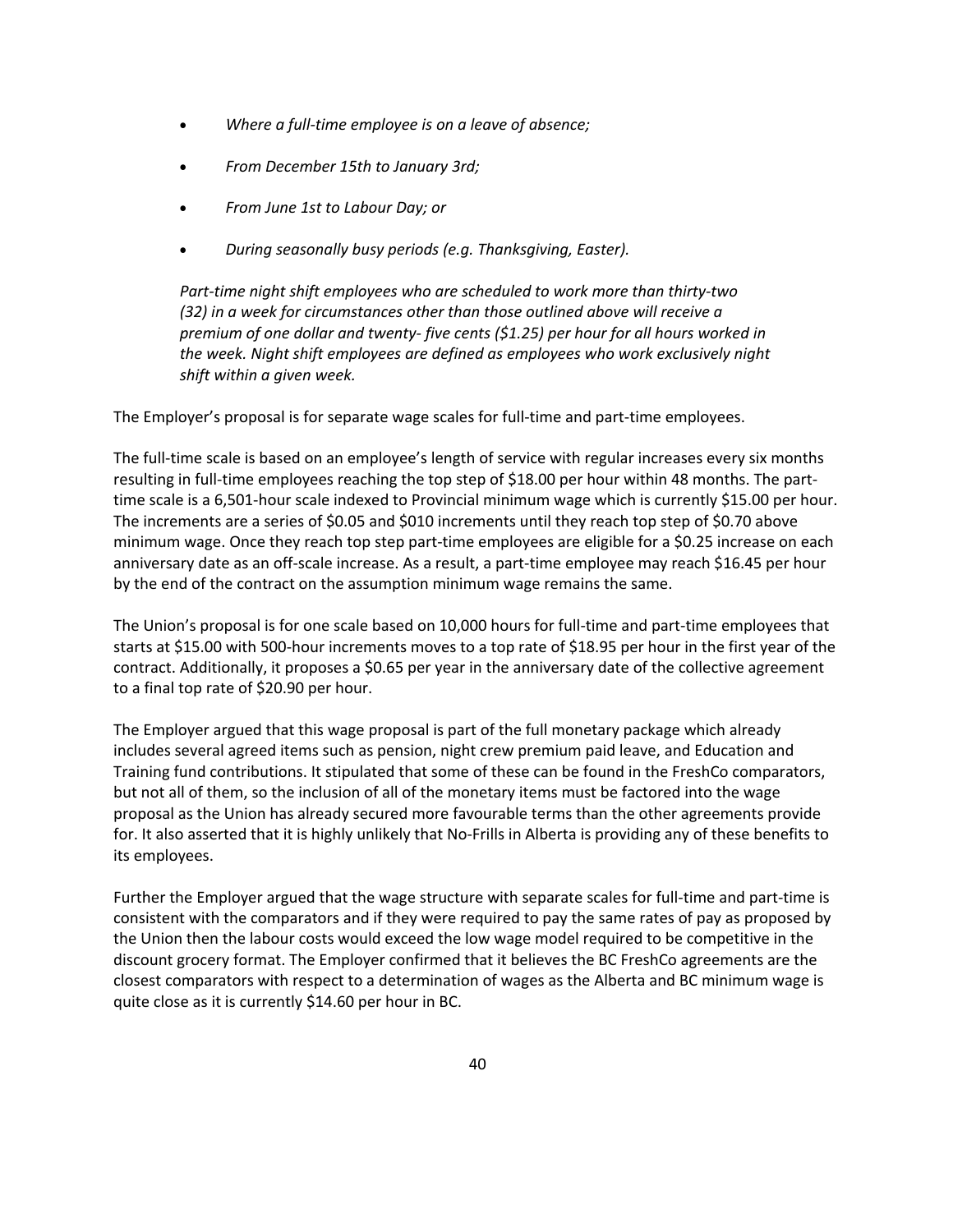The Employer highlighted that the "Minimum Wage Plus" structure found in the BC FreshCo Agreements was adopted from the BC No-Frills Agreement and is reflective of the higher minimum wage in the province so would be suitable for Alberta as well. Having said that the Employer stipulated that the Employer's part-time wage proposal is more generous by \$0.10 than the BC FreshCo Agreements that top out at minimum wage plus \$0.60. This \$0.10 would apply to more employees as a majority of the employees work part-time, so it offsets the lower top rate for full-time in the Employer's offer.

The Employer argued that the Union's wage scale is not supported by any of the comparators and is not appropriate to a discount store agreement as it would quickly inflate the cost of the part-time workforce. To pay the rates suggested by the Union, the Employer stated that they would not be able to compete on price, particularly with the non-union competitor No-Frills. It also stated that the Union's proposed wage scale is comparable to Safeway and RCSS. The Employer noted that between 6,000 and 9,500 hours the wage scale is identical to the current RCSS and old Safeway scales. As well the proposed top rate would be the same as the old Safeway agreement and current RCSS terms and between 7,000 and 9,500 hours the scale is identical to the new Safeway wage scale.

The Employer argued that these rates would be inconsistent with the conversion language agreed to between the parties that allows employees to take a buy down allowance from the Employer when they are slotted into the new FreshCo scale at the closest rate of pay to their Safeway rate of pay.

The buydown was intended to compensate employees for the loss of future earnings. These buy downs range from \$10,000 for part-time to \$40,000 for full-time and are substantial. Under the Union proposal employees from Safeway will continue to earn comparable rates of pay at FreshCo that they were earning at Safeway, so the employees would receive a windfall, and the Employer will incur significant costs. According to the Employer, the ability to reduce the wage costs at the time of conversion to a discount model is a key component to being competitive and was the basis for the concessions provided to the Union related to the conversion to FreshCo..

| <b>Hours Worked</b> | Rate    |
|---------------------|---------|
| 0                   | \$15.00 |
| 500                 | \$15.07 |
| 1000                | \$15.14 |
| 1500                | \$15.21 |
| 2000                | \$15.28 |
| 2500                | \$15.35 |
| 3000                | \$15.42 |
| 3500                | \$15.49 |
| 4000                | \$15.56 |
| 4500                | \$15.63 |
| 5000                | \$15.70 |
| 5500                | \$15.77 |

**The Union** is proposing the following wage scales and

*The following wage scale shall be the minimum rates of pay for all employees on ratification:*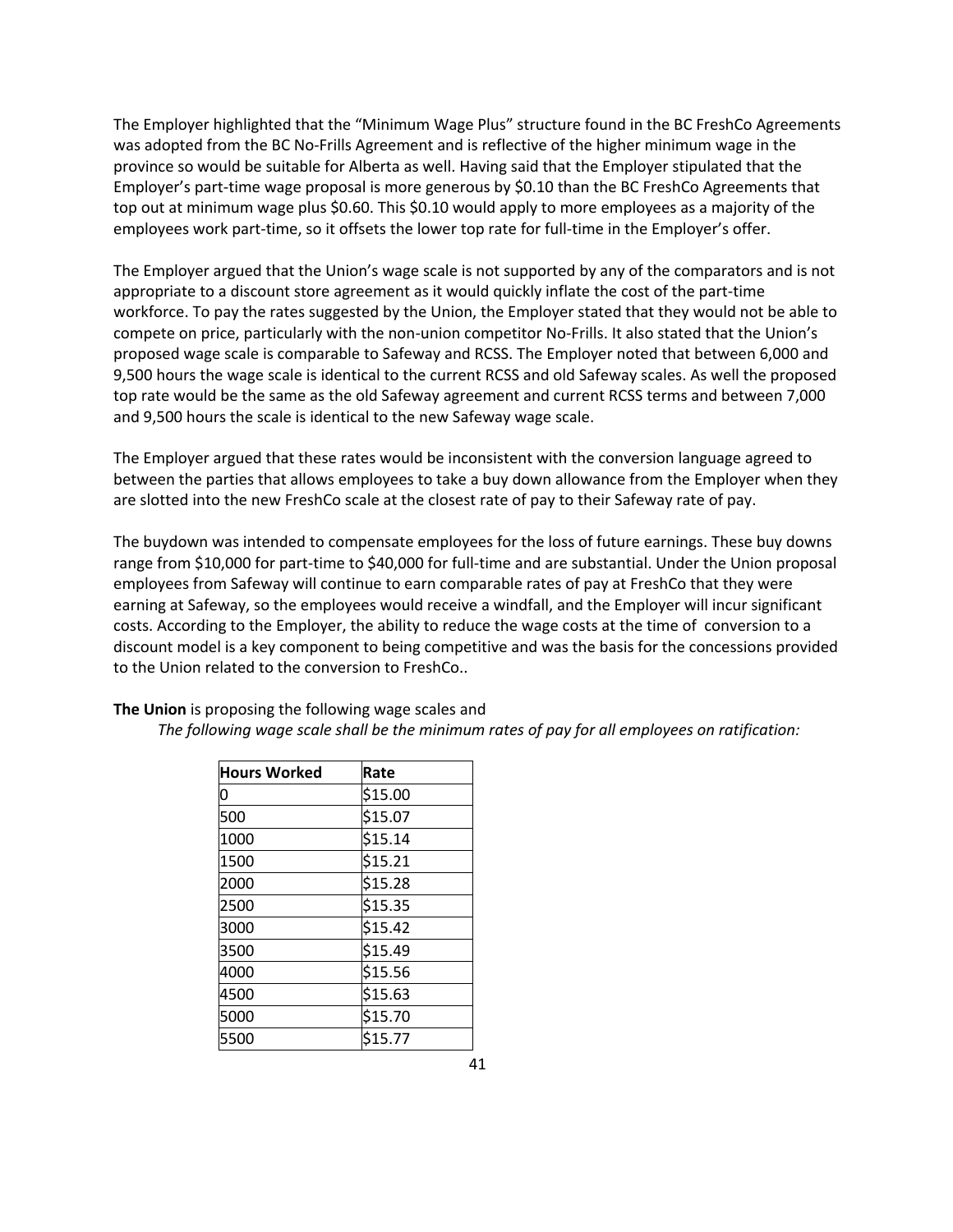| 6000   | \$15.85 |
|--------|---------|
| 6500   | \$16.20 |
| 7000   | \$16.55 |
| 7500   | \$16.90 |
| 8000   | \$17.25 |
| 8500   | \$17.60 |
| 9000   | \$17.95 |
| 9500   | \$18.30 |
| 10000+ | \$18.95 |

*On the 1st anniversary of the Collective Agreement, the top rate will increase \$0.65 to \$19.60.*

*On the 2nd anniversary of the Collective Agreement, the top rate will increase \$0.65 to \$20.25.*

*On the 3rd anniversary of the Collective Agreement, the top rate will increase \$0.65 to \$20.90.*

The Union submitted that it recognizes that FreshCo is a discount banner and as such argued that it has not sought numerous monetary items that are contained in the other Alberta collective agreements in this industry. For those monetary items that have been agreed between the parties or form components of the final offer, they are lesser benefits than those contained in the Safeway, RCSS and other Alberta grocery agreements.

The Union argued that in the Agreed Items and the final offer they have already conceded on provisions such as: reduced overtime eligibility and pay; reduced rest entitlements; fewer General Holidays with more restrictive eligibility and reduced holiday pay; no penalty for notice of scheduling change; reduced call in pay and no minimum hours requirements; reduced vacation entitlement and pay; fewer and less generous leave provisions; fewer and reduced premiums; no sick leave; no WCB top-up; substantially reduced benefits; and no credit for previous experience.

In addition, the Union argued that the Agreed Items and this proposal have substantial differences in the non-monetary provisions between the agreed items and the final offer proposals in comparison to the Alberta agreements they assert are the appropriate comparators and this is evidence of the recognition that this is a first agreement.

As well, the Union argued that it is seeking wages that are lower than Safeway wages in the equivalent classification and excluding the top rate and rates affected by minimum wage increases. The Union noted that the rates they have proposed are only equivalent to the RCSS rates negotiated in 2013 nearly eight years ago and only reaching parity with RCSS top rate in 2024 at the earliest. They provided the following scale for comparison purposes: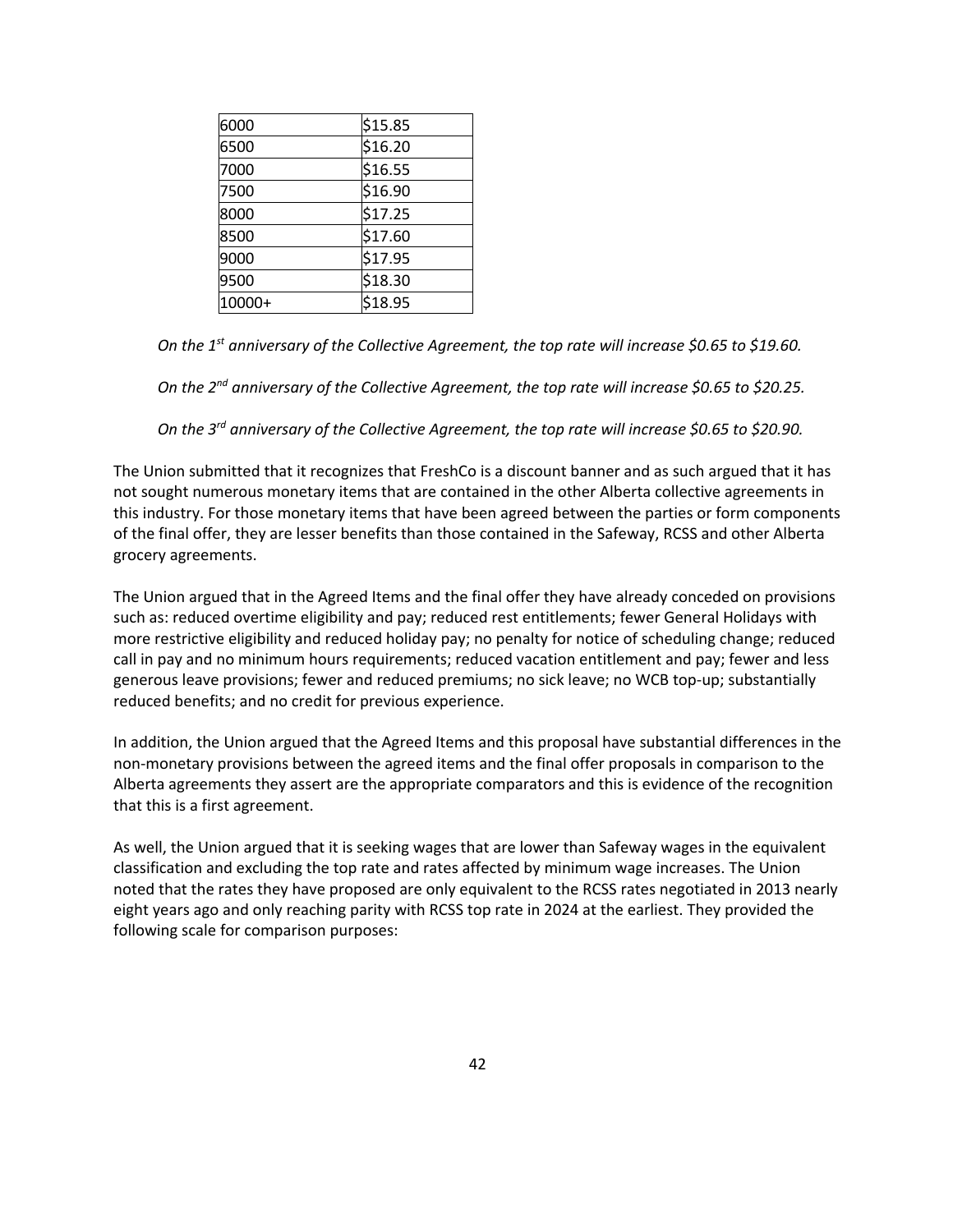| Wage Comparison: UFCW FreshCo Proposal, Safeway, and Superstore |                |          |                   |                   |                   |  |  |
|-----------------------------------------------------------------|----------------|----------|-------------------|-------------------|-------------------|--|--|
|                                                                 | <b>Safeway</b> | FreshCo  | <b>Wage</b>       | <b>Superstore</b> | <b>Wage</b>       |  |  |
| <b>Hours</b>                                                    | $2020^2$       | Proposal | <b>Difference</b> | $2017^3$          | <b>Difference</b> |  |  |
| 0-499                                                           | 15.00          | 15.00    | 0.00              | 15.00             |                   |  |  |
| 500-999                                                         | 15.10          | 15.07    | -0.03             | 15.00             |                   |  |  |
| 1000-1499                                                       | 15.20          | 15.14    | $-0.06$           | 15.00             |                   |  |  |
| 1500-1999                                                       | 15.30          | 15.21    | $-0.09$           | 15.00             |                   |  |  |
| 2000-2499                                                       | 15.40          | 15.28    | $-0.12$           | 15.00             |                   |  |  |
| 2500-2999                                                       | 15.50          | 15.35    | $-0.15$           | 15.00             |                   |  |  |
| 3000-3499                                                       | 15.60          | 15.42    | $-0.18$           | 15.00             |                   |  |  |
| 3500-3999                                                       | 15.70          | 15.49    | $-0.21$           | 15.00             |                   |  |  |
| 4000-4499                                                       | 15.80          | 15.56    | $-0.24$           | 15.00             |                   |  |  |
| 4500-4999                                                       | 15.90          | 15.63    | $-0.27$           | 15.00             |                   |  |  |
| 5000-5499                                                       | 16.00          | 15.70    | $-0.30$           | 15.15             |                   |  |  |
| 5500-5999                                                       | 16.10          | 15.77    | $-0.33$           | 15.50             |                   |  |  |
| 6000-6499                                                       | 16.20          | 15.85    | $-0.35$           | 15.85             | 0.00              |  |  |
| 6500-6999                                                       | 16.30          | 16.20    | $-0.10$           | 16.20             | 0.00              |  |  |
| 7000-7499                                                       | 16.55          | 16.55    | 0.00              | 16.55             | 0.00              |  |  |
| 7500-7999                                                       | 16.90          | 16.90    | 0.00              | 16.90             | 0.00              |  |  |
| 8000-8499                                                       | 17.25          | 17.25    | 0.00              | 17.25             | 0.00              |  |  |
| 8500-8999                                                       | 17.60          | 17.60    | 0.00              | 17.60             | 0.00              |  |  |
| 9000-9499                                                       | 17.95          | 17.95    | 0.00              | 17.95             | 0.00              |  |  |
| 9500-9999                                                       | 18.30          | 18.30    | 0.00              | 18.30             | 0.00              |  |  |
| 10000+                                                          | 21.21          | 18.95    | $-2.26$           | 20.90             | $-1.95$           |  |  |

The Union also provided the following comparison of the FreshCo rates from BC and Saskatchewan to the Safeway rates in those regions to demonstrate that its proposal is reasonable:

**Wage Comparison: FreshCo and Safeway rates for Full-Time and Part-Time Employees (British Columbia)**

| <b>Full-Time</b>  |                      |                      | Wage              | <b>Part-Time</b>  |                      |                      | Wage              |
|-------------------|----------------------|----------------------|-------------------|-------------------|----------------------|----------------------|-------------------|
| <b>Increments</b> | Safeway <sup>4</sup> | FreshCo <sup>5</sup> | <b>Difference</b> | <b>Increments</b> | Safeway <sup>6</sup> | FreshCo <sup>7</sup> | <b>Difference</b> |
| Start             | 14.60                | 14.60                | 0.00              | Start             | 14.60                | 14.60                | 0.00              |
| 6 months          | 14.60                | 14.65                | 0.05              | 3 months          | 14.60                | 14.65                | 0.05              |
| 12 months         | 14.60                | 14.70                | 0.10              | 6 months          | 14.60                | 14.70                | 0.10              |
| 18 months         | 14.60                | 14.75                | 0.15              | 9 months          | 14.60                | 14.75                | 0.15              |
| 24 months         | 14.60                | 15.25                | 0.65              | 12 months         | 14.60                | 14.80                | 0.20              |
| 30 months         | 14.60                | 15.25                | 0.65              | 15 months         | 14.60                | 14.85                | 0.25              |
| 36 months         | 14.60                | 15.25                | 0.65              | 18 months         | 14.60                | 14.90                | 0.30              |
| 42 months         | 14.60                | 15.25                | 0.65              | 24 months         | 14.60                | 15.00                | 0.40              |
| 48 months         | 14.60                | 15.25                | 0.65              | 36 months         | 14.60                | 15.10                | 0.50              |
| <b>Top Rate</b>   | $20.00^8$            | 15.25                | $-4.75^9$         | 42 months         | 14.60                | 15.20                | 0.60              |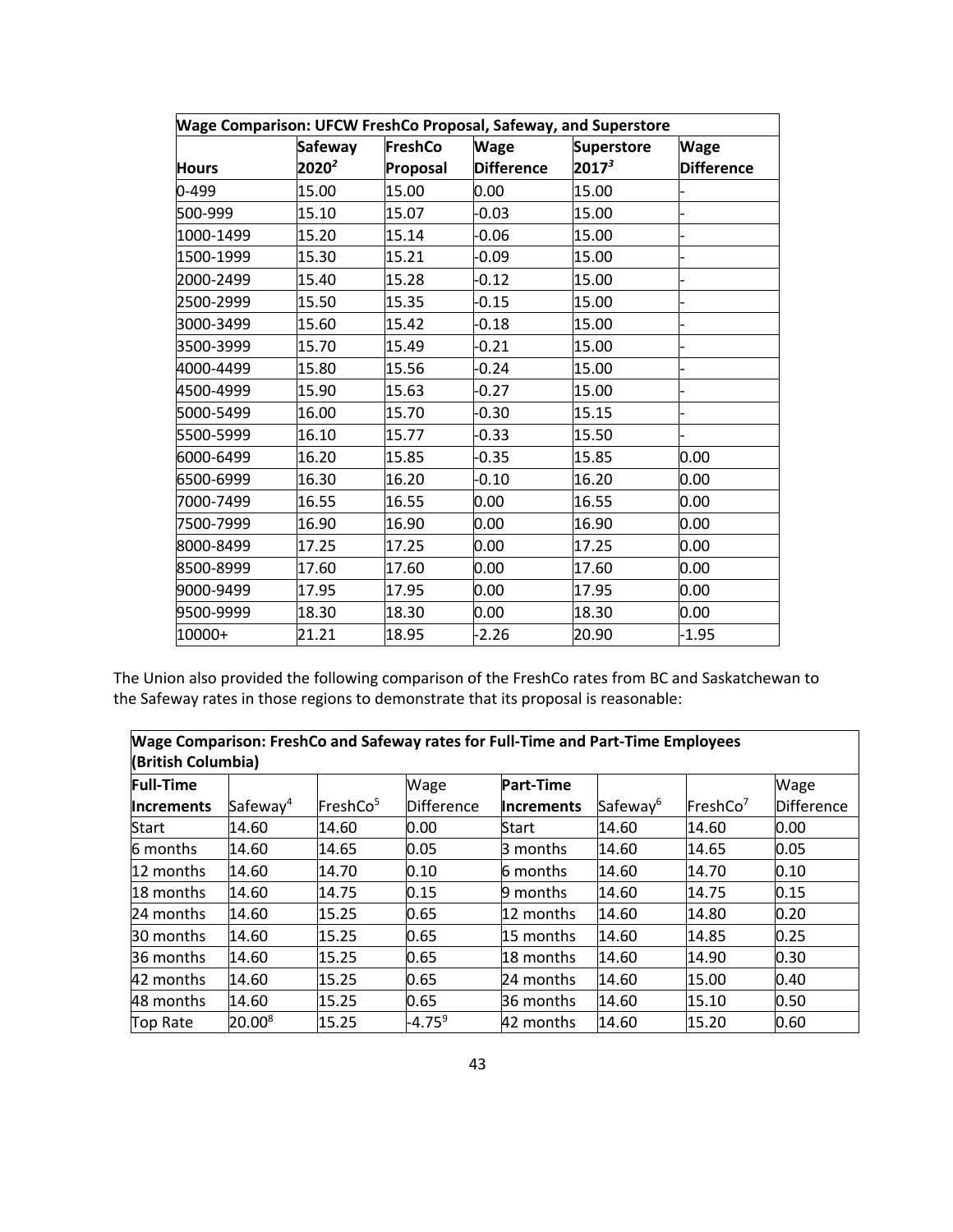| . | ነ∩10<br>⋏ | и<br>___ | oc<br>$\mathbf{u}$<br>.ou<br>$\cdot$ |
|---|-----------|----------|--------------------------------------|
|   |           |          |                                      |

| <b>Mage Comparison: FreshCo and Safeway scales for Full-Time and Part-Time Employees</b><br>(Saskatchewan) |                       |                       |                   |                     |                       |                       |                   |
|------------------------------------------------------------------------------------------------------------|-----------------------|-----------------------|-------------------|---------------------|-----------------------|-----------------------|-------------------|
| Full-Time                                                                                                  |                       |                       | Wage              | Part-Time           |                       |                       | Wage              |
| <b>Increments</b>                                                                                          | Safeway <sup>11</sup> | FreshCo <sup>12</sup> | <b>Difference</b> | <b>I</b> Increments | Safeway <sup>13</sup> | FreshCo <sup>14</sup> | <b>Difference</b> |
| Start                                                                                                      | 11.45                 | 11.45                 | 0.00              | 0-300               | 11.45                 | 11.45                 | 0.00              |
| 6 months                                                                                                   | 11.65                 | 11.50                 | -0.15             | 301-650             | 11.45                 | 11.50                 | 0.00              |
| 12 months                                                                                                  | 11.85                 | 11.55                 | $-0.30$           | 650-1300            | 11.65                 | 11.55                 | 0.00              |
| 18 months                                                                                                  | 12.05                 | 11.60                 | -0.45             | 1301-1950           | 11.75                 | 11.60                 | 0.05              |
| 24 months                                                                                                  | 12.25                 | 12.00                 | $-0.25$           | 1951-2600           | 11.85                 | 11.65                 | 0.00              |
| 30 months                                                                                                  | 12.50                 | 13.00                 | $-0.50$           | 2601-3250           | 11.95                 | 11.70                 | 0.00              |
| 36 months                                                                                                  | 13.80                 | 16.05                 | 2.25              | 3251-3900           | 12.15                 | 11.75                 | 0.00              |
|                                                                                                            |                       |                       |                   | 3901-4550           | 12.25                 | 12.00                 | -0.12             |
|                                                                                                            |                       |                       |                   | 4501-5200           | 12.35                 | 12.25                 | $-0.03$           |
|                                                                                                            |                       |                       |                   | 5201-5850           | 12.50                 | 12.50                 | 0.00              |
|                                                                                                            |                       |                       |                   | 5851-6500           | 12.80                 | 12.75                 | $-0.05$           |
|                                                                                                            |                       |                       |                   | 6501+               | 13.80                 | 13.60                 | $-0.20$           |

The Union advanced the argument that the single wage grid is internally consistent and provides equality amongst employees so should be preferred over the Employer's proposal of a two-tiered wage system that pays different rates for the same work. This two-tiered system may be consistent with the FreshCo agreements in the other provinces, but the Union argued it is not within the Alberta context. It submitted that this wage structure is not something that the Employer could reasonably expect to achieve in Alberta and here it would amount to a breakthrough clause which should not be imposed by interest arbitration.

The Union acknowledged that they have agreed to two-tiered structures that grandfather senior employees when reductions to wage rates are negotiated, however this is differentiated from the parttime and full-time structure which would have the employees performing the same work being paid differently and the Union would never agree to this.

I would note that Mr. O'Halloran acknowledged under cross examination that the UFCW Local 401 has recently negotiated a collective agreement with the Employer that does contain a two-tiered full-time and part-time wage grid, the Sobeys West Inc Calgary Refrigerated Warehouse Agreement. Mr. O'Halloran stated that this was not a true two-tiered scheme as the employees were paid the same up to the 4501 hour level at which time part-time employees top out and the progression continues for fulltime employees.

Finally, the Union submitted that according to the principles of first contract arbitration there must be "equity amongst employees" and a wage structure should only differentiate in regard to the qualifications, the nature of their work and the responsibilities they assume (see *Yarrow Lodge, supra,* para 169)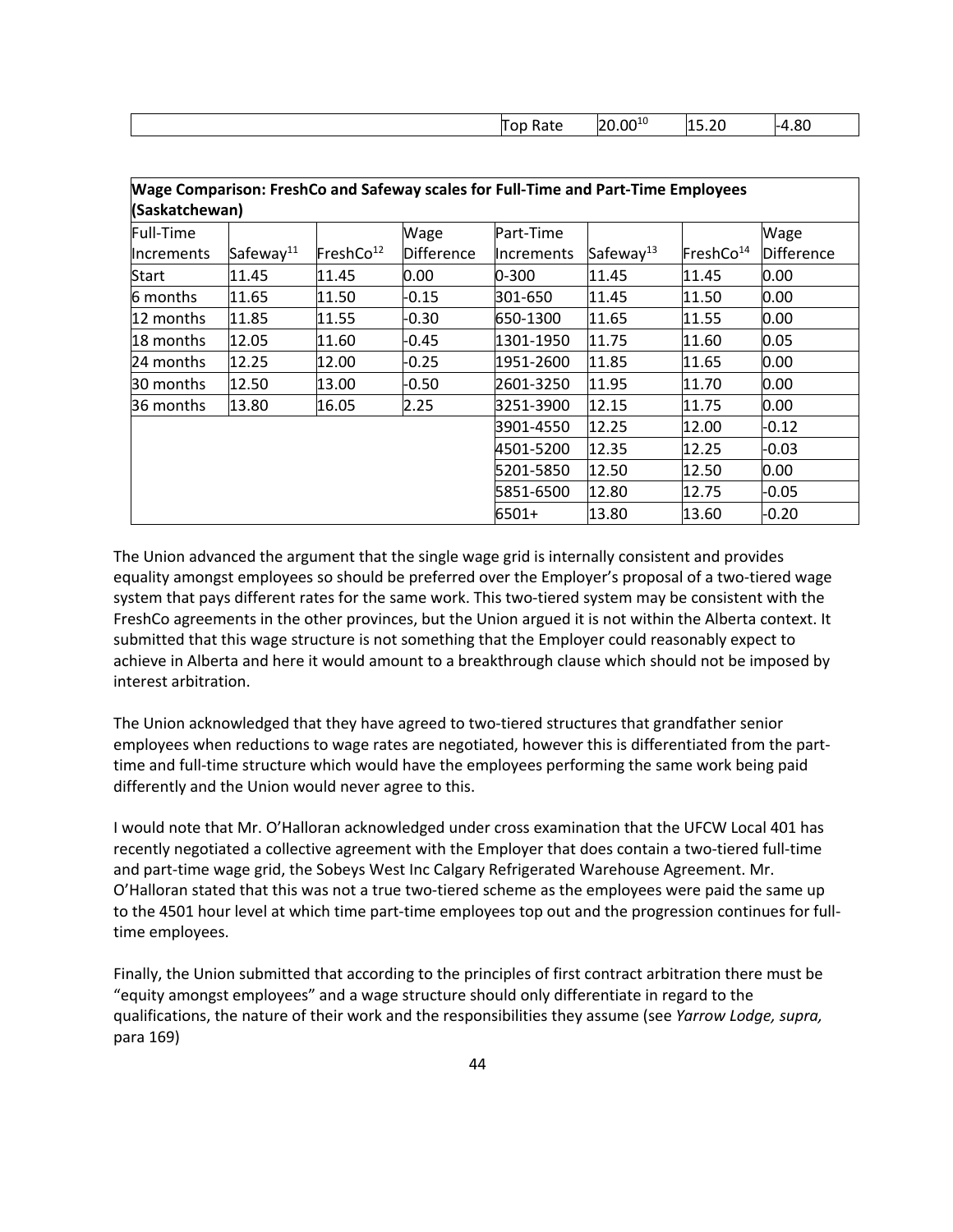The Union cited Arbitrator Weiler in *Sudbury Mine, Mill & Smelter Workers Union v Falconbridge Nickel Mines Ltd* (1969), 20 LAC 45, that the whole point of a wage structure "is to create uniformity and equality in payments for the same kind of work" and "[i]t is simply unfair for two employees who are doing the same kind of work, perhaps even working together, to be paid substantially different rates". Relying on this, the Union argued that I can not impose a two-tiered wage scale that differentiates between part-time and full-time employees.

In argument the Union stated that I should consider that this is not a four year agreement, but it is in fact a seven year agreement in force until 2027 to accommodate the opening of new locations and therefore the consideration of the appropriate terms is even more critical as the parties will have to live with this result for many years.

There are a number of issues to be addressed in the wage scale proposals.

I will start by stating that for obvious reasons this is the most significant monetary proposal and factors heavily into in my assessment. I will start with the Union's objection to the two-tiered wage scales that divide part-time and full-time employees. Their initial argument is that it would never agree to this and the Employer could not reasonably expect the Union to agree as this structure does not exist in Alberta so it should not be considered as replicating what the parties would have agreed to. This is not how replication works and in fact there was evidence at arbitration that in at least one agreement the Union has agreed to a two-tiered structure.

Further the Union argued that this is a breakthrough clause which can not be imposed by interest arbitration. I disagree, not only is there evidence that it is not a breakthrough for the Union, but it is exactly the pattern set in the comparators. Comparators the Union was fully aware of in August 2020 when it finalized its agreement with the Employer regarding the conversion of Safeway Stores to the FreshCo banner and understood the structure of the agreement the Employer was looking for as "appropriate for the type of business contemplated." For the purposes of this clause this is not a breakthrough in the discount grocery agreements that are the comparators here.

The Union also argued that the division of part-time and full-time employees into two separate wage bands is inconsistent with one of the principles of first contract arbitration which is that there is to be equity amongst employees and that a wage structure that differentiates among employees who are performing the same work and being different rates is unfair and can not be imposed by an arbitrator as a result. Again, I disagree. Collective agreements in general and these parties, differentiate regularly between the rights and entitlements of full-time versus part-time employees. These differences may be in the form of job protection or scheduling rights, or as is proposed here in monetary provisions, such as vacation or General Holiday pay. What is often the argument when there are differences in terms and conditions is that the full-time staff in grocery operations often have more responsibility due to their being on site and working more consistent hours which often will impact their duties.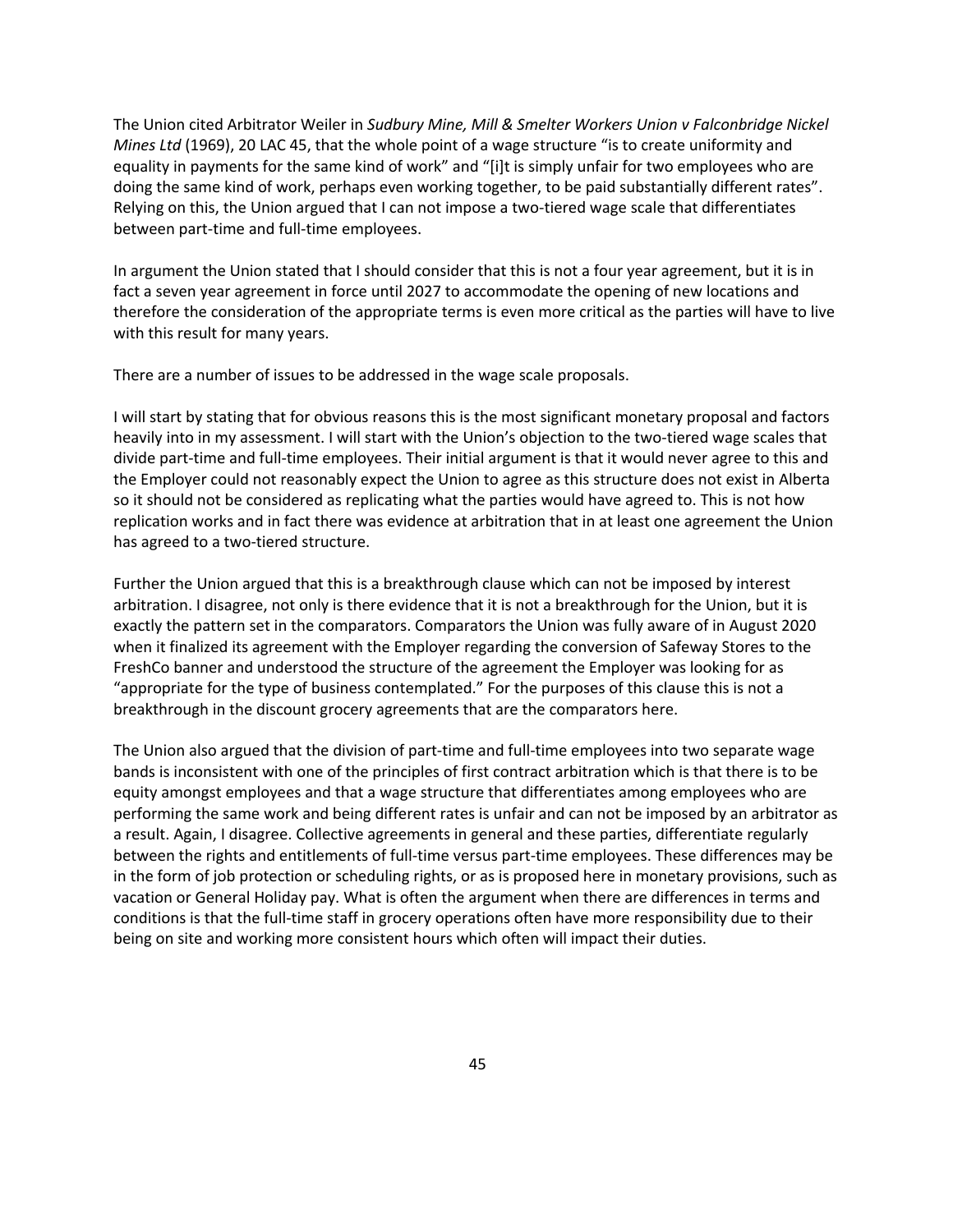The issue of equity does not mean equality. Equality is everyone being provided the same benefit or opportunity, while equity is to be free from bias or favoritism and recognizes that each group or individual has different circumstances which may be addressed differently. What is contemplated in the decisions as I read them is that there should be no discrimination in the application of the wage scales, for example if the part-time were all female and the full-time were all male this would result in a discriminatory application of the element of compensation and should not be considered at interest arbitration.

The Union in arguing its case did acknowledge that they have negotiated two-tiered wage scales that are based on hire date that in effect grandparent senior employees when new or reduced rates are negotiated. It differentiated this scenario from the Employer's proposal of separate full-time and parttime wage scales. I am not sure I follow the logic as this is still a circumstance where employees doing exactly the same work are compensated at different rates of pay, which is the Union's objection to the Employer's proposal. It is an open question as to whether this approach has a discriminatory effect on younger workers as a result. That is not the issue before me, however I do note the inconsistency in the Union's argument.

I also note that the two FreshCo and UFCW first agreement arbitration cases in BC provided for the twotiered wage schedule as proposed here and there was no challenge from the Union, nor commentary from the arbitrators to whether the wage scales were inconsistent with the principles of first contract arbitration.

Another area of concern is that the Union's proposed wage rates are very close to the current Safeway and RCSS collective agreement wage rates. The Employer's evidence is that this is not consistent with its clear understanding when the parties negotiated options for employees impacted by a conversion to a FreshCo. The Union countered that they did not necessarily agree that the rates should be lower, but that the entire monetary package would be lower and that it is. The Employer's argument is the most credible as the negotiation of those terms, particularly the generous buy-down provisions, could only have been predicated on the understanding that the wage rates and structure of the agreement would be significantly different than the Safeway and RCSS agreements.

As for the duration of the agreement, the term is not a matter before me and while I appreciate the Union's argument that the terms imposed by this process will be in place for an extended period before they are up for renewal, that was agreed between the parties and a risk that must have been contemplated prior to the exchange of final offers. I am not persuaded that this should influence my assessment of the appropriate first contract terms.

Having consideration for the above noted factors I find the Employer's wage proposal consistent with the comparators.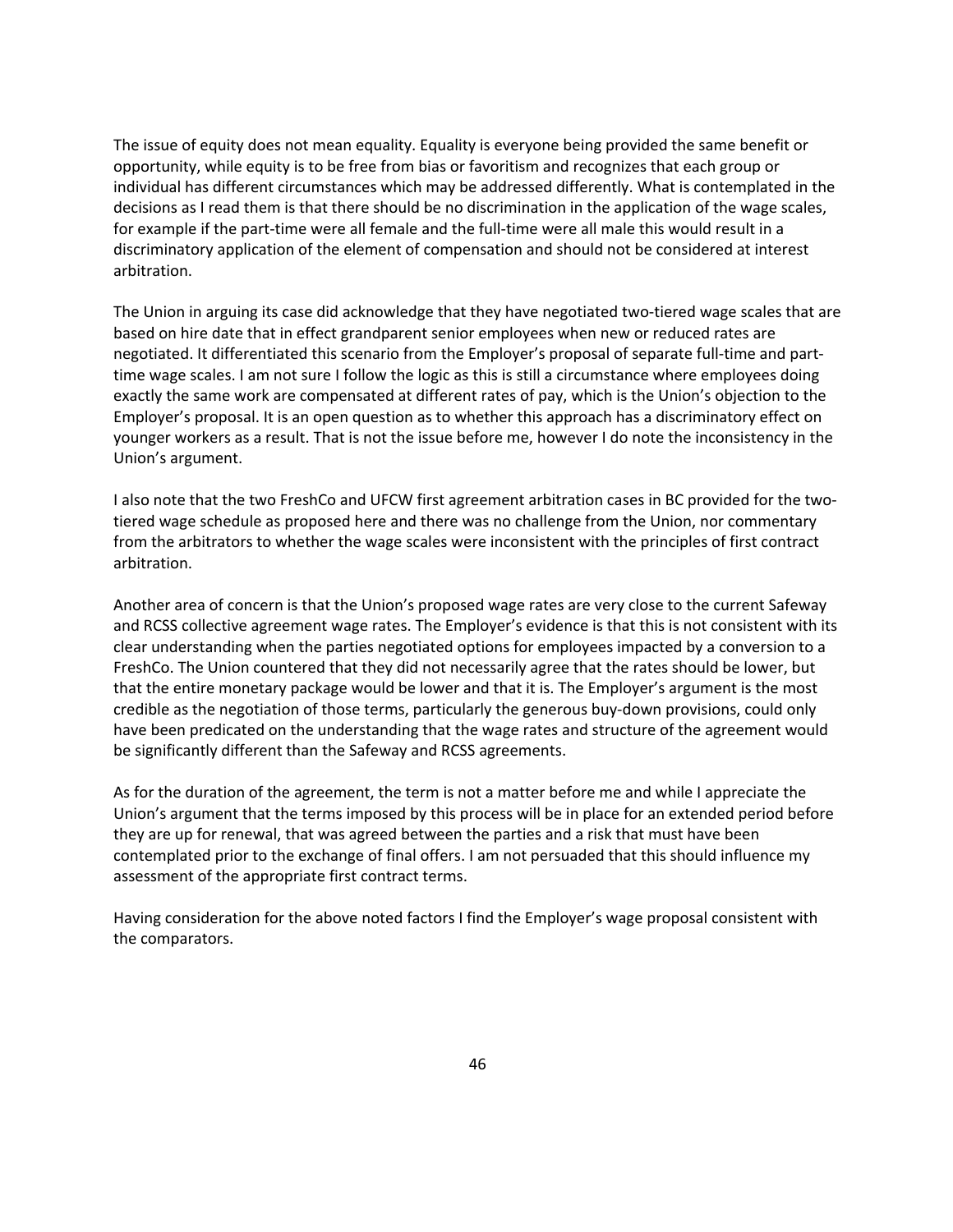#### **Letter of Understanding – Sick Leave**

**The Employer** is proposing the following Letter of Understanding to address the sick entitlement for fulltime employees:

*Full-time employees shall be entitled to three (3) sick days per calendar year, accumulated on the basis of one-half (1/2) day every two (2) months. Employees shall have the opportunity to utilize these hours by the end of the following calendar year. Paid sick days will be based on the employee's previous thirteen (13) week average hours worked.*

The Employer stated that this provision is consistent with the relevant comparable collective agreements in all of the Western Canadian FreshCo Agreements, with the exception of Manitoba, and is intended to round out the benefit offering and help with the attraction and retention of full-time staff.

**The Union** does not have a proposal on this provision.

#### **Decision**

The difference between the parties is significant. The question before me is which of the two final offers replicates most closely what the parties would have agreed to in free collective bargaining and is fair and reasonable in light of the market and industry. The task is to balance the market sector the agreement is to operate in with the terms and conditions that are appropriate for a first agreement.

While the Union argued here that the Employer can and should pay based on their review of the Empire group's Annual Report, it clearly had already accepted the business case for the discount brand and negotiated the terms of the Safeway conversion language on this basis. It is not my job to evaluate whether the Employer should or should not maintain their Safeway stores, or whether there is a sound business base in the province to convert existing stores, nor is curtailing the profits of the Employer a consideration in determining the terms of a first agreement. I heard detailed evidence from the Employer on the market and industry and I am persuaded that there is sufficient economic data, based on what is reasonable having consideration for the circumstances upon which to set the terms of a new agreement.

As this decision is to be based on replication and comparators and as outlined in more detail previously in this award, I have determined that the best and most appropriate comparators are the FreshCo collective agreements in place between the Employer and the UFCW.

I would note that I do not accept the Union's argument that the Safeway and RCSS agreements are the jumping off point for the FreshCo contract and by their agreeing to reduce some of the provisions contained therein it makes it an appropriate first agreement. I also do not accept that the Safeway agreement is reflective of the "historical bargain" between the parties and should be reflected in the FreshCo agreement. A first agreement should not be an industry standard agreement and instead should be reflective of the sector and the comparators appropriate to assess replication.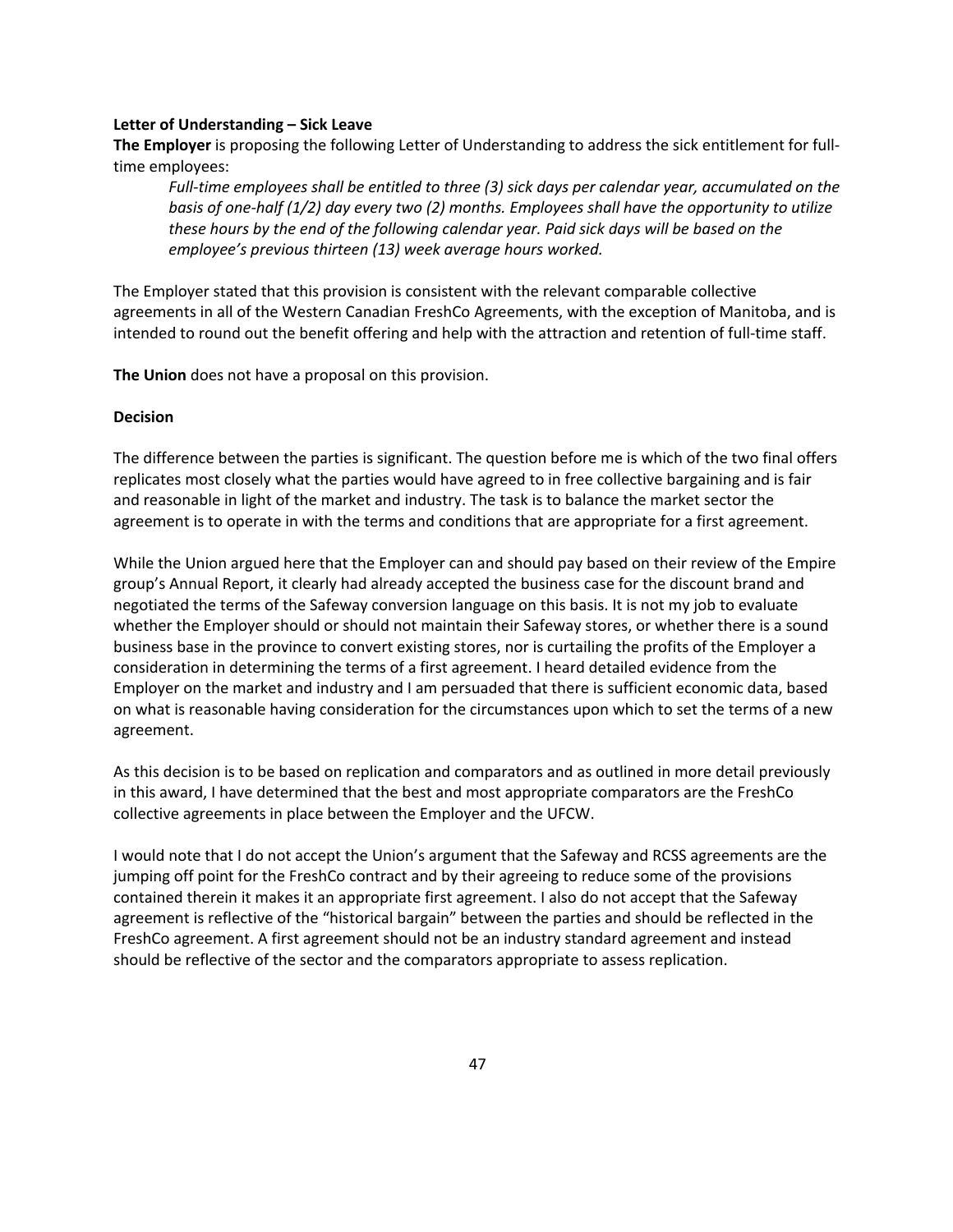The Union's premise that the Employer's final offer is "void of collective bargaining agreement provisions that organized workplaces typically enjoy" and "is almost unrecognizable as a collectively bargained agreement" is inaccurate and misleading. It is true that it is not as robust when compared to the more mature Alberta agreements in this sector. However, the "fundamental collective agreement rights" of a first agreement are present as defined in *Yarrow Lodge*, at para 162:

"A significant element of the first collective agreement legislation is the goal of establishing a long-term collective bargaining relationship. It is the fundamental collective agreement rights, such as just cause provisions, a fair and accessible grievance procedure, adequate seniority and promotion clauses, layoff and recall rights, union security clauses (the statutory minimum being a union shop), which are critical in the establishment of the goals of collective bargaining and which underlie the values of voice, dignity and security. In our view, arbitrators in this province have long recognized this fact. The focus of first collective agreements should be on establishing these rights in preference to other issues. Further, the type of provisions to be incorporated should be sensitive to the sector or industry in which the first collective agreement is to operate."

First agreements form the basis for the future relationship and negotiations between the parties and while I respect that this situation is unique in that there is a longstanding labour relationship between the parties, it does not significantly alter the consideration of the elements of a first agreement. A first agreement should provide a foundation of rights and protections that are neither substandard, and my assessment of the total package is that regardless of whose final offer is accepted it is not substandard, nor should it be based on an industry standard. The Union used the term "norms" throughout its argument, and this implied that I am to use the hard-fought provisions achieved over decades to establish the foundation for this first agreement which suggests an industry standard which is not appropriate here.

Both sides bargained long and hard during both the Safeway and FreshCo negotiations to ensure the rights of impacted employees, the recognition of the Union and the sustainability of the new discount venture in order to prevent store closures and protection of and even expansion of union jobs in the Province. In fact, in reviewing the totality of the items agreed to between the parties during negotiations, I would note that many of the terms as outlined in Appendix A already exceed what may be expected in a first agreement and while this is clearly based on the historic and long-standing relationship between the parties, it does form part of the consideration of the total package.

#### As Arbitrator Sims observed in *Newport Harbour, supra* (at para 11)

"A party advancing a particular position carries the onus of presenting cogent evidence to support that position. This does not equate to an issue by issue approach where benefits are awarded because they seem individually attractive and well supported. Collective bargaining involves choices between desirable benefits, and agreements are settled on a package basis."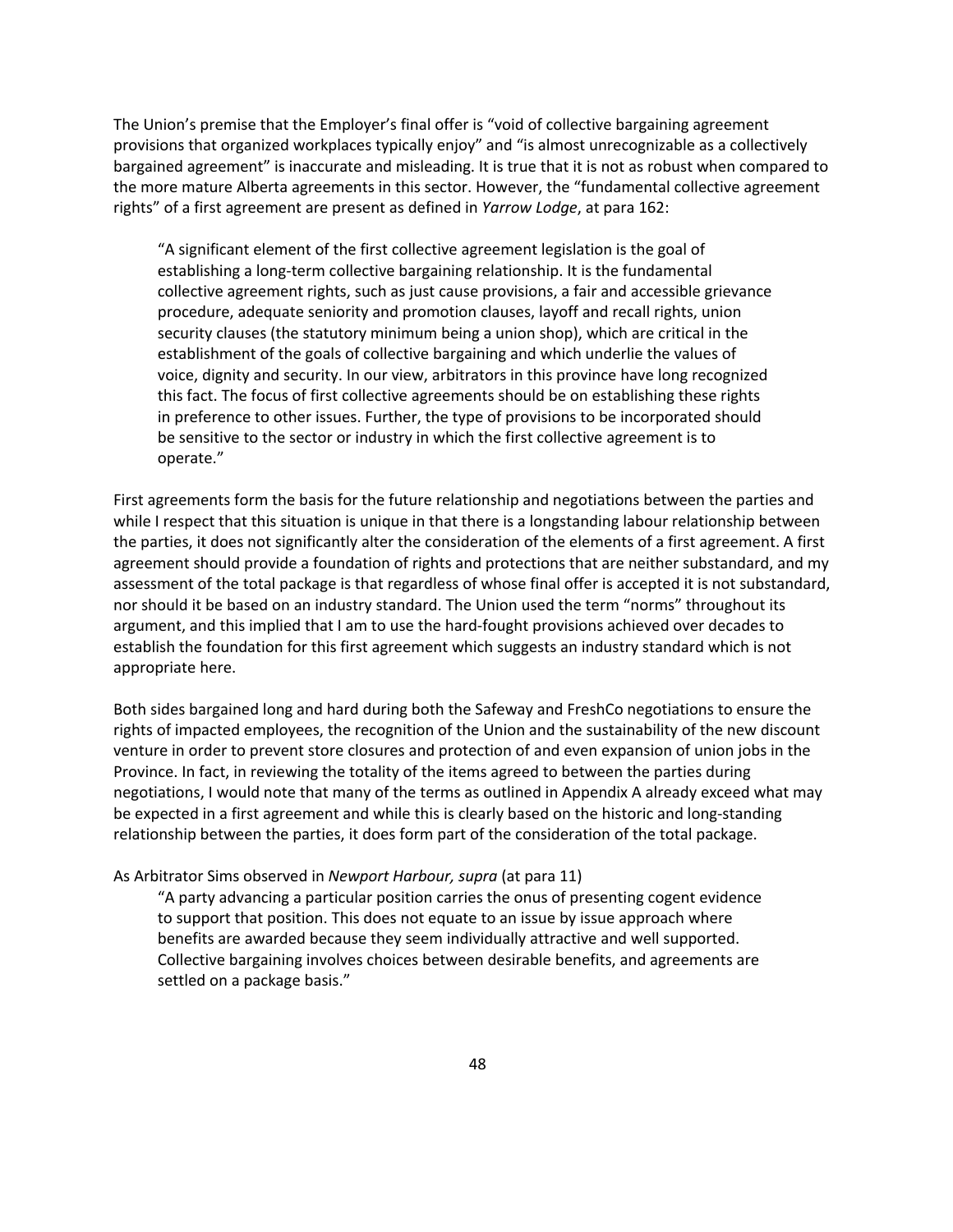This is even more true in a final offer selection process. While in my review there are several of the Union's provisions that I felt may be appropriate for inclusion, the fact is I am forced to choose between the two offers before me. Had I conducted an issue-by-issue analysis I would likely have landed on a different outcome, but that is not the decision before me.

The most significant differences between the final offers are the monetary elements, particularly wages and benefits and these most factored into my decision making. The combination of the market and economic forces, the considerable costs and capital outlay to the Employer, the background of the agreement considering the concessions the Union achieved in the Safeway negotiations, the risk of potential closure of Safeway locations; and the comparator agreements all provide a context for review with respect to the final offers.

As is noted earlier in the award, this is not a scientific process and the reasonableness or fairness of each proposal within a package of proposals is not determinative, instead it is the reasonableness of the overall result that is at issue.

#### **Conclusion**

Weighing all of the factors outlined in the preceding sections of this award, I believe that the Employer's proposal is the offer that most replicates what the parties would achieve in free collective bargaining. I am not persuaded by the Union's argument that it would not have agreed to these terms as establishing replication. It was the beneficiary of considerable concessions that were well earned and fought for on behalf of their Safeway membership, as well as the expansion of the voluntary recognition of the Union beyond just the conversion of existing Safeway's and in my mind are attempting to "have their cake and eat it too" on the specific proposals contained in their offer.

I therefore select the Employer's final offer and so award. I attach the Agreed Items as Appendix A and the Employer's Final Offer as Appendix B. I reserve jurisdiction to resolve any matters related to the terms of this agreement. I would like to thank the parties for their thorough submissions and presentations.

SIGNED, DATED AND ISSUED at Edmonton, Alberta on February 1, 2021

Ma Mai

Mia Norrie Arbitrator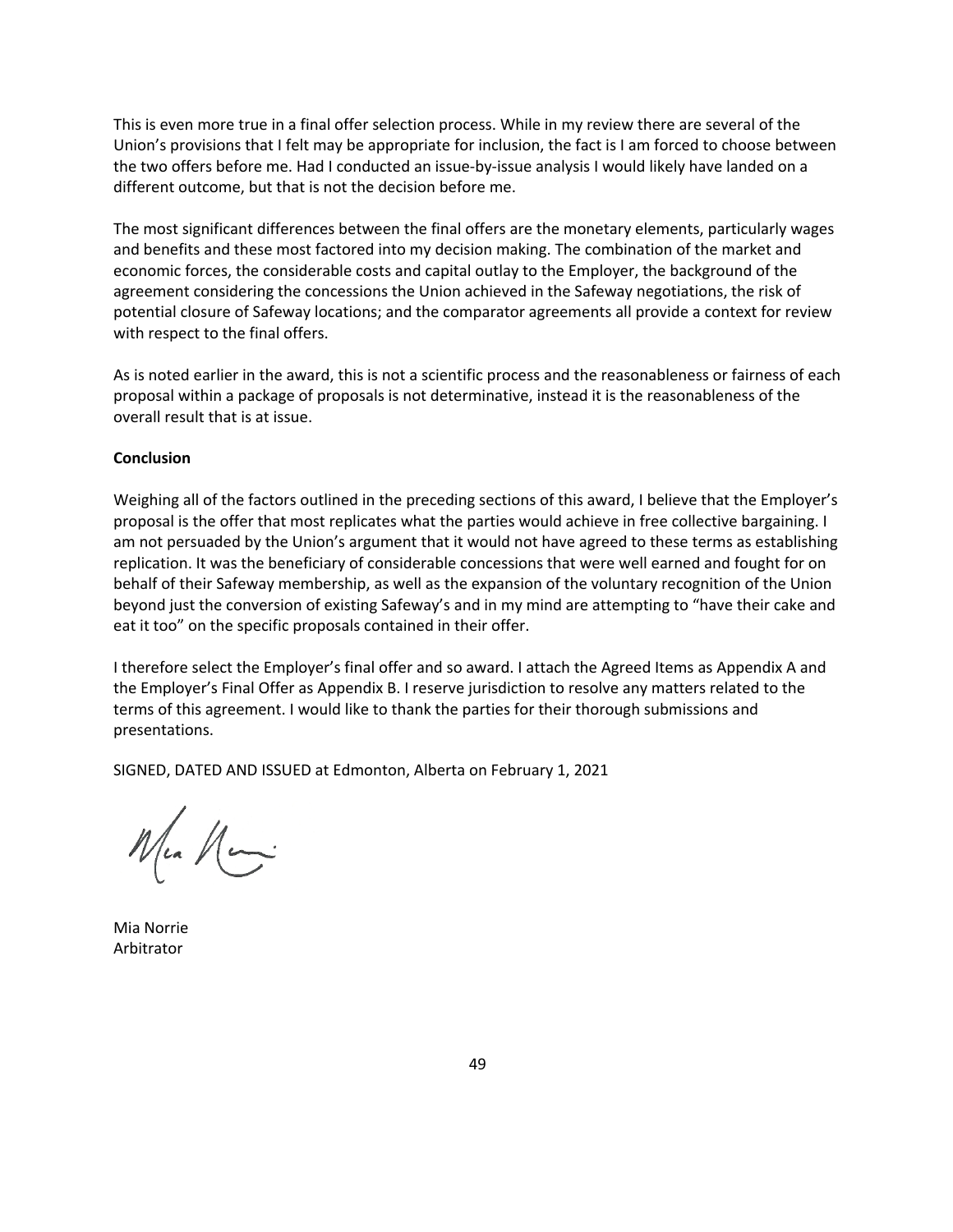# **APPENDIX A AGREED TO ITEMS IN COLLECTIVE BARGAINING**

## BETWEEN:

## **SOBEYS CAPITAL INCORPORATED (FRESHCO)**

AND:

## **UNITED FOOD AND COMMERCIAL WORKERS UNION, LOCAL 401**

The parties met in negotiations on November 23, 24, 25, 30, December 1, 2, 3, 4, 16, and 17 and agreed on the following articles in the collective agreement, subject to final agreement and a ratification process.

*Agreed to December 4, 2020*

## **ARTICLE 1 – PURPOSE**

The purpose of this Agreement is to establish harmonious and mutually satisfactory relations between the Employer and its employees; to provide an orderly procedure for the prompt and equitable disposition of complaints and grievances which may arise from time to time; and to establish and maintain conditions which will promote the efficient and productive operation of the Employer, positive customer and employee relations, the safety and welfare of employees and the security of Employer property and prevent waste and unnecessary expense.

Agreed to December 18, 2020

## **ARTICLE 2 – RECOGNITION**

- 2.01 The Employer recognizes the United Food and Commercial Workers Canada Union, Local No. 401 as the sole collective bargaining agency for all employees of **[**Insert Employer Name] d.b.a. "(Location) FreshCo/Chalo FreshCo" employed at (insert physical address)**]**, save and except Store Owner/Manager, Assistant Store Manager, Administrator, part-time Administrator, Department Managers and persons above these ranks.
- 2.02 The Pharmacy Department shall be excluded from this Collective Agreement.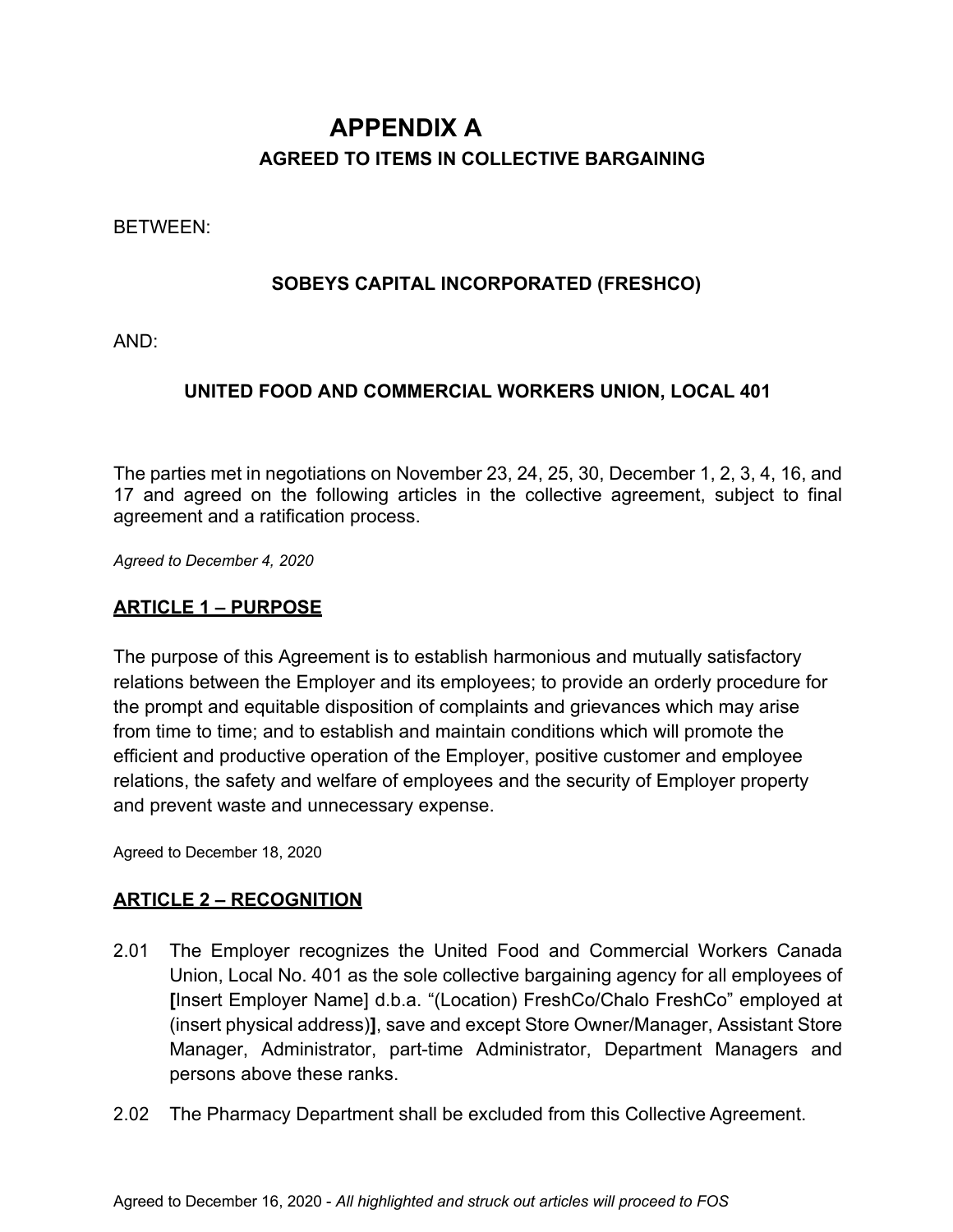## **ARTICLE 3 – UNION ESTABLISHMENT**

## 3.01

- (a) It is agreed that all employees covered by this Agreement shall become and remain members of the Union in good standing as a condition of employment.
- (b) New employees shall make application for membership in the Union at the time of their hiring and shall become and remain members of the Union in good standing, as a condition of employment. The employer agrees that it will inform all new employees prior to or at the time of hiring of the Union security provisions of the agreement. The Employer agrees to have the membership application forms, dues and initiation fee deduction forms signed by the employees at the time of hiring.
- (c)       Form Letter

The Employer agrees to provide each new employee at the time of employment with a form letter, outlining to the employee their responsibilities in regard to Union membership; and to provide the Union, in writing, with the name and address of each employee to whom the letter was presented along with the employee's date of hire.  The Union shall bear the expense of printing the letter, the contents of which to be such that it is acceptable to the Employer.  

## **(d) In Dispute**

(e) The Employer or designate will, during the first three (3) weeks of each individual's employment, make known to the new employee the names and work locations of union stewards in the store.

## *3.02*

- (a) The Employer shall as a condition of employment, deduct from the wages of each employee, upon proper authorization from the employee affected, any initiation fees, weekly dues, and assessments as authorized by the Union. Such dues shall be remitted to the Union prior to the 15<sup>th</sup> day of the month following the month in which such deductions are made. The Employer shall provide dues information to the union in an electronic format acceptable to both parties.
- (b) Deduction statements shall be documented by location, containing the full name of the employee and their starting date and social insurance number. The Employer agrees to record the annual Union Dues deductions for each employee on their T-4 Form.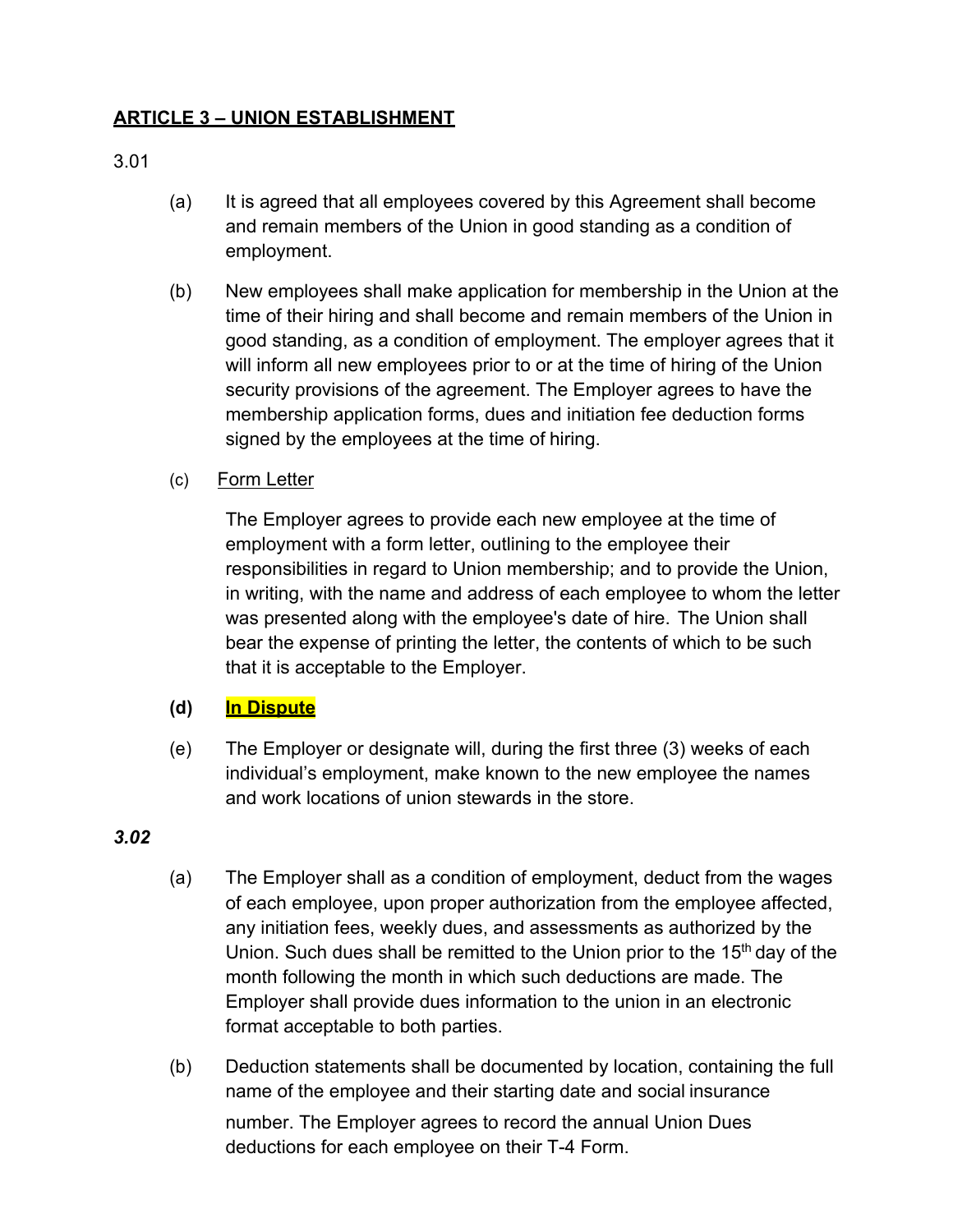3.03 In the event that such weekly Dues are changed during the term of the

Agreement, such changes must be given to the Employer by notice*,* properly authorized by Union officials*,* and shall become effective within one (1) month following the date the notice is received.

The Union and the Employer agree to meet and address any issue or concerns regarding this article, that may come from changes in Government legislation.

- 3.04 The Employer will supply a report to the Union containing the following information on a mutually agreed data processing medium following the close of the Employer's four (4) or five (5) week accounting period:
	- (i)          Full Name;
	- (ii)         Employee number;
	- (iii)         Status (Full-Time, Part-Time, Active, Inactive);
	- (iv)        Classification;
	- (v)         Store Number;
	- (vi)        Social Insurance Number;
	- (vii)       Date of Birth;
	- (viii)       Date of Hire;
	- (ix)         Union Seniority Date;
	- (x)         Vacation Date
	- (xi)        Termination Date and reason for termination;
	- (xii)       Home Address (including City and Postal Code);
	- (xiii)      Phone Number;
	- (xv)        Current Rate of Pay;
	- (xvi)       Hours worked in the period;
	- (xvii)      Career hours in current classification;
	- (xviii)    Union Dues Deducted for the Period;
	- (xix)     Initiation Fees Deducted for the Period; and
	- (xx)      Education and Training Fund Hours.
- 3.05 The Employer agrees to display the official Union decal of the United Food and Commercial Workers Union, Local 401 in a location where it can be seen by customers.

*Agreed to December 4, 2020*

## **ARTICLE 4 – UNION REPRESENTATION**

- 4.01 The Union shall have the right to appoint Shop Stewards.
- 4.02 The Employer agrees to allow steward(s) and/or other union member(s) selected by the Union time off to attend activities authorized by the Union subject to the Employer's ability to accommodate such leave. Ten (10) days advance notice will be provided, and the Employer agrees that such leaves will not be unreasonably denied.
- 4.03 Authorized representatives of the Union shall be entitled to visit any store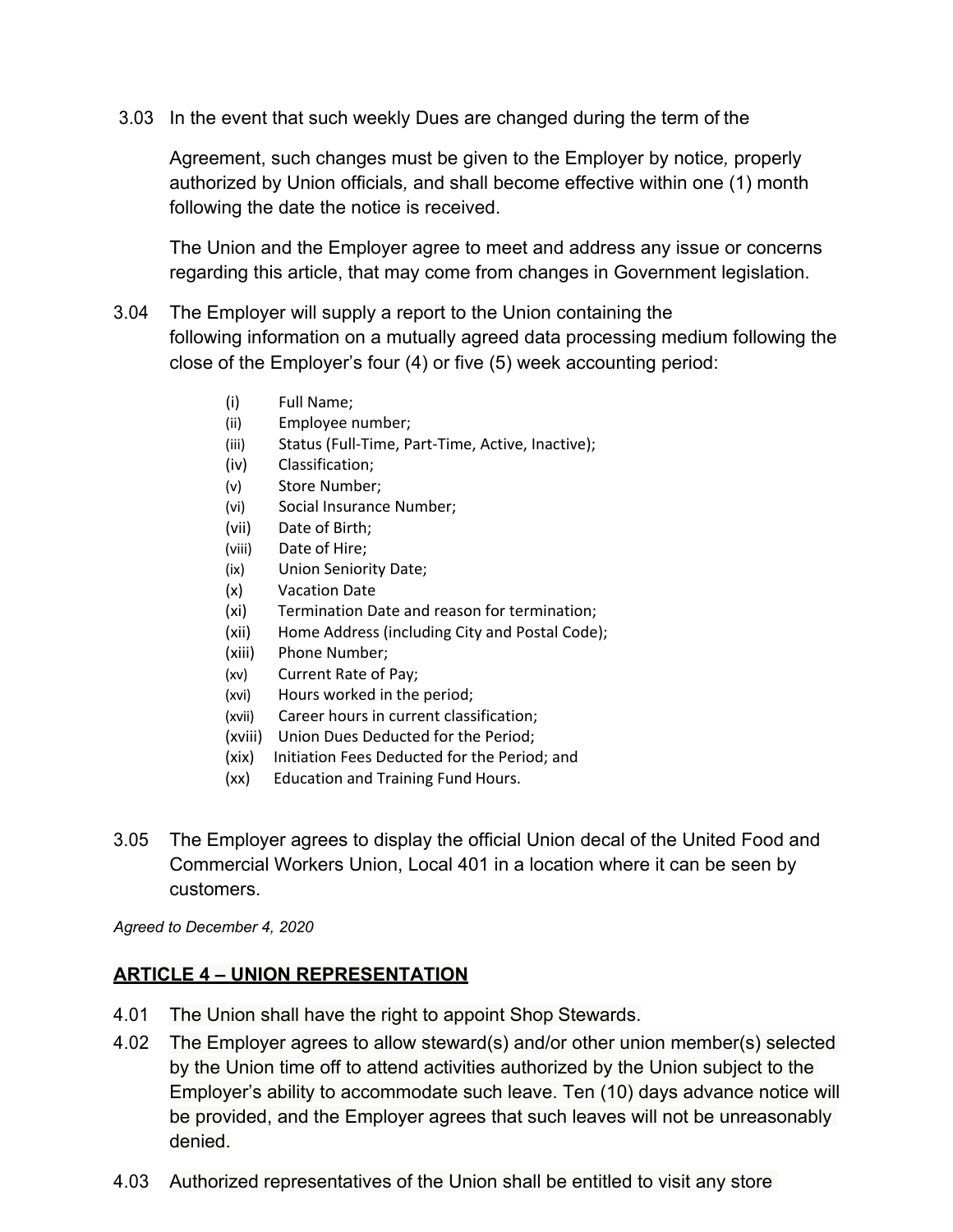covered by this Agreement for the purpose of observing working conditions, interviewing members, and ensuring that the terms of this Agreement are being implemented.

During a store visit, a Union representative can visit and stay in the lunchroom while the store is open.

- 4.04 The Employer agrees to allow unpaid time off to three (3) employees to meet with the Employer to negotiate the renewal of this Agreement.
- 4.05 The Employer acknowledges that UFCW Local 401 chooses to provide WCB Advocacy for its members.
- 4.06 Bulletin Boards

Lockable bulletin boards will be supplied by the Union and will be placed in an area of the store as mutually agreed. The Employer will be allowed to make a copy of the key to the bulletin board at their expense. It is understood that these bulletin boards are the property of the Union and shall be for their exclusive use. The Union will be responsible for all maintenance and repair of the bulletin board.

Bulletins authorized by the Union concerning the following may be posted by a person so authorized by the Union:

- A. Notice of Meetings and/or Events
- B. Benefit Plan information
- C. Pension Plan information
- D. Safety information
- E. Education and Training Course Information

Any other bulletins may only be posted by mutual agreement between the Union and the Employer.

## 4.07 Member Request for Copy

If the employee requests, the Employer agrees to provide employees with a copy of any policy(s), procedure(s) or document(s) that the employee is required to sign as soon as possible.

4.08 Schedules

Outside working hours and following reasonable notification to the Store Manager or person in charge of the store, a Shop Steward or Union Representative will be allowed to make copies of the schedules and remove the copies from the store. The Union agrees to deal with the copied schedules in a confidential manner.

The Employer shall retain a copy of the work schedule for a period of one year.

## 4.09 Union Office

Provided the operational needs of the store can be met, The Employer agrees to grant time off, without pay and without discrimination, to a maximum of one (1)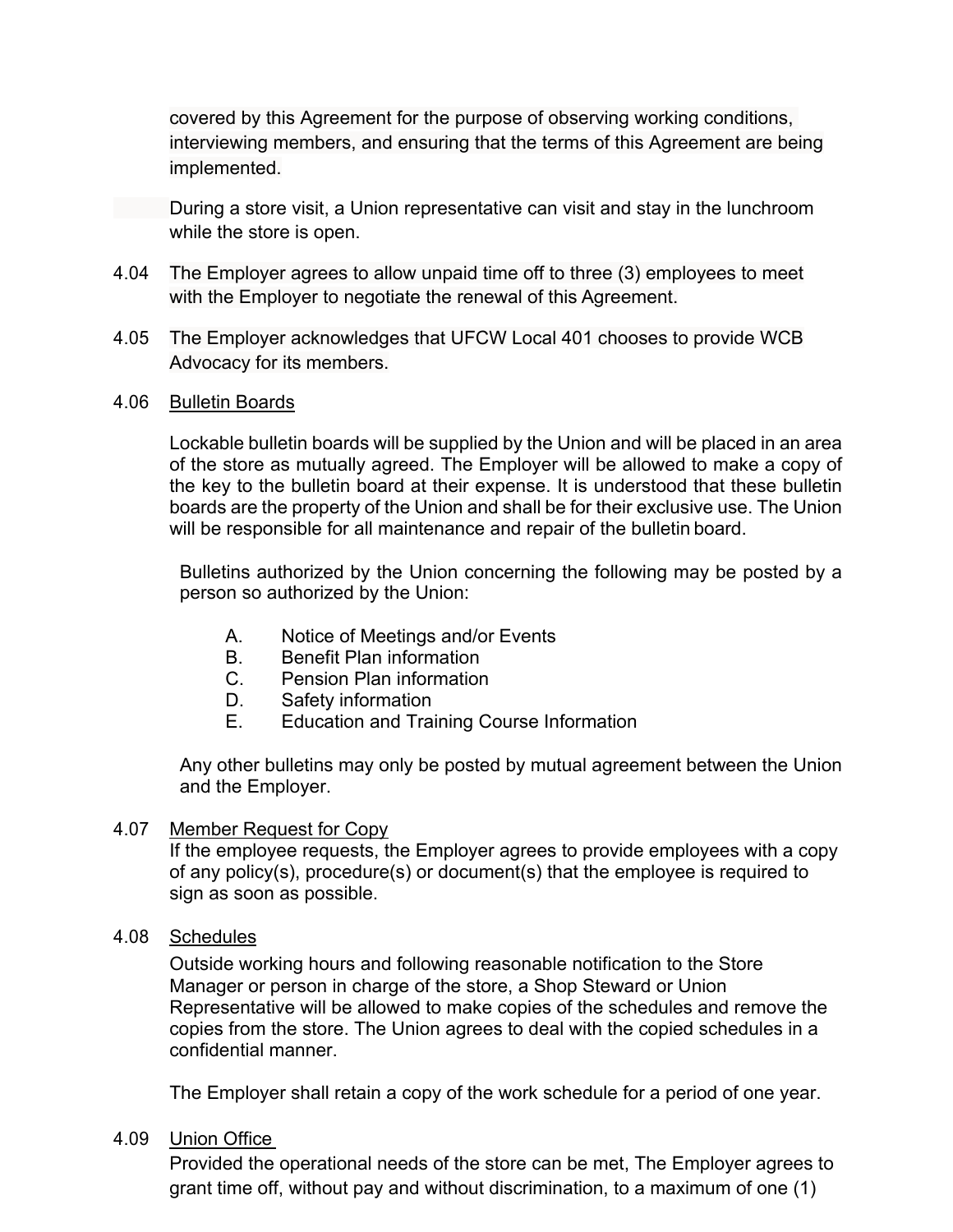employee for Union Leave as designated by the Union. Such Leave shall be for a maximum of one (1) year to serve in an official capacity with the Union. As much notice as possible shall be provided.

## 4.10 Union Leave (Education and Conferences)

The Union will give the Employer a minimum of two (2) weeks' notice. No request will be unreasonably withheld. The Employer agrees to pay employees for the following Union Leaves requested in writing by the Union and bill the Union accordingly for the wage and benefit cost. Employees on Union Leave of absence shall be credited for seniority based on what they would have received had they been at work. Time on Union Leaves shall be considered as time worked for all purposes under this Agreement.

*Agreed to November 30, 2020*

## **ARTICLE 5 – NO DISCRIMINATION**

The Employer and the Union agree that there shall be no discrimination with respect to any Employee by reason of race, colour, ancestry, place of origin, religious beliefs, gender, gender identity, gender expression, age, physical disability, mental disability, marital status, family status, source of income, sexual orientation, or membership in a trade union, as defined in *The Alberta Human Rights Act*.

*Agreed to December 2, 2020*

## **ARTICLE 6 – NO STRIKE OR LOCKOUT**

There shall be no strikes or lockouts during the term of this Agreement, as per the Alberta Labour Relations Code.

*Agreed to December 4, 2020*

## **ARTICLE 7 – GRIEVANCE PROCEDURE**

- 7.01 Any complaint, disagreement, or difference of opinion between the Employer, the Union or the employees covered by this Agreement, which concerns the interpretation, application, operation or alleged violation of the terms and provisions of this Agreement, shall be considered as a grievance.
- 7.02 In any payroll grievance regarding hours worked by an employee and the amount paid to an employee, the Employer shall promptly supply such information in respect to the six (6) months immediately prior to the request. If information for a longer period is required, the normal process of the Grievance Procedure shall apply.

The Union shall not use the foregoing provision to request information that does not pertain to a specific grievance of an employee.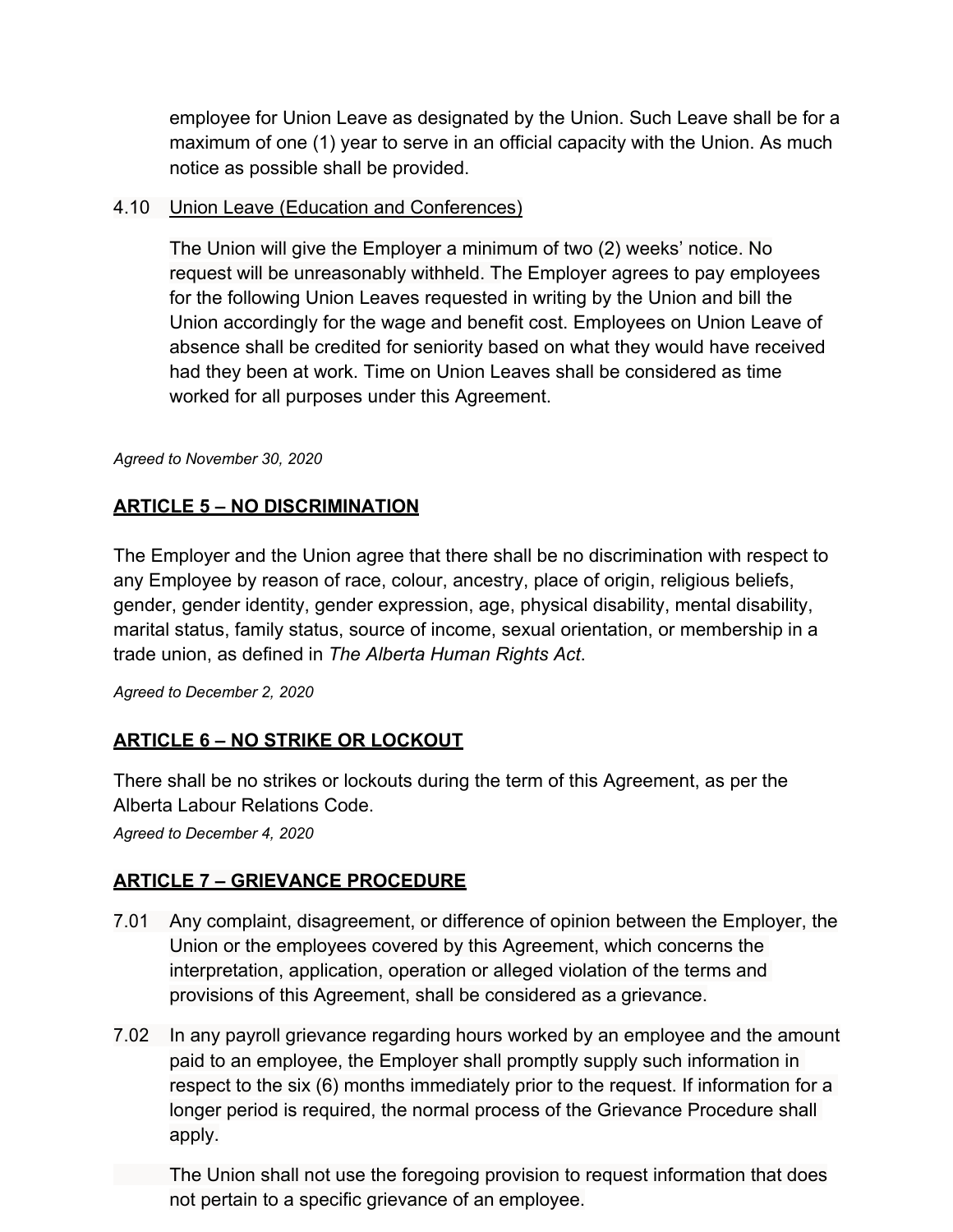- 7.03 Any employee, the Union or the Employer may present a grievance. Any grievance which is not presented within twenty-one (21) calendar days following the event giving rise to such grievance, or fourteen (14) calendar days from the last day worked when related to a discharge grievance, shall be forfeited, and waived by the aggrieved party.
- 7.04 All grievances shall be submitted in writing by the Union or Employer.
- 7.05 The procedure for adjustment of grievances and disputes by an employee shall be as follows:
	- Step 1 By discussion between the Shop Steward and/or Union Representative (with or without the aggrieved employee or employees present at their option) and the Store Manager/Owner. The Store Manager/Owner shall make a decision on the matter within seven (7) working days and advise the Union and if agreement is not reached, then, the parties must advise each other if they intend to proceed to Step 2 within fourteen (14) days of the Step 1 decision:
	- Step 2 The employee shall report their complaint to the Union Labour Relations Officer, who will take the matter up with the Store Manager/Owner who shall make a decision on the matter within twenty-one (21) days. If a satisfactory settlement cannot be reached then, upon request of either party, within twenty one (21)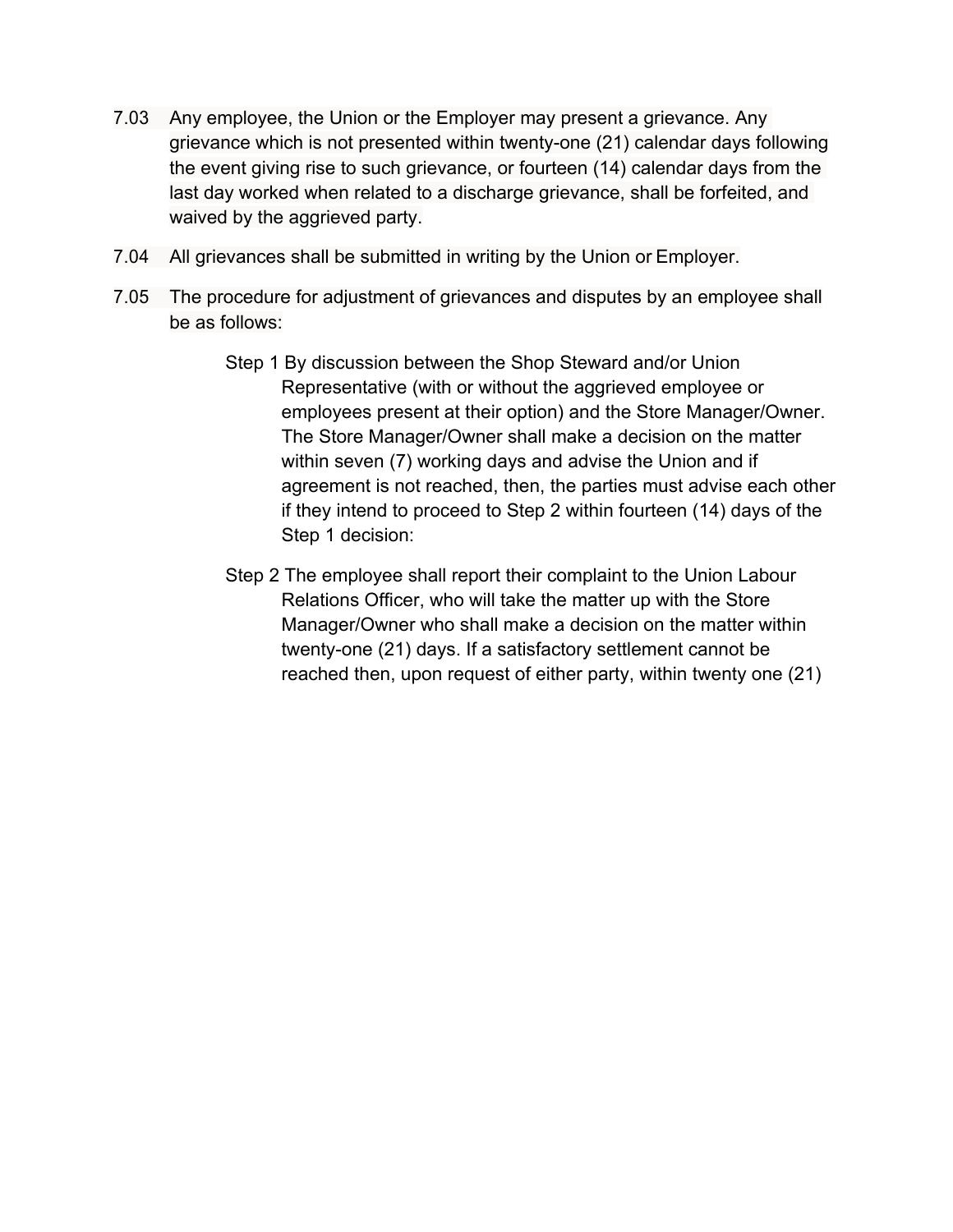days of receiving the decision from the Store Manager/Owner the matter shall be referred to Arbitration in accordance with Article 8.

Time limits may be extended by mutual agreement with written confirmation.

*Agreed to November 24, 2020*

## **ARTICLE 8 – ARBITRATION**

- 8.01 All grievances that cannot be settled by the Representative of the Employer and the Union in accordance with Article 7 may be submitted to a single arbitrator as set out below.
- 8.02 The single arbitrator shall be mutually agreed upon by the Union and the Employer. In the event that a single arbitrator cannot be mutually agreed upon, then application for appointment of an arbitrator shall be made to the Director of Mediation Services for the Province of Alberta.
- 8.03 The arbitrator shall not be vested with the power to change, alter, or modify any of the terms of thisAgreement.
- 8.04 No person shall serve as an arbitrator if they are involved or directly interested in the grievance.
- 8.05 The decisions of the arbitrator shall be binding and enforceable to all parties.
- 8.06 It is agreed that the expenses of the arbitrator shall be borne equally by both the Union and the Employer.

Agreed to December 16, 2020

## **ARTICLE 9 – HEALTH AND SAFETY**

The Employer, the Union and the employees mutually agree to co-operate in maintaining and improving safe working conditions in accordance with the Occupational Health and Safety Act (Alberta). The Employer has the responsibility for ensuring that safe conditions prevail within the workplace, to take appropriate and effective measures, both preventive and corrective, to protect the health and safety of employees, in accordance with the Act.   

The employees agree to cooperate with the Employer in maintaining and improving safe working conditions and good housekeeping of the store and in caring for equipment, machinery, and property.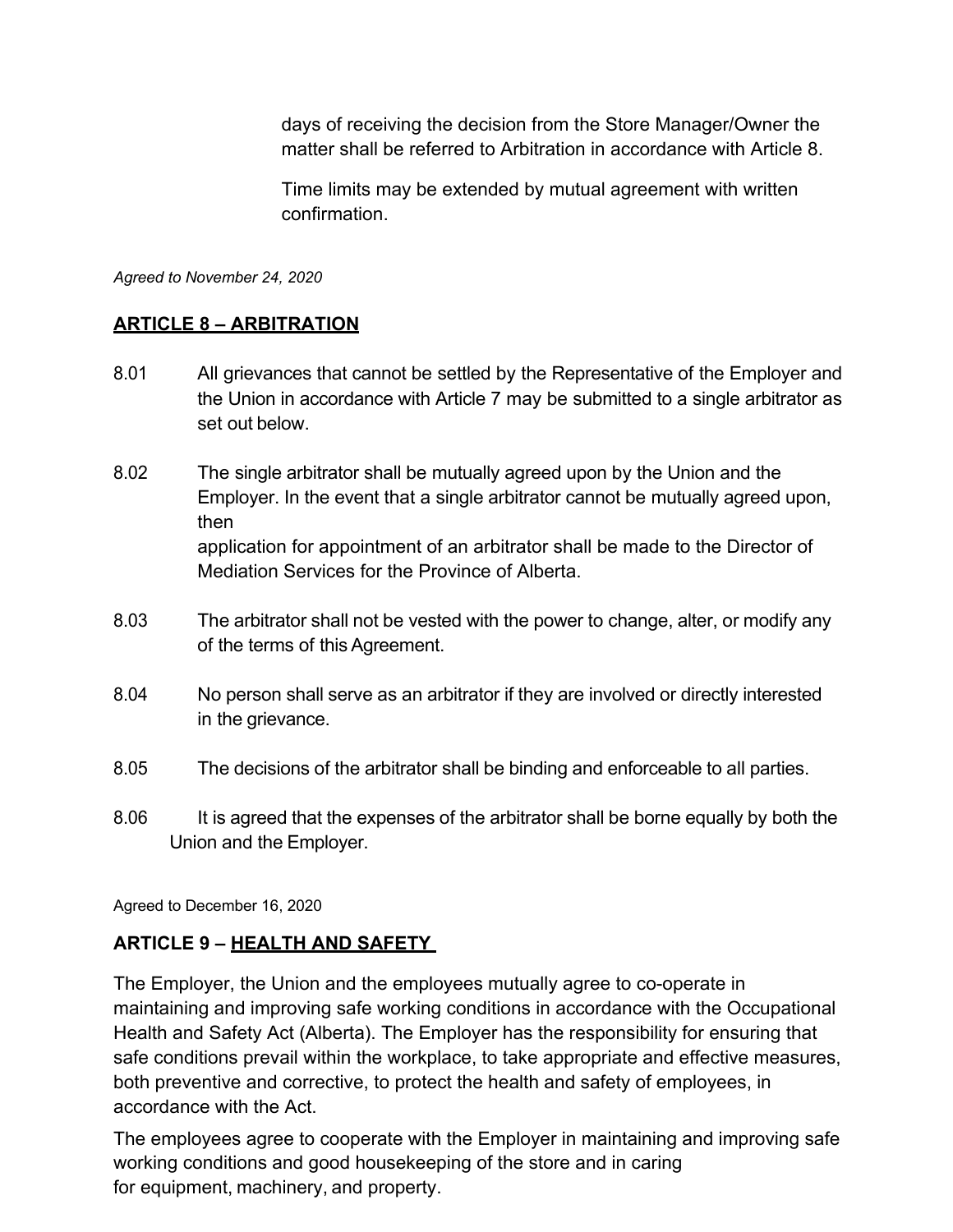## **9.01 Health and Safety Committee**

The employer shall establish a Joint Work Site Health and Safety Committee in accordance with the Occupational Health and Safety Act. 

The Joint Health and Safety Committee (JHSC) shall consist of two (2) employer representatives and two (2) unionized employees to be appointed by the Union or elected by the membership and shall hold their positions for a term not less than one (1) year and may continue until a successor is elected or appointed. In addition, one (1) alternate may be appointed by the union and one (1) by the Employer.

The Employer will ensure that all representatives on the JHSC are provided and receive training with respect to the duties, functions, and responsibilities of the committee in accordance with applicable legislation. 

All time spent in Employer-approved training and participating in the duties and functions of the Joint Work Site Health Committee during their scheduled shift will be paid as if they had been working regular duties.

If an employee is not scheduled to work when a Safety Committee meeting is held, attendance will be voluntary. Any employee who voluntarily attends a Safety Committee meeting will be paid at the straight time rate and further, those hours paid will not result in the payment of overtime elsewhere in the day or week. In addition, there will be no minimum call-in payable pursuant to Article 13.08 for those employees who decide to attend a Safety Meeting on a voluntary basis.

The meetings will be held monthly at the store or otherwise mutually agreed location. When urgent health and safety issues arise between the monthly meetings and are presented to the Employer or the Union, the Employer will respond to the issue, or will convene a Health and Safety Committee meeting.

The chairing of meetings will be rotated among the co-chairs (one (1) from the Employer representatives and one (1) from the employee representatives) on an alternating basis and the minutes shall be posted in the store.

Meeting minutes shall be posted in the store, and within fourteen (14) calendar days of the meeting, shall be forwarded to the Union Office by the Committee Co-Chair.

The co-chairs shall alternate in serving as chair at the meeting of the JHSC and shall participate in all decisions of the committee.  

It will be the responsibility of the JHSC to establish rules and procedures in accordance with the OHS Act (Alberta).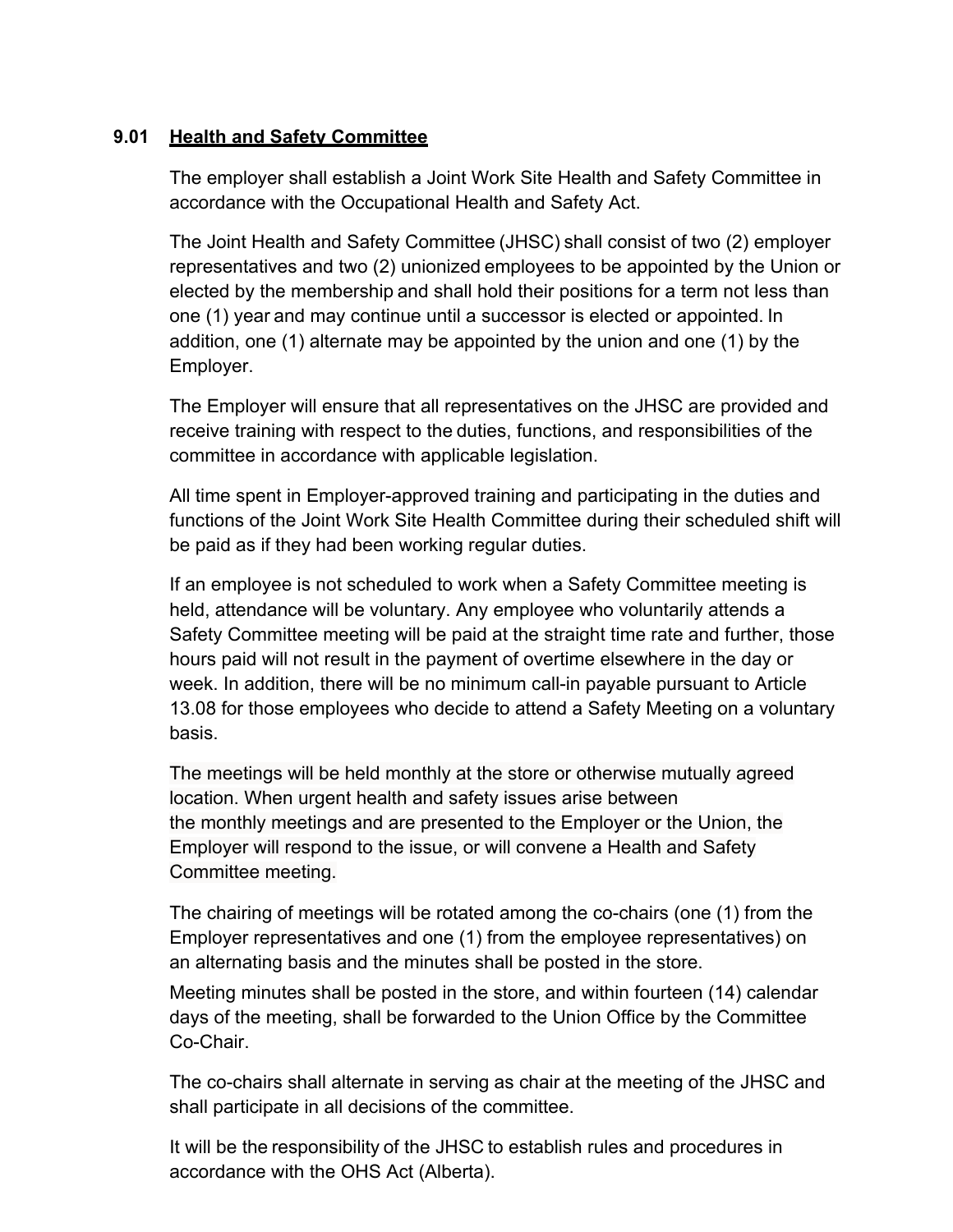## **9.02** Maintenance of Adequate Heating Facilities

The Employer agrees to maintain adequate heating facilities in each store. Furthermore, the Employer shall follow the guidelines for temperature control, including absolute minimum and maximum temperatures as required by applicable legislation.

## **9.03** Work Loads

If an employee believes the amount of work they are required to perform is excessive over what is required from the rest of the staff and it will result in an occupational accident or occupational injury to themselves, the disagreement shall be referred to Article 7 of this Agreement. 

## **9.04** First Aid Training

Employees' first aid training courses will be paid for by the Employer and scheduled on a paid workday.

## **9.05** First Aid Kits

First Aid Kits shall be provided and maintained in the store.

## **9.06** Water Bottles

Cashiers shall be allowed to have an Employer approved water bottle at their locations provided the bottle is stored out of public sight and the employee exercises common courtesy with customers when consuming water.

For all other employees, bottles are not to be present on the sales floor when the store is open and are only permitted in designated areas that do not compromise Food Safety practices.

## **9.07** Notice of Injury

In the event an employee is injured due to an event arising out of, and in the course of employment, if medically possible, the injured employee will be promptly assisted by Management and fill out a notice of injury form. A copy of said form shall be provided to the injured employee immediately following the report of the incident. The notice of injury form will be in compliance with the Workers' Compensation Act (Alberta).

## **9.08** Payment of Shift When an Employee is Injured During the Shift

The Employer agrees to pay any employee injured during a shift for the balance of the employee's scheduled shift.

## **9.09** Ergonomic Hazards

The Employer recognizes the importance of eliminating or reducing ergonomic hazards in the workplace to improve workers' wellbeing and to prevent injuries.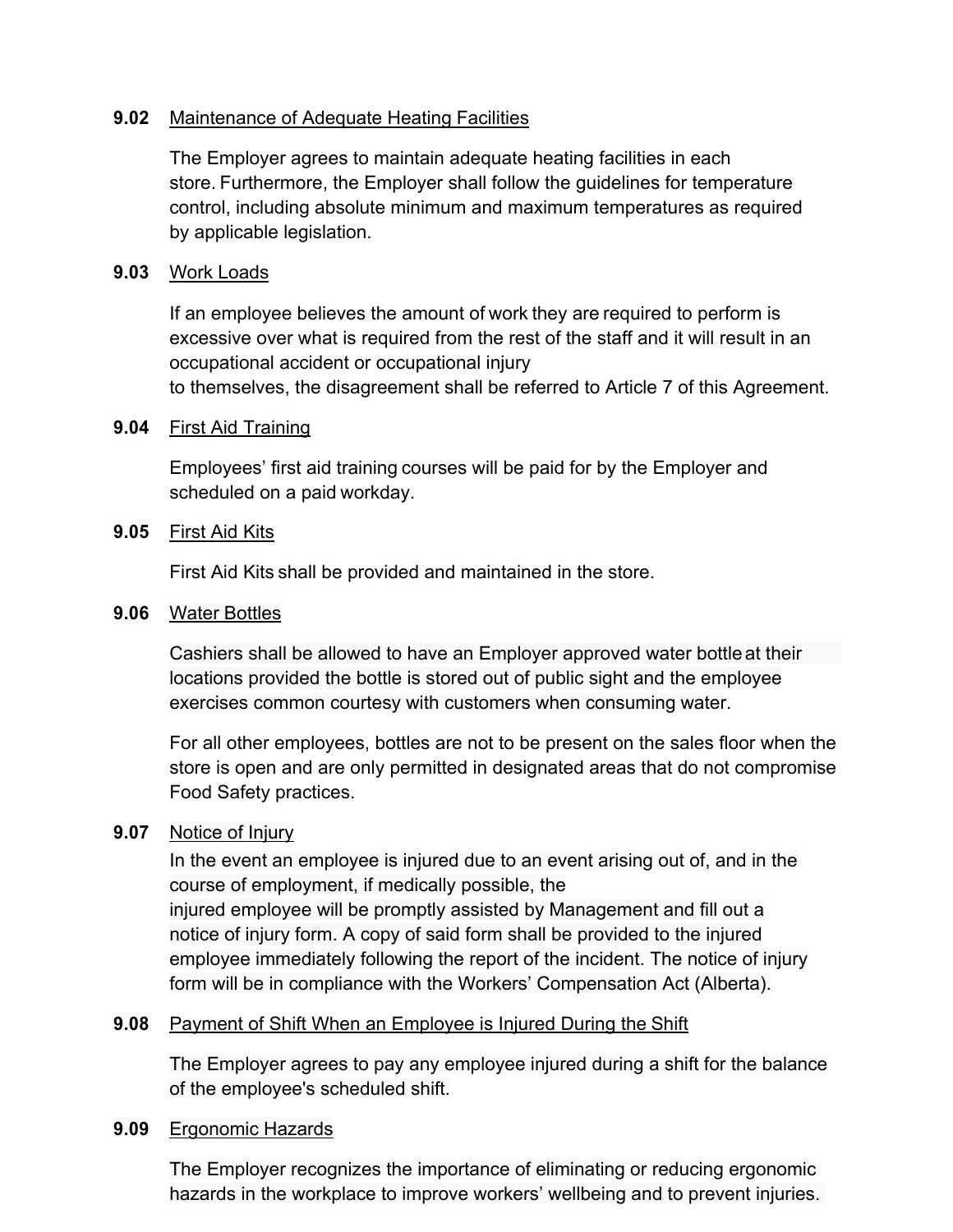## 9.10 Anti-Fatigue Mats

The parties recognize the need for effective anti-fatigue mats to be placed at the check-stands and all other appropriate locations. When the Union or the employee raises an issue with a store regarding the supply of anti-fatigue mats, the Employer agrees to meet with the Union to discuss and resolve issues.  

Agreed to December 18, 2020

## 9.11 UFCW Health, Safety and Education Training Fund

The Employer agrees to contribute six cents (\$0.06) per hour for every hour worked by members of the UFCW Local 401 to the United Food and Commercial Workers, Local 401 Health, Safety, Education and Training Fund. Employer contributions shall increase by an additional one cent (\$0.01) per hour each year thereafter on the last Sunday of the year until the expiry date of the collective agreement or the total contribution reaches a maximum of fourteen cents (\$0.14) per hour.

## **ARTICLE 10 – GENERAL**

#### *Agreed to December 2, 2020*

- 10.01 Restrooms, lunchroom, and a secure place (lockers) for personal items shall be provided.
- 10.02 Should the Employer decide to create any new job classification(s) during the term of this Agreement, the Employer will set the rate of pay for such

classification(s) following consultation with the Union. Should the wage rate set by the Employer not be agreeable to the Union, the Union may file a grievance in accordance with Article 7 and submit the matter to arbitration in accordance with Article 8.

*Agreed to November 24, 2020*

## **10.03 Product Demonstrations**

- (a) If product demonstrations or tasting events are held, the Representatives of suppliers or firms specializing in this area or non-bargaining unit event staff hired by the Employer are authorized to handle the merchandise being demonstrated or tasted and to hand out samples.
- (b) The Representatives demonstrating their products may verify their product codes and remove any shelved merchandise that is expired or damaged.
- 10.04 The Sobeys Representatives (Specialists, Managers, Director Operations, and others) may carry out all work related to their duties.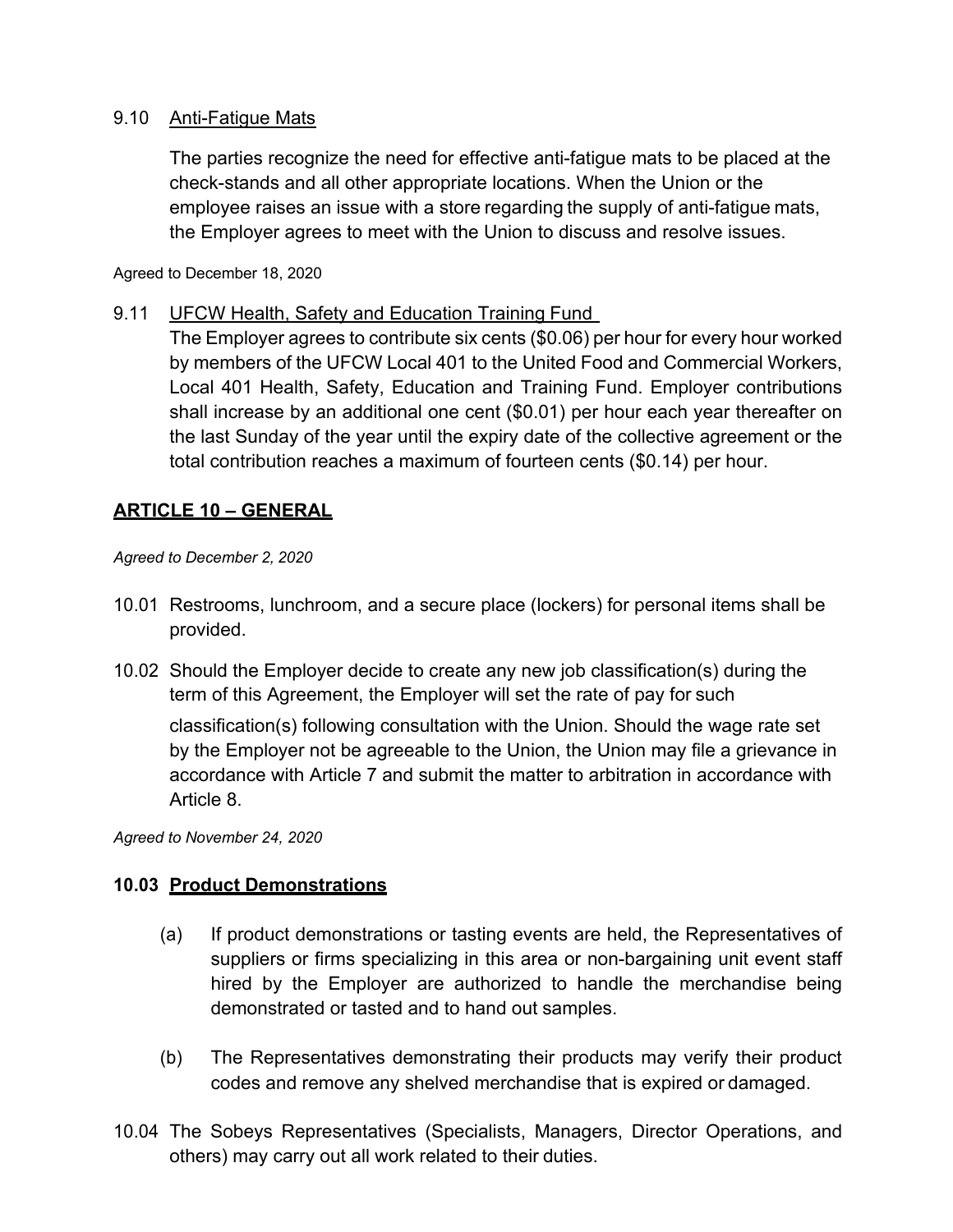10.05 In the event that the Store is renovated or remodelled or that changes are made to the inventory or Store layout, no restriction shall be placed on the work carried out by the Representatives of Suppliers or firms specializing in this area.

## **10.06 Vendor Stocking**

- (a) The Representatives of Companies that supply baked goods (breads and cakes), dairy**,** soft drinks and water, chips/salty snacks and similar-type products, nuts and candies, non-food products, natural products or other direct delivery products, may move their product throughout the Store and place it on or remove it from the shelves.
- (b) The Representatives of Suppliers may set up seasonal displays or special displays.
- 10.07 The Representatives of a Catering Service may prepare their recipes and cook the products intended for the Prepared Foods Department.
- 10.08 Cleaning of the Store and its equipment as well as the general repairs performed in the Store and on its equipment may be carried out by persons excluded from the bargaining unit.
- 10.09 It is recognized that the Employer may decide from time to time to engage Serviceproviders on an ongoing basis to operate kiosks or provide services within the Employer's stores. These Providers may in some cases provide services in the store, such as fresh-meat or fresh-fish counters that were formerly provided by employees of FreshCo; in other cases the services may be new to the store entirely.

It is understood that in all cases employees provided by the Service-providers to operate these kiosks or provide services in the store are not, either directly or indirectly, employees of FreshCo, and are not covered by the FreshCo collective Agreement.

*Agreed to November 25, 2020*

## **ARTICLE 11 – LEAVES OF ABSENCE**

## **11.01 Personal Leave**

(a) Leave of absence without pay and without benefits for legitimate reasons may be granted to employees with at least one (1) year of service with the Employer at the discretion of management and subject to therequirements and efficiency of operations. Length of such leave will not exceed four (4) consecutive weeks.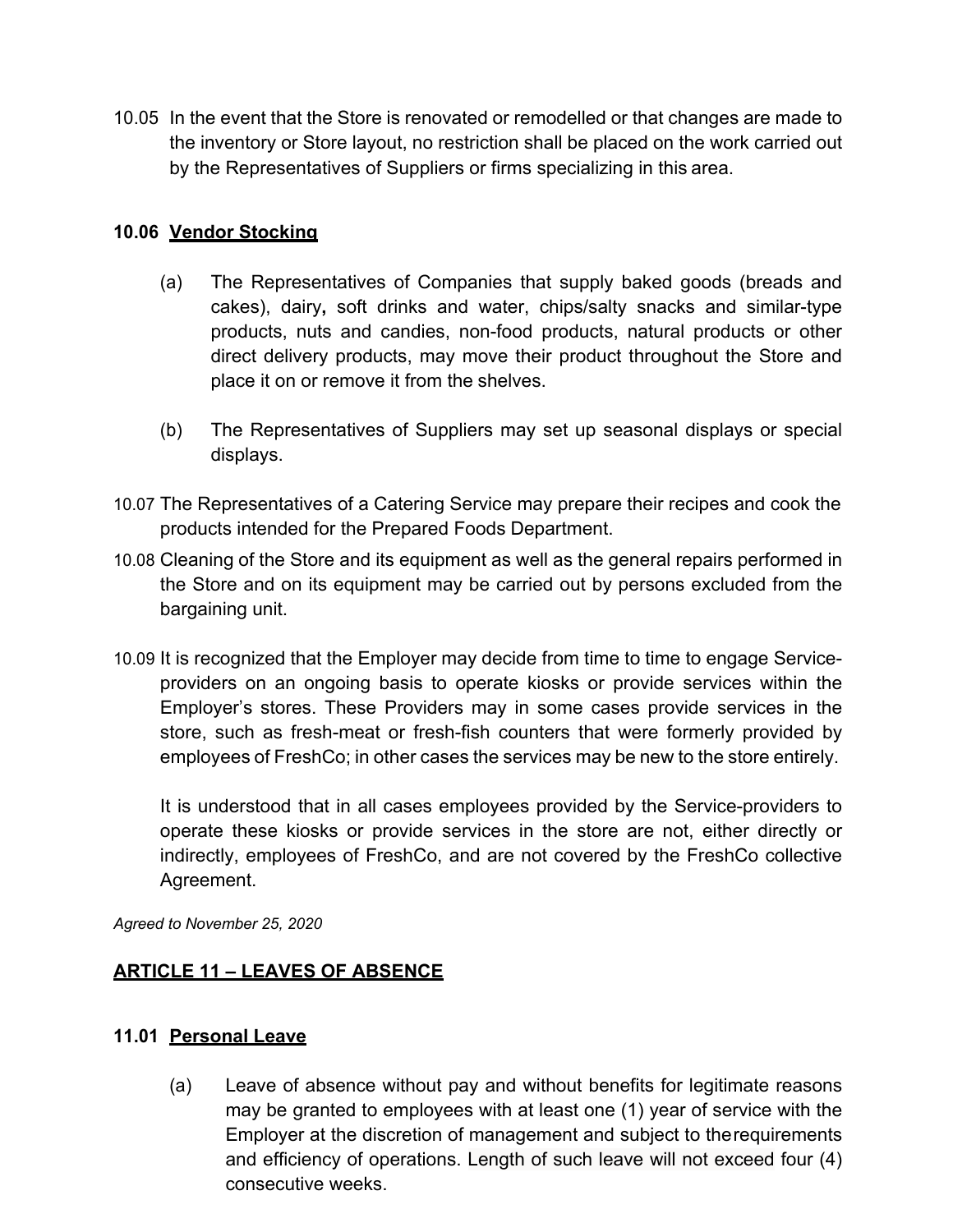- (b) An employee requesting an unpaid personal leave of absence must make such request in writing to the Store Owner/Manager at least sixty (60) calendar days in advance of the commencement date of the requested leave. Such application will be given full consideration, and not unreasonably denied.
- *11.02* The Employer shall grant leaves of absence without pay, in accordance with the provisions of *The Employment Standards Code (Alberta).*

The Employment Standards Code currently contains the following leaves:

- (a) Critical Illness Leave
- (b) Long Term Illness and Injury Leave
- (c) Citizen Ceremony Leave
- (d) Death or Disappearance of Child Leave
- (e) Compassionate Care Leave
- (f) Personal and family responsibility leave
- (g) COVID-19 leave
- (h) Reservist leave
- (i) Domestic Violence Leave

The Employer recognizes that employees sometimes face situations of violence or abuse in their personal lives and when notified, will take reasonable steps to accommodate absences or performance issues arising directly from situations of violence or abuse that occur in the context of close personal relationships.  Should an accommodation become necessary, the parties will meet to discuss appropriate steps.

## 11.03 Bereavement Leave

- (a) Full-time employees shall be granted time off from work, with pay, to a maximum of three (3) scheduled work days, in the event of death in the immediate family.
- (b) After twelve (12) months of employment, part-time employees shall be granted time off from work, with pay, to a maximum of three (3) scheduled work days, in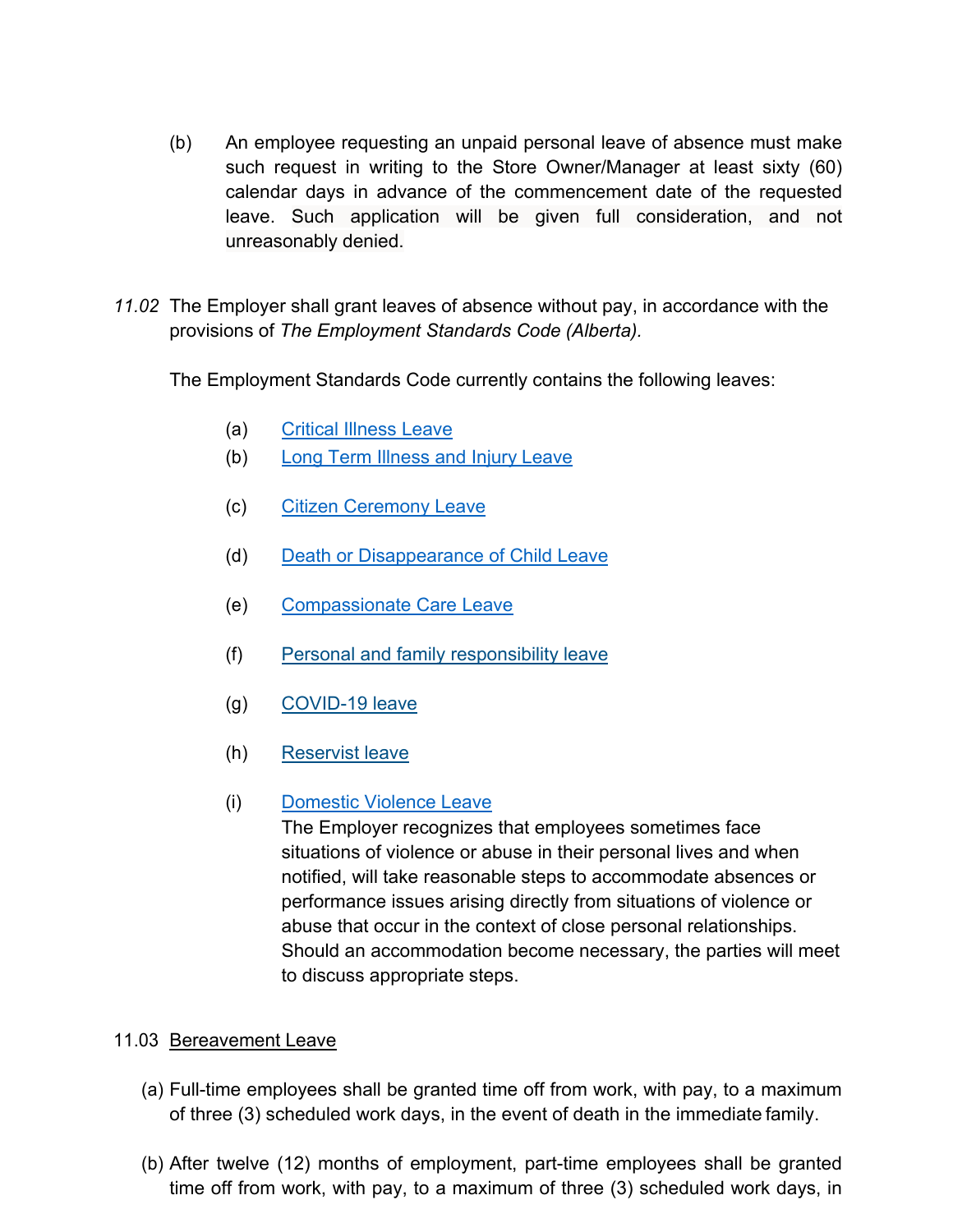the event of death in the immediate family. The compensation shall be at the average hours worked during the preceding four (4) weeks.

- (c) The term "immediate family" shall mean spouse, parent, parent-in-law, child, brother or sister, sister-in-law, brother-in-law, son-in-law, daughter-in-law, grandparents, common law spouse, stepparents, stepchild and grandchild. One (1) day off, with pay, will be granted to an employee in the event of the death of their aunt or uncle.
- (d) Employees shall not be required to attend the funeral in order to receive bereavement leave however, such leave must be taken in conjunction with the death, or related memorial service unless otherwise mutually agreed, and not unreasonably denied.
- (e) Common law or adult interdependent partner and same sex spouses are to be recognized by the Company for the provisions of this article.
- (f) In addition to the foregoing, an employee shall be entitled to any unpaid leave they are eligible for under Employment Standards legislation including bereavement leave for a person the employee is not related to but considers to be like a close relative.

## 11.04 Jury Duty

- (a) When a full-time employee is summoned, and reports, for jury duty, they will be paid their regular hourly rate of pay for the number of hours they were scheduled to work during the period they serve as a juror, to a maximum of ten (10) shifts, less the amount they are paid to serve as a juror, provided that the employee immediately reports to work if the employee is excused from jury duty for the rest of the day or days, notifies the Employer of the date on which they will be released from jury duty immediately after such information is provided to the employee and reports for work on their first scheduled shift immediately following their release. Such compensation shall not be considered as payment for time worked.
- (b) The claim of an employee shall be verified by presentation of the cheque from the Court; however, no payments shall be made for any hour for which the employee received compensation from the Employer for any other reason.
- (c) An employee appearing as a witness to a court proceeding on behalf of the Employer will be paid a minimum of three (3) hours at their regular hourly rate of pay, and such compensation shall not be considered as payment for time worked.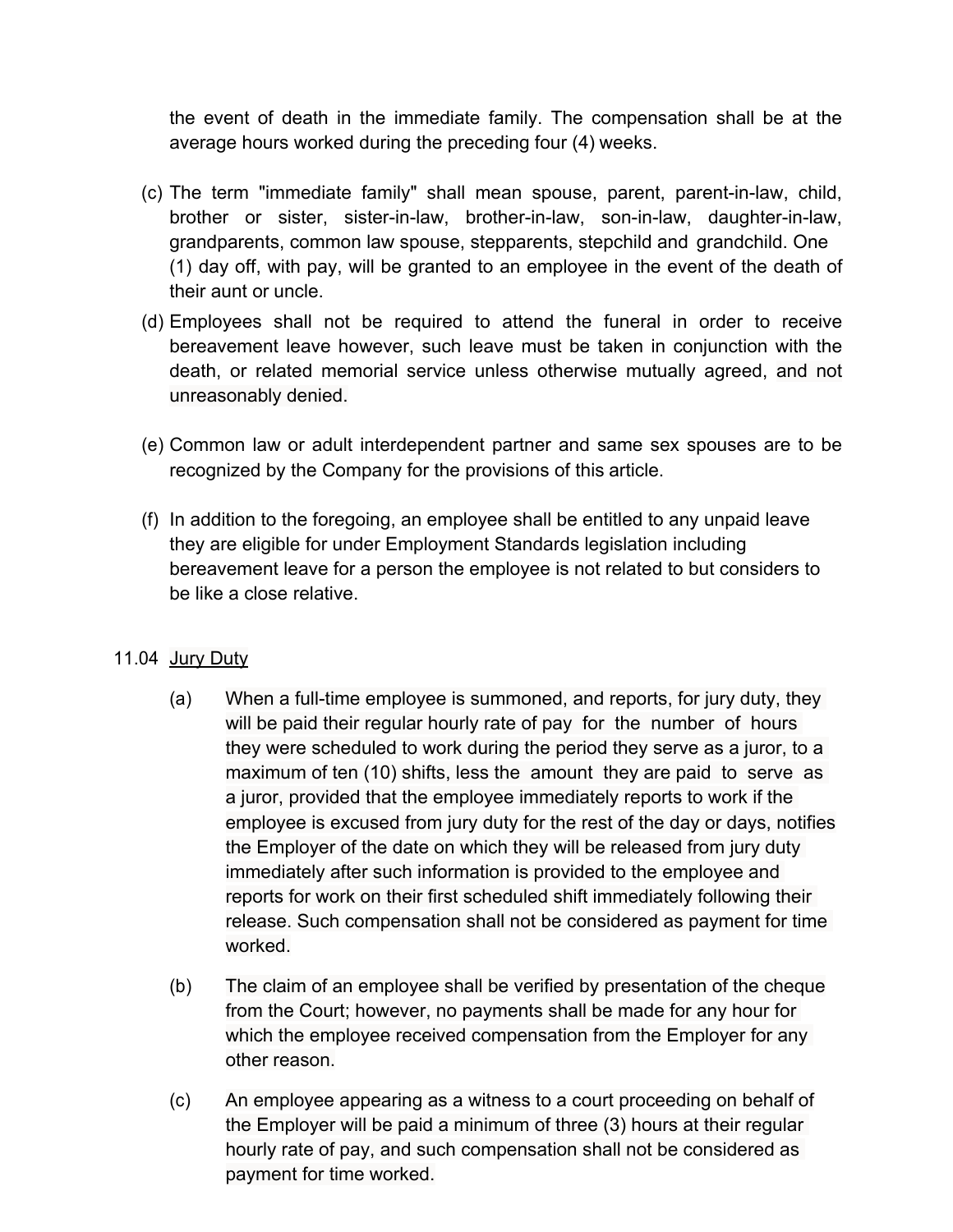(d) The employee's scheduled day off will not be changed as a result of attending court on the Employer's behalf.

## 11.05 Maternity and Parental Leave

#### Maternity Leave

In accordance with the provisions of *The Employment Standards Code (Alberta*), employees shall be entitled to maternity leave of not more than sixteen (16) weeks starting at any time during the twelve (12) weeks immediately before the estimated date of delivery.

A pregnant employee whose pregnancy ends other than as a result of a live birth within sixteen (16) weeks of the estimated due date is entitled to maternity leave under this provision.

An employee who takes maternity leave must take a period of leave of at least 6 weeks immediately following the date of delivery, unless by mutual agreement between the employee and the Employer and provided a medical certificate indicates that resumption of work will not endanger her health.

#### Parental Leave

In accordance with the provisions of *The Employment Standards Code (Alberta*), Employees shall be entitled to:

Parental leave of not more than sixty-two (62) weeks within a seventy-eight (78) week period after the child's birth, or in the case of an adoptive parent, after the child is placed with the adoptive parent for the purpose of adoption.

If employees are parents of the same child, Parental Leave may be taken wholly by one of the employees or shared by the employees. In such circumstances, the Employer may, at its discretion, grant Parental Leave to one or both employee(s) at the same time if so requested.

#### 11.06 Military Leave

An employee who is a member of the Canadian Armed Forces, including the Primary Reserve, and who is part of an operational deployment will, upon two (2) weeks notice, where possible, be granted a leave of absence without loss of seniority. Employees may be required to provide documentation to support the leave request.

#### *Agreed on November 30, 2020*

#### **ARTICLE 12 – SENIORITY**

12.01 Seniority for each full-time employee is based upon the length of continuous fulltime employment with the Employer in the store since the employee's most recent date of hire.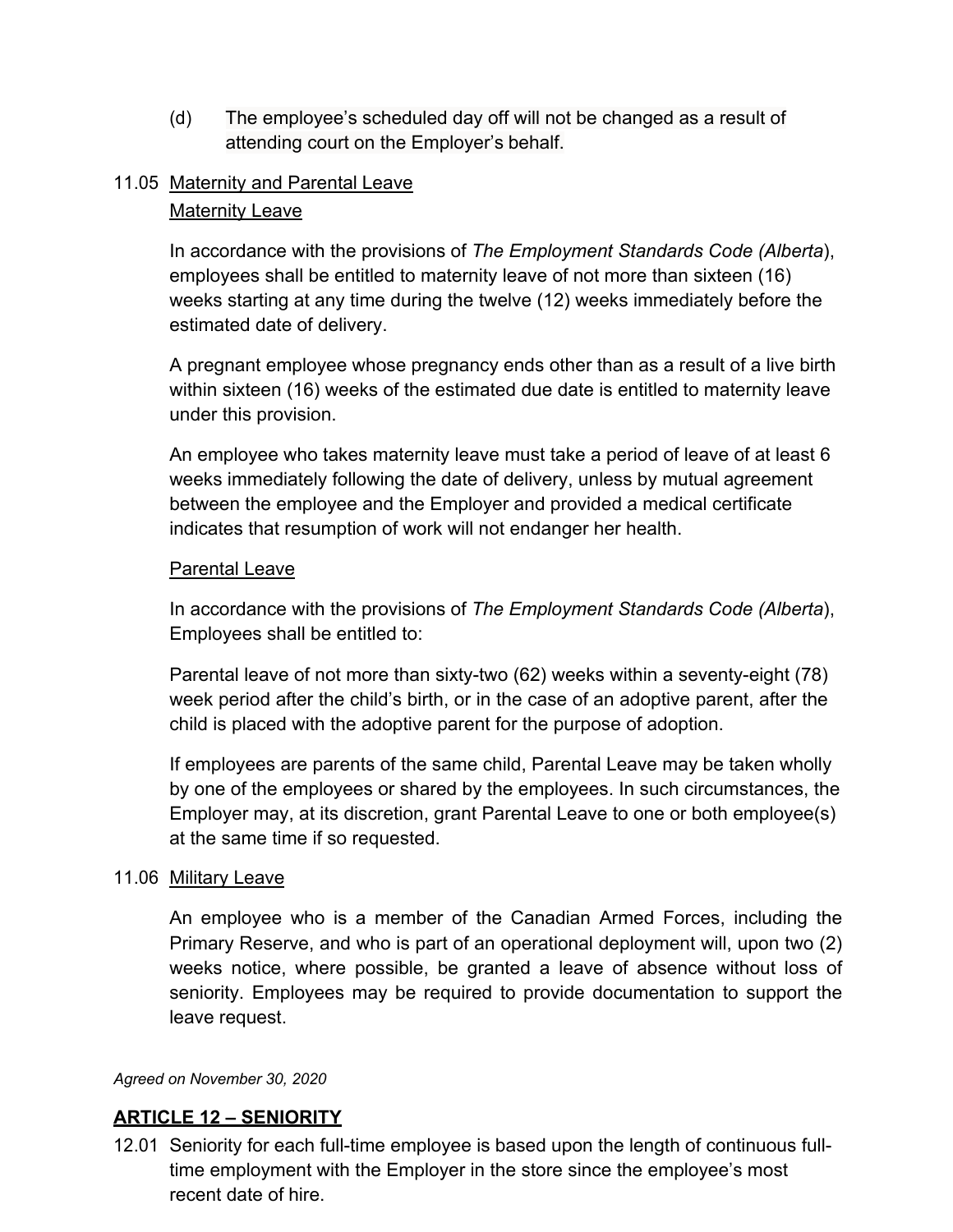Seniority for a part-time employee is based upon the length of continuous employment with the Employer in the store since the employee's most recent date of hire.

It is agreed that employees will continue to acquire and exercise seniority on a departmental basis within the bargaining unit, except in the event of lay-off and re-employment, in which case employees shall exercise seniority on a storewide bargaining unit basis.

In all matters full-time employees will be deemed senior to part-time employees.

The name and number of departments may be changed by the Employer from time to time after providing employees and the Union thirty (30) days' notice.

Due to business needs, full-time employees may be required to temporarily perform work outside of their department from time to time.

- 12.02 Seniority is the principle of granting preference to employees for promotions, demotions, lay-offs in accordance with an employee's bargaining unit seniority, but only when an employee has the merit, fitness and ability necessary to fill the normal requirements of the job.
- 12.03 Seniority lists for employees shall be sent to the Union by the Employer quarterly beginning on January 1<sup>st</sup> of each year and shall include home address, email address, phone number, starting date, seniority date, department and social insurance number separated into full and part-time, in an electronic format acceptable to both parties.

## 12.04 Promotions

Promotions and vacancies shall be filled on the basis of seniority, providing the senior employee has the merit, fitness and ability to perform the work. The Company agrees to act in good faith and further agrees not to discriminate in any manner.

- (a) Anyone promoted to a non-union management position subsequent to conversion will maintain bargaining unit seniority for eighteen (18) months following the promotion after which time the employee shall have no bargaining unit seniority.
- (b) Persons outside the bargaining unit returning to the bargaining unit shall return to a position no higher than their former position in the bargaining unit.
- (c) Persons returning to or entering the bargaining unit, shall not cause the demotion of employees within the bargaining unit.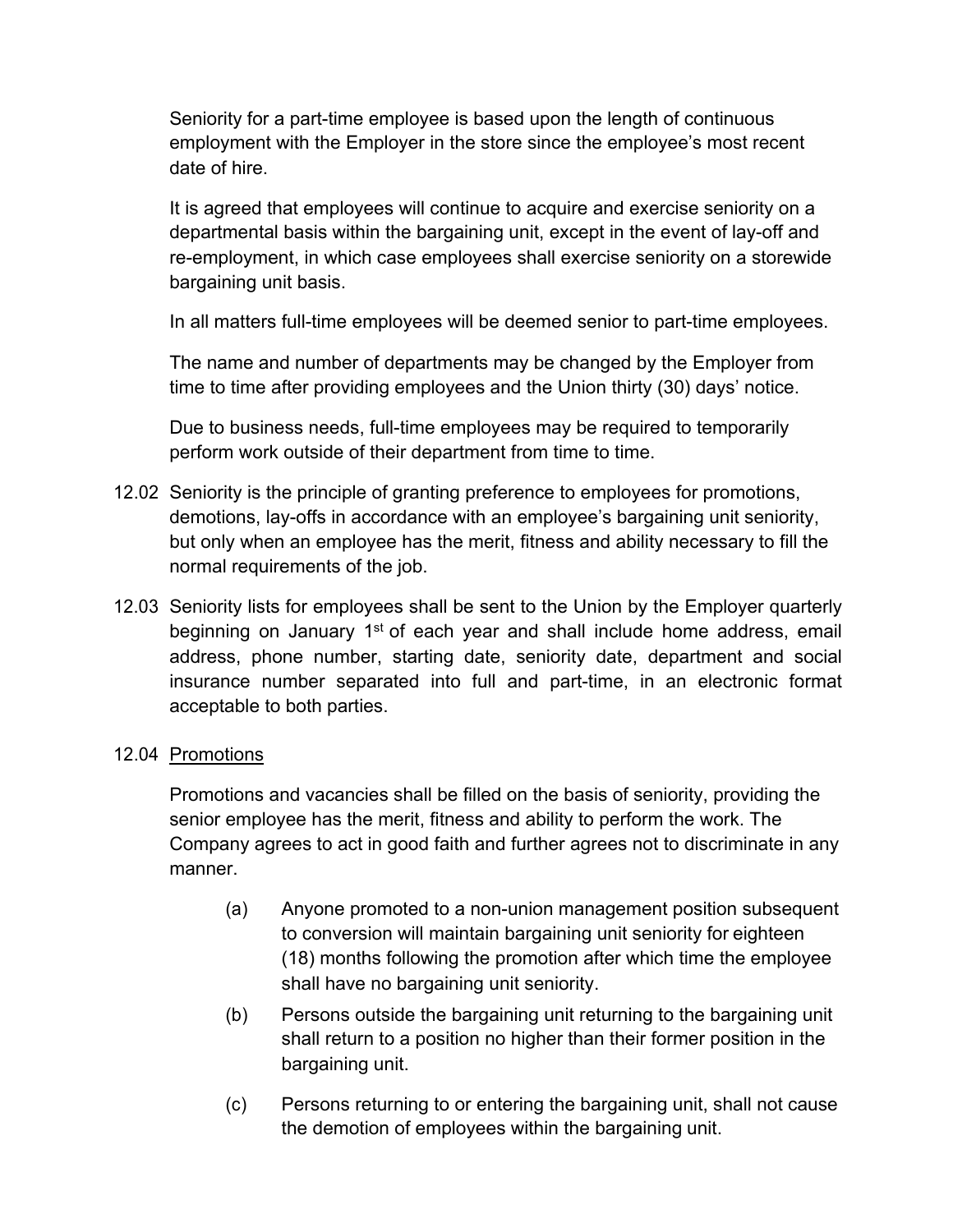## 12.05 **Seniority Credits**

The Employer agrees to recognize the accumulation of the seniority of an employee who is absent from work due to sickness, accident, pregnancy/parental leave as defined within the *Employment Standards Code (Alberta)* upon his return to work.

## 12.06 Vacancies

In the event of a vacancy occurring for any full-time bargaining unit position employees covered under this Agreement shall be filled based on seniority, providing the senior employee has the merit, fitness and ability to perform the work required. The Company agrees to act in good faith and further agrees not to discriminate in any manner.

When a vacancy occurs in a full-time job, such vacancy shall be posted and remain posted for fourteen (14) calendar days on the Union Bulletin Board. Two (2) copies of all vacancies to be posted shall be given to the union steward or in their absence, union representative (to post one if he chooses in addition to the one posted by the Employer) at the time of the Posting.

The Employer further commits to meet with each employee who submits a resume and is not successful to review how the employee(s) may improve their qualifications to be better suited for such position in the future.

## 12.07 Lay-off and Re-employment

- (a) Lay-off and re-employment shall be based on bargaining unit seniority, providing the senior employee has the merit, fitness and ability to perform the work required. The Company agrees to act in good faith and further agrees not to discriminate in any manner.
- (b) Full-time employees who are laid off from full-time employment shall if they so desire, be placed on the part-time seniority list based on the length of their accumulated full-time and if applicable, part-time service with the Employer and shall be given preference for available part-time work in so far as that length of service entitles them.

Such employee shall be eligible for vacation entitlement based on that length of service.

(c) Full-time employees who voluntarily terminate from full-time employment shall be placed on the part-time seniority list based on the length of their accumulated full-time and if applicable part-time service with the Employer and shall be given preference for available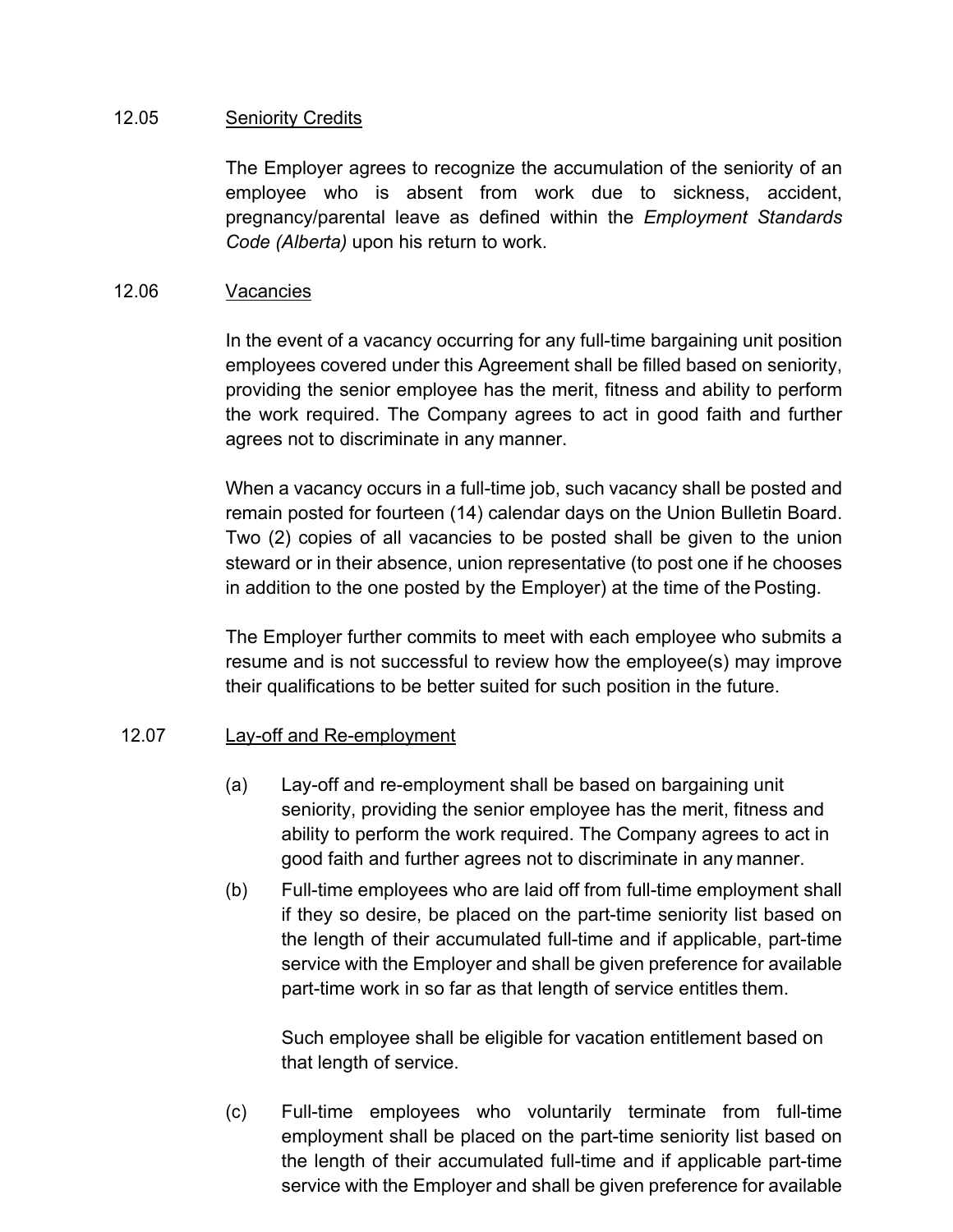part-time work in so far as that length of service entitles them.

Such employee shall be eligible for vacation entitlement based on that length of service.

#### 12.08 Notice or Pay in Lieu

Employees with more than thirteen (13) weeks service but less than two (2) years service at a store will be given one (1) weeks notice of lay-off or one (1) week's pay in lieu of notice.

Employees with more than two (2) years service but less than four (4) years' service at a store will be given two (2) weeks notice of lay-off or two (2) weeks' pay in lieu of notice.

Employees with more than four (4) years but less than six (6) years of service will be given four (4) weeks' notice or four (4) weeks pay in lieu of notice.

Employees with more than six (6) years but less than eight (8) years of service will be given five (5) weeks' notice or five (5) weeks pay in lieu of notice.

Employees with more than eight (8) years but less than ten (10) years of service will be given six (6) weeks' notice or six (6) weeks pay in lieu of notice.

Employees with more than ten (10) years' service will be given eight (8) weeks' notice of lay-off or eight weeks' pay in lieu of notice.

For clarity this provision is not in addition to the *Employment Standards Code (Alberta)*.

*Agreed December 16, 2020 – All highlighted and strikethrough articles will proceed to FOS*

## **ARTICLE 13 – HOURS OF WORK, SCHEDULING AND OVERTIME**

- 13.01 The following paragraphs and sections are intended to define the normal hours of work as may be scheduled by the Employer and shall not be construed as a guarantee of or a limitation upon the hours of work per day or per week or days of work per week.
- 13.02 There will be a minimum of ten (10) hours between the time an employee concludes one (1) shift and commences the next shift.
- 13.03 The Employer shall provide a time recording device in the store by which an employee shall record hours worked as required by the Employer at the beginning and at the end of any work shift and at the beginning and at the end of any meal period during that work shift. Employees shall not punch in until they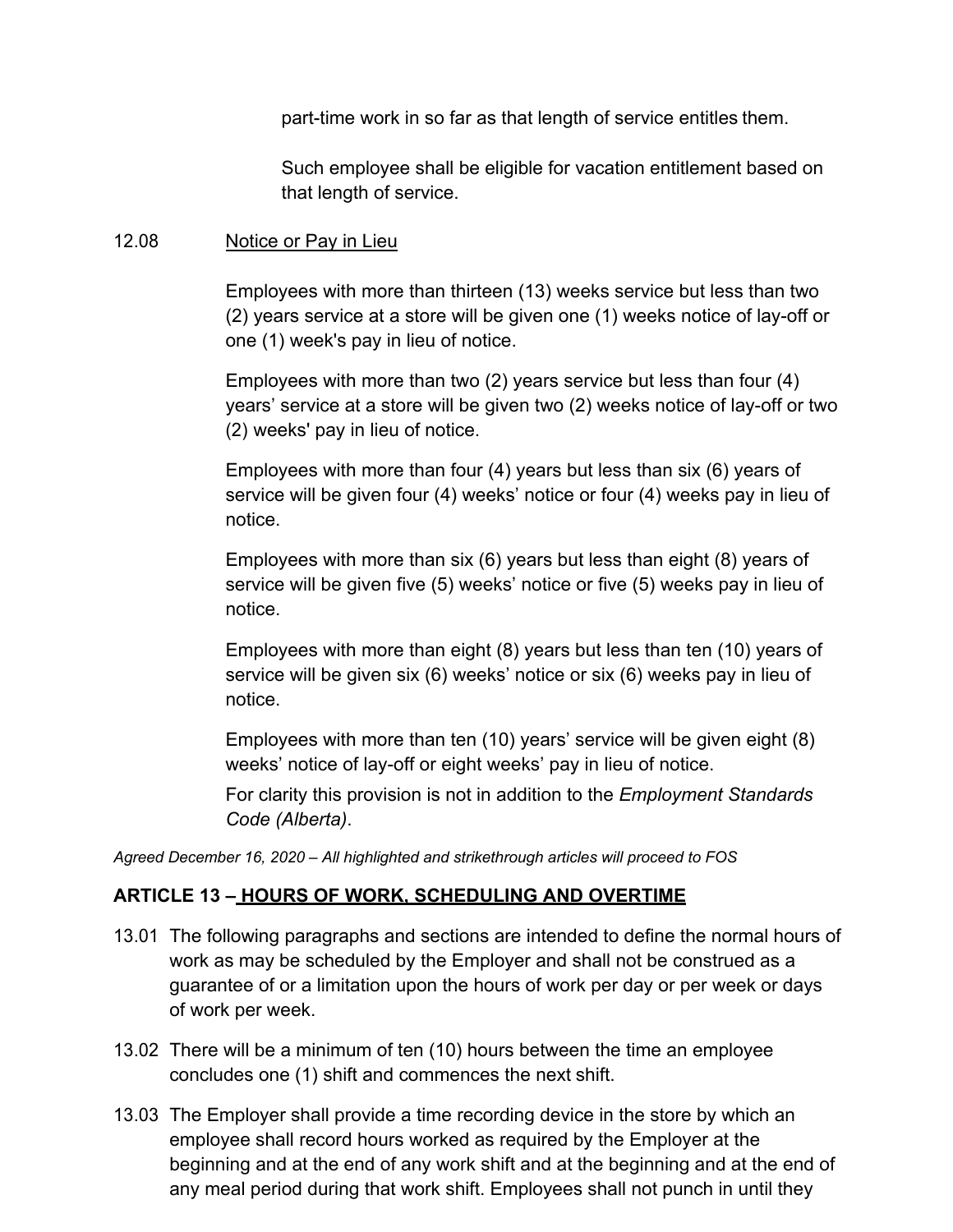are in proper work attire and ready to work.

- 13.04 Employees shall be at their respective workstations ready to begin work at the time their shift starts and except for the time spent away from work for lunch periods and rest periods, employees shall not quit work until the time their shift ends.
- 13.05 A work schedule for the employees in the bargaining unit shall be posted by Wednesday noon for the following week.
- 13.06 All overtime must be authorized by the Store Owner/Manager or their designate.
- 13.07 The Union and employees agrees that the requirements and efficiency of operations of the Employer will require overtime work periodically and that the employees will co-operate fully in this matter. As part of this:

Overtime shall be offered to employees at work in the department in which the overtime is required in order of seniority, providing the employee possesses the qualifications, experience, skill, and ability to efficiently perform the required work. If there are insufficient volunteers to perform the required overtime, then the Employer reserves the right to require employees to work the unscheduled overtime which will be assigned on a reverse seniority basis to the most junior employees immediately available to perform the overtime work who possess the qualifications, experience, skill and ability to efficiently perform the required work.

Scheduled overtime shall be offered by seniority within the department.

*Article 13.08 Agreed December 18, 2020*

13.08 When an employee is required to report for work and there is no work available for the employee in their regular classification, the employee will be giventhree (3) hours work in some other classification or three (3) hours pay at their regular hourly rate, unless the employee was previously notified by the Employer not to report to work.

In all other cases, at least twenty-four hours (24) notice of any change must be given**.**

It shall be the Employer's responsibility to notify all employees affected by a change in their schedule.

- 13.09 The Employer agrees that no employee shall work split shifts unless mutually agreed to between the Employer and the employee.
- 13.11 The Employer agrees to schedule part-time employees by seniority provided they have the merit, fitness, ability and that they are available to work during the hours that are required by the Employer. Preference in the available weekly hours of work shall be given to senior part-time employees within their department, insofar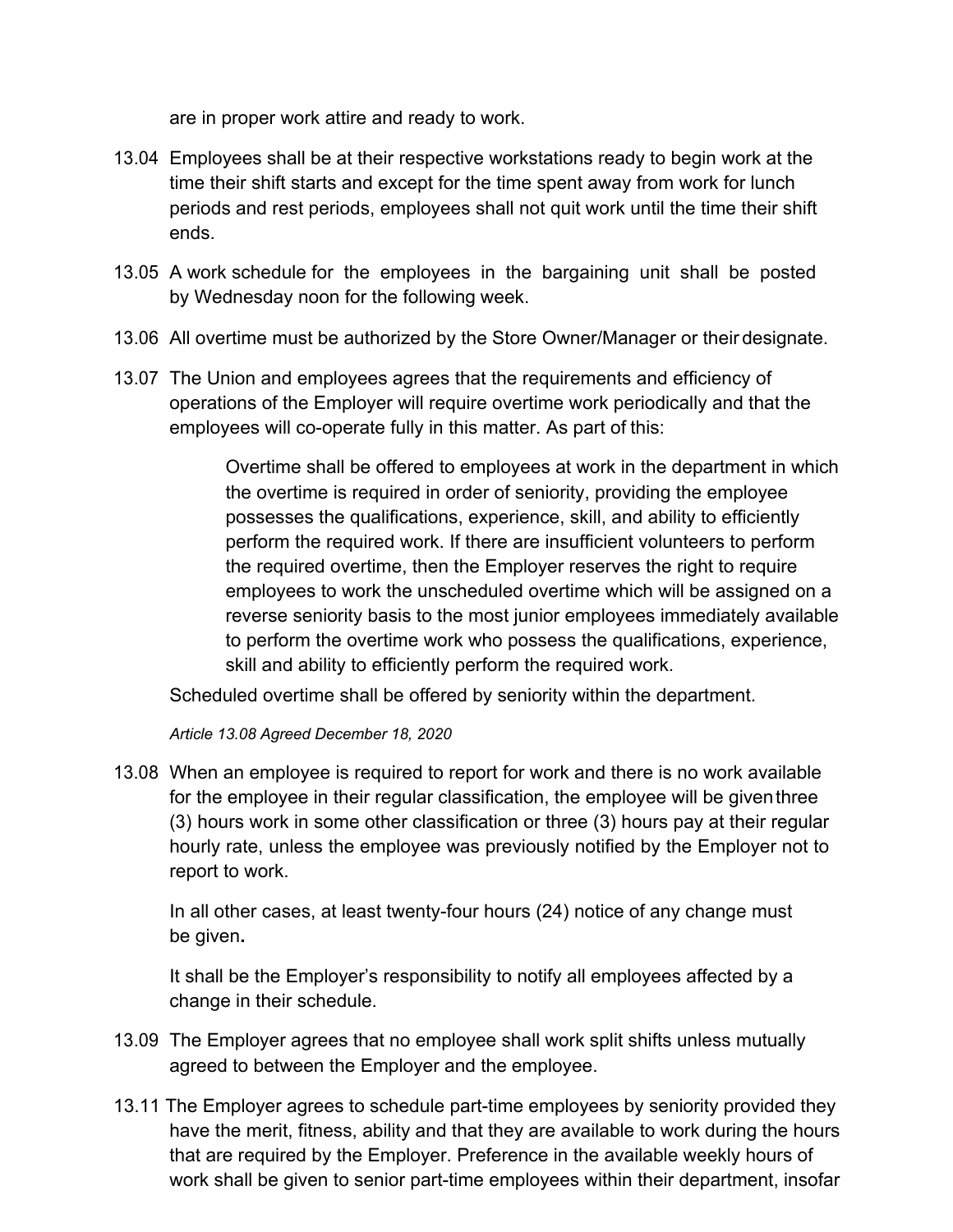as this is consistent with their availability.

- 13.13 Overtime will be paid at the rate of one and one half times (1  $\frac{1}{2}$  X) their regular hourly rate for all hours worked in excess of eight (8) hours in a day or forty (40) hours in the week.
- 13.14 Payment of wages shall be paid on a bi-weekly basis by direct deposit. In the event the Employer changes its pay cycles, it will notify the Union at least two (2) months in advance of such changes being made.
- 13.15 Employees designated as Night Crew will receive a premium of seventy-five (75¢) cents per hour. Night Crew will be scheduled between 8:00pm and 9:00am. For clarity, a Night Crew employee's entire shift will fall between these hours.
- 13.16 An employee designated by the Employer to lead the Night Crew shall receive an additional premium of seventy-five (75¢) cents per hour.
- 13.17 Any non-night crew employee who works beyond 11:00 p.m. shall be paid a seventy-five (75¢) cents per hour premium for all hours worked from 11:00 p.m. onward. The premium does not apply to employees who commence their work shift from 5:00 a.m. and onward the next day.
- 13.18 The Employer may call employees in to attend a staff meeting up to two (2) hours duration not more than four (4) times per calendar year. The Employer agrees that attendance at such meetings shall be voluntary. For clarity, employees will be compensated at their regular rate of pay for time spent in the meeting. In such cases, the minimum call-in would not apply.

## **13.19 In Dispute**

*Article 13.20 Agreed December 18, 2020*

13.20 The normal work week for part-time employees shall not be more than thirty-two (32) hours per week. Part-time employees may work in excess of thirty-two (32) hours per week at the Store Owner/Manager's discretion based on the requirements and efficiency of operations.

## 13.21 Part-Time Availability

Part-time employees will be required to declare their availability upon being hired.

Any part-time employee can change their availability up to four (4X) times per year by obtaining a new Availability Form from their Store Manager and submitting it prior to the following effective dates:

- (a) The first Sunday in September (with a two (2) week leeway before and after);
- (b) Three (3) other times in the calendar year.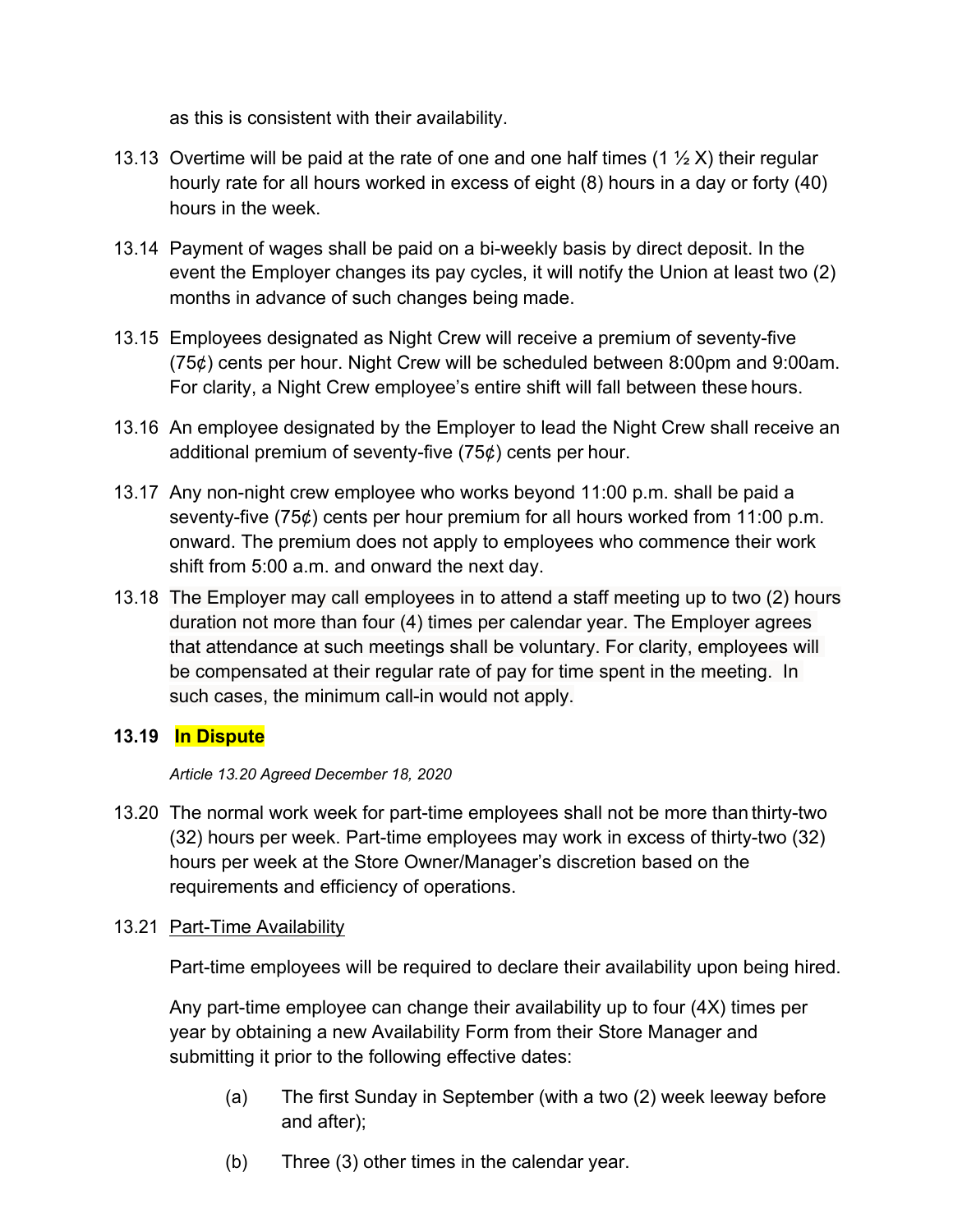Changes in availability must be submitted two (2) weeks prior to the Sunday of the week of the effective date of the change.

Part-time employees will be required to work according to their most recent declaration of availability. In addition to the above, Employees may increase their availability between November  $15<sup>th</sup>$  and the end of the year.

A part-time employee who fails to provide the Employer with a completed Availability Form prior to the above dates will be scheduled according to their previous Availability Form.

The Employer shall allow the Union to review and photocopy completed Availability Forms at store level upon request.

## 13.22 R.T.O.'s (Request for Time Off)

Employees who have a specific request for time off shall inform the Employer in writing of the specific days that they are requesting by the previous Wednesday prior to the schedule being posted. If the request is denied, the employee will be informed as soon as reasonably practical following the decision being made.

## 13.23 Minimum Availability

a) All part-time employees must be available to work for a minimum amount of time per week. This period includes at least two (2) evenings as of five o'clock (5:00 p.m.) until closing of the department on Wednesdays, Thursdays or Fridays as well as totally available on Saturdays and Sundays.

Notwithstanding the foregoing, part-time employees who are students and who are unavailable for the minimum amount of time indicated in the previous paragraph must be available Saturday and Sunday, provided that this does not violate The Employment Standards Code (Alberta).

## b) Occasional Request for Saturday Sunday Off

The Employer agrees that an employee may request the occasional Saturday and/or Sunday off. The Employer will consider the request with regard to the number of prior requests, other employee requests and the business requirements. It is acknowledged by all parties that Saturdays are in most cases the busiest day of the week and as such full-time employees are generally required to work on this day.

In accordance with the above language employees requesting a Saturday off prior to commencing vacation on a Sunday will be granted their request subject to the above specified considerations.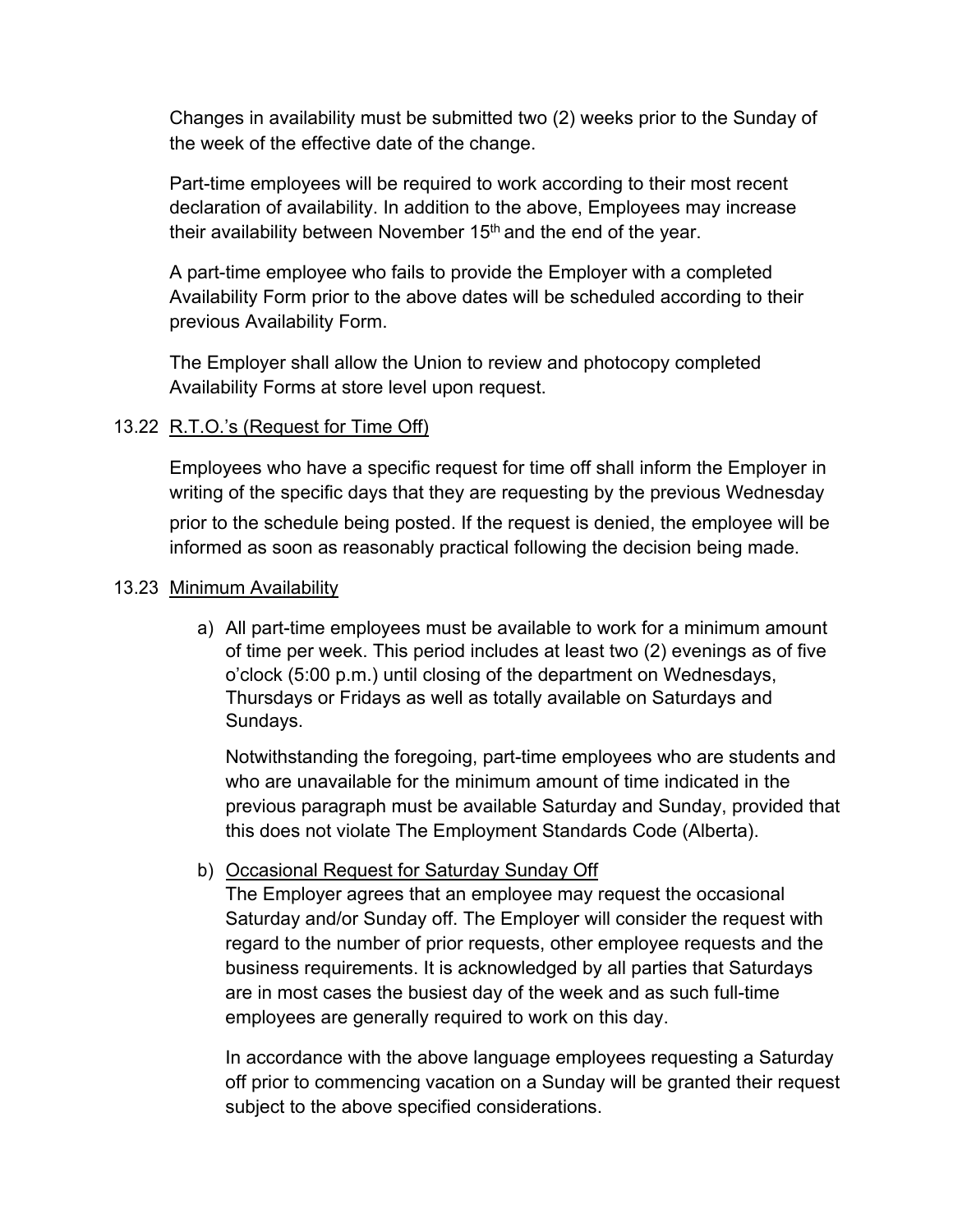## **ARTICLE 14 – MEAL AND REST PERIODS**

*This Article is in Dispute*

*Agreed on December 4, 2020*

## **ARTICLE 15 – CLOTHING AND APPAREL**

#### 15.01 Shirts

Where the employer requires an employee to wear a uniform shirt, they shall supply new hires one (1) shirt at time of hire.

Every September, or earlier if required, all employees who are required by the Employer to wear a uniform shall upon request, receive one (1) additional shirt as long as the employee remains actively employed. Employees are required to maintain their shirts in a clean and presentable condition. Shirts will be available in appropriate sizes.

## 15.02 Clothing

If an employee is uncomfortably cold due to working area temperature, they shall be allowed to dress accordingly, subject to the dress code. In the event the store is uncomfortably warm due to a malfunction in the cooling and ventilation system, employees will be given additional opportunities to drink water as required.  

## 15.03 Safety Shoes

All part-time employees with a minimum of two (2) years of service that are required by the Employer to purchase and use safety footwear will be reimbursed thirty (\$30) dollars upon presentation of a receipt.

Full-time employees will be entitled to reimbursement of thirty (\$30) dollars twice during the life of this Collective Agreement upon presentation of a receipt. Safety shoes must be entirely black in colour and must be Canadian Standards Approved (CSA).

## 15.04 Special Clothing

Special clothing such as parkas are to be supplied and maintained by the Employer where required as determined by the Employer. The Employer will maintain an employee shared supply of clean, cold temperature apparel as follows: coats, gloves, and hats.

*Agreed on November 30, 2020 to article 16.02 to 16.07, Article 16.01 in dispute.*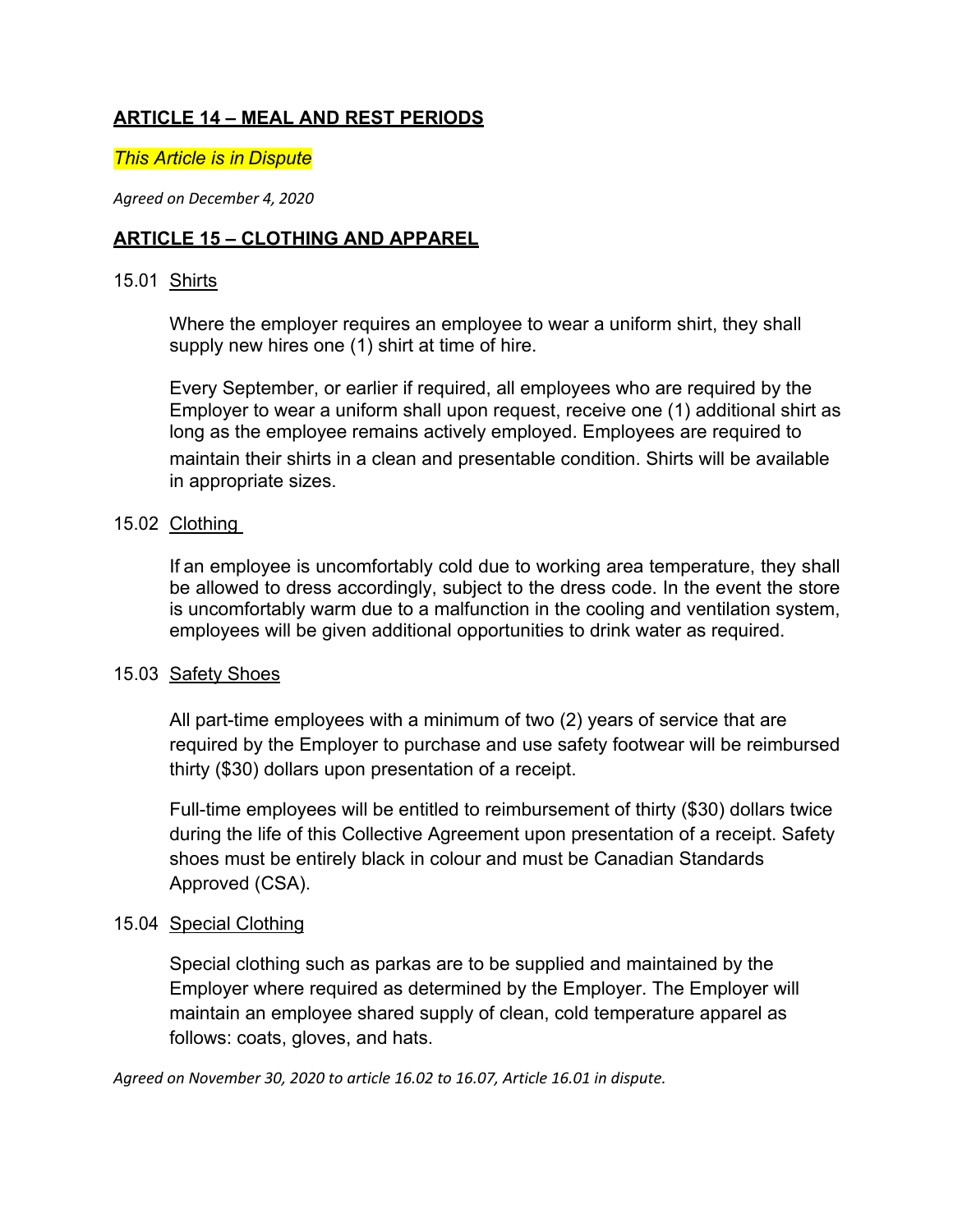## **ARTICLE 16 – GENERAL HOLIDAYS**

## **16.01 In Dispute.**

- **16.02** In order for an employee to receive holiday pay they must work their entire last scheduled shift immediately preceding the holiday and their entire first scheduled shift immediately following the holiday, except where the employee is absent due to bona fide illness or accident.
- **16.03** If an employee is required to work on any of the holidays set out in Section 16.01 above, they shall receive one and one half  $(1 \frac{1}{2} X)$  times their regular rate for all hours worked.
- **16.04** There shall be a fair rotation of shifts scheduled on General Holidays.
- **16.05** On weeks in which one (1) holiday as listed in Article 16.01 occurs, the work week will be reduced by eight (8) hours for full-time employees.
- **16.06** Holiday pay for eligible full-time employees will be computed on the basis of eight (8) hours per holiday.
- **16.07** For all matters relating to general holiday eligibility and pay for part-time employees, the Alberta Employment Standards Code shall apply.

*Agreed on November 30, 2020*

## **ARTICLE 17 – PROBATION**

**17.01** An employee shall be considered a probationary employee until they have worked three hundred fifty (350) hours of active regular duty. It is expressly understood by both parties that during the probationary period an employee shall be considered as being an employee on a trial basis and may be discharged at any time at the sole discretion of the Employer for any reason at the sole discretion of the Employer, provided such reason is not contrary to The Alberta Human Rights Act, and such discharge shall not be the subject of a grievance and/or arbitration pursuant to this Agreement.

## **ARTICLE 18 – VACATION**

## *This Article is in Dispute*

*Agreed December 17,2020*

## **ARTICLE 19 – HEALTH WELFARE AND PENSION**

## **19.01 In Dispute.**

**19.02** Pension Plan

The Employer agrees to make available to eligible employees its Employee Pension Plan, subject to and in accordance with the terms of that plan (including the employer matching component) as implemented by the Employer and as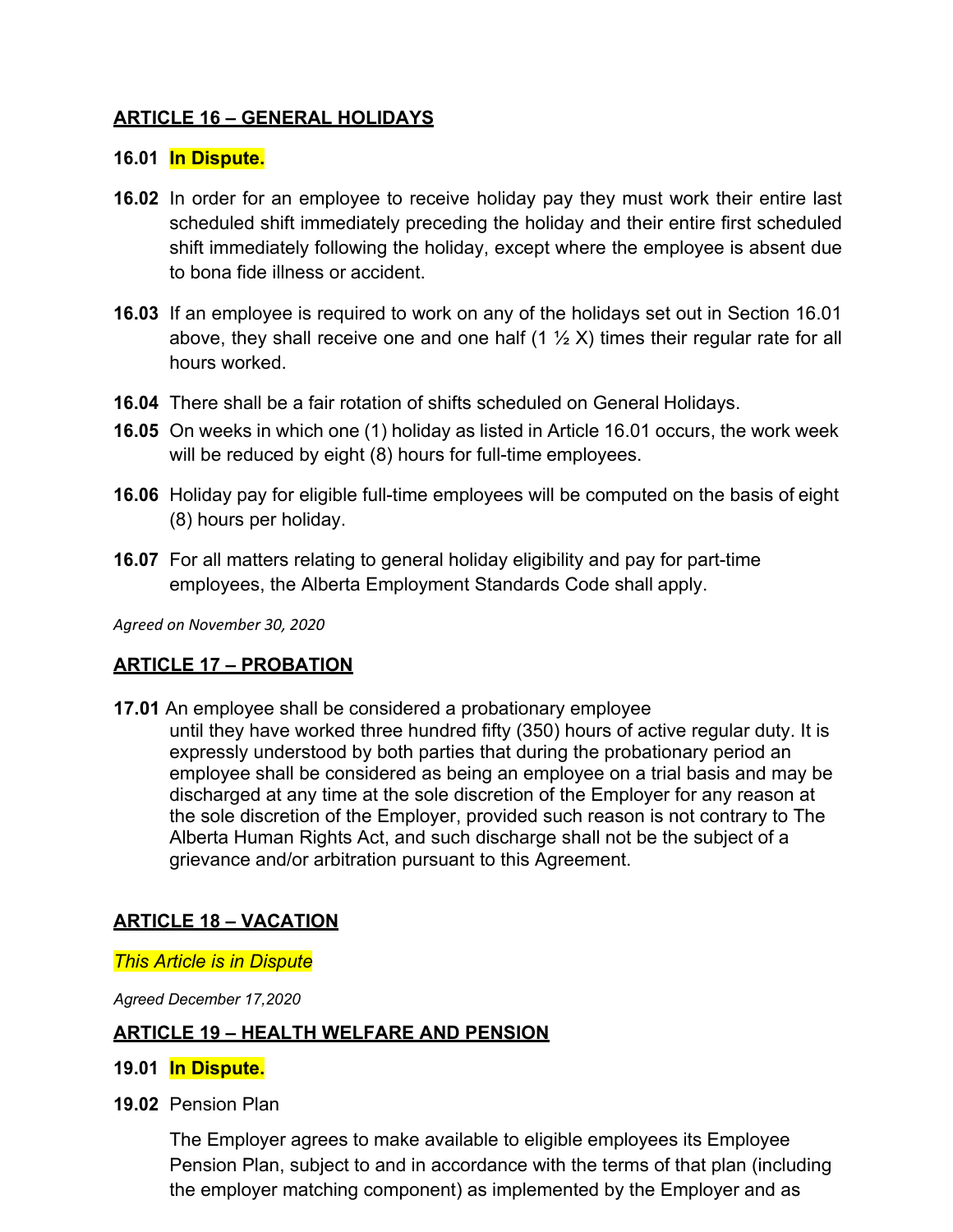may be amended from time to time by the Employer. In all respects the plan or plans shall be administered in accordance with the rules and regulations of the plan or plans implemented by the Employer.

*Agreed on December 4, 2020*

## **ARTICLE 20 – MANAGEMENT RIGHTS**

- 20.01 The Union recognizes and agrees that except as specifically abridged or modified by this Agreement, all rights, powers, and authority to manage the Employer and direct the working force are retained solely and exclusively by the Employer.
- 20.02 The Union agrees that the Employer has the exclusive right and power to manage its business, to direct the working forces and to suspend, discharge or discipline employees for just and sufficient cause, to hire, promote, demote, transfer or lay off employees, to establish and maintain reasonable rules and regulations covering the operation of the stores, provided however, that any exercise of these rights and powers in conflict with any of the provisions of this Agreement shall be subject to the provisions of the grievance procedure as set out herein.
- 20.03 The Employer shall exercise its functions in a manner consistent with the Expressed provisions of this Agreement and any alleged inconsistency may be dealt with as is hereinafter provided in Article 7 [Grievance Procedure].
- 20.04 The Employer not exercising any right hereby reserved to it or its not exercising any such right in a particular way shall not be deemed a waiver of any right or preclude the Employer from exercising the right in some other way in the future, except as such right may be specifically, unequivocally and expressly limited by the terms of this Agreement.
- 20.05 An employee shall lose their seniority and shall be terminated from the employ of the Employer if they:
	- (a) voluntarily leaves the employment of the Employer;
	- (b) is discharged for cause;
	- (c) is absent from work for more than three (3) working days without prior notification (except in rare and exceptional circumstances) to the Employer;
	- (d) is absent from work due to sickness or disability for more than three (3) days and fails upon return to work to produce a certificate when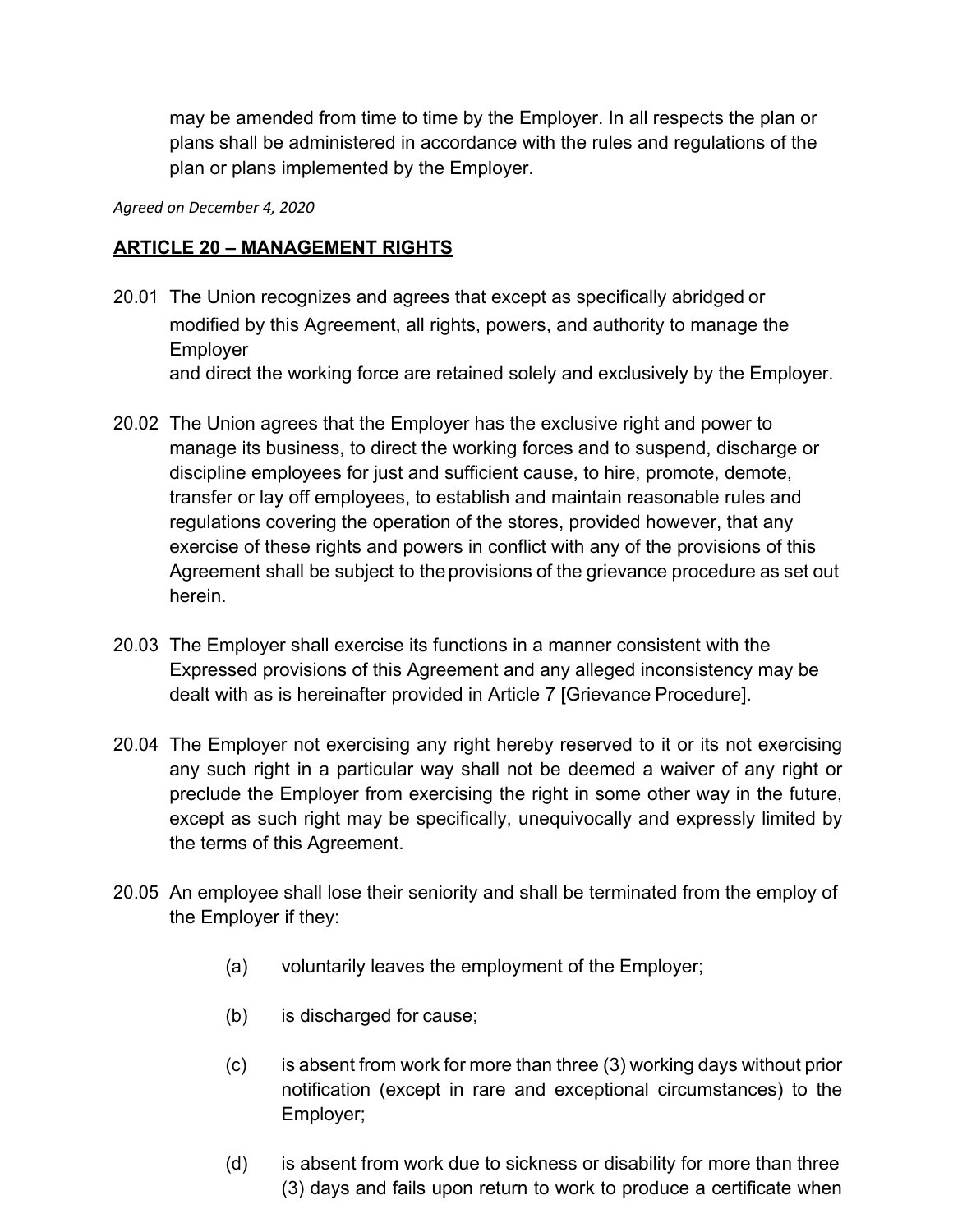requested from a medical practitioner verifying such absence and substantiating the reason for such absence;

- (e) fails to return to work after a recall from lay-off within seven (7) days after the delivery of notice of recall by registered mail;
- (f) fails to return to work upon the conclusion of a leave of absence unless their failure to return is for reasonable cause;
- (g) is not recalled to work when laid off due to lack of work, theirname shall be retained on the seniority list for six (6) month period or the length of their seniority, whichever is the lesser, but in no event, less than six (6) months period.
- (h) use an approved leave of absence for reasons other than those specified.

*Agreed on December 4, 2020*

## **ARTICLE 21 – EMPLOYEE RIGHTS**

The Employer recognizes the vital role that employees play in the success of the business. Without restricting the generality of the foregoing, the Employer agrees that all employees shall have the following rights:

- The right to a healthy and safe work environment;
- The right to be free from discrimination, intimidation, and harassment;
- The right to be informed of all workplace rights, obligations, policies, and rules;
- The right to all statutory benefits, rights, and privileges;
- The right to be treated with dignity and respect in all circumstances.

## **ARTICLE 22 – DISCIPLINE AND DISCHARGE**

*This Article is in Dispute*

*Agreed on December 4, 2020*

### **ARTICLE 23 – STORE CLOSURE**

23.01 The Union and Employer will meet following the announcement of a store closure to discuss potential options for employees.

#### 23.02 Enhanced Severance

In the event of a permanent discontinuance of the operations of a store covered by this Collective Agreement the affected employees will receive severance in the amount of one and one half (1 1/2 X) times their normal weekly earnings multiplied by their completed years of service to a maximum of fifty thousand (\$50,000)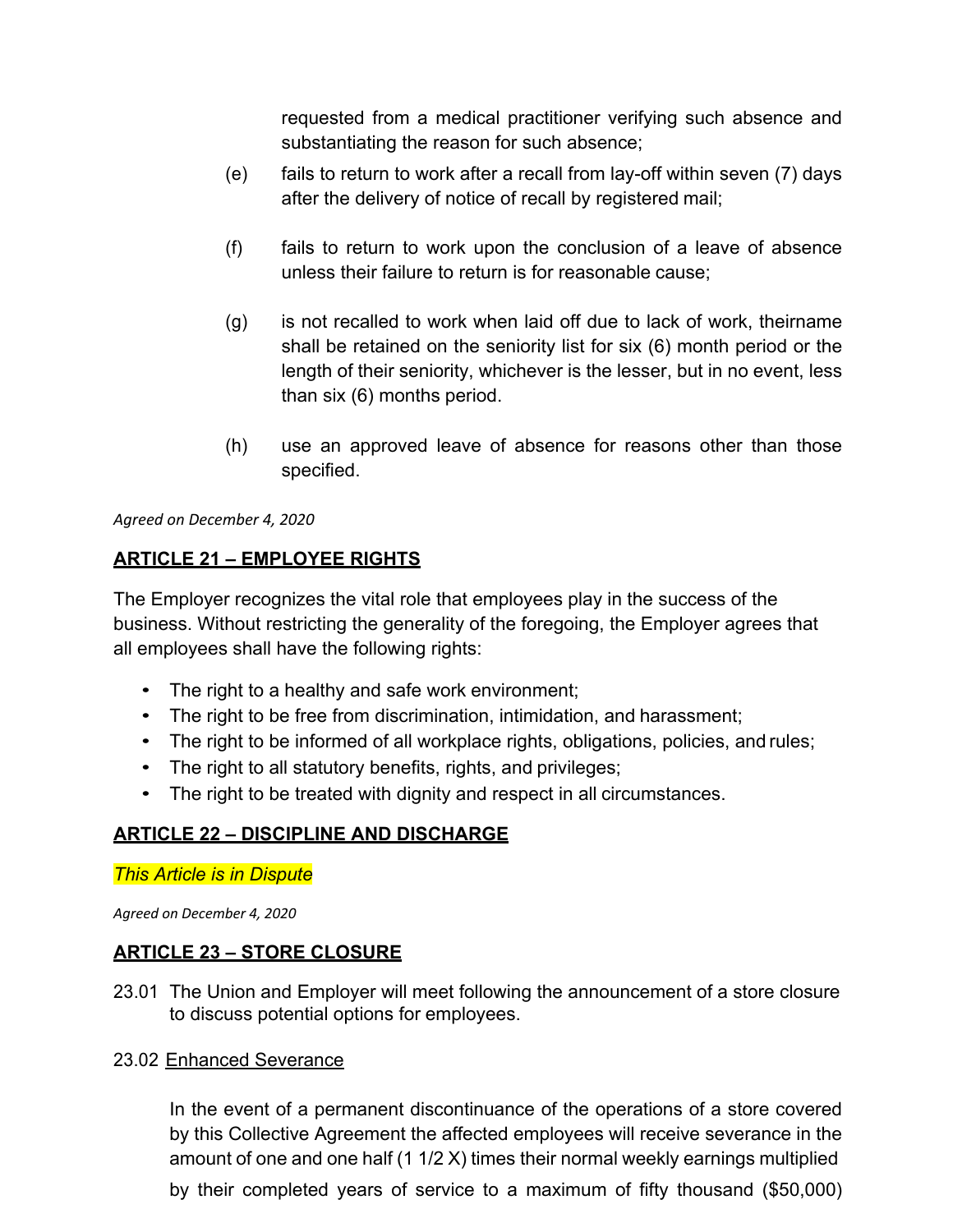dollars in the case of a full-time employee and fifteen thousand (\$15,000) in the case of a part-time employee. This payment is deemed to be inclusive of any severance payments or pay in lieu of notice required by law and any obligations under the collective agreement.

Employees will generally be expected to remain in their employment up until the closure of the location. Special individual consideration for early departure may be made subject to the Employer's ability to continue the normal operation of the store.

Notwithstanding the above paragraph Article 12.08 [Notice Provision] of the Collective Agreement shall apply.

Enhanced severance shall not be payable to employees who secure employment with another retailer within Sobeys Capital Incorporated provided that all the following conditions are met:

- 1. The employee's status as a full-time is maintained
- 2. The employee's rate of pay is maintained or improved
- 3. The employee's years of service are recognized for vacation purposes

*Agreed on December 18, 2020*

### **ARTICLE 24 – EXPIRATION AND RENEWAL**

- 24.01 This Agreement shall come into effect on [insert date of opening of FreshCo] and shall remain in effect up to and including (insert date four years later [this expiration date shall not be later than January 31, 2027]).
- 24.02 A party wishing to revise or terminate this Agreement shall notify the other party in writing not less than sixty (60) days and not more than one hundred and twenty (120) days prior to the expiry date hereof and on delivery of such notice the parties shall, within thirty (30) days or such later time as may be mutually agreed, commence negotiations. During the period of such negotiations, this Agreement shall remain in full force and effect. If notice is not given as above, this Agreement shall automatically be renewed from year to year thereafter unless notice is given in accordance with this Article.

# **WAGES**

*This Article is in Dispute*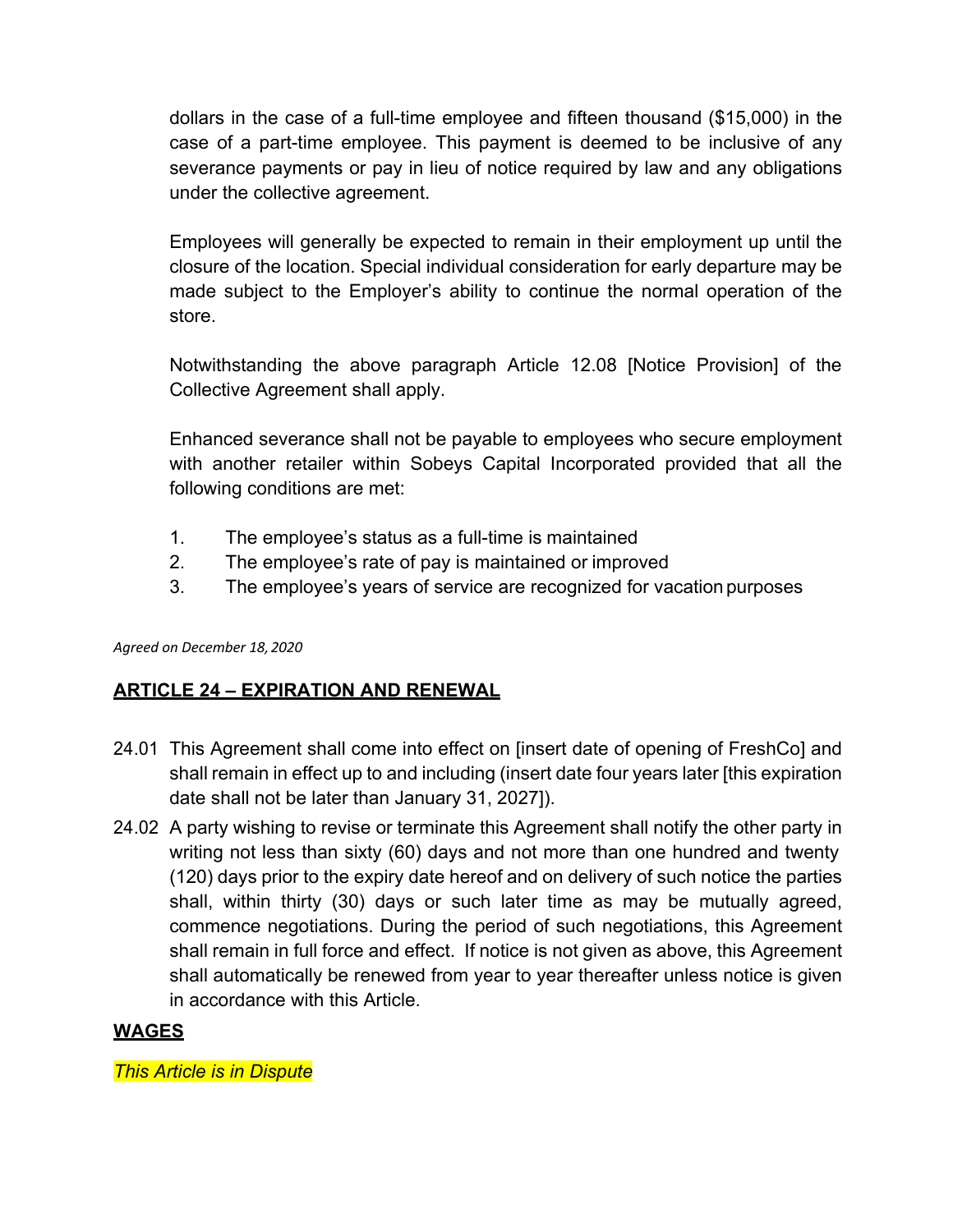# **LETTERS OF UNDERSTANDING**

*Agreed on December 4, 2020*

## **LOU #1 RETURN TO WORK PROTOCOL**

The Employer agrees to notify the Union of the time, date and location of any meeting held with an employee regarding a permanent workplace accommodation. The Union representative or designate may attend such meeting

*Agreed to December 16, 2020*

### **LOU #2 MEAT DEPARTMENT**

In the event a location or locations implement a conventional meat department operated by the Employer during the term of this agreement, then the Employer and the Union will meet to discuss such implementation i.e. rates of pay, department seniority and classifications.

For clarity, a conventional meat department is one that requires the expertise of a meat cutter for the purpose of cutting and trimming meat in a manner that it can be overwrapped, weighed, and priced in preparation for sale to the customer.

### **LOU #3 FRESHCO CONVERSION LANGUAGE**

Pursuant to **LOU 26 (Retail and South Meats) and LOU 29 (North Meats)** of the Safeway/UFCW 401 province wide collective agreements, former Safeway employees who have elected to take the top 25% option and work at the converted FreshCo location, will be allowed to maintain their Safeway economic terms as follows:

- Hourly rate of pay and career hours
- Health and Welfare benefits
- Dental benefits
- Vacation entitlement
- Seniority date
- Pension (to be determined by the parties)

while accepting the remainder of the terms in the FreshCo Agreement.

It is understood that this letter of understanding does not apply to employees who terminate their employment and are subsequently rehired, after the opening of a converted store.

*Agreed to December 18, 2020*

### **LOU #4 PHARMACY EMPLOYEES**

This letter confirms that any pharmacy department located in a FreshCo in Alberta will be covered by the Safeway Provincewide Collective Agreement with UFCW 401. As a result, Pharmacy Assistants and Registered Pharmacy Technicians in these departments will be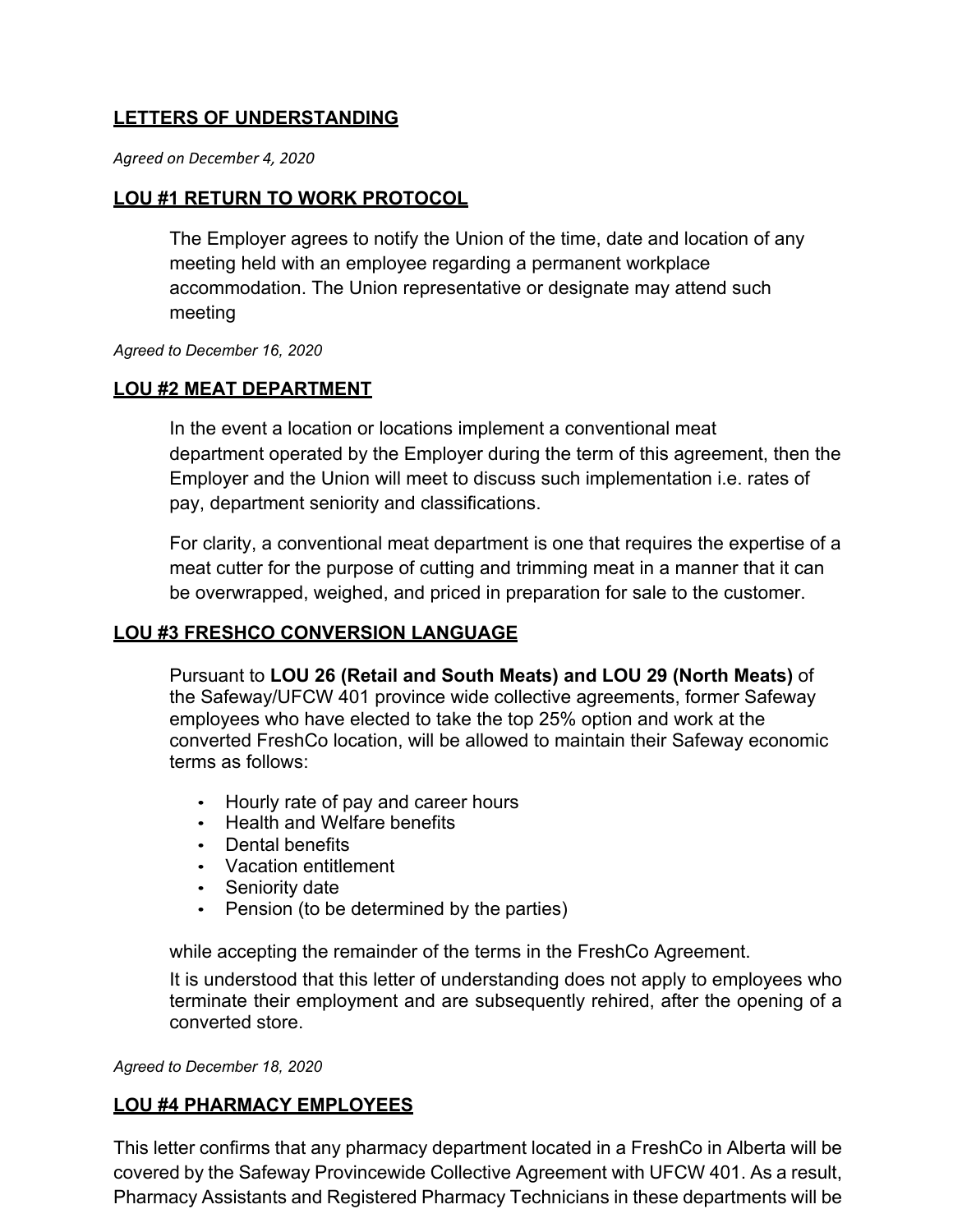a part of the Safeway bargaining unit. This letter will apply to FreshCo stores that have converted from a Safeway along with any other FreshCo stores that open with a pharmacy.

*Agreed to December 18, 2020*

## **Add New Letter of Intent outside of the collective agreement:**

UFCW 401 hereby agrees that it will not make any application to the Alberta Labour Relations Board for a common employer declaration under section 47 of the Labour Relations Code (or any replacement to section 47 of the Labour Relations Code) against Sobeys or any individual FreshCo franchisees until April 30, 2024.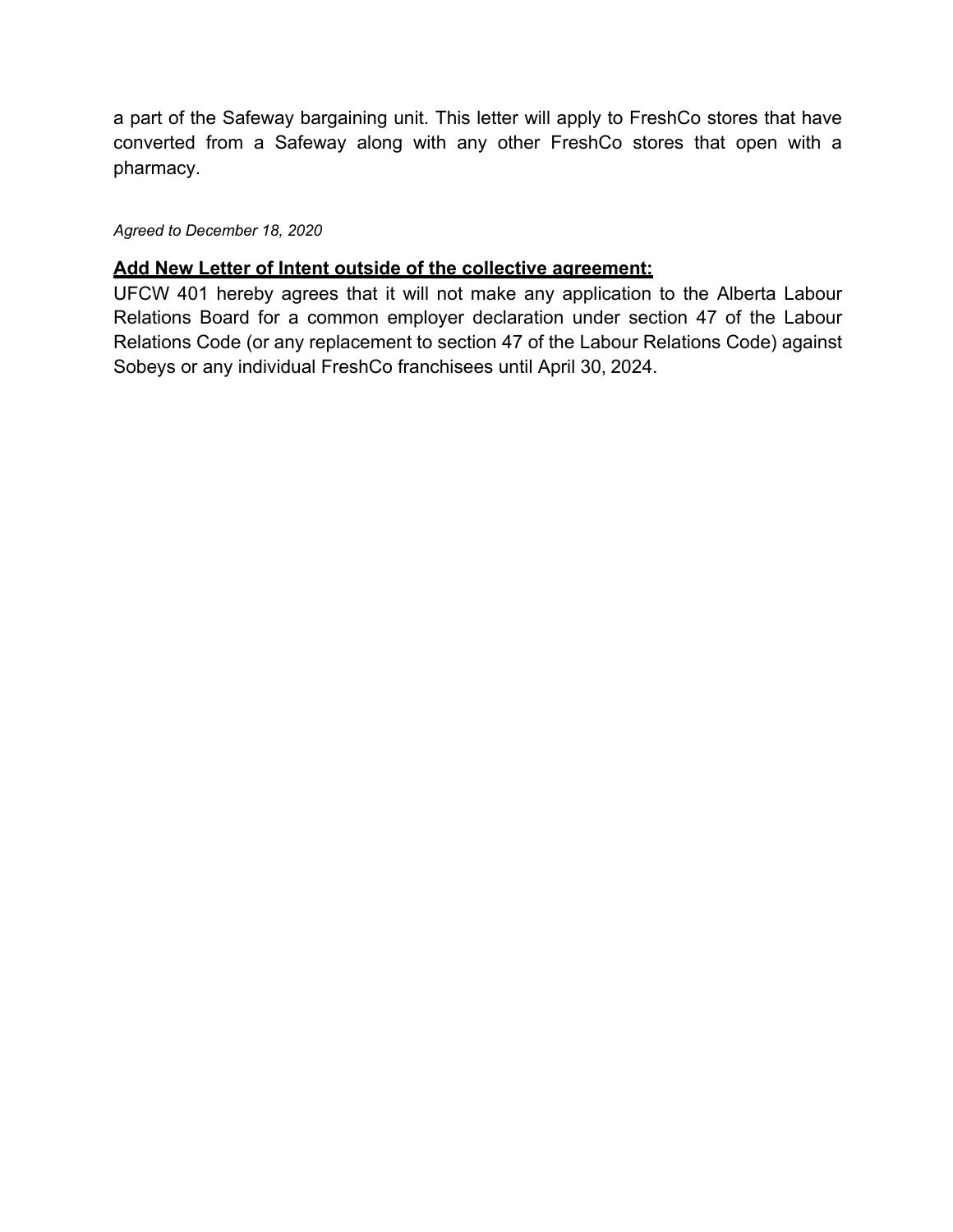## **APPENDIX B COMPANY FINAL OFFER FOR FRESHCO/CHALO FRESHCO COLLECTIVE AGREEMENT**

**BETWEEN:**

## **SOBEYS CAPITAL INCORPORATED (the "Company")**

#### **- and –**

## **UNITED FOOD AND COMMERCIAL WORKERS, LOCAL 401 (the "Union")**

#### **(collectively, the "Parties")**

THIS FINAL OFFER is presented in respect of a final offer selection arbitration scheduled December 29 and 30, 2020 before Arbitrator Mia Norrie.

SAVE FOR AND EXCEPT the terms already agreed to as and between the Parties, which have been provided to Arbitrator Mia Norrie for incorporation into the Award, the Company proposes this package final offer proposal of the outstanding issues in dispute:

### **1. Article 3: Union Establishment**

*Outstanding Company Position:* None

### **2. Article 13: Hours of Work**

*Outstanding Company Position:* 

13.19 The normal work week for full-time employees shall consist of forty (40) hours per week on the basis of five (5) eight (8) hour shifts.

### **3. Article 14: Meal and Rest Periods**

*Outstanding Company Position:* 

14.01 Employees working a shift of seven (7) or more hours shall be entitled to an unpaid meal period. Meal periods shall be thirty (30) minutes in duration.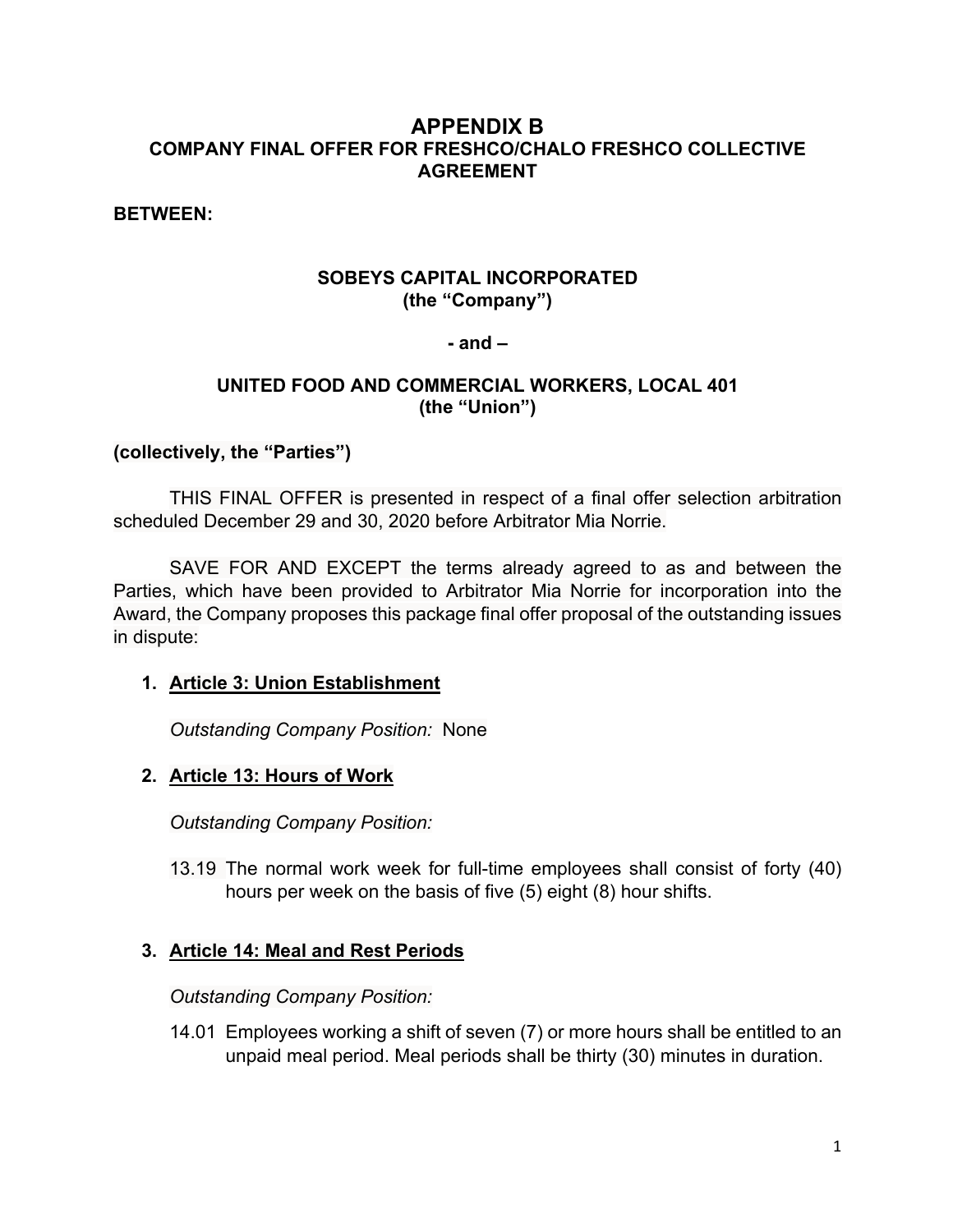- 14.02 Employees shall receive one (1) paid fifteen (15) minute rest period for each four (4) hours worked (i.e., work eight (8) hours and receive two (2) paid fifteen (15) minute rest periods).
- 14.03 An employee working a shift of more than five (5) hours, but less than seven (7) hours is entitled an additional fifteen (15) minute unpaid rest period to be taken in conjunction with their paid fifteen (15) minute rest period. By mutual agreement with the Store Manager/Owner these fifteen (15) minute rest periods may be taken non-consecutively.
- 14.04 When an employee works in excess of three (3) hours over-time in which there is no meal period, the employee shall be entitled to receive a paid rest period of fifteen (15) minutes.

# **4. Article 16: General Holidays**

*Outstanding Company Position:* 

- 16.01 The following shall be recognized as General Holidays:
	- New Years Day
	- Alberta Family Day
	- Good Friday
	- Victoria Day
	- Canada Day
	- Labour Day
	- Thanksgiving Day
	- Remembrance Day
	- Christmas Day

### **5. Article 18: Vacation**

*New Position:*

18.01 Annual vacation entitlement for full time employees will be based on years of continuous full-time employment with the Employer since their most recent date of hire and will be as follows:

Full-time employees shall accumulate vacation entitlement and vacation pay as follows:

Employees who have been employed by the Employer for less than (1) year shall be paid vacation as outlined in the Employment Standards Code (Alberta).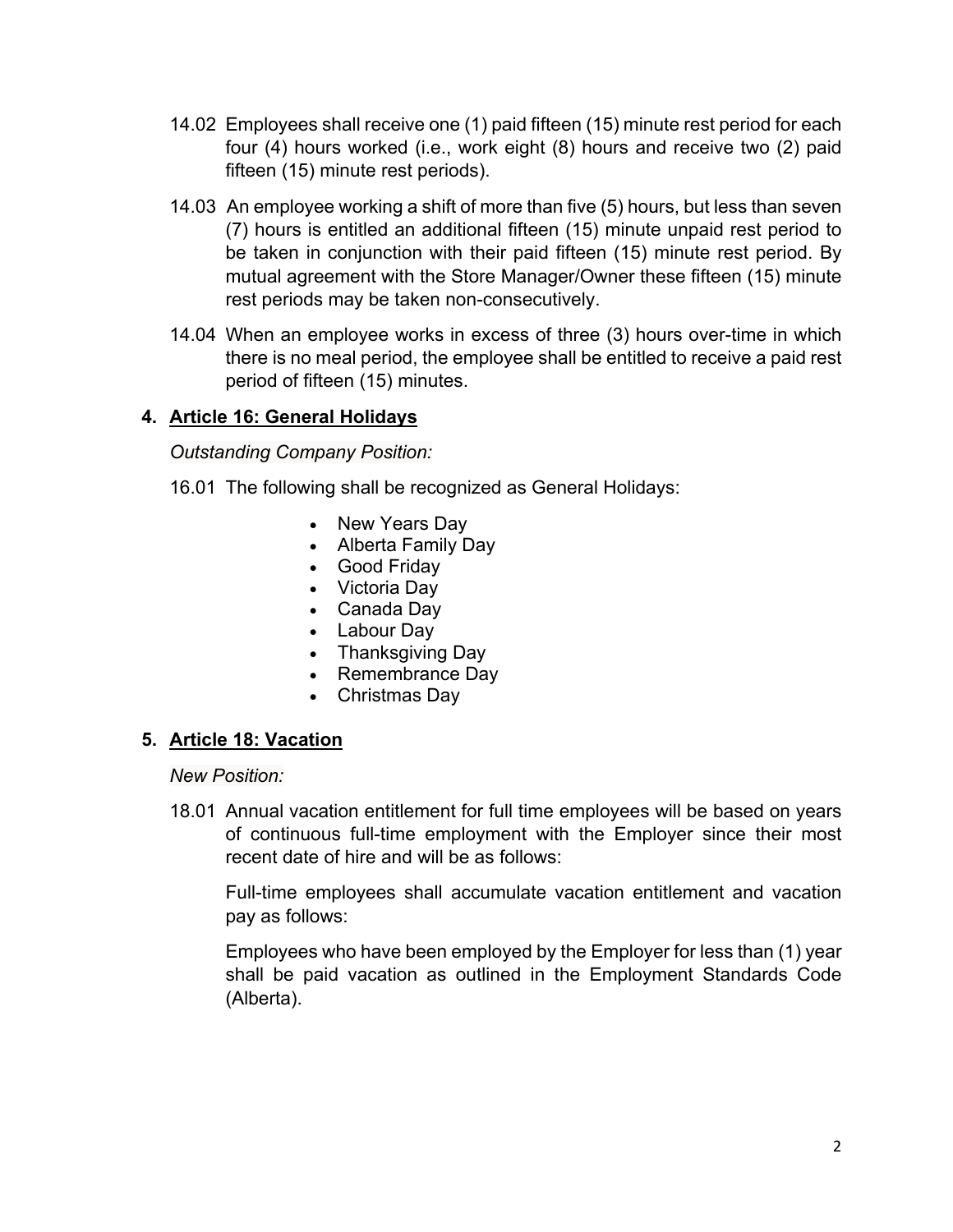Full-time employees who have been employed for more than one (1) year but less than five (5) years - two (2) weeks' vacation pay, except that vacation pay for any full-time employee off work for (1) month or more in a calendar year shall be based on four percent (4%) of their annual wages as defined in the Employment Standards Code (Alberta) in the immediately preceding calendar year.

Full-time employees who have been employed for more than five (5*)* years but less than ten (10) years– three (3) weeks' vacation with pay, except that vacation pay for any full-time employee off work for one (1) month or more in a calendar year shall be based on six percent (6%) of their annual wages as defined in the Employment Standards Code (Alberta) in the immediately preceding calendar year.

Full-time employees who have been employed for more than ten (10) years– four (4) weeks' vacation with pay, except that vacation pay for any full-time employee off work for one (1) month or more in a calendar year shall be based on eight percent (8%) of their annual wages as defined in the Employment Standards Code (Alberta) in the immediately preceding calendar year.

- 18.04 Weekly vacation entitlement for full-time employees who have not been off work for one (1) month or more in a calendar year shall be the greater of the employee's regular weekly rate of pay (i.e. 40 hours x their base hourly rate) or two (2%) of their annual wages as defined in the Employment Standards Code (Alberta) in the immediately preceding calendar year.
- 18.03 When a General Holiday occurs during *a* full-time employee's vacation, an extra day's vacation pay will be paid if the holiday is one for which the employee would have received pay had they been working.
- 18.04 All full-time employees' vacation entitlement must be taken in that vacation year and shall not be carried over to the next vacation year. Vacation pay shall be paid to the employee when the employee goes on vacation.
- 18.05 Part-time
	- (a) Part-time employees shall receive vacation pay based on years of continuous employment with the Employer since his/her most recent date of hire as follows:
		- (i) Part-time employees who have been employer by the Employer for less than one (1) year shall be paid vacation as outlined in the Employment Standards Code (Alberta).
		- (ii) Part-time employees who have been employed more than one (1) year and less than five (5) years - four percent (4%)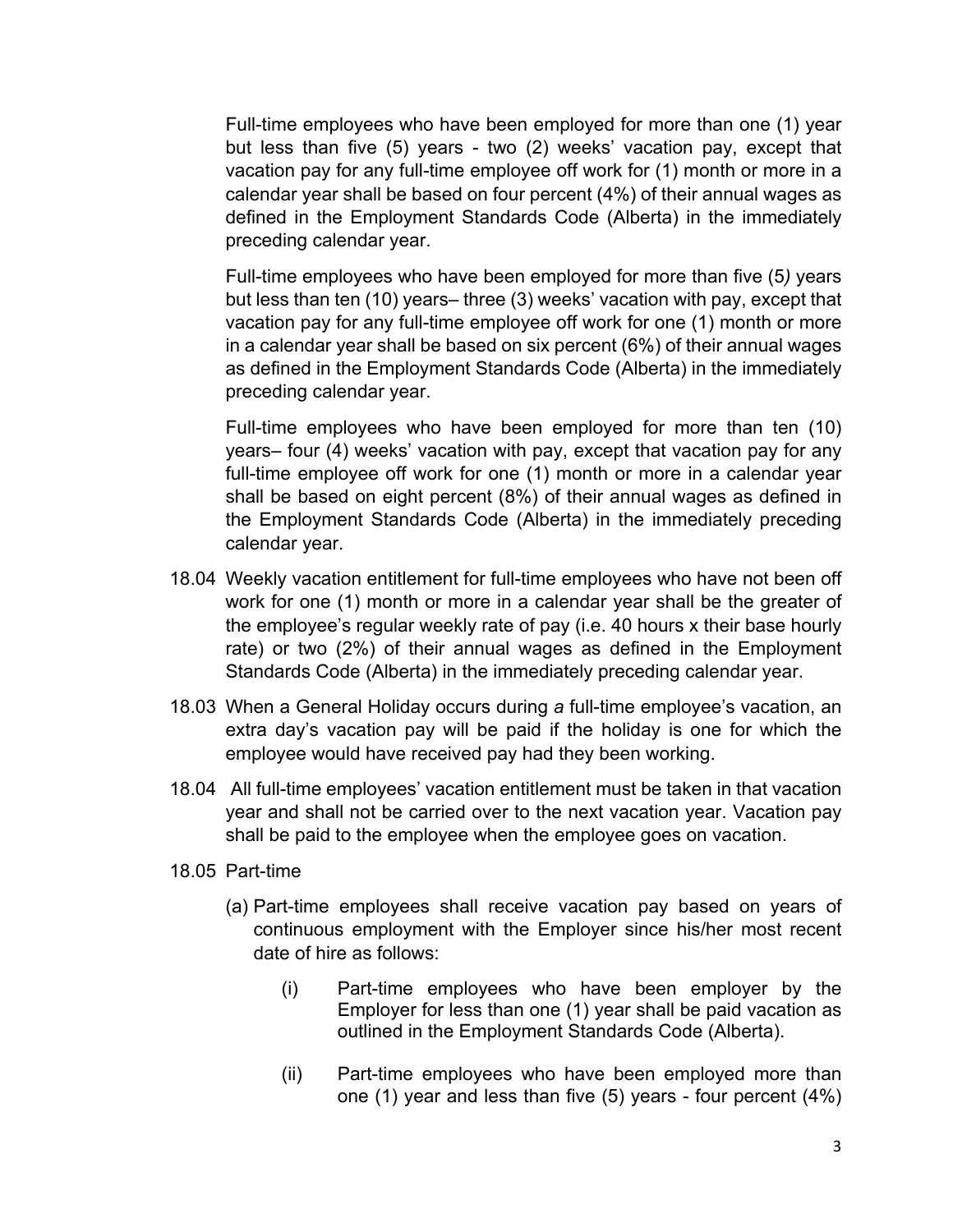of their annual wages as outlined in the Employment Standards Code (Alberta).

- (iii) Part-time employees who have been employed more than five (5) years and less than ten (10) years - six percent (6%) of their annual wages as outlined in the Employment Standards Code (Alberta).
- (iv) Part-time employees who have been employed more than ten (10) years - eight percent (8%) of their annual wages as outlined in the Employment Standards Code (Alberta).
- (b) All part-time employees shall have vacation pay paid bi-weekly in the pay period it is earned.
- (c) Upon written request, part-time employees will be provided time off without pay for vacation purposes, in accordance with the conditions outlined in the Employment Standards Code (Alberta), to a maximum of three (3) weeks unless otherwise mutually agreed between the Employer and the employee.
- (d) Part-time employees who become full-time employees shall not be paid vacation pay twice for the same time period.
- 18.06 In scheduling vacations, the Employer will consider the proper and efficient operation of the business.

The employer shall post on the notice board a suitable form for full-time employees to indicate their preferred vacation dates in accordance with their seniority. This form shall be posted by the Employer no later than March 1<sup>st</sup> of the calendar year and must be completed by employees prior to April 15th**.**

The Employer will then determine the vacation schedule. Vacation determination will be based on the requirements and efficiency of operations and will take into consideration employee preferences and seniority as indicated on the form prior to April 30<sup>th</sup>.

The vacation schedule will be posted by May 1<sup>st</sup> and will remain posted throughout the vacation period and employee vacations will not be changed unless mutually agreed to between the Employer and the employee.

Employees will be granted a maximum of two (2) weeks' vacation between May  $1<sup>st</sup>$  and September  $30<sup>th</sup>$ , unless otherwise mutually agreed between the Employer and the employee.

18.07 Requests for vacation shall not be unreasonably denied.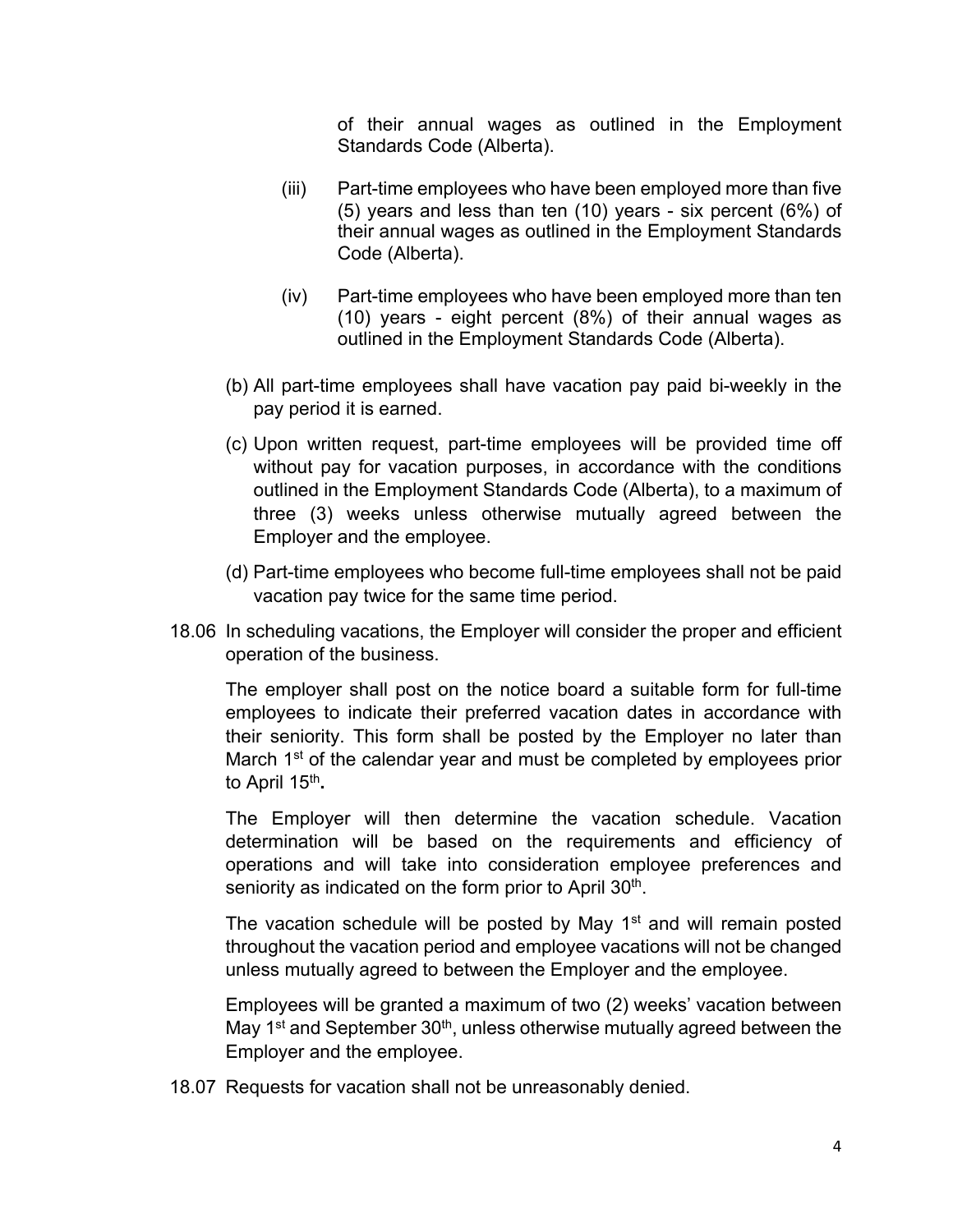## **6. Article 19: Benefits and Pension**

## *New Position:*

19.01 The Employer agrees to make available to eligible full-time and part-time employees its Health and Welfare program subject to and in accordance with the Group Insurance program as may be revised from time to time by the Employer or the insurer and as administered by the insurer. The Employer's responsibility under this Article is limited to making the Health and Welfare program plan available to eligible employees in accordance with the Employer's group insurance program. It is expressly acknowledged that the Employer has no liability for the failure or refusal of the insurance carrier(s) to honour a claim or to pay benefits to an employee and no such action on the part of the insurance carrier shall be attributable to the Employer or constitute a breach of this Agreement by the Employer. Under no circumstances will the Employer be responsible for paying any benefits under the benefits plan or in any way relating to this Article and in all respects the benefits shall be administered in accordance with the rules and regulations of the plan or plans obtained by the Employer, said plan or plans not forming part of this Agreement and not being subject to the grievance procedure or arbitration.

# **7. Article 22: Discipline and Discharge**

## *Outstanding Company Position:*

- 22.01 No employee who has completed their probationary period shall be discharged or disciplined except for just cause.
- 22.02 When an employee's work performance or conduct is such that it may or does lead to discipline or discharge and is the subject of a discussion or meeting between the employee and the Employer, the Shop Steward shall be present. In the event that a Shop Steward is unavailable, the employee shall choose another employee on the premises, to be present at said interview.
- 22.03 An employee who wishes to be unrepresented during one of the situations above, may only do so after consultation with a Shop Steward or Union Representative.
- 22.04 A copy of all formal notices of discipline (i.e., written warnings, suspensions and discharges) shall be given to the Union Office and to the Shop Steward.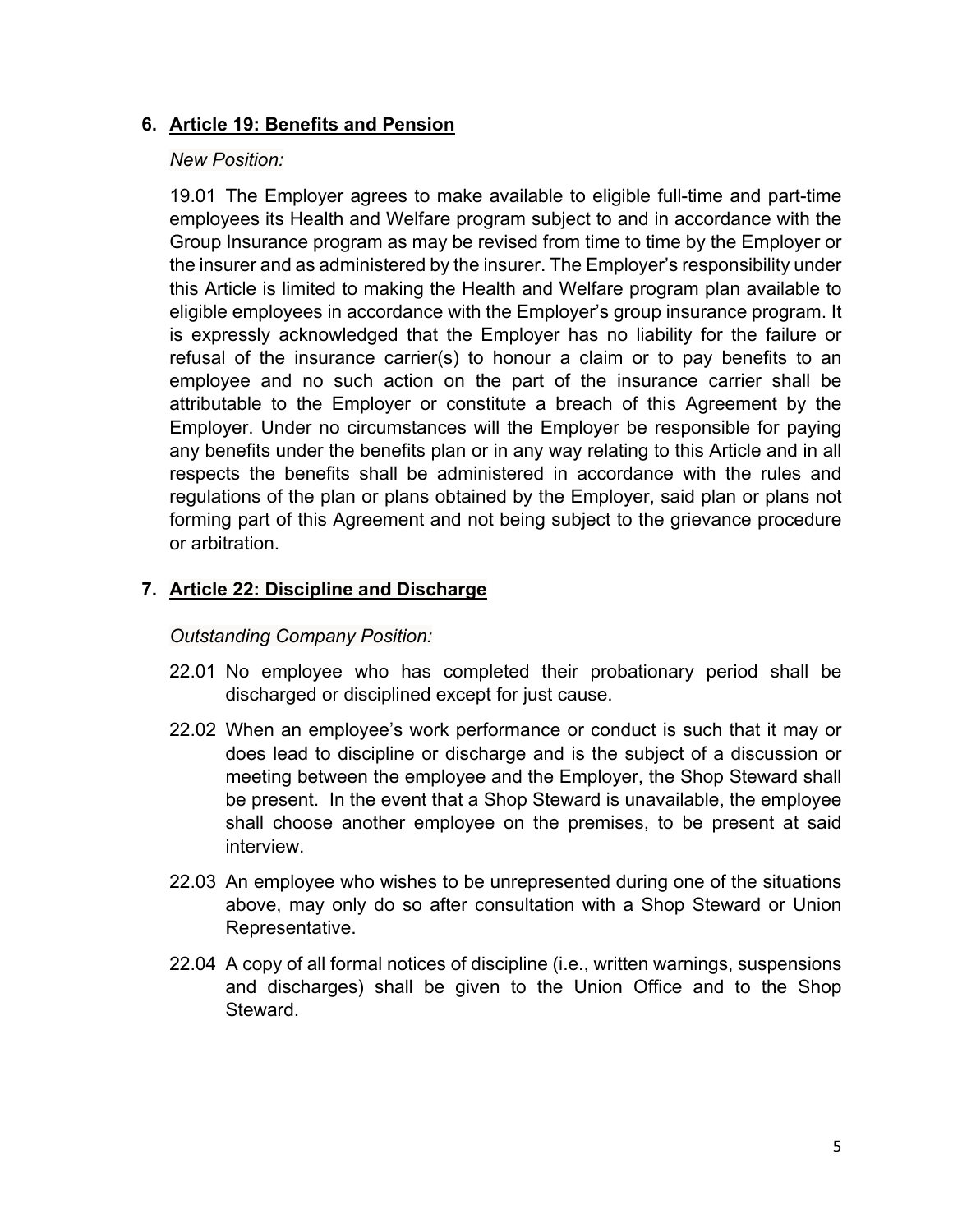## **8. Wages**

#### *New Position:*

|           | <b>Current</b> | April 1,<br>2022 | April 1,<br>2023 | April 1,<br>2024 |
|-----------|----------------|------------------|------------------|------------------|
| Start     | 15.00          | 15.00            | 15.00            | 15.00            |
| 6 months  | 15.10          | 15.10            | 15.10            | 15.10            |
| 12 months | 15.20          | 15.20            | 15.20            | 15.20            |
| 18 months | 15.30          | 15.30            | 15.30            | 15.30            |
| 24 months | 15.40          | 15.40            | 15.40            | 15.40            |
| 30 months | 16.00          | 16.00            | 16.00            | 16.00            |
| 36 months |                | 16.50            | 16.50            | 16.50            |
| 42 months |                |                  | 17.50            | 17.50            |
| 48 months |                |                  |                  | 18.00            |

# **Minimum Rates of Pay for Full-time Employees**

## **Temporary Assignments**

Where an employee is assigned to perform the majority of the duties of a position not set out in the Collective Agreement then the employee so assigned shall receive their own rate of pay plus a premium of one (\$1.00) dollar per hour for each hour worked. For clarity the majority of duties means half the duties or more. It is understood that this provision shall apply for temporary assignments of more than three (3) days in a calendar week. Temporary assignments when filled will be filled by seniority provided the senior employee has the qualifications and the ability to perform the work.

### **Promotions from Part-time to Full-time**

For wage progression purposes only, part-time employees who are promoted to full-time, will be given the greater of their part-time rate or the rate which their fulltime seniority credit gives them, and they shall proceed from that point in the fulltime wage progression. The full-time seniority credit is calculated based on six (6) months equaling 1,040 hours worked.

In the event that a promotion to full-time results in an employee being on an "offscale" rate within the full time scale, it is understood that the employee will still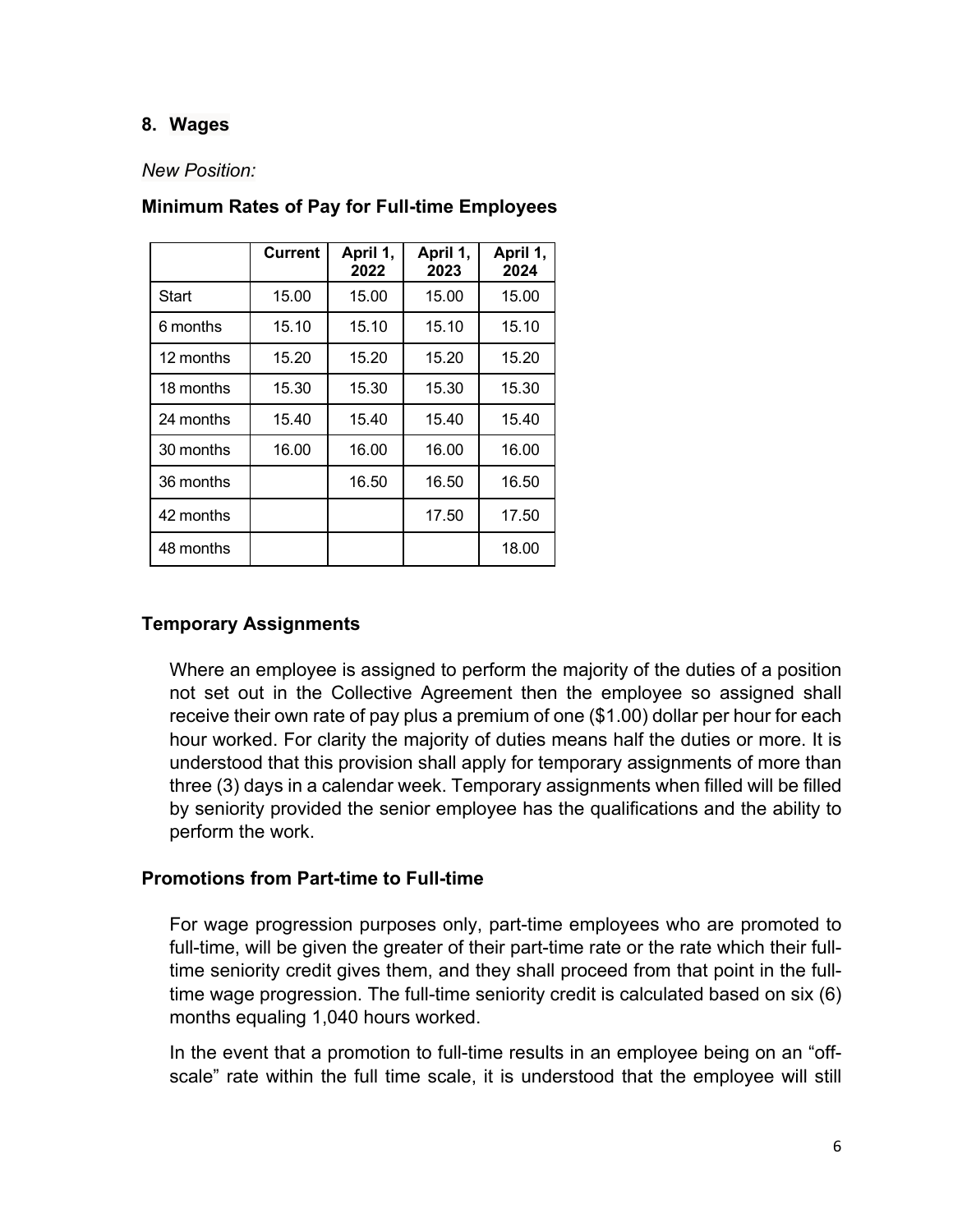have to acquire the appropriate service to advance on the existing full-time wage progression.

| <b>Amount of Service</b> | Pay                  |  |  |
|--------------------------|----------------------|--|--|
| 0-300 hours              | Minimum Wage<br>(MW) |  |  |
| 301-650 hours            | $MW + $0.05$         |  |  |
| 650 – 1300 hours         | $MW + $0.10$         |  |  |
| 1301-1950 hours          | $MW + $0.15$         |  |  |
| 1951 – 2600 hours        | $MW + $0.20$         |  |  |
| 2601 – 3250 hours        | $MW + $0.25$         |  |  |
| 3251-3900 hours          | $MW + $0.35$         |  |  |
| 3901 - 4500 hours        | $MW + $0.40$         |  |  |
| 4501 - 5200 hours        | $MW + $0.50$         |  |  |
| 5201 - 6500 hours        | $MW + $0.60$         |  |  |
| Over 6501 hours          | $MW + $0.70$         |  |  |

### **Minimum Rates of Pay for Part-time Employees**

All part-time employees who are top rated shall receive the following off scale wage increases:

Effective the first full pay week following the  $1<sup>st</sup>$  Anniversary – twenty-five  $(25¢)$  cents per hour

Effective the first full pay week following the  $2<sup>nd</sup>$  Anniversary –twenty-five  $(25¢)$  cents per hour

Effective the first full pay week following the  $3<sup>rd</sup>$  Anniversary –twenty-five  $(25¢)$  cents per hour

### **Incentives**

The parties agree that the provisions outlined above do not prevent the implementation of additional premiums or other incentives as determined by the Employer from time to time.

Where the Employer determines it is necessary to hire at a rate greater than the rate posted above due to labour market conditions, the newly hired employees will be credited with the corresponding number of career hours to their assigned rate but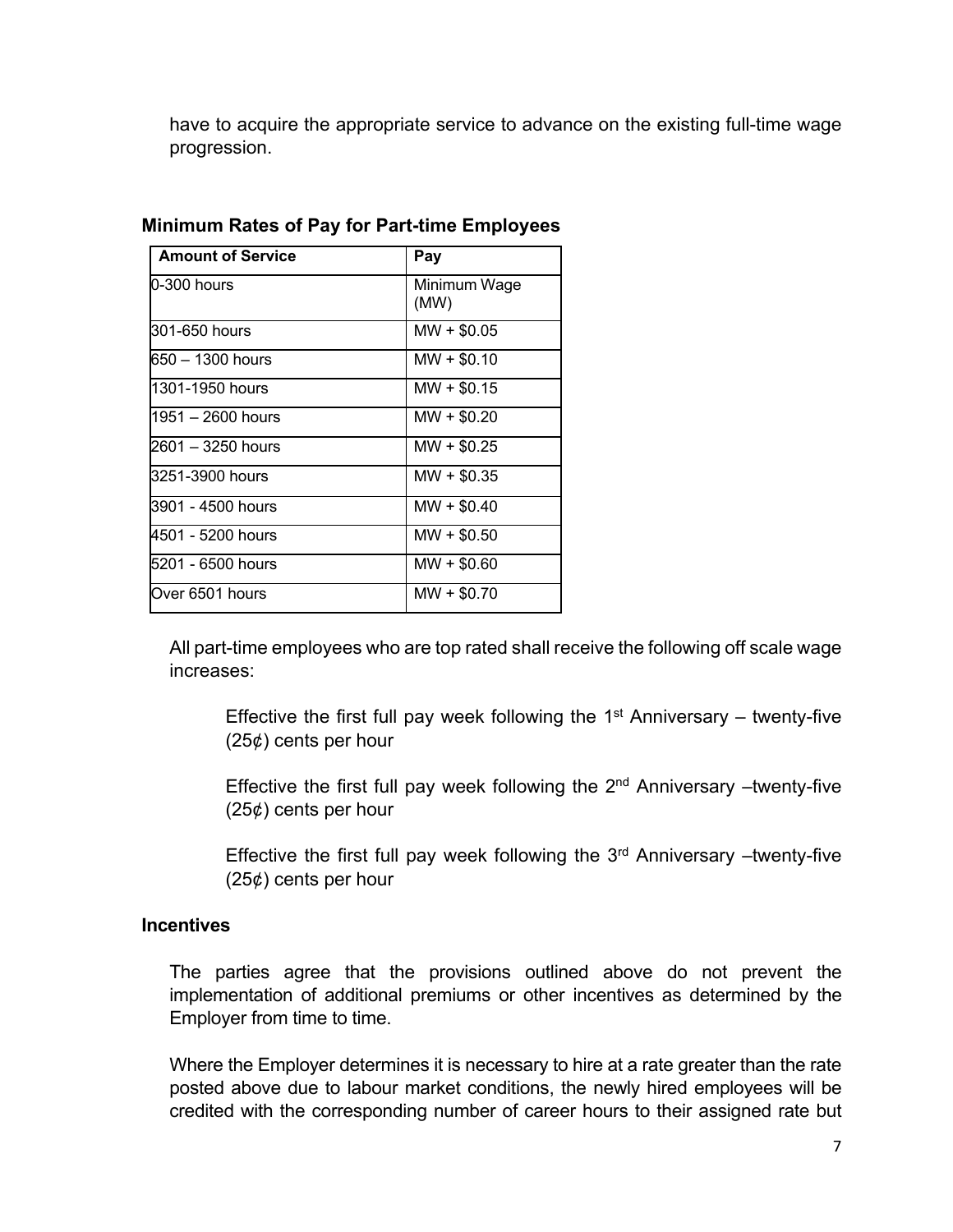such hours will note be used for determining seniority or any other entitlement under this Agreement.

Prior to the implementation of any additional premium or other incentives, the Employer shall advise the Union. Upon request of the Union, the Employer shall meet with the Union to discuss the additional premiums or other incentives prior to the implementation.

# **Part-Time Premium**

Notwithstanding anything to the contrary contained in Article 13.20, in the event that a part time employee works for more than thirty-two (32) hours in a given week for circumstances other than those outlined below, they shall be paid a bonus of one dollar and fifty cents (\$1.50) per hour for all such hours worked in excess of thirty-two (32).

- (a) Where a full-time employee is absent due to illness, accident, jury duty or bereavement;
- (b) To cover for vacations for full-time employees;
- (c) Where a full-time employee is on a leave of absence;
- (d) From December 15th to January 3rd;
- (e) From June 1st to Labour Day; or
- (f) During seasonally busy periods (e.g. Thanksgiving, Easter).

Part-time night shift employees who are scheduled to work more than thirty-two (32) in a week for circumstances other than those outlined above will receive a premium of one dollar and twenty- five cents (\$1.25) per hour for all hours worked in the week. Night shift employees are defined as employees who work exclusively night shift within a given week.